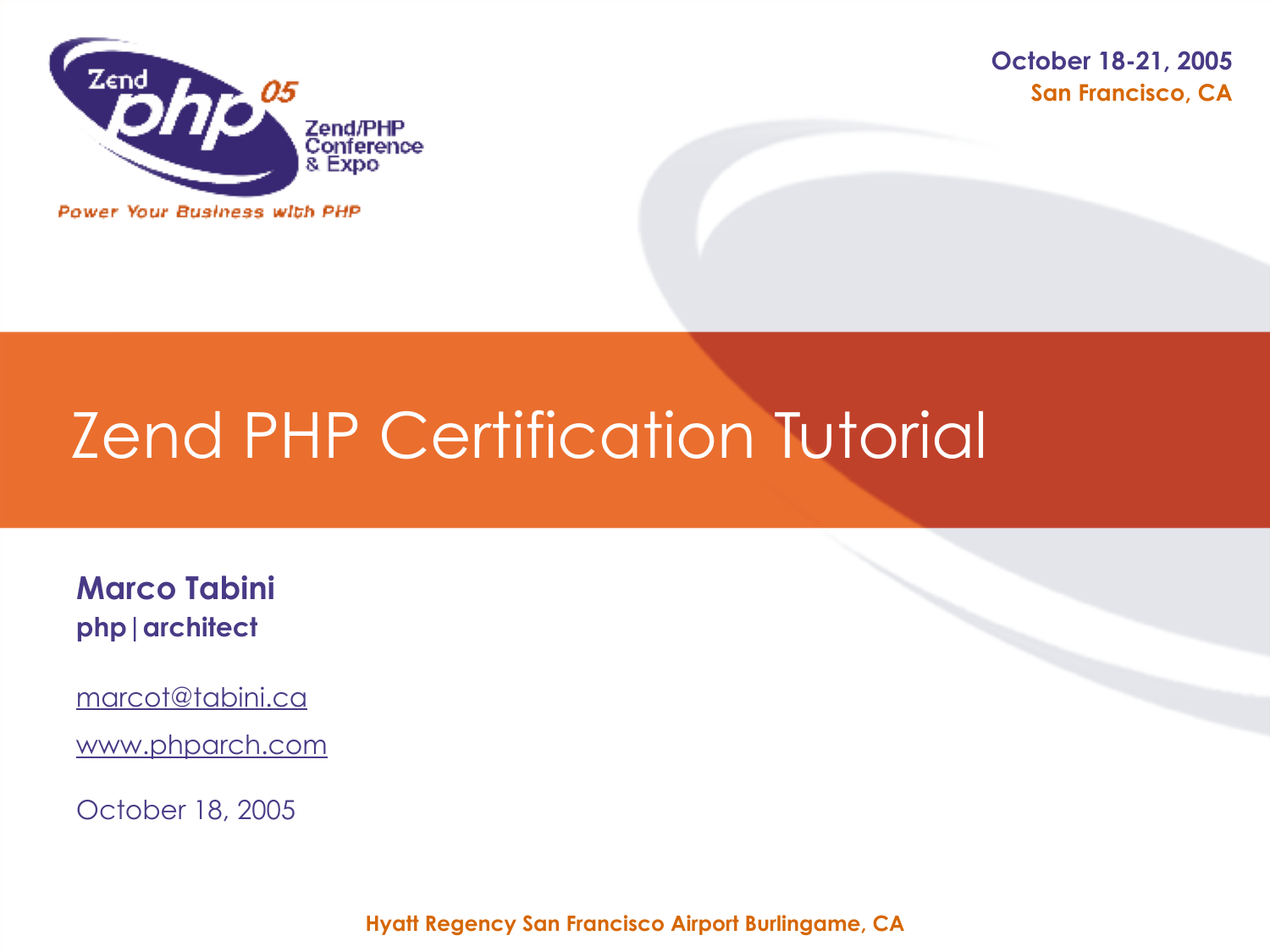## Welcome!



#### • **A few words about me**

#### • **A few words about what we'll be covering**

- **This is not** a PHP tutorial!
- **I** lexpect that you already have some PHP experience
- **Goals of this tutorial**
- **Structure**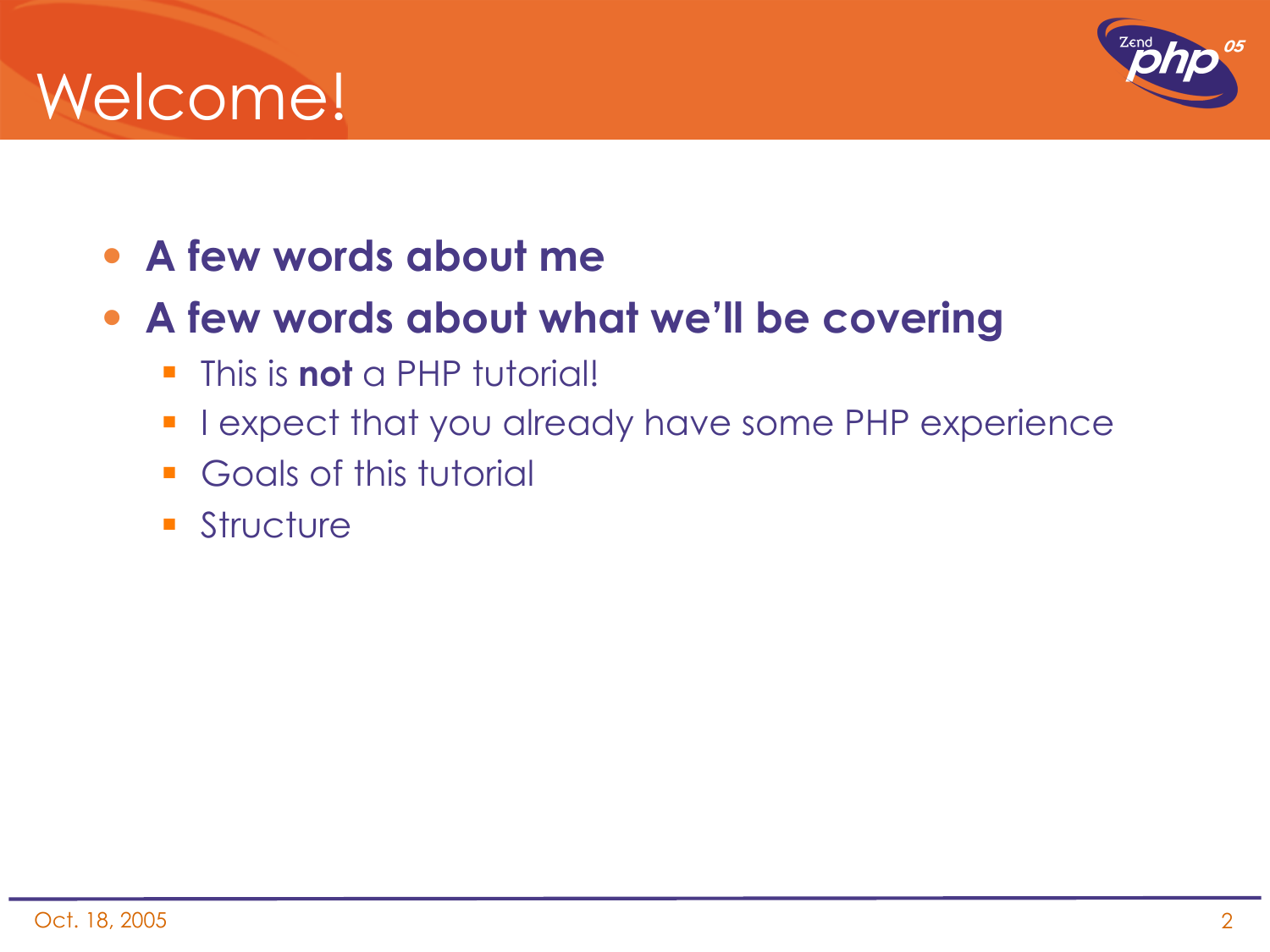### A bit about the exam



- **We'll talk about the exam proper at the end of the tutorial**
- **The exam covers only PHP 4** *not* **PHP 5**
- **If you are taking the exam here, it will be on paper, not on a computer**
- **The exam tests your knowledge of PHP, not your knowledge of programming**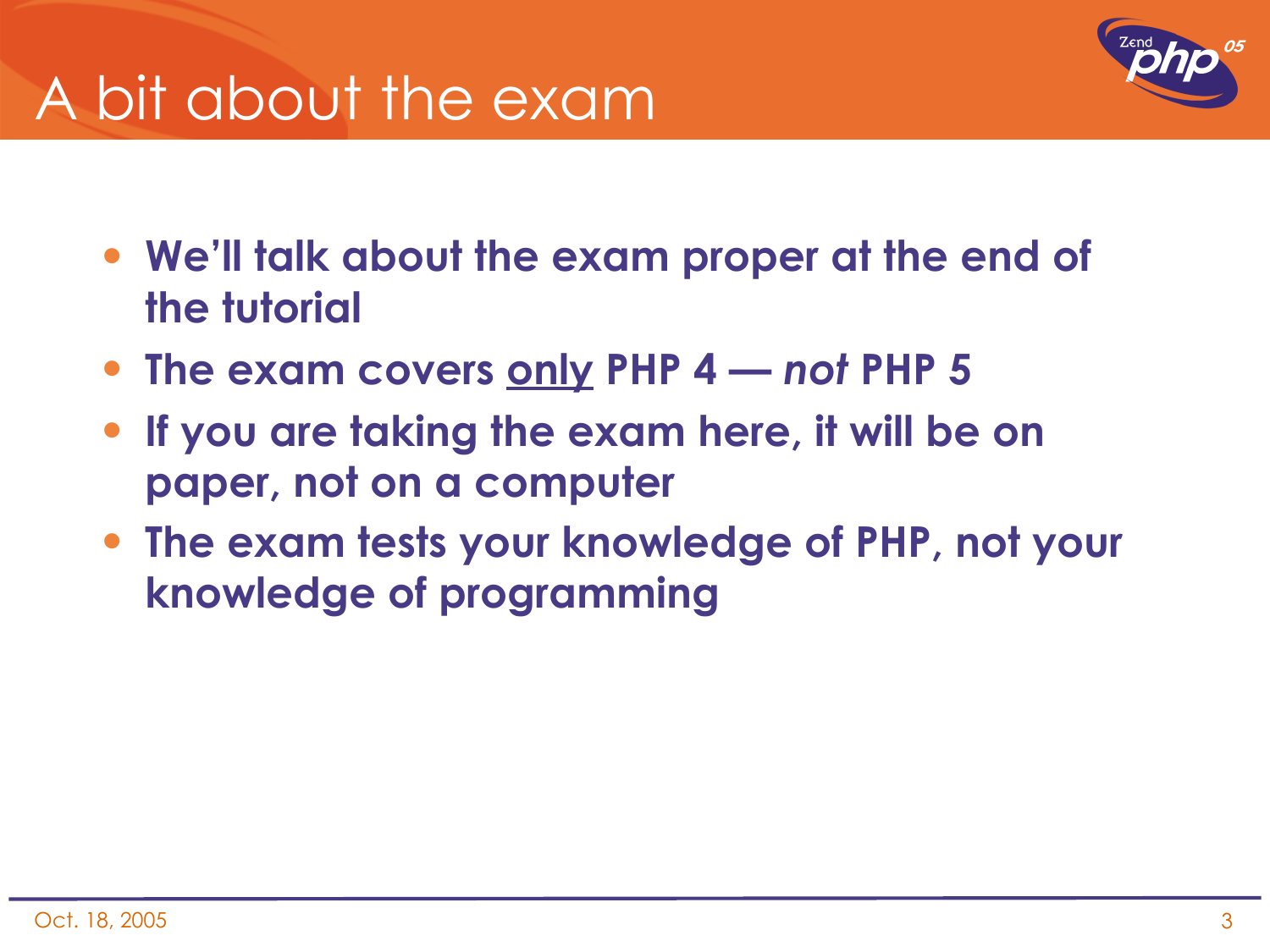### Part I - The PHP Language



- **PHP Tags**
- $\blacksquare$  File inclusion
- **Data types & typecasting**
- **Variables and constants**
- **Operators**
- **Conditionals**
- **I** Iteration
- **Functions**
- **Objects**

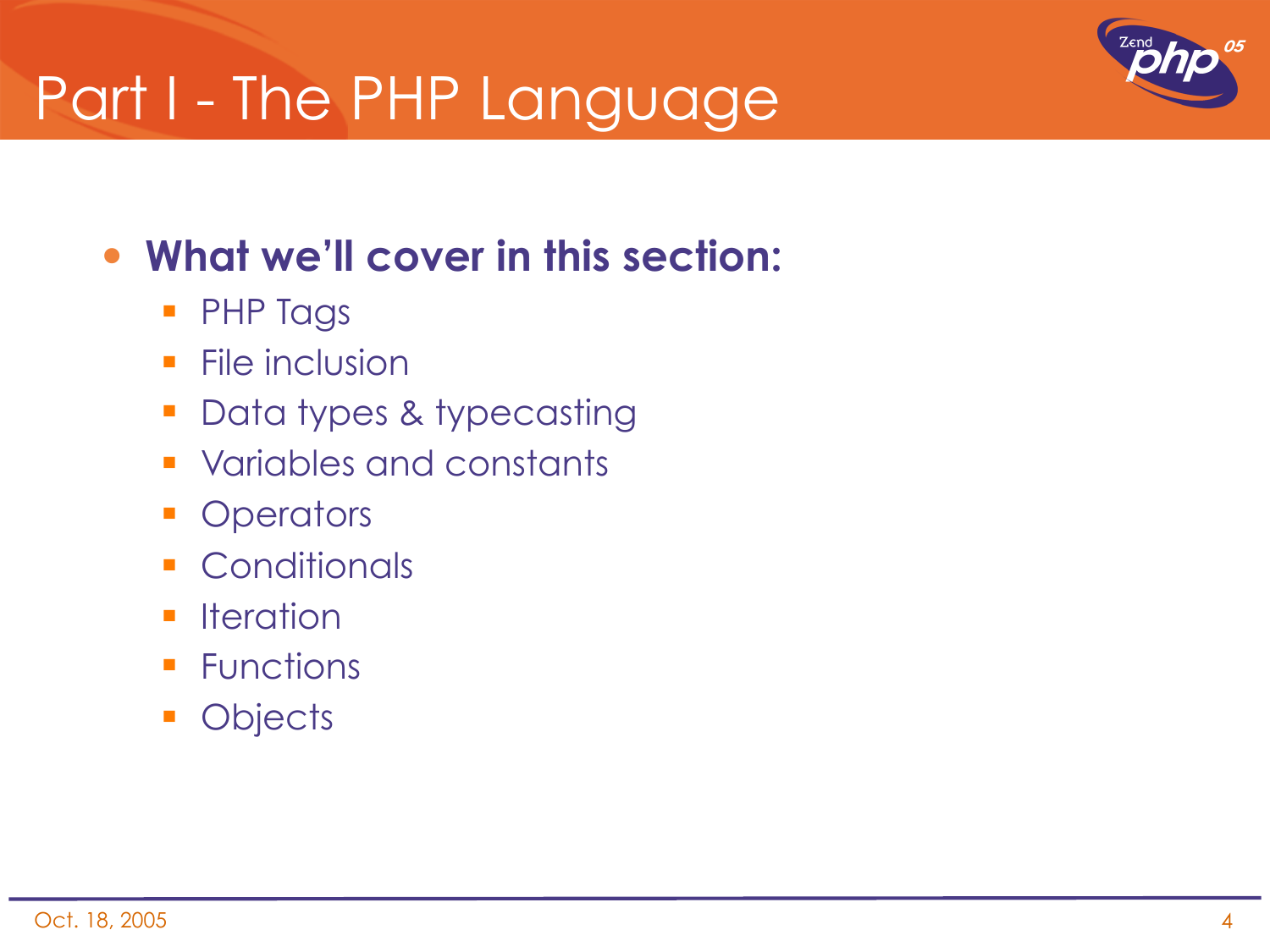

**Tags** 

- **Tags "drop" you out of HTML and into PHP mode**
- **PHP recognizes several types of tags:**
	- Short tags: <? ?>
	- Special tags: <?= ?>
	- **Regular tags: <?php ?>**
	- **ASP tags:**  $\ll 2$  $\%$  $\gg$
	- HTML script tags: <script language="PHP"> </script>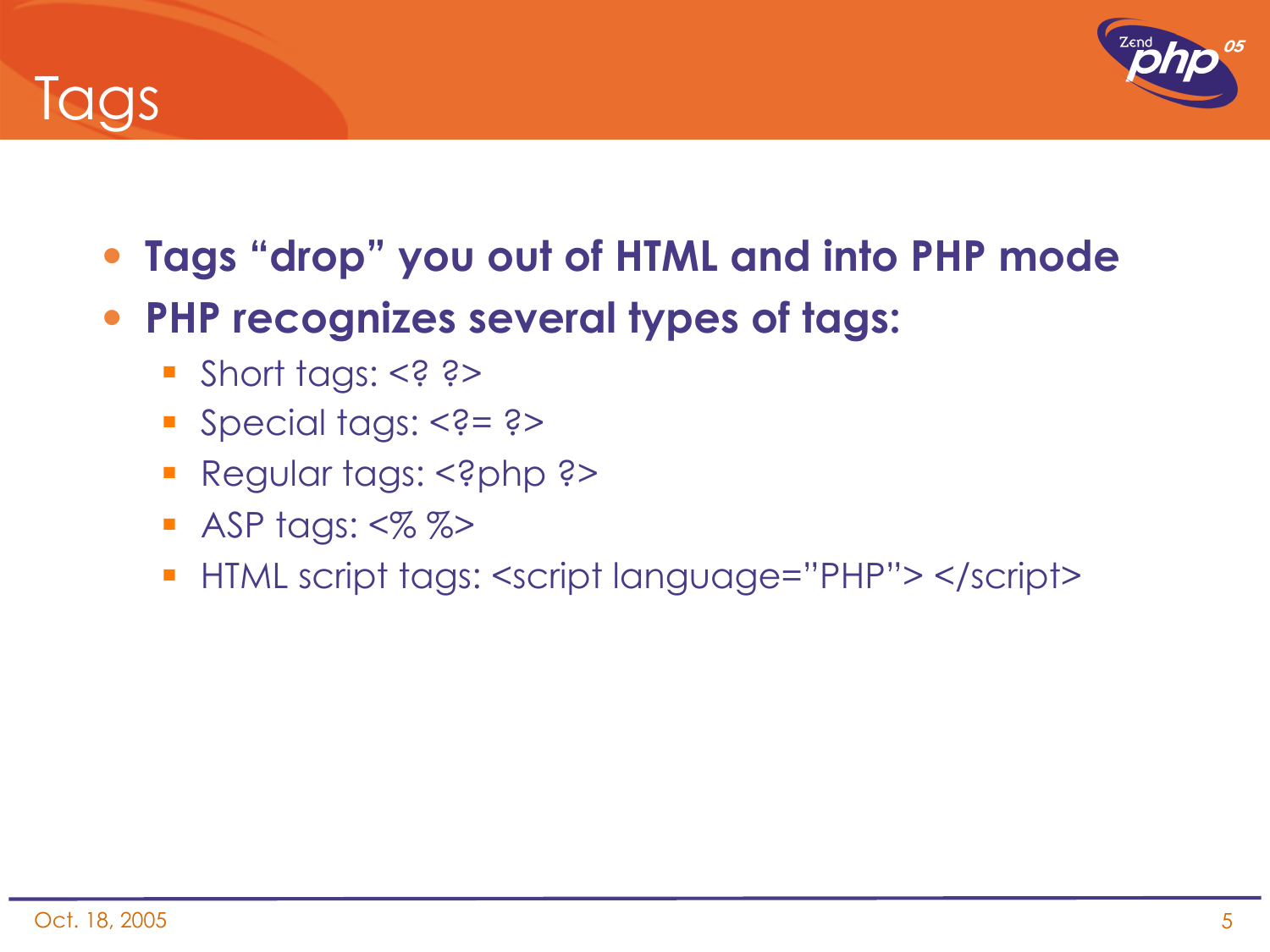

- **External files can be included in a script using either include() or require()**
- **Both are** *constructs***, not** *functions***:**
	- include ('myfile.php'); *or* include 'myfile.php';
- **They behave in exactly the same way, except for how they handle failure**
	- **·** include generates a warning
	- **F** require throws an error
	- **Upon inclusion, the parser "drops off" of PHP mode** and enters HTML mode again
- **Variants: include\_once()/require\_once()**
	- Prevent multiple inclusions from within the same script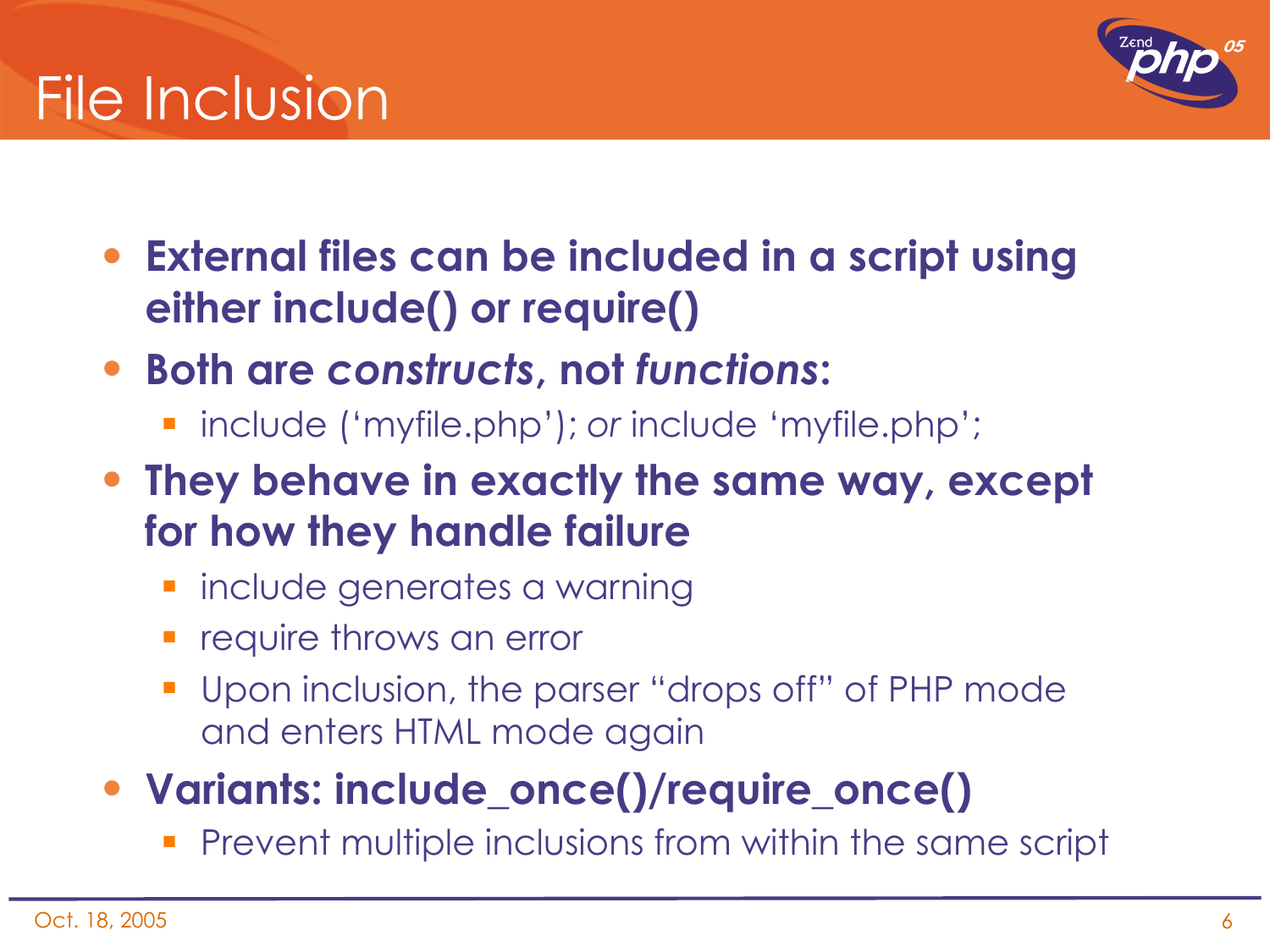### Data Types

- **PHP is not a typeless language**
- **It supports many different data types**
- **It is** *loosely typed*
- **The interpreter automatically "juggles" data types as most appropriate**
- **"Most appropriate" doesn't necessarily mean**  *always* **appropriate**

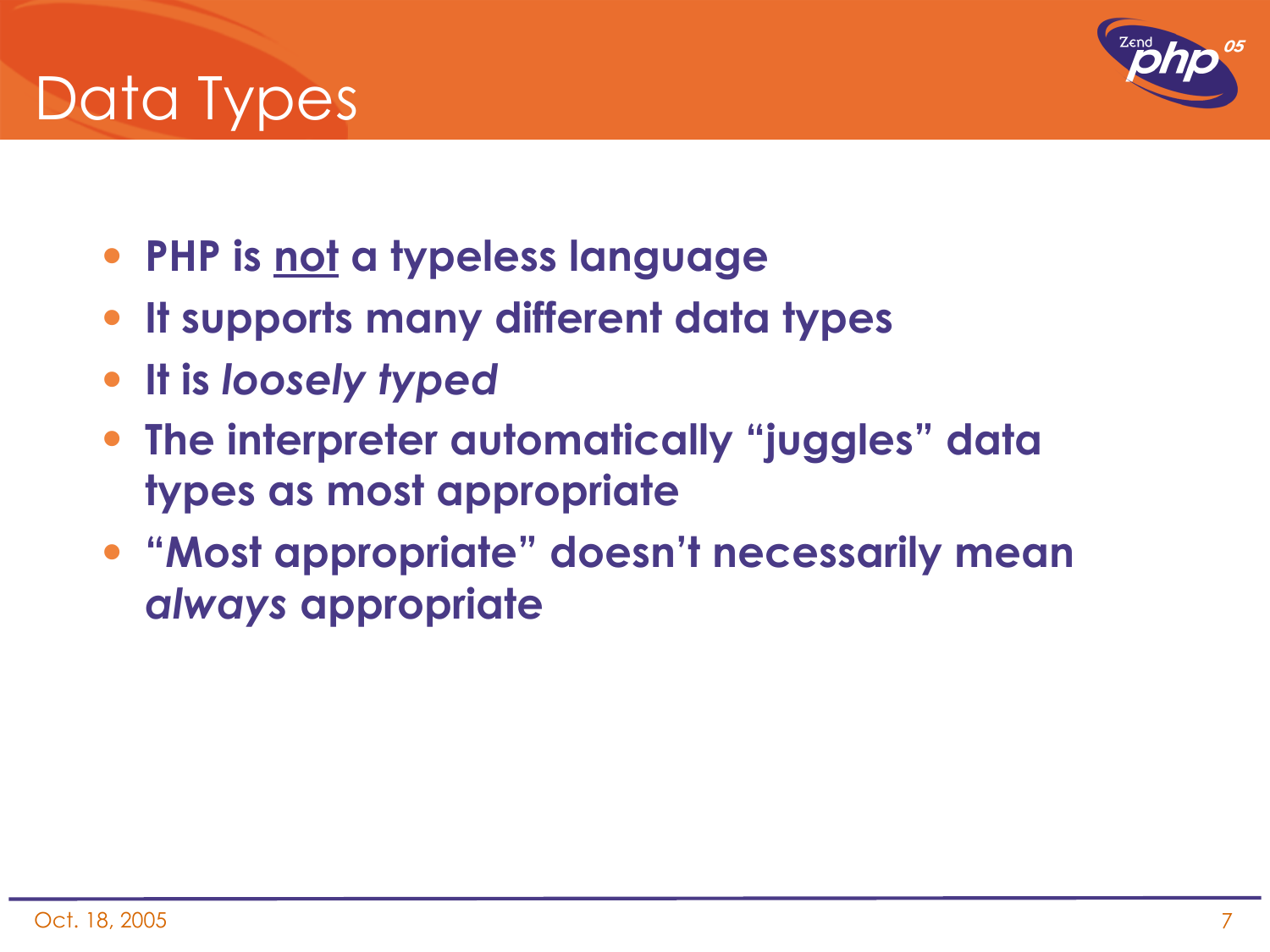

• **PHP recognizes two types of numeric values:**

- **Integers**
- **Floats**

#### • **Boolean values are used for logic operations**

- True / False
- Easily converted to integers: non-zero / zero
- **Result type of operations depends on types of operands**
	- For example:  $int + int == int int / float == float$  $int / int == int or float$
- **Numbers can be specified in a number of ways:**
	- Decimal (123), Hexadecimal (0x123) and Octal (0123)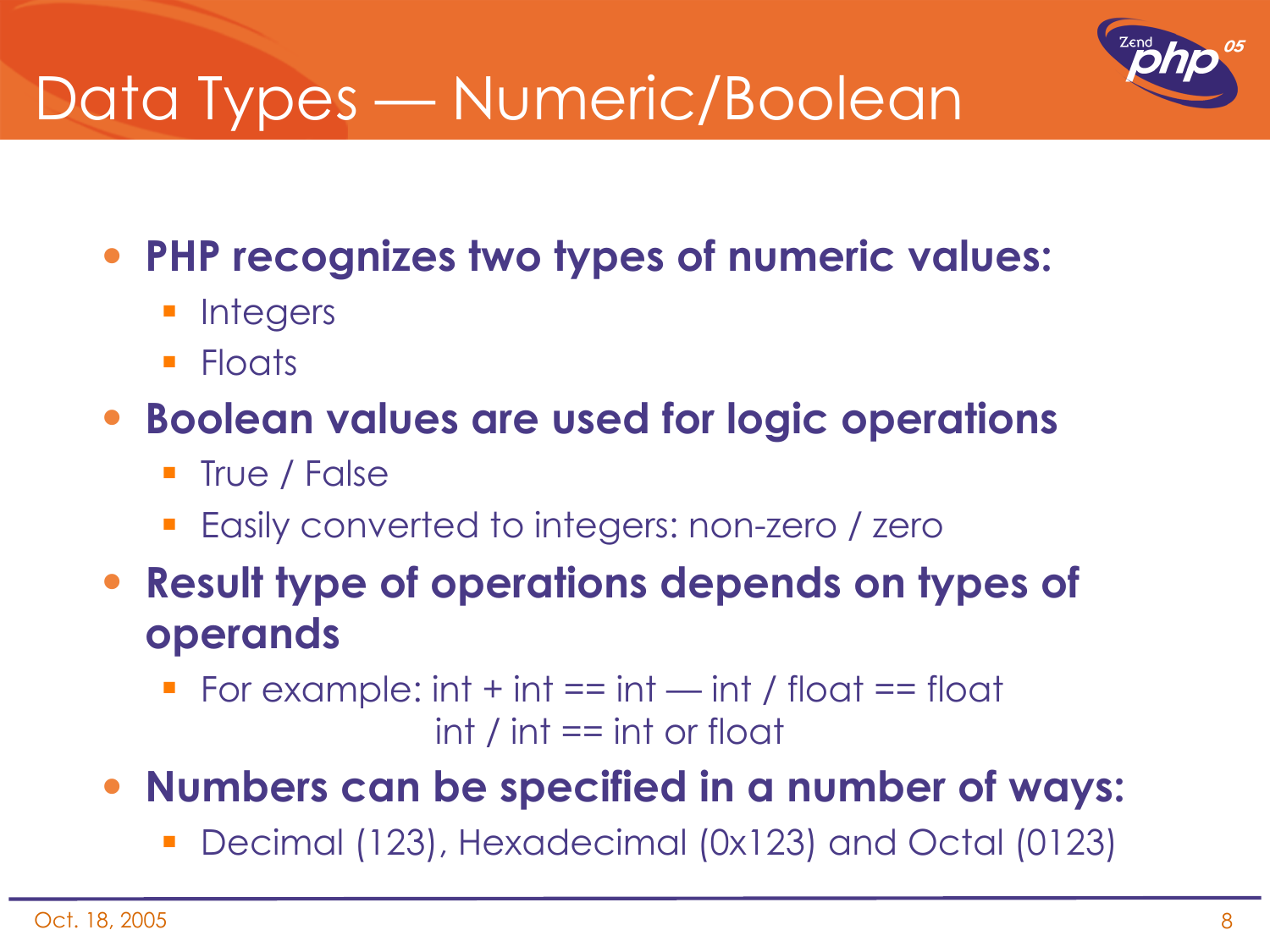# Data Types — Strings



#### • **Strings are heterogeneous collections of singlebyte characters**

- They *don't* necessary have to be text
- They *can* represent Unicode as well, but cannot be manipulated by the standard PHP functions

#### • **PHP supports three ways of declaring strings:**

- Single quotes: 'test 1 2 3'
- Double quotes: "test 1 2 3\n"
- Heredoc syntax: <<<EOT test 1 2 3 EOT;

#### • **Main differences:**

- Support for variable substitution / escape sequences
- *All* strings support newline characters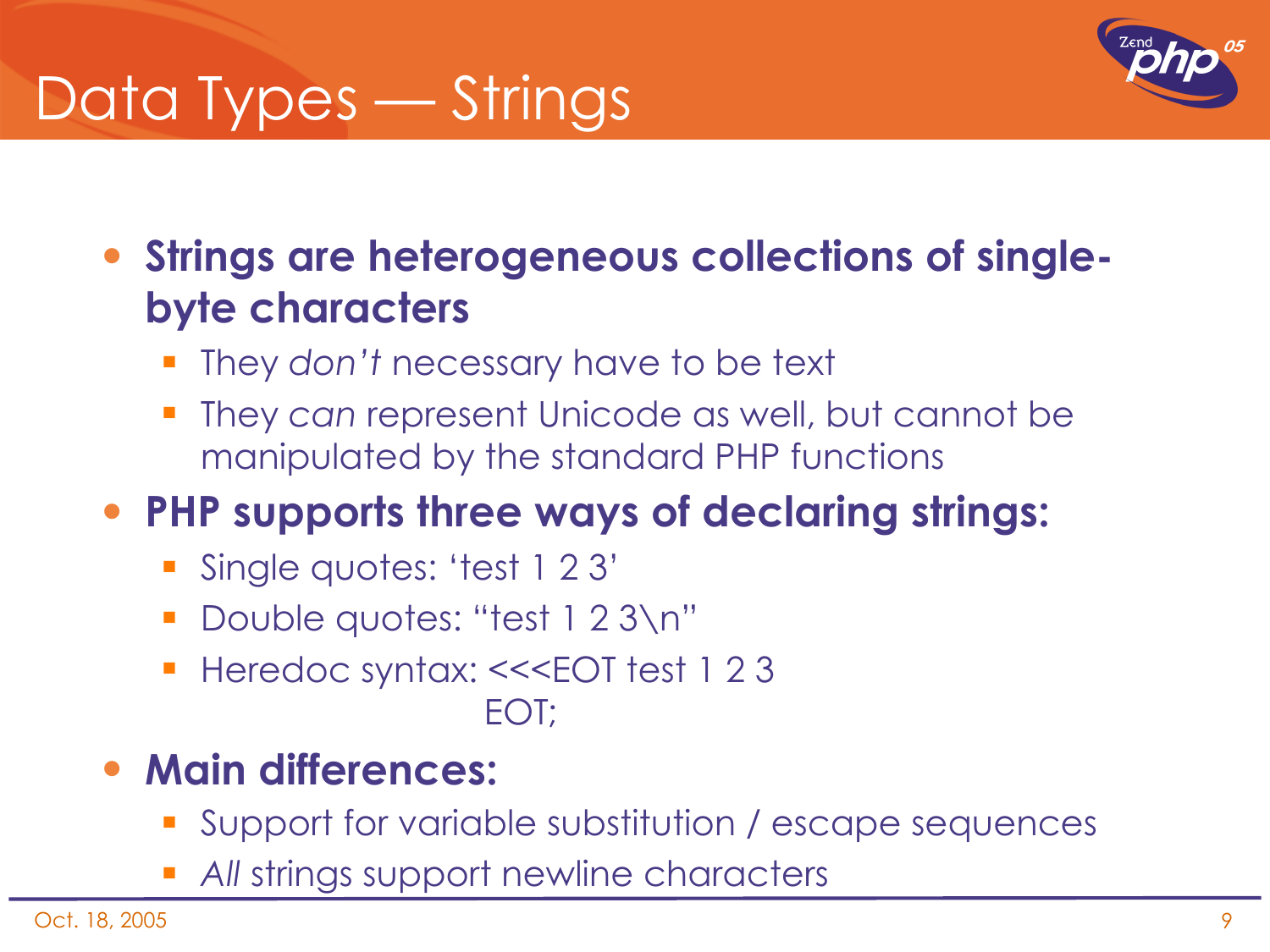### Data Types — Arrays



- **Arrays are ordered structures that map a key to a value**
- **Values can be of any type—including other arrays**
- **Keys can be either integer numeric or strings**
	- **Keys are unique**
	- Negative numbers *are* valid keys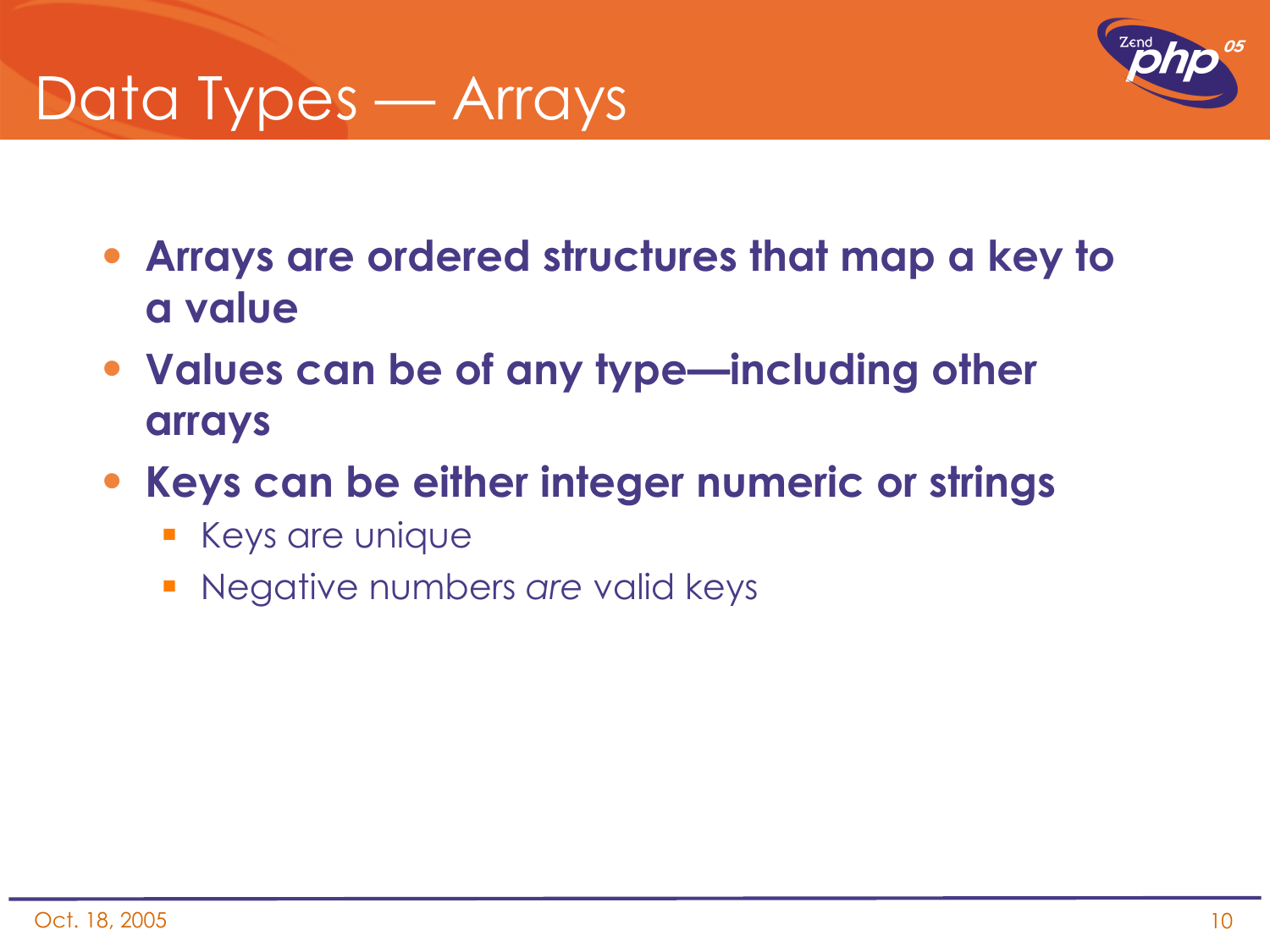### Data Types — Resources / Null



• **Resources are special containers that identify external resources**

- They can only be operated on directly as part of logical operations
- They are usually passed to C-level functions to act on external entities
- Examples: database connections, files, streams, etc.

#### • **NULL is a special value that indicates... no value!**

NULL converts to Boolean false and Integer zero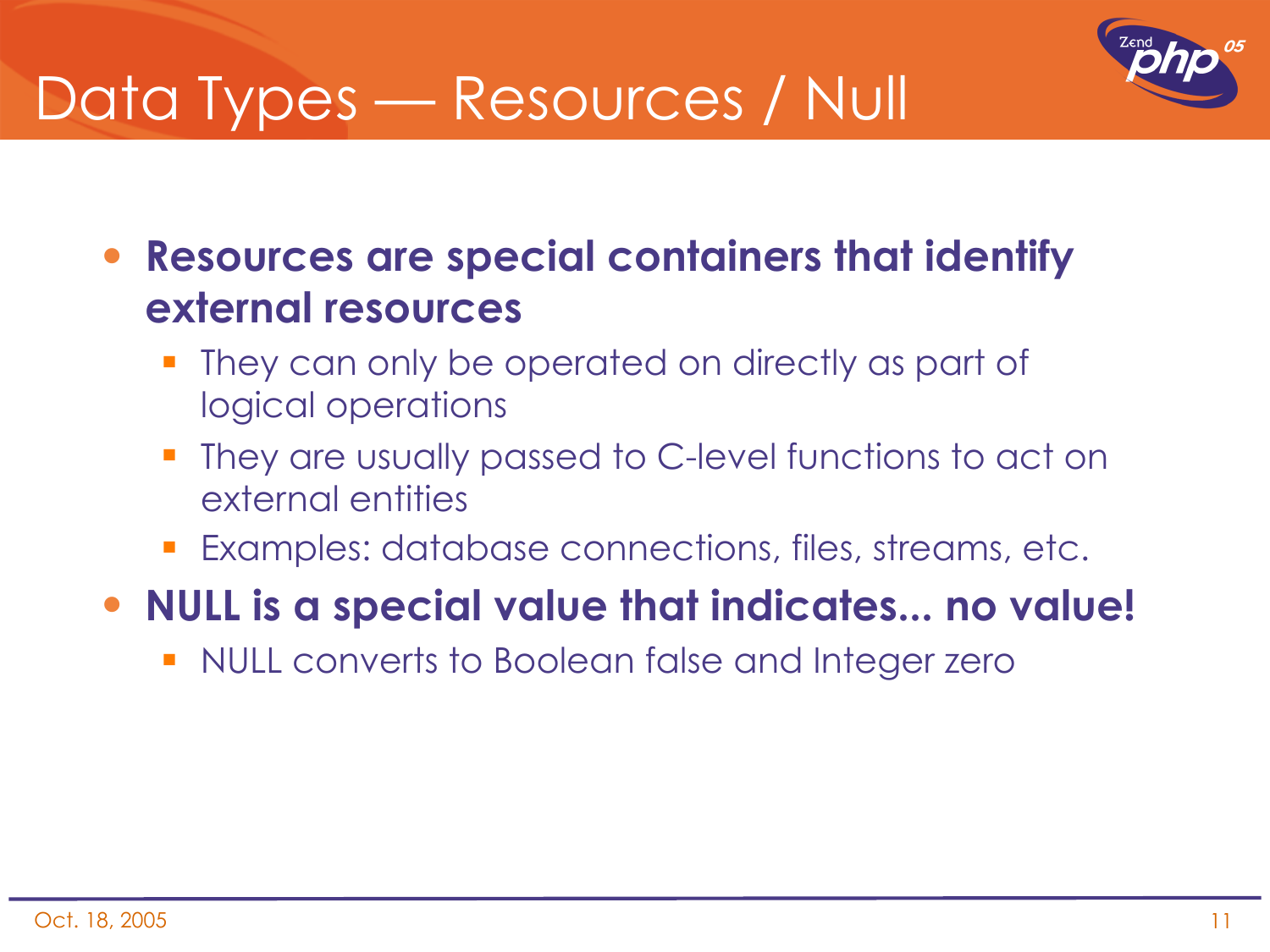# Data Types — Objects



#### • **Objects are containers of data** *and* **functions**

- **The individual data elements are normally called** *properties*
- The functions are called *methods*
- **Individual members (methods / properties) of an** object are accessed using the -> operator
- We'll cover objects in more depth later in this section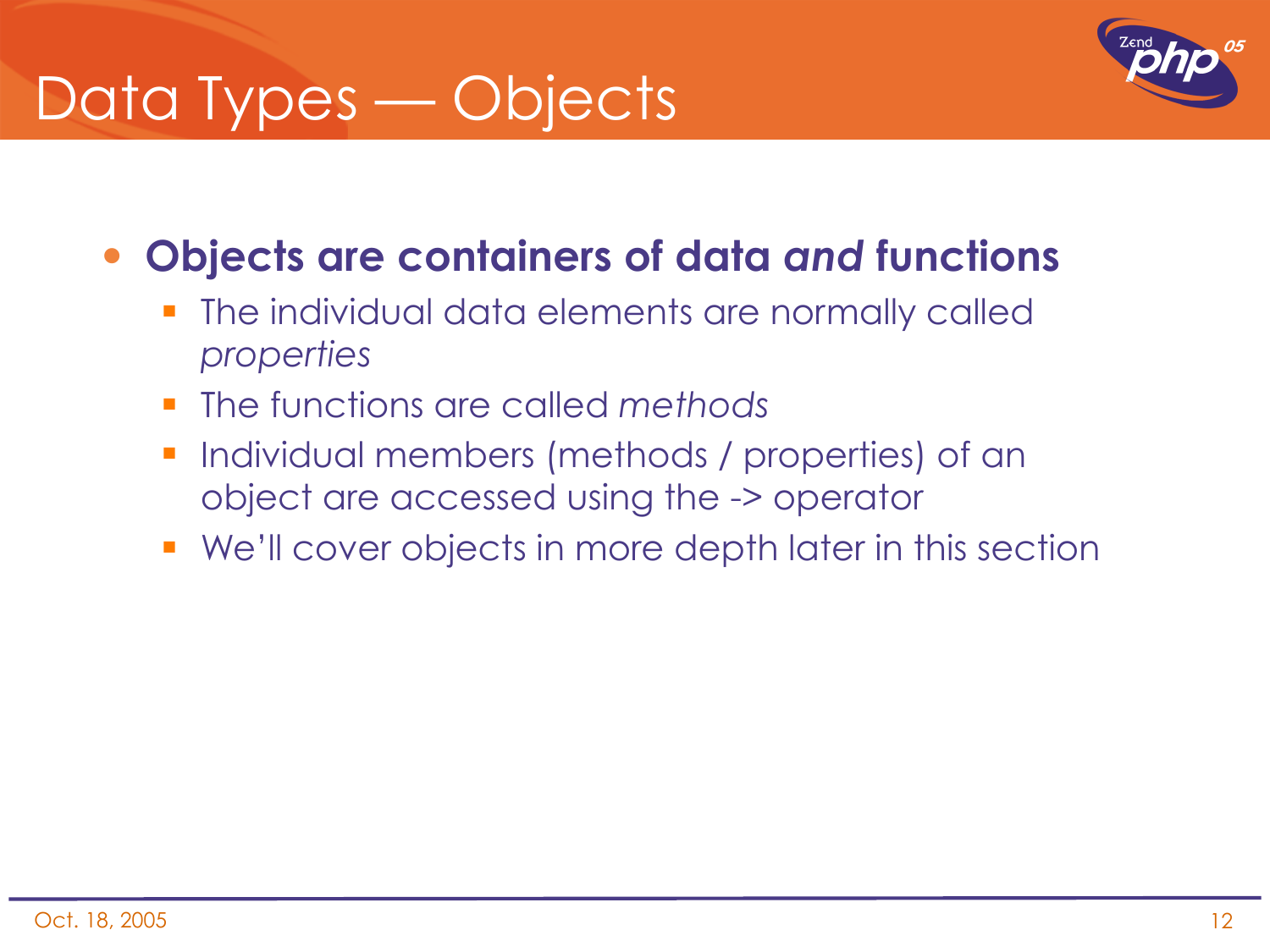



- **PHP's ability to juggle among different data types is not** *entirely* **dependable**
- **There are circumstances in which you will want to control how and when individual variables are converted from one type to another**
- **This is called** *Typecasting*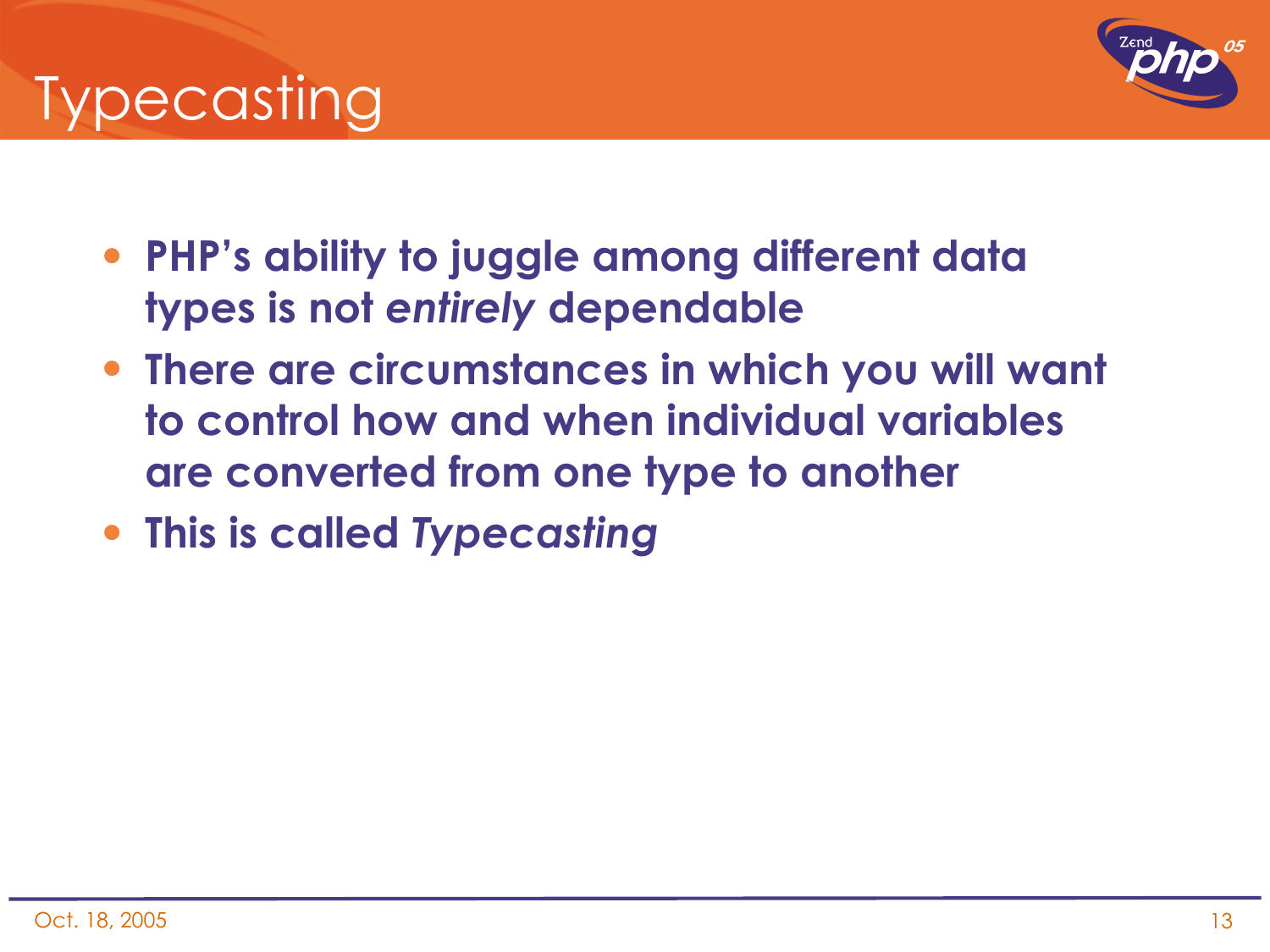## Typecasting — Integers



• **You can typecast any variable to an integer using the (int) operator:**

- $\blacksquare$  echo (int) "test 1 2 3";
- **Floats are automatically truncated so that only their integer portion is maintained**
	- $\blacksquare$  (int) 99.99 == 99

#### • **Booleans are cast to either one or zero:**

 $\blacksquare$  (int) TRUE == 1 — (int) FALSE == 0

#### • **Strings are converted to their integer equivalent:**

- $\blacksquare$  (int) "test 1 2 3" == 0, (int) "123" == 123
- $\blacksquare$  (int) "123test" == 123 // String begins with integer
- **Null always evaluates to 0**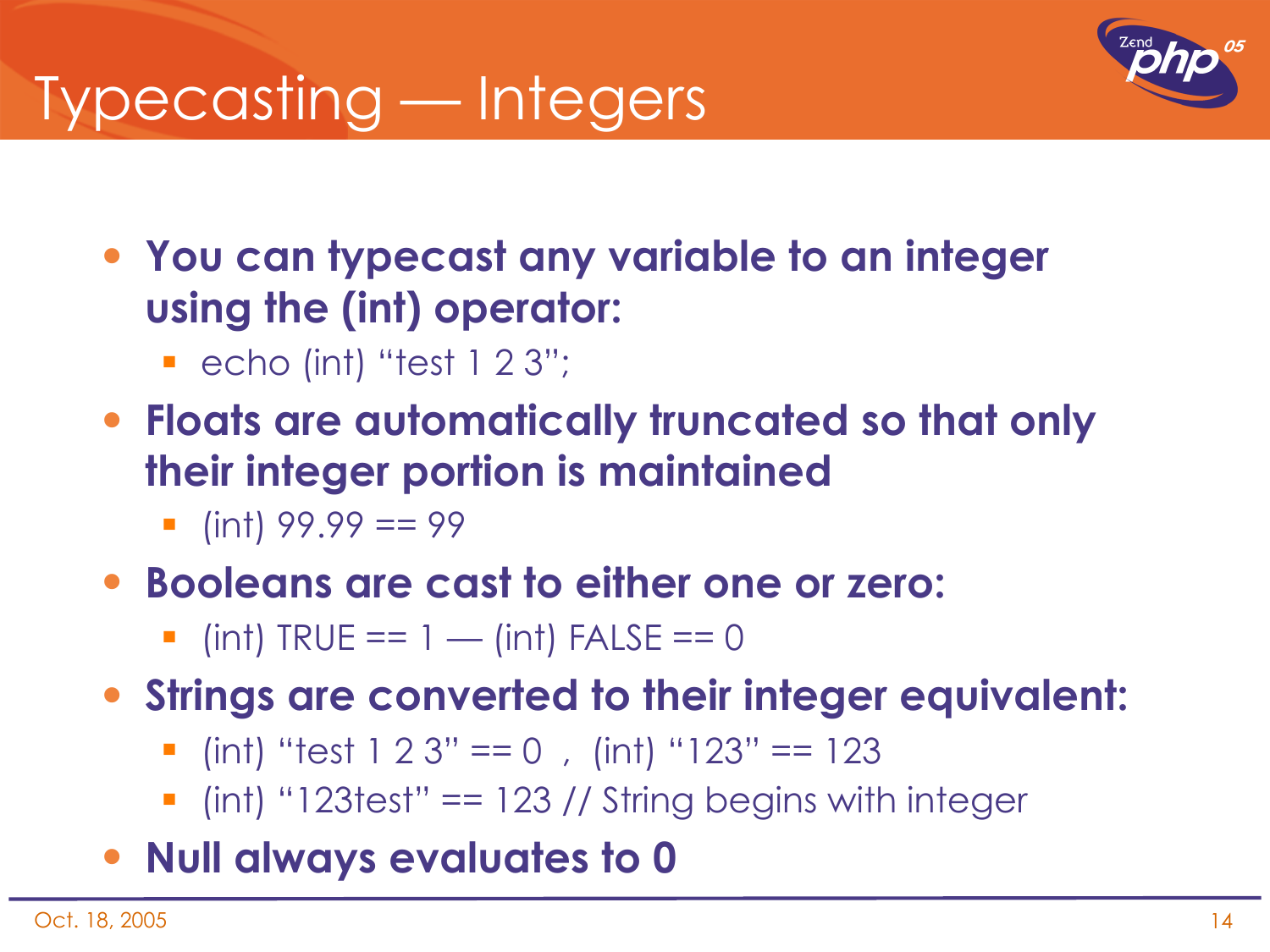### Typecasting — Booleans



- **Data is cast to Boolean using the (bool) operator:**
	- $\blacksquare$  echo (bool) "1";
- **Numeric values are always TRUE unless they evaluate to zero**
- **Strings are always TRUE unless they are empty**
	- $\blacksquare$  (bool) "FALSE"  $==$  true
- **Null always evaluates to FALSE**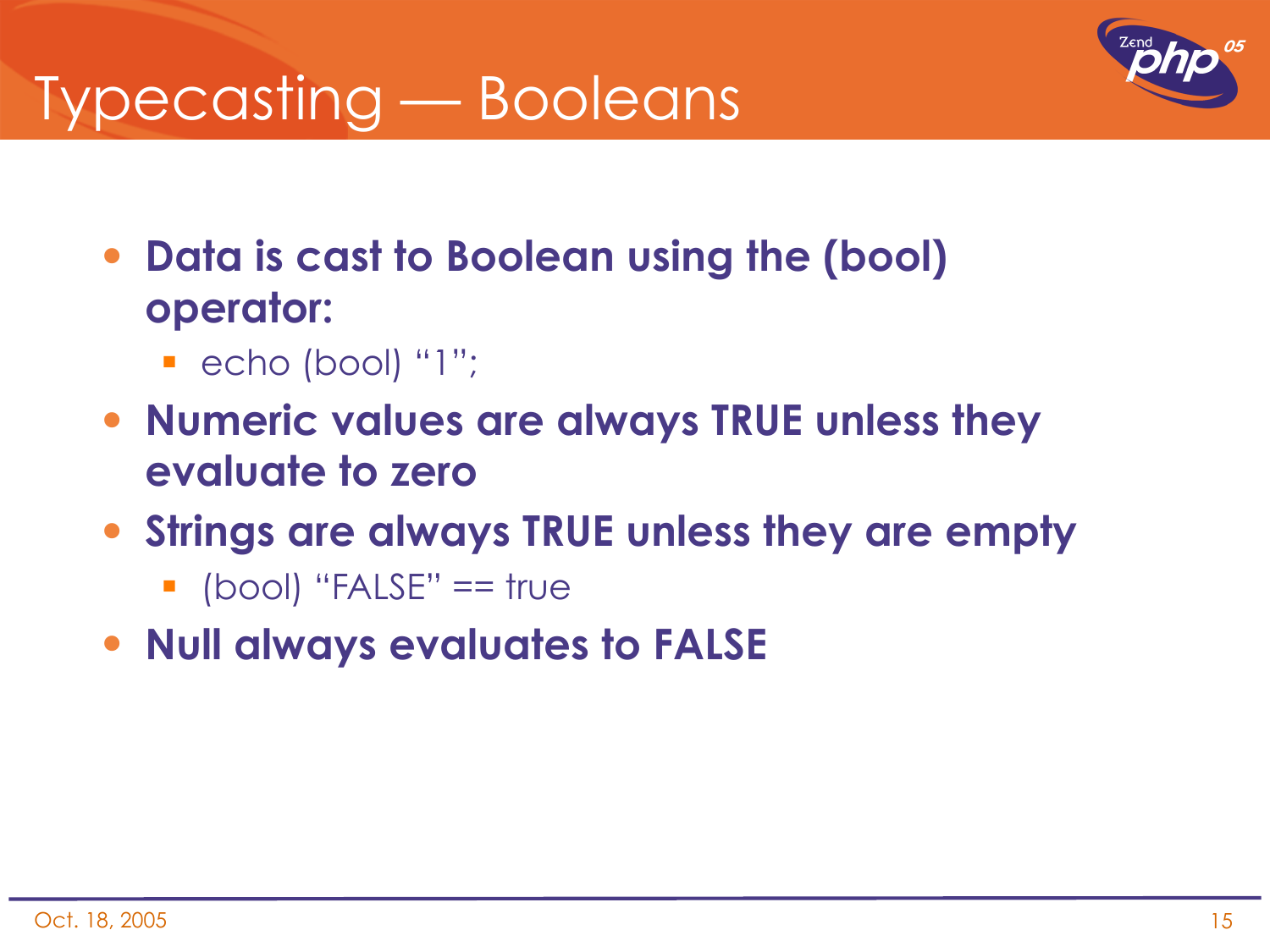# Typecasting — Strings



- **Data is typecast to a string using the (string) operator:**
	- **echo (string) 123;**
- **Numeric values are converted to their decimal string equivalent:**
	- $\blacksquare$  (string) 123.1 == "123.1";
- **Booleans evaluate to either "1" (TRUE) or an empty string (FALSE)**
- **NULL evaluates to an empty string**
- **Numeric strings are** *not* **the same as their integer or float counterparts!**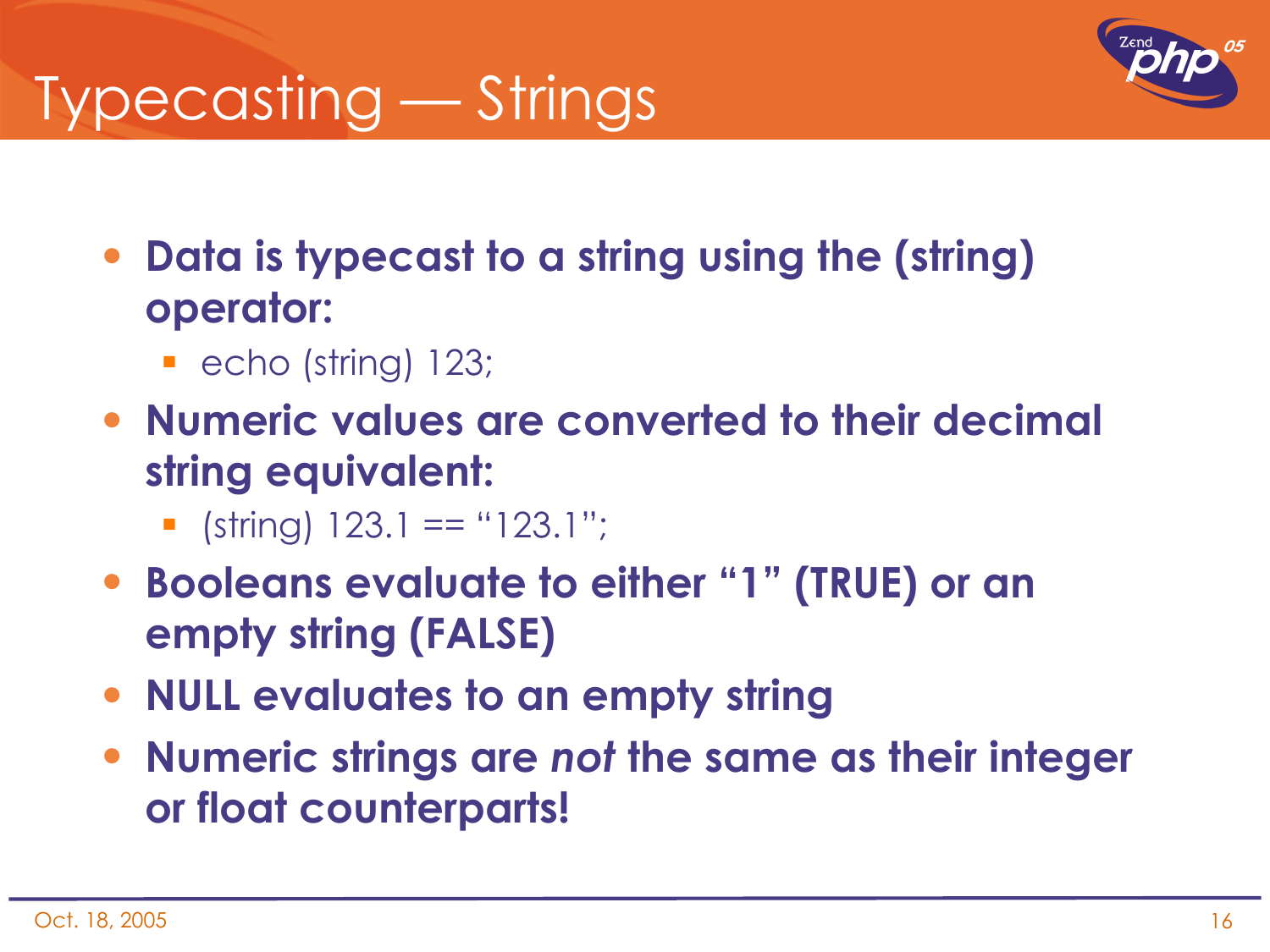

# Typecasting — Arrays / Objects

- **Casting a non-array datum to an array causes a new array to be created with a single element whose key is zero:**
	- var\_dump ((array)  $10$ ) == array ( $10$ );
- **Casting an object to an array whose elements correspond to the properties of the object**
	- Methods are discarded
- **Casting a scalar value to an object creates a new instance of stdClass with a single property called "scalar"**
	- **Casting an array to an object create an instance of** stdClass with properties equivalent to the array's elements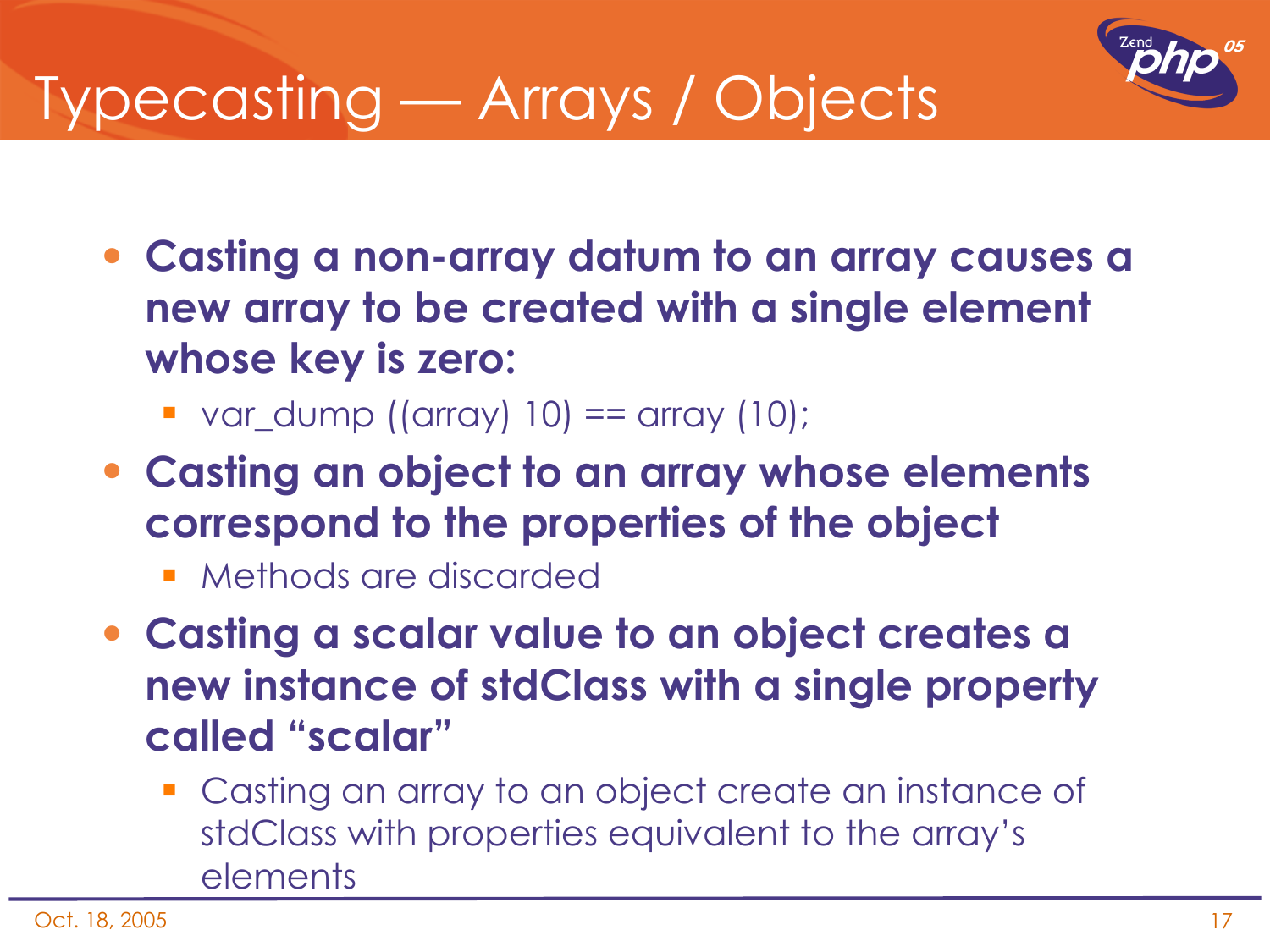# Identifiers / Variables / Constants



• **Identifiers are used to identify entities within a script**

**If all identifiers must** start with a letter or underscore and can contain only letters, underscores and numbers

#### • **Variables**

- **Containers of data**
- Only one data type at any given time
- **•** Variable names are case-sensitive identifiers prefixed with a dollar sign (\$my\_var)
- Variables can contain *references* to other variables

#### • **Constants**

- Assigned value with declare(), cannot be modified
- User-defined constants are not case-sensitive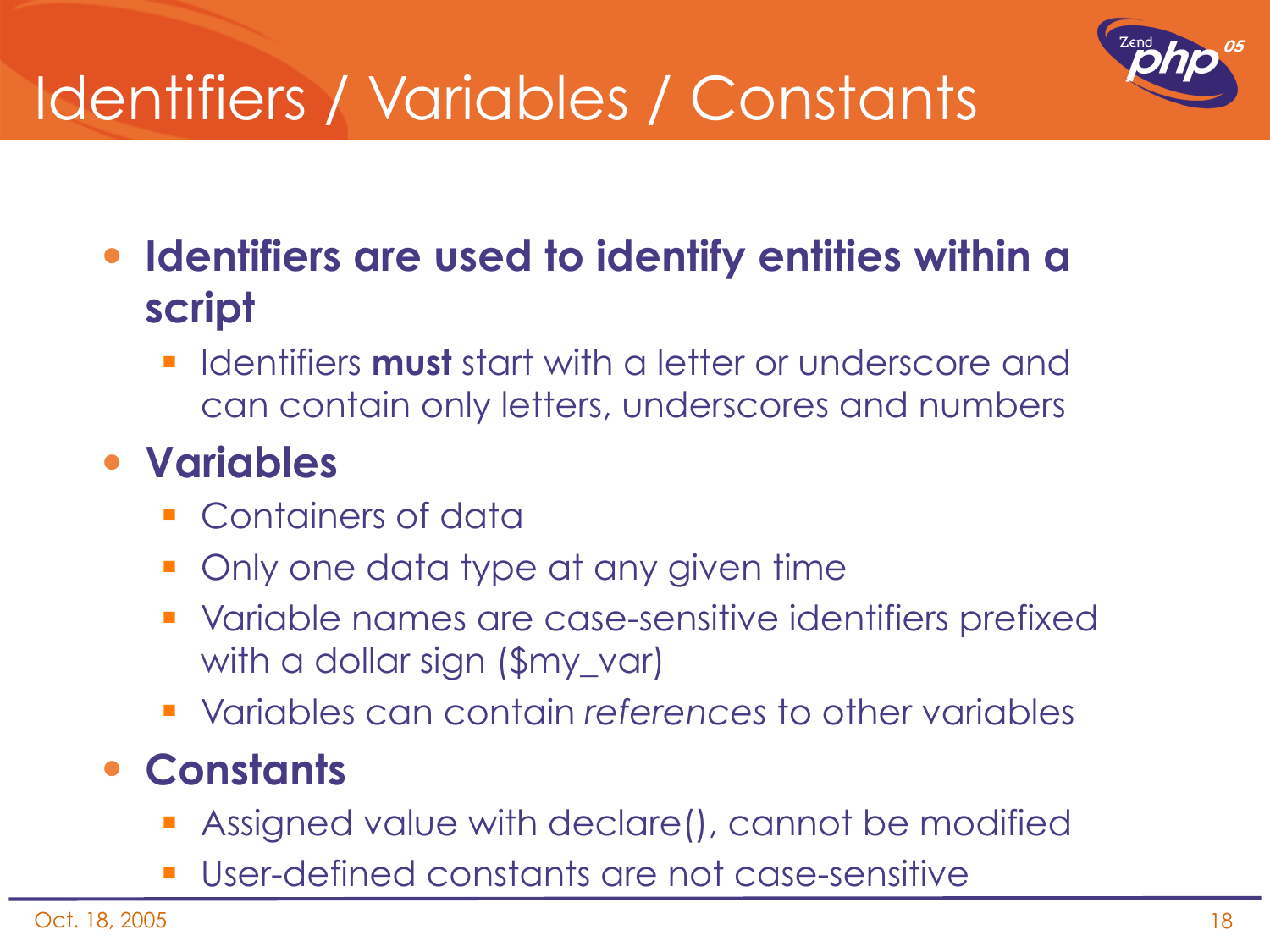

# Substitution / Variable variables

- **Variables can be substituted directly within a double-quoted or Heredoc string**
	- $\bullet$  \$a = 10; echo "\\$a is: \$a"; // Will output \$a is: 10
- **Variables values can be used to access other variables (variable variables):**

\n- $$
$a = "b";
$$
\n- $$b = 10;$
\n- $$ch = 10;$
\n- $$ch = 10$
\n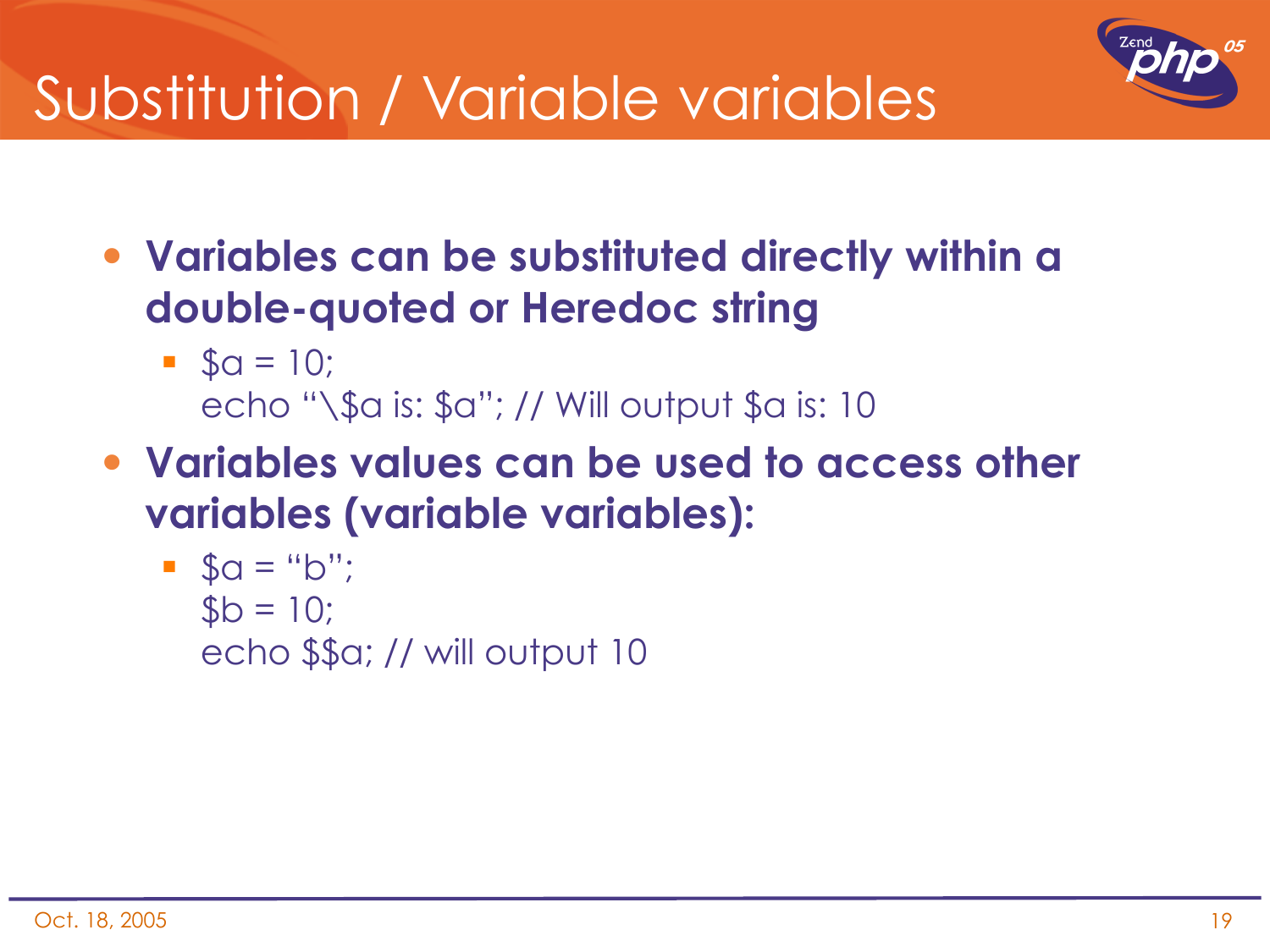

• **Statements represent individual commands that the PHP interpreter executes**

- Assignment:  $a = 10$ ;
- Construct: echo \$a;
- **F** Function call: exec (\$a);

#### • **Statements must be terminated by a semicolon**

 Exception: the last statement before the end of a PHP block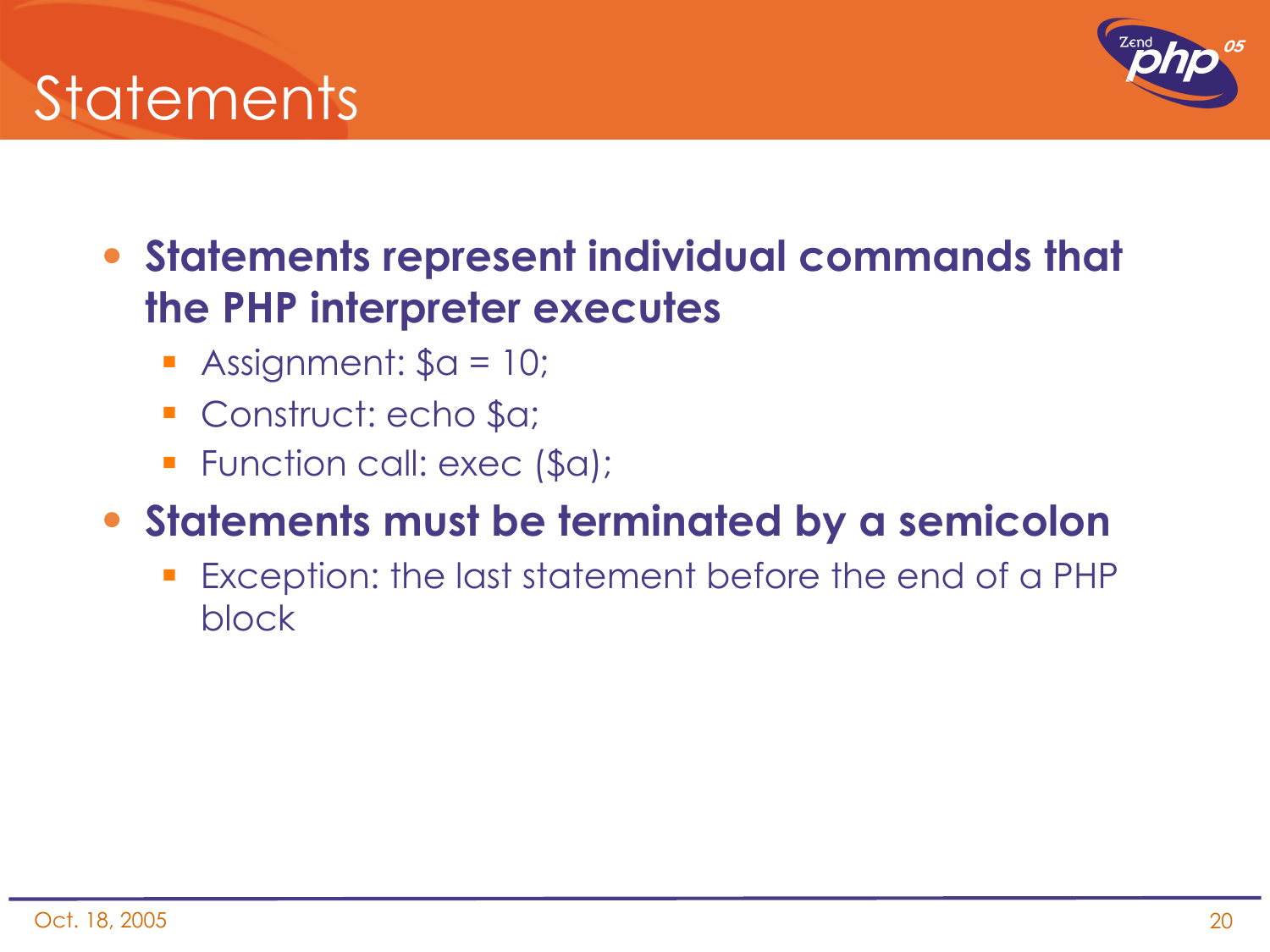### **Operations**



### • **PHP supports several types of operations:**

- **Assignment**
- **Arithmetic**
- **Bitwise**
- **String**
- **Comparison**
- **Error control**
- **Logical**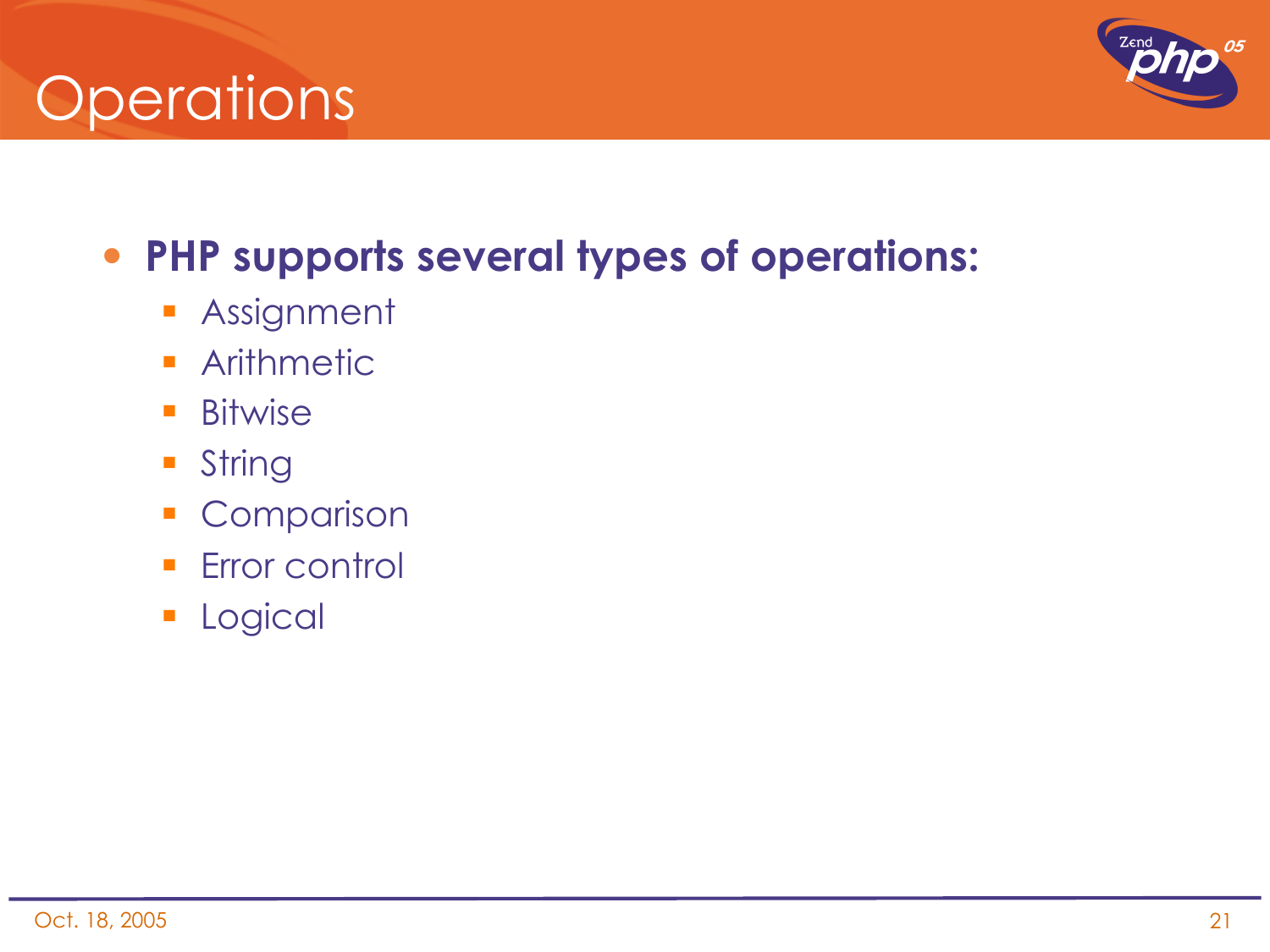### Operations — Assignment



• **The assignment operator '=' makes it possible to assign a value to a variable**

 $\bullet$  \$a = 10;

#### • **The left-hand operand must be a variable**

- Take advantage of this to prevent mistakes by "reversing" logical operations (as we'll see later)
- $10 = \text{So}; // Will output error$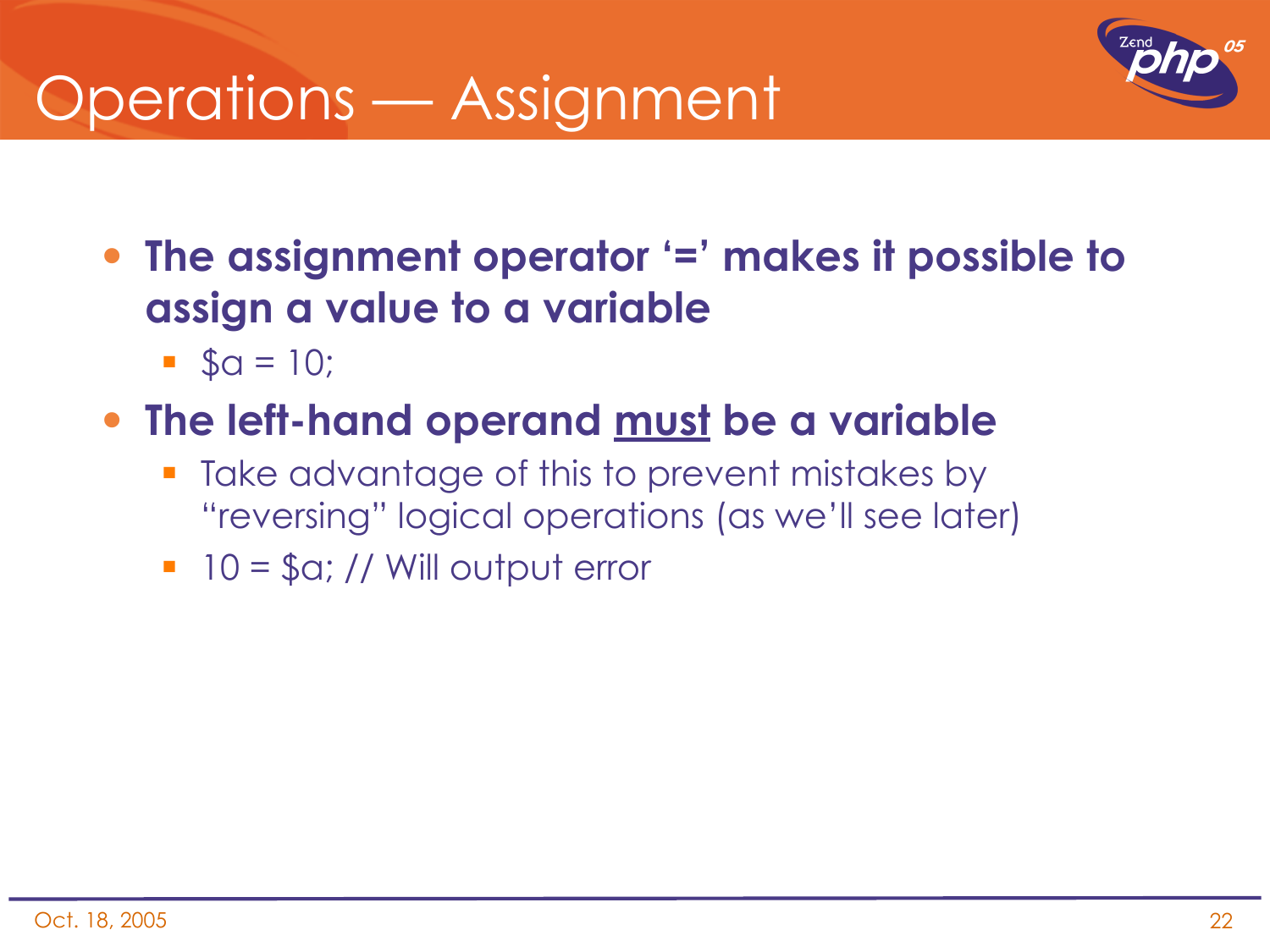### Operations — Arithmetic



• **These operators act on numbers and include the four basic operations:**

- **Addition:** \$a + \$b
- Subtraction: \$a \$b
- Multiplication: \$a \* \$b
- Division: \$a / \$b
	- Remember that dividing by zero is *illegal*

#### • **They also include the modulus operator**

- Determines the remainder of the integer division between two numbers:  $10\%4 = 2$
- Unlike proper modulus, PHP allows a negative righthand operand
	- 10 %  $-4 = 2$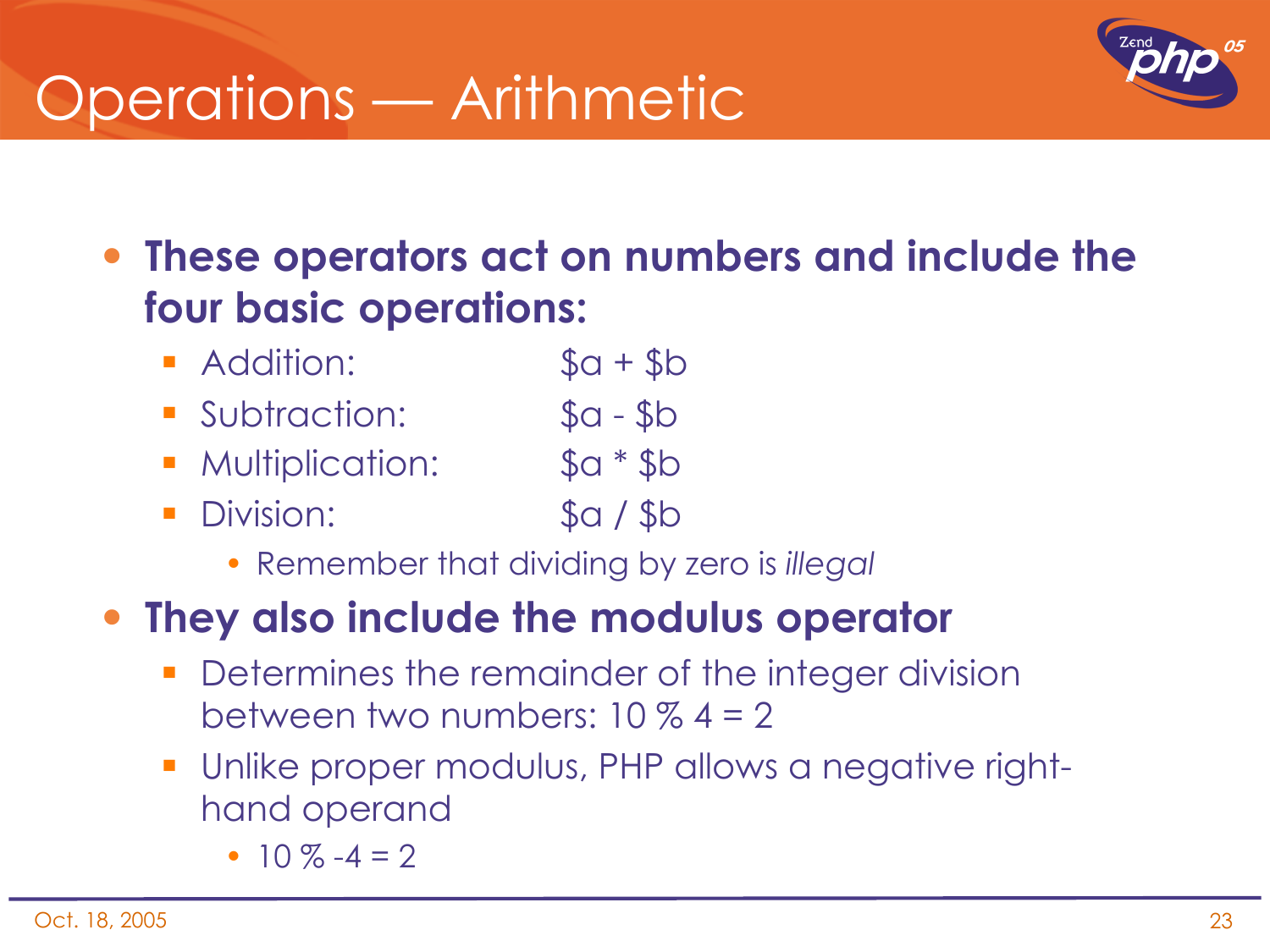### Operations — Bitwise



• **Bitwise operations manipulate numeric values at the bit level**

 $\blacksquare$  AND  $(8)$  — set bit if it is set in both operands

• 1 &  $0 == 0$ 

 $\blacksquare$  OR ( | ) — set bit if is is set in either operand

• 1 |  $0 == 1$ 

- $\blacksquare$  XOR ( $\land$ ) set bit if it is set in either, but not both
	- $1 \wedge 1 == 0$
- **NOT** invert bits

•  $\sim$  0 = = -1

- Shift left/right (<</>>) shift bits left or right
	- $1 \leq 2 == 4 == 8 \leq 1$
	- Excellent shortcuts for integer multiplications by powers of two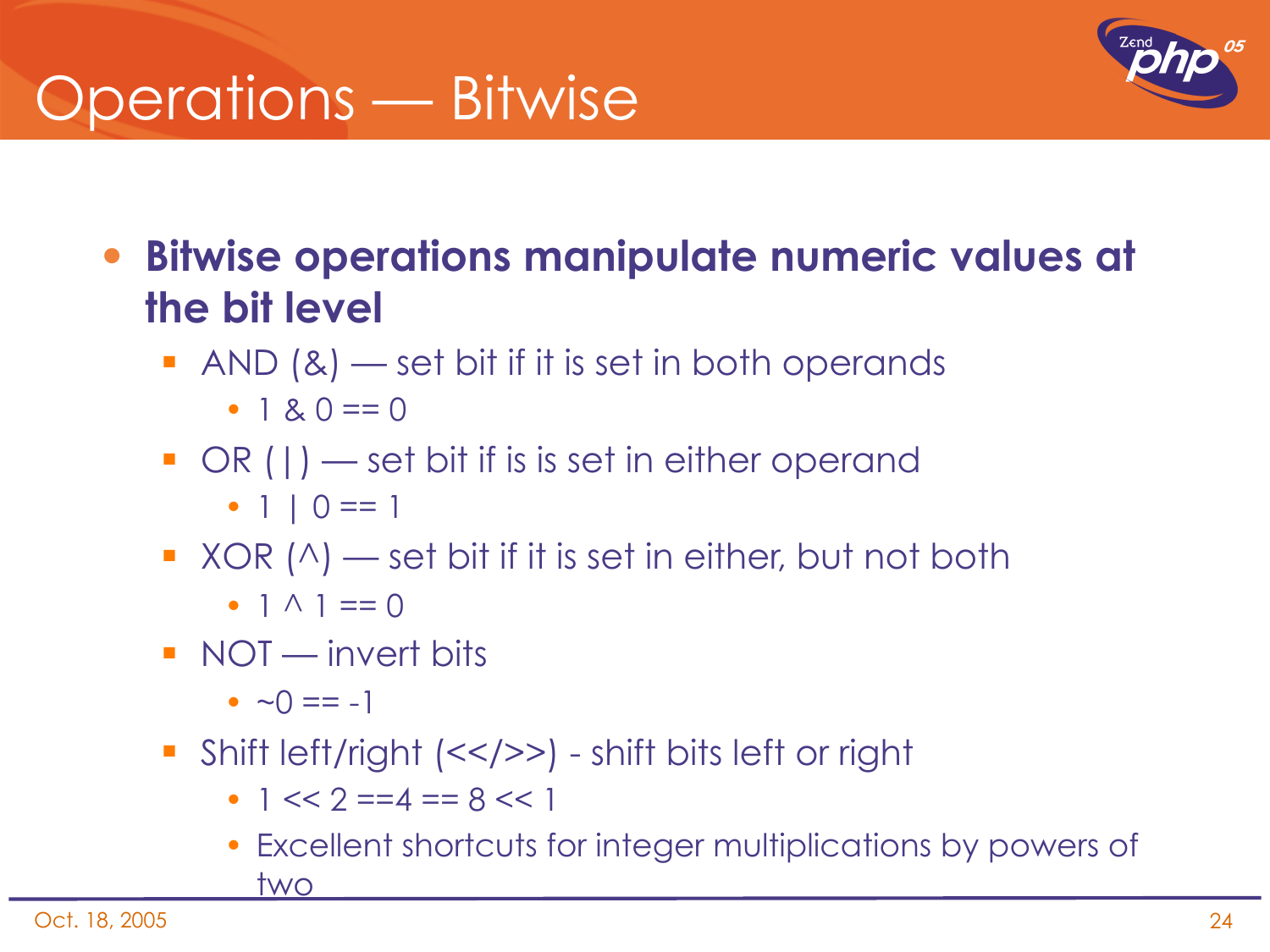### Operators — Combined



- **Numeric and bitwise operators can be combined with an assignment:**
	- $\bullet$  \$a += 10 is equivalent to \$a = \$a + 10;
- **This does not apply to the NOT operator, since it's unary**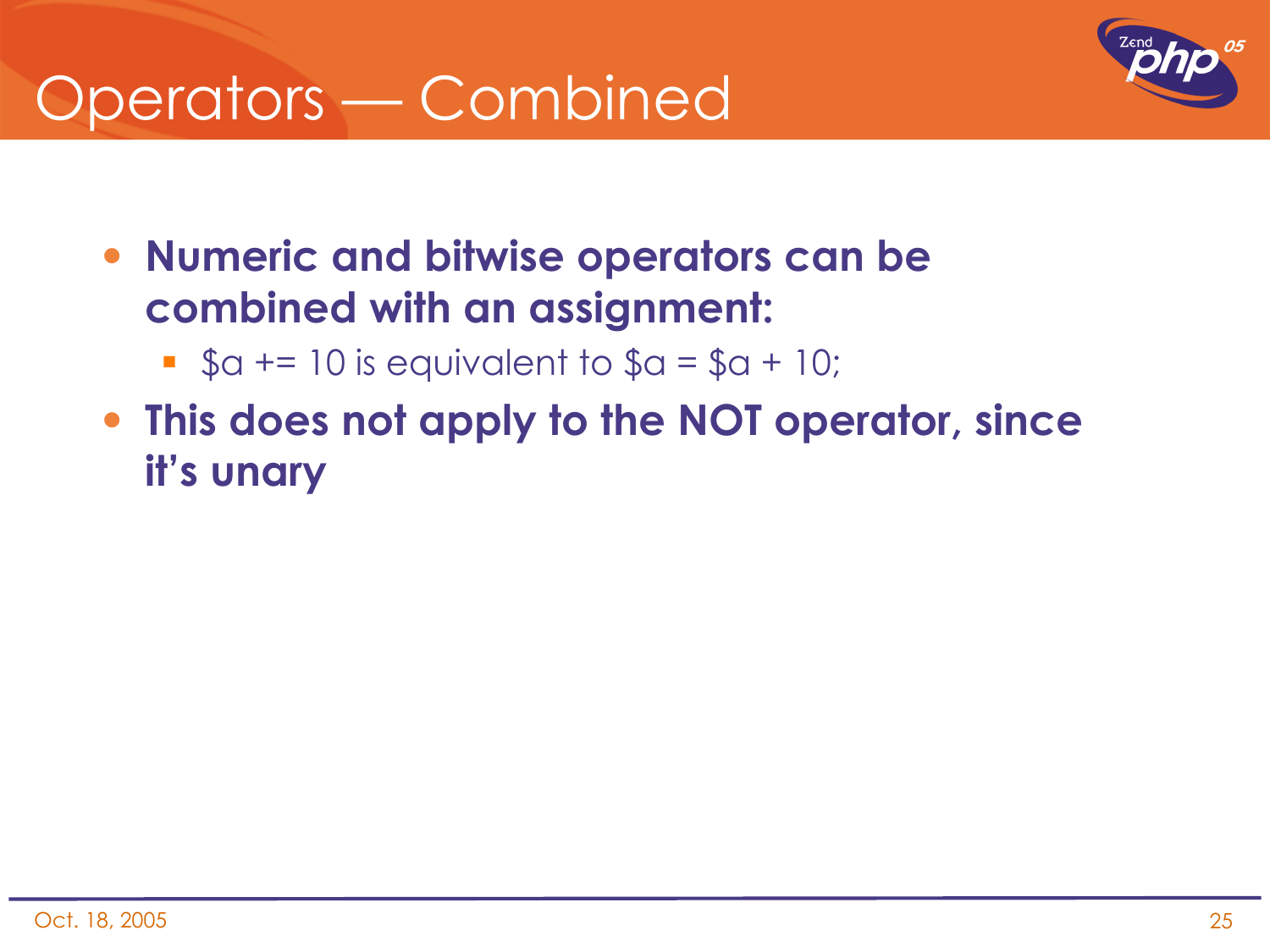### Operators — Error Control



- **PHP support several different levels of errors**
- **Error reporting can be tweaked either through PHP.INI settings or by calling error\_reporting().**
- **Remember that the exam assumes the default "recommended" INI file**
	- Warning and Notices are **not** reported!
- **Error reporting can be controlled on a statement-by-statement basis using the @ operator:**
	- @fopen (\$fileName, "r");
	- This only works if the underlying functionality uses PHP's facilities to report its errors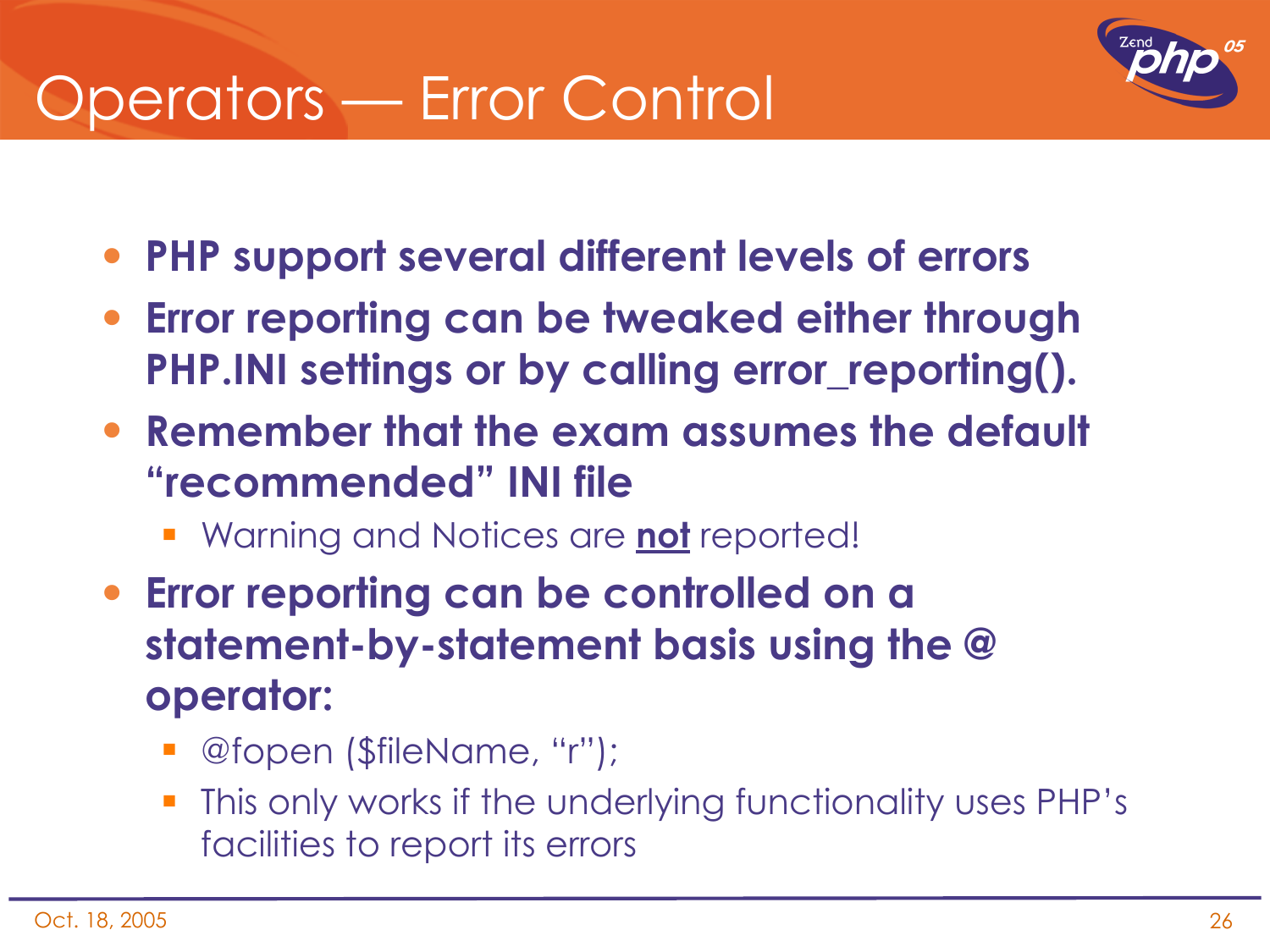

## Operators — Inc/Dec and String

- **Incrementing and decrementing operators are special unary operators that increment or decrement a numeric variable:**
	- Postfix: \$a++
	- $\blacksquare$  Prefix:  $++$ \$a
	- You cannot perform two unary operations on the same variable at the same time— ++\$a-- will throw an error
- **The only string operation is the concatentaion (.), which "glues" together two strings into a third one**
	- $\blacksquare$  "a" . 'b' == 'ab'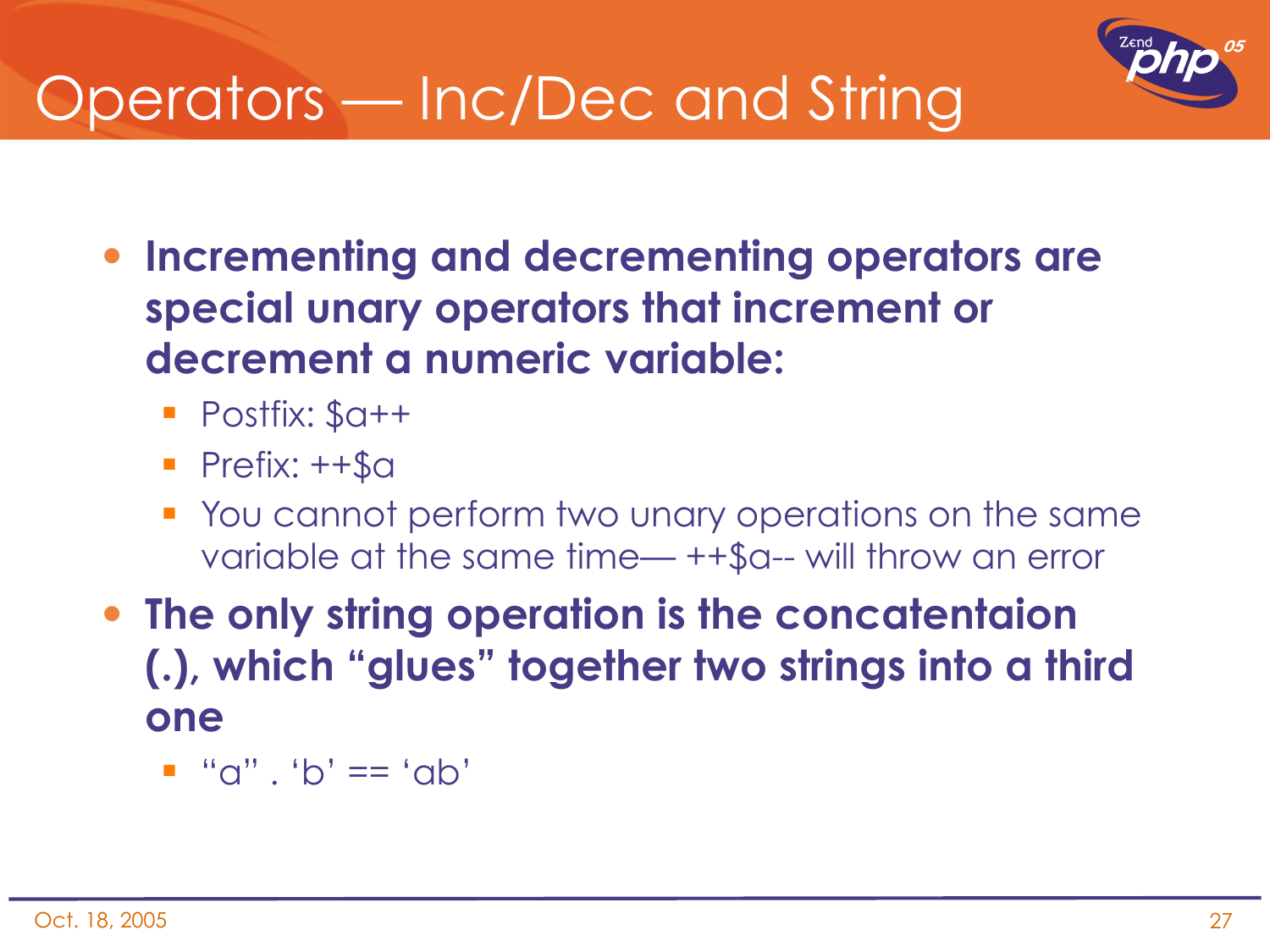# Operators — Comparison / Logical



• **Comparison operators are used to compare values:**

- $\blacksquare$  Equivalence:  $==$  !=
	- Equivalence operators do **not** require either of their operands to be a variable
- $\blacksquare$  Identity:  $==$  !==
- Relation: <, <=, >=, >

• **Logical operators are used to manipulate Boolean values:**

- AND (&&) TRUE if both operands are TRUE
- OR (||) TRUE if either operand is TRUE
- XOR (xor) TRUE if either operand is TRUE, but not both
- **NOT (!) Reverses expression**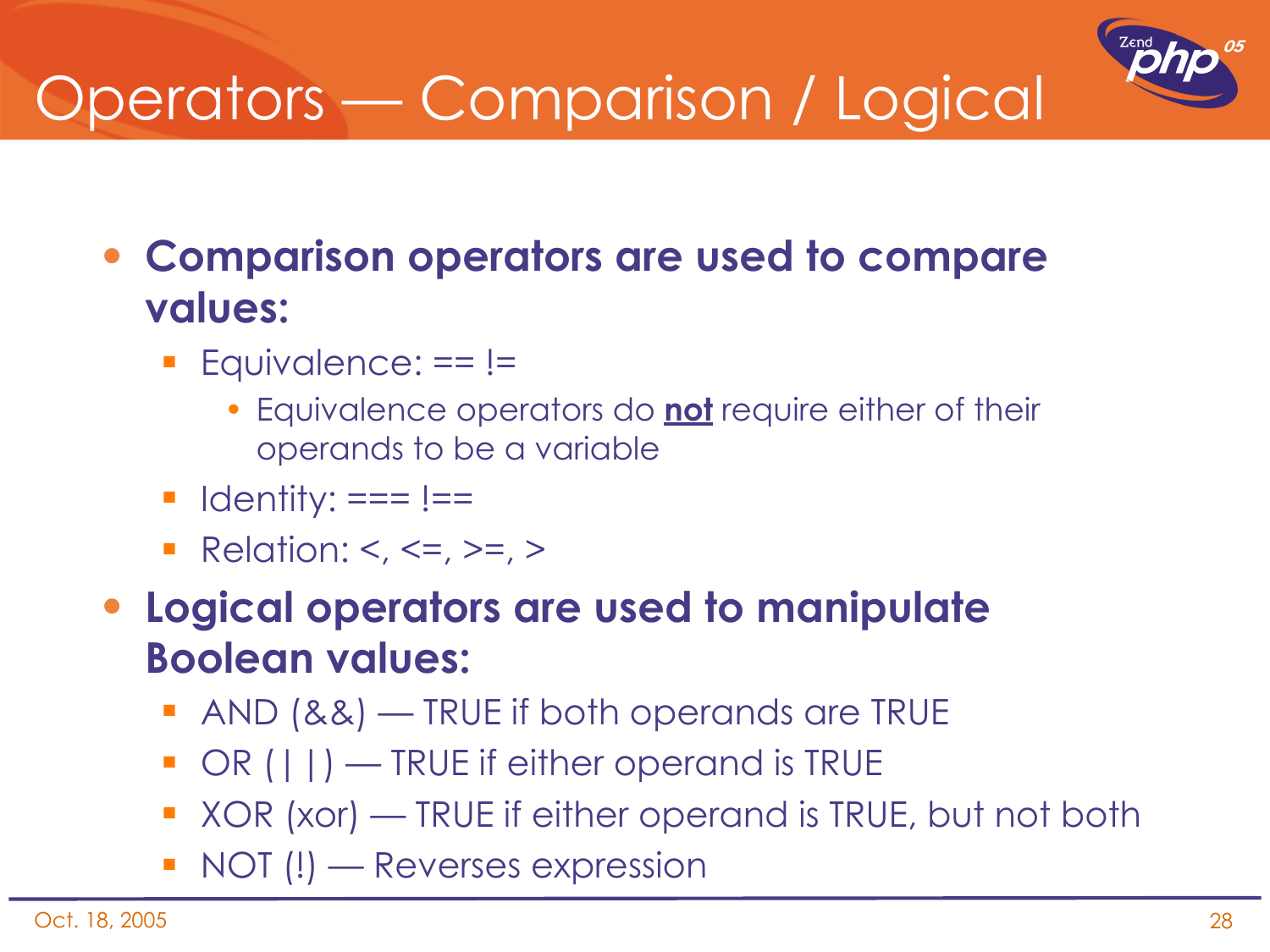### Operator Precedence



- **The precedence of most operators follows rules we are used to—but not** *all* **of them**
	- Example: "test "  $. 1 + 10$  . "  $123" == "1 123"$
- **There are two variants of logical operators**
	- The "letter" operators AND, OR differ from their "symbol" equivalents &&, || in the fact that they have lower precedence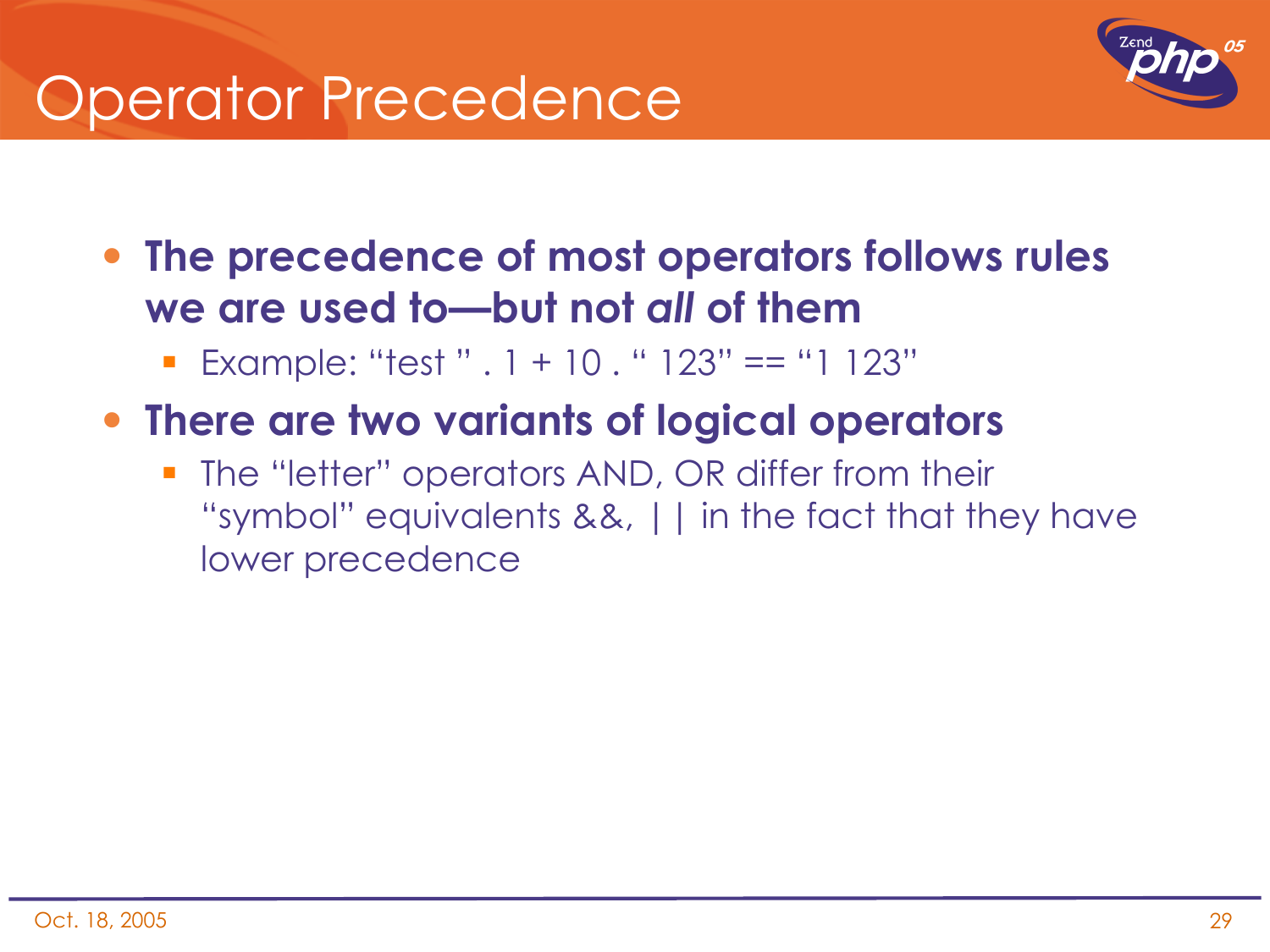### Conditionals — if-then-else



- **Conditionals are used to direct the execution flow of a script**
	- **•** if (condition) {

```
 ... statements ...
```
} else {

}

```
 ... statements ...
```

```
• Alternative short form:
```
\$a = (cond) ? yesvalue : novalue;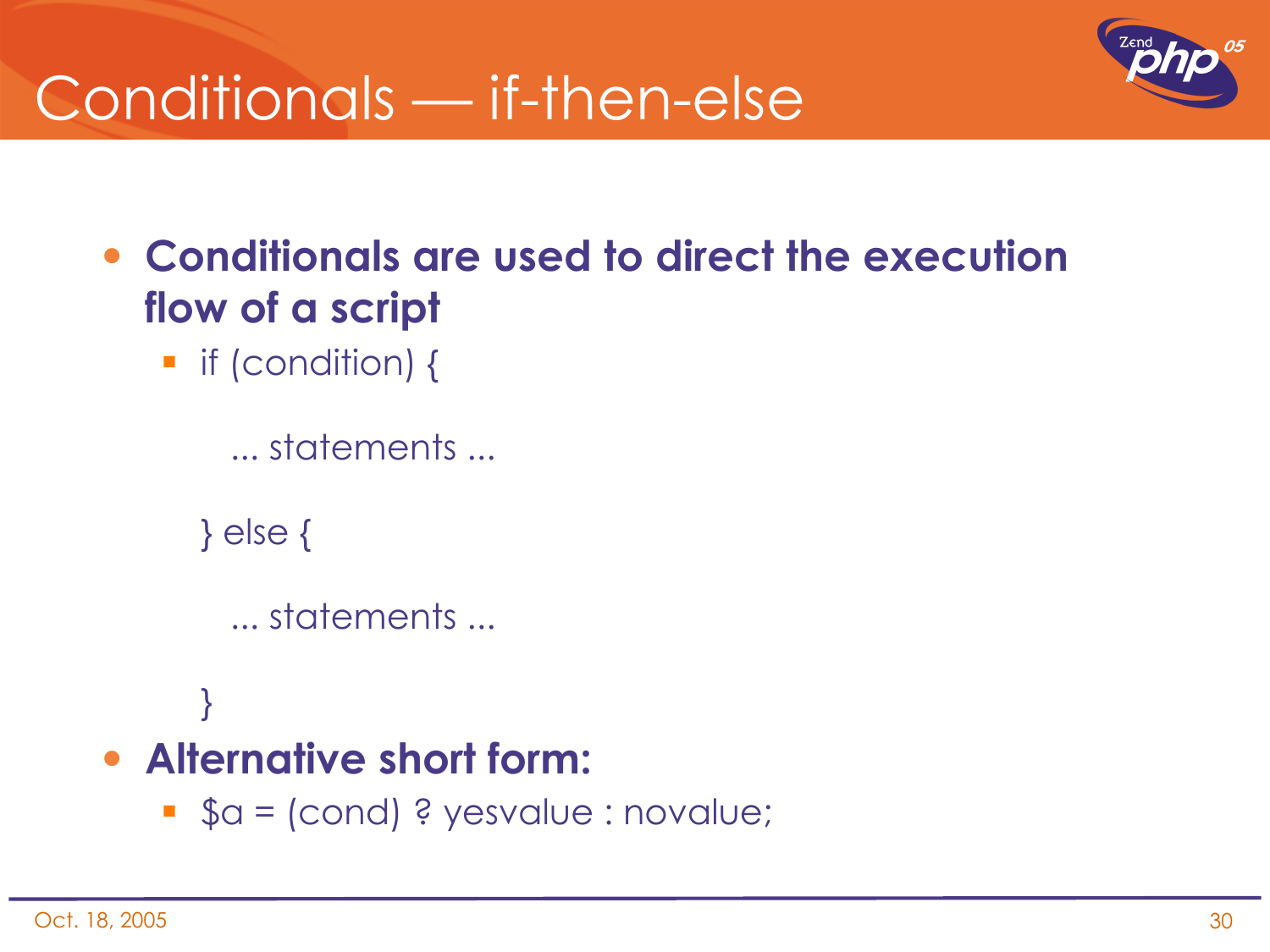

### Conditionals — case/switch

- **Case/switch statements allow you to verify a single expression against multiple expressions:**
	- switch (expr) { case expr1 : ... statements ... break;
		- case expr2: ... statements ... break;
		- default: ... statements ... break;

}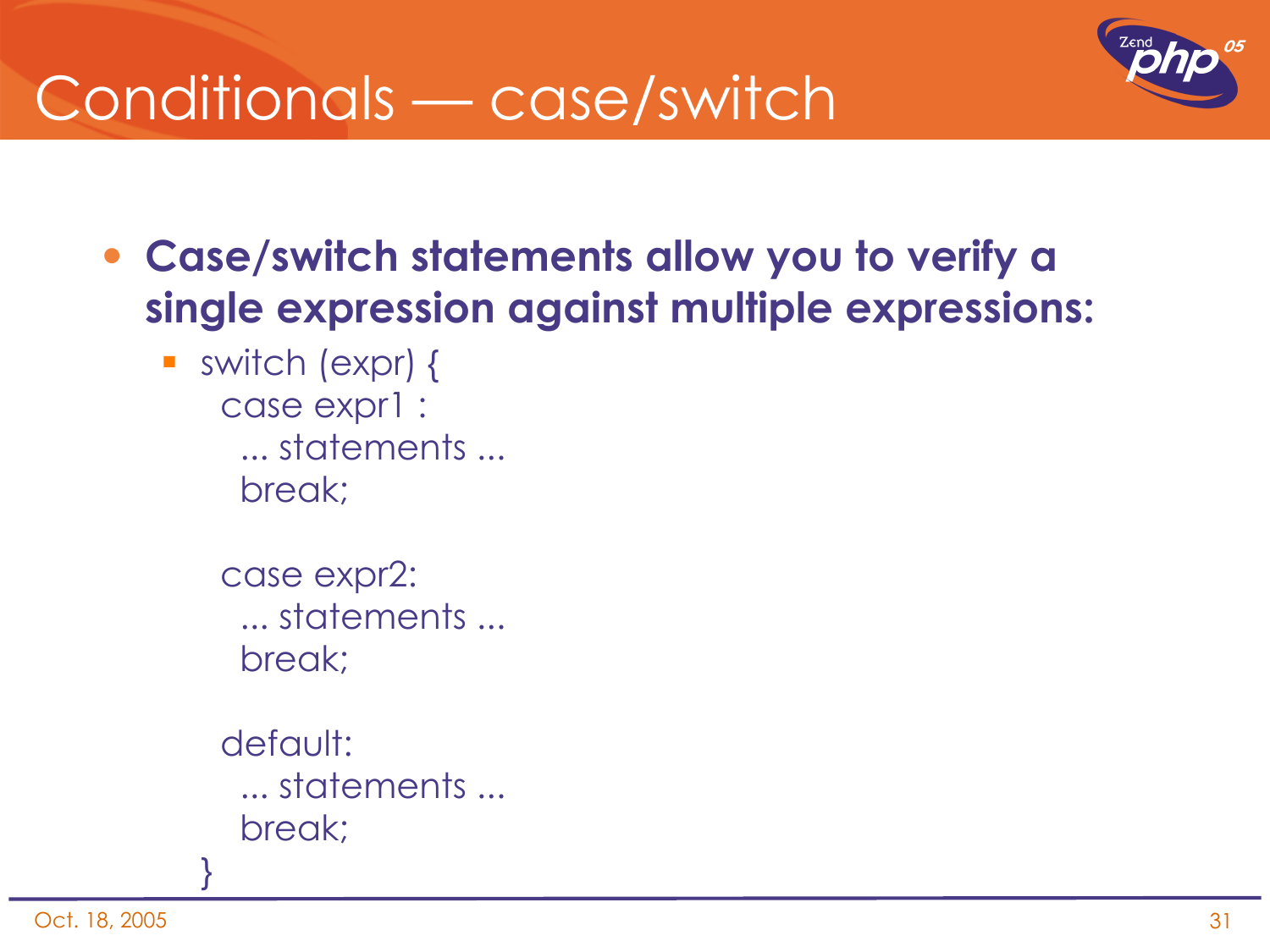

- **While loops are the simplest form of iterator; they allow you to repeat a set of statements while a condition evaluates to TRUE:**
	- while (expr) {

}

```
 ... statements ...
```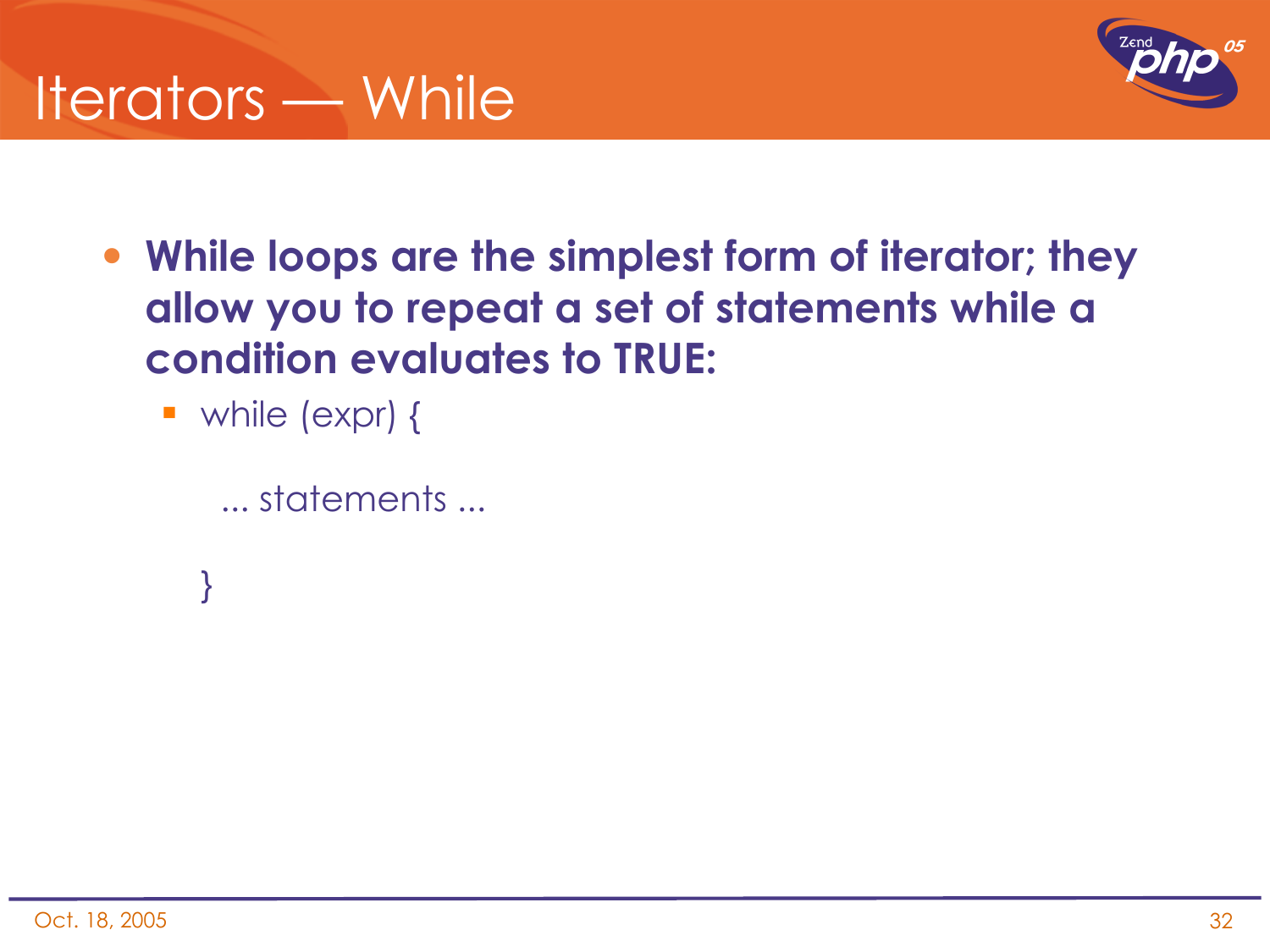

- **Do...while loops are equivalent to while loops, but the condition is evaluated** *at the end* **of the loop, instead of the beginning:**
	- $\blacksquare$  do {

... statements ...

} while (expr);

**This means that the statement block is executed at** least once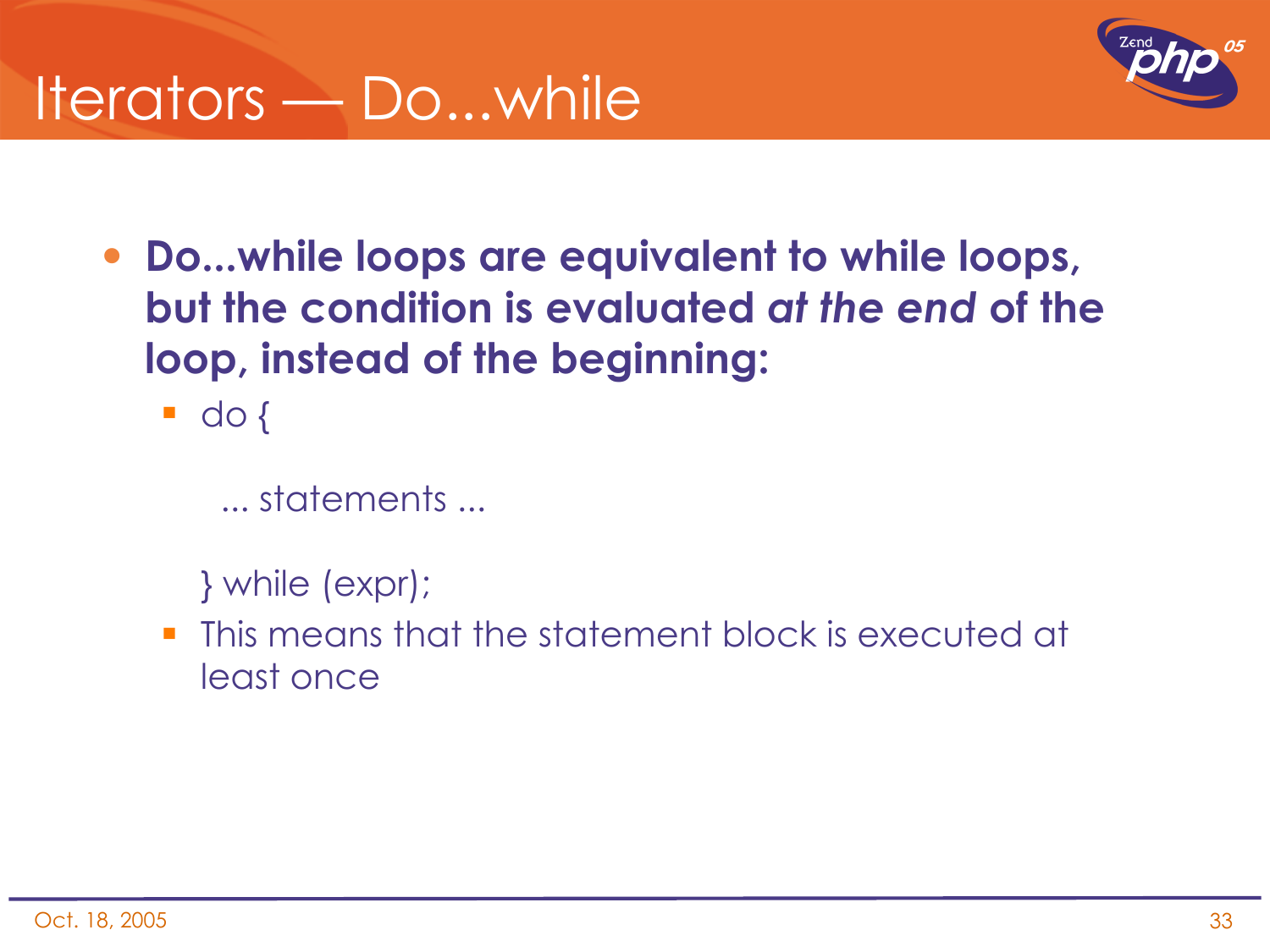### Iterators — For and Foreach



- **While and do...while are the only** *indispensible* **iterators in any language.**
- **For convenience, PHP includes for loops:**
	- for (initial; condition; incremental) { ... statements ... }
- **Foreach loops can be used to iterate through an aggregate value:**
	- $\blacksquare$  foreach (\$array as \$k => \$v) { ... statements ...
		- }
	- Important: \$k and \$v are assigned by value!
	- **Works on objects, too!**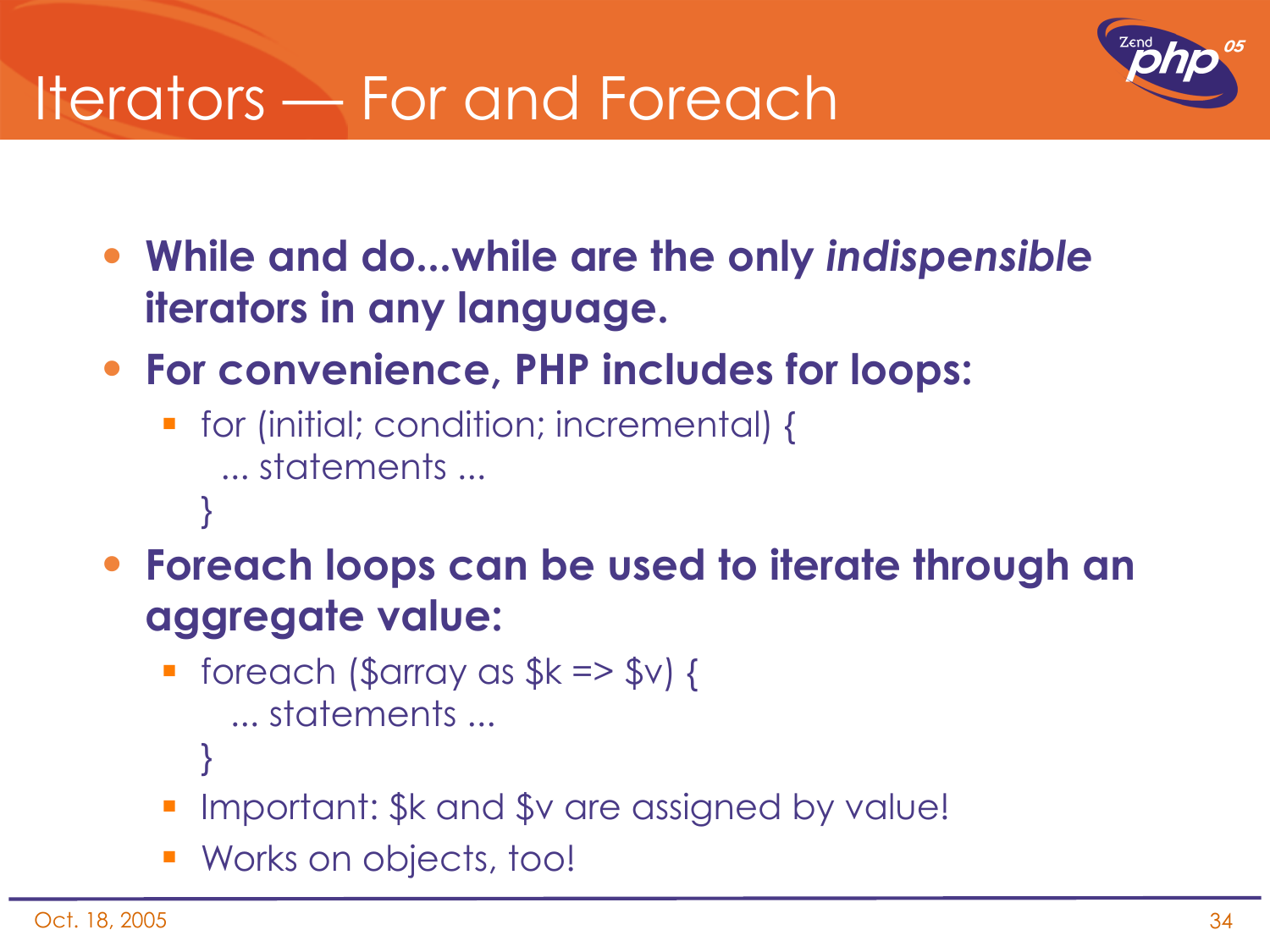## Iterators: continuing/breaking

• **Loops can be continued using the continue construct:**

- while  $(\$a == 1)$  { if  $(\$b == 2)$  continue; }
- **Loops can be interrupted using the break construct:**
	- while  $(\$a == 1)$  { if  $(\$b == 2)$  break; }
- **Multiple nested loops can be continued/broken at once:**
	- continue 2;
	- **Remember the semicolon at the end of the break or** continue statement!

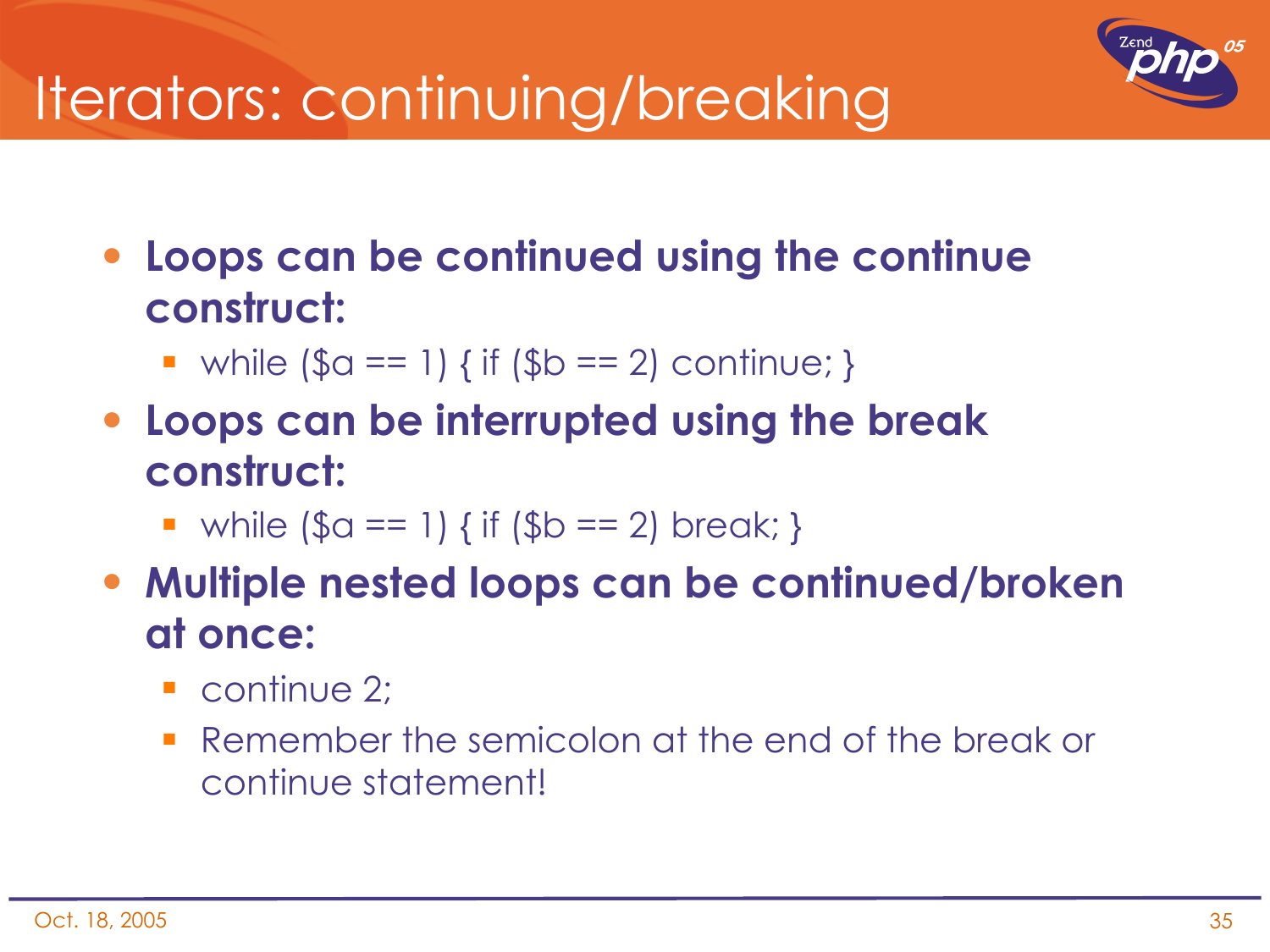### Functions



- **Functions allow for code isolation and reuse**
	- function myfunc (&\$arg1, \$arg2 = 10) { global \$variable;

```
 ... statements ...
}
```
echo myfunc (10);

- **Pay attention to variable scope!**
- **Functions can support variable parameters:**
	- func\_num\_args();
	- fung\_get\_arg();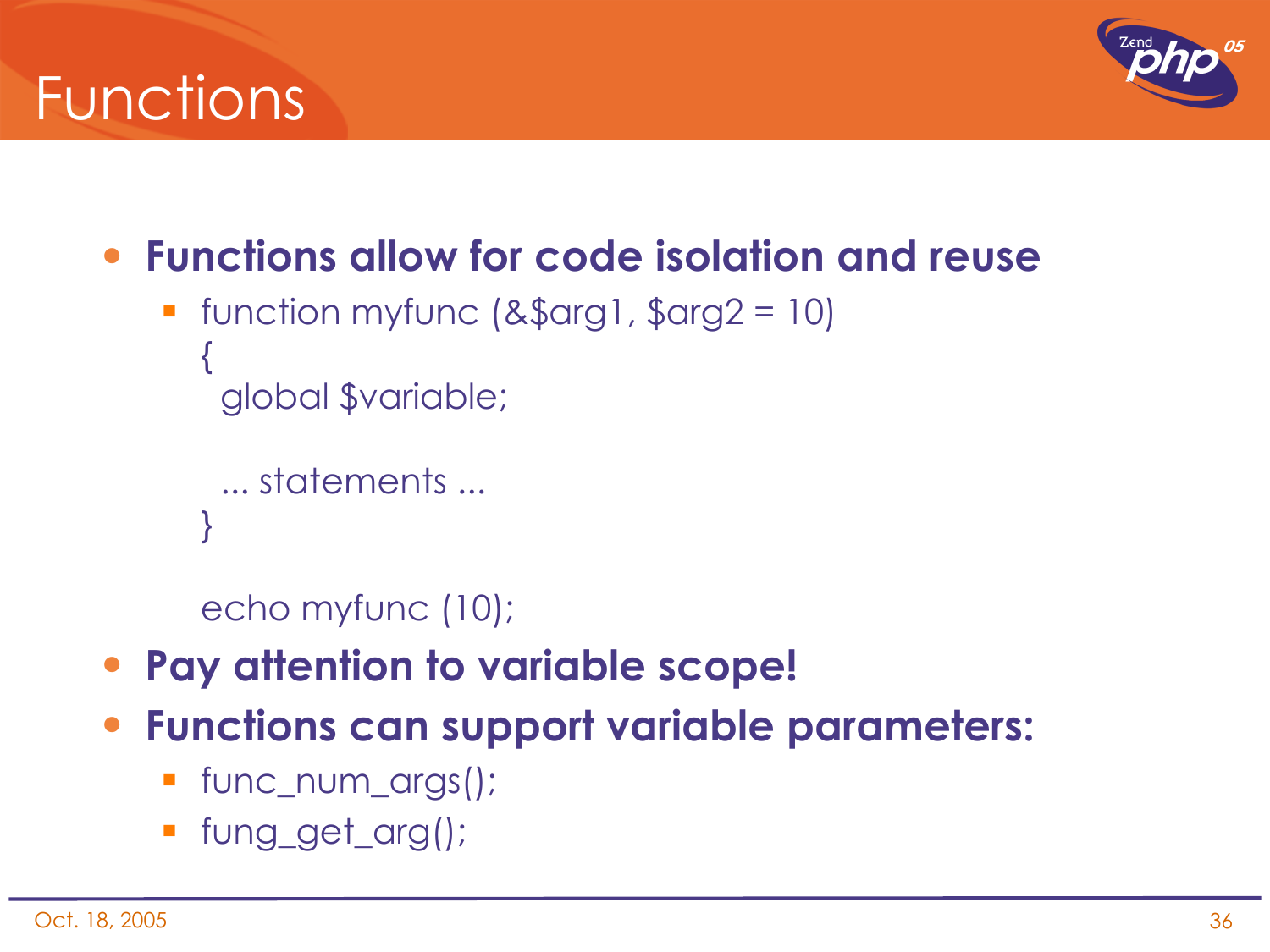## OOP: Classes and Objects



- **Classes define the structure of objects:**
	- class myClass { var \$myVar;

```
 function myClass() { // constructor
 $this->myVar = 10;
 }
```
- **Objects represent individual instances of a class:**
	- $\bullet$  \$a = new myClass;  $\text{\$a->myVar} = 11;$
- **Objects support dynamic methods and properties:**
	- $s$  \$obj->\$var();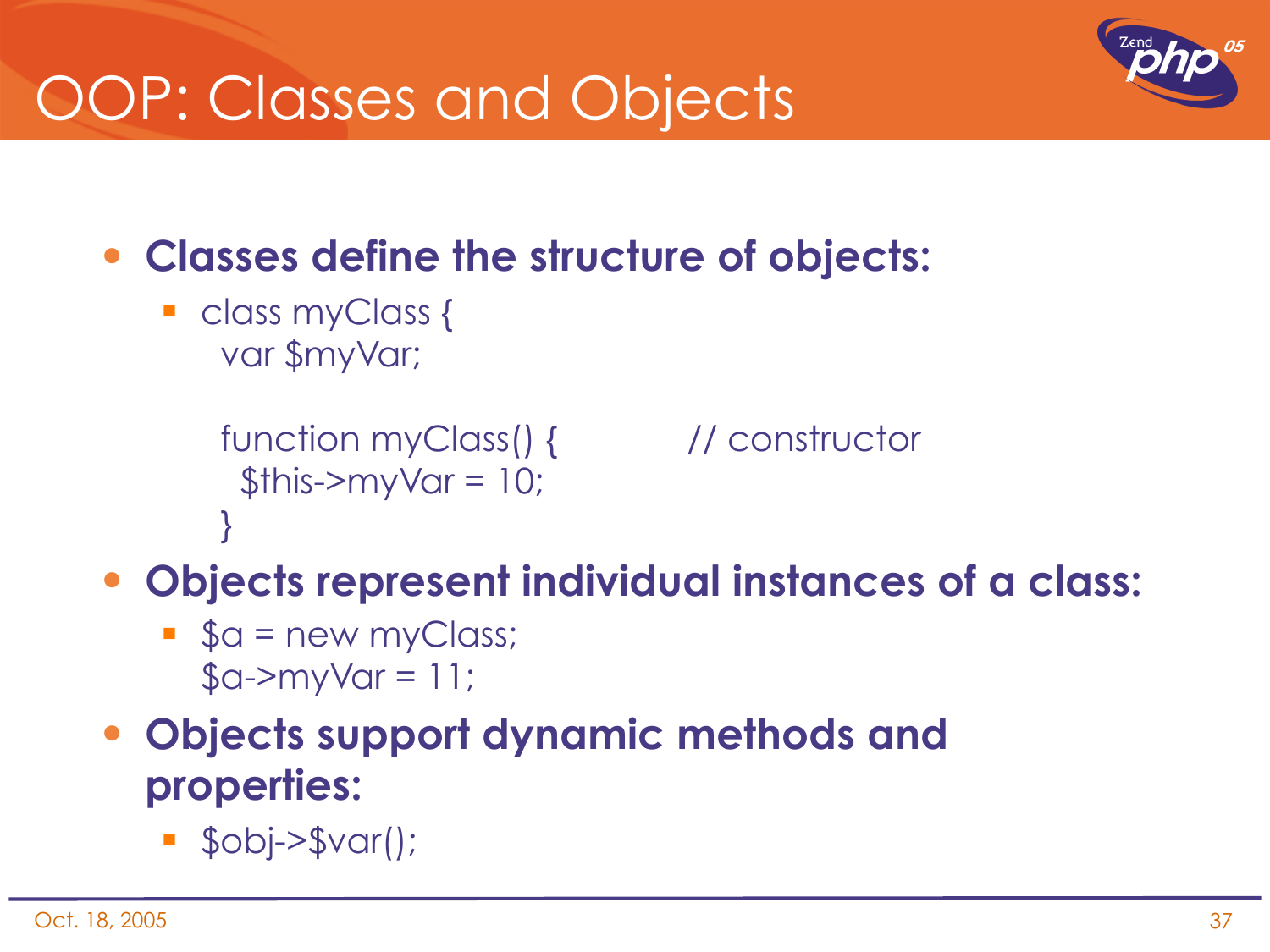

### OOP: Classes as Namespaces

• **PHP does not support namespaces (this is true also of PHP 5), but classes can simulate their behaviour:**

```
class class encode {
         function base64($str)
   \{        return base64_encode($str);
         }
   }
```
echo encode::base64("my string");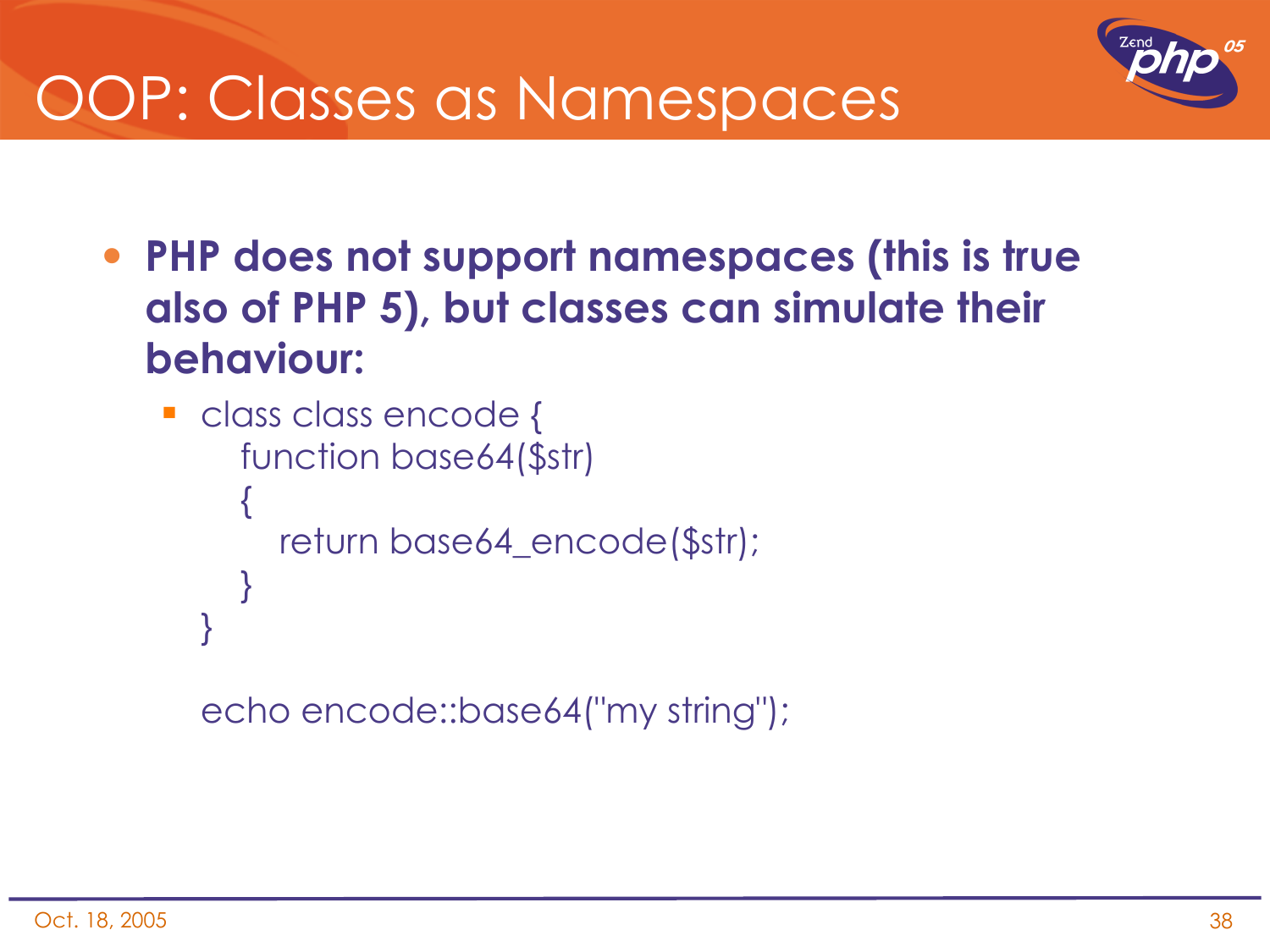

## OOP: Objects and References

- **In PHP 4, objects receive no special treatment: they are essentially arrays with embedded functions**
	- This means that references to objects must be handled with care.
- **Passing/assigning an object is normally done by value, not by reference, even when using new**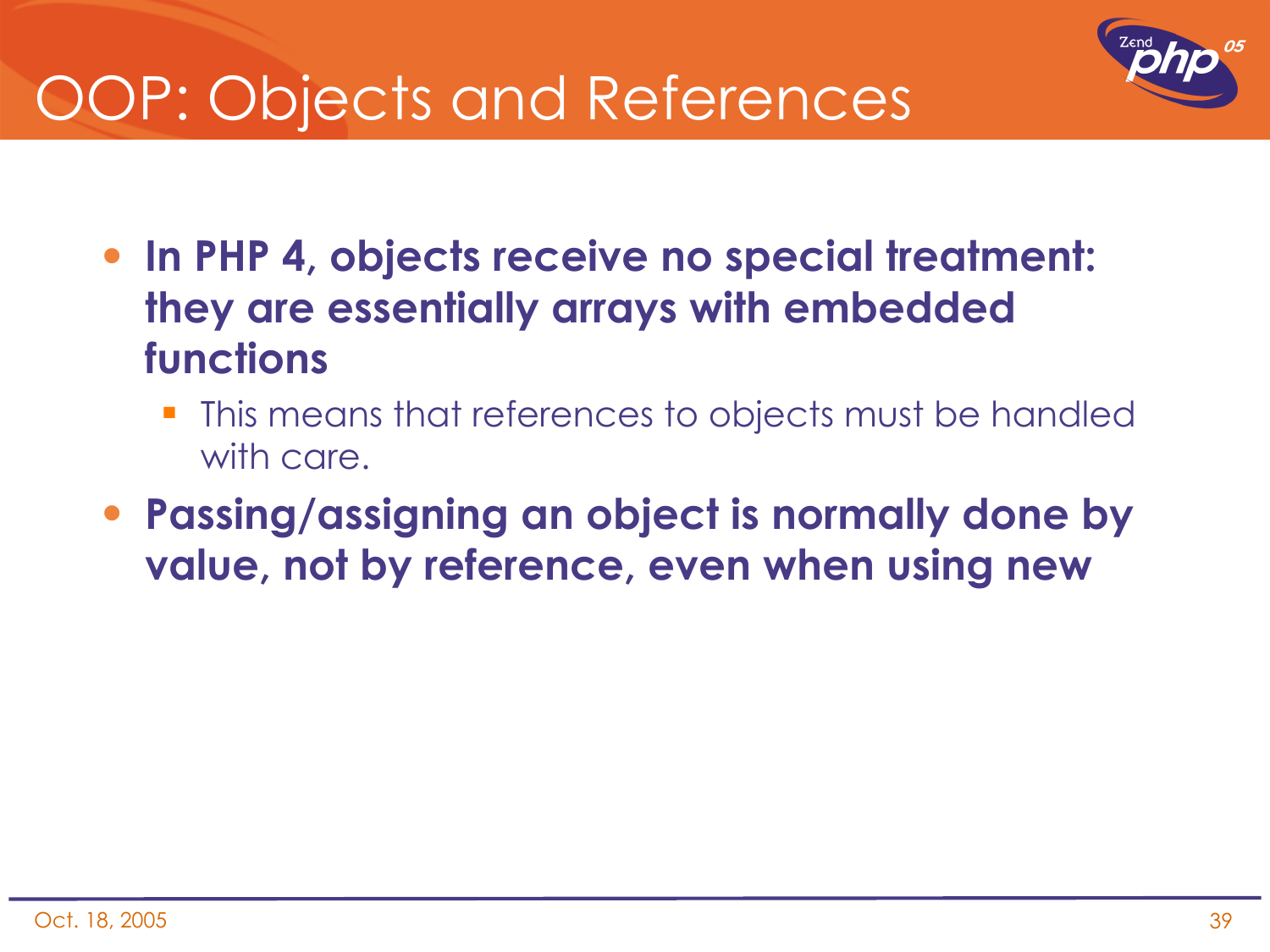

## OOP: Objects and References

- **The \$this special variable** *cannot* **be passed by reference, even if you use the & operator**
	- However, you can embed \$this in a global array and circumvent this problem (albeit in a horrible way):

```
• class obj {
     var $prop;
        function obj($arg)
  \{        global $obji; // import variable into local scope
       \deltaobji[] = \deltathis; // get a copy of current class
       $this ->prop = $arg;    }
  }
  $obj = new obj(123);var_dump($obj->prop != $obji[0]->prop); // FALSE
```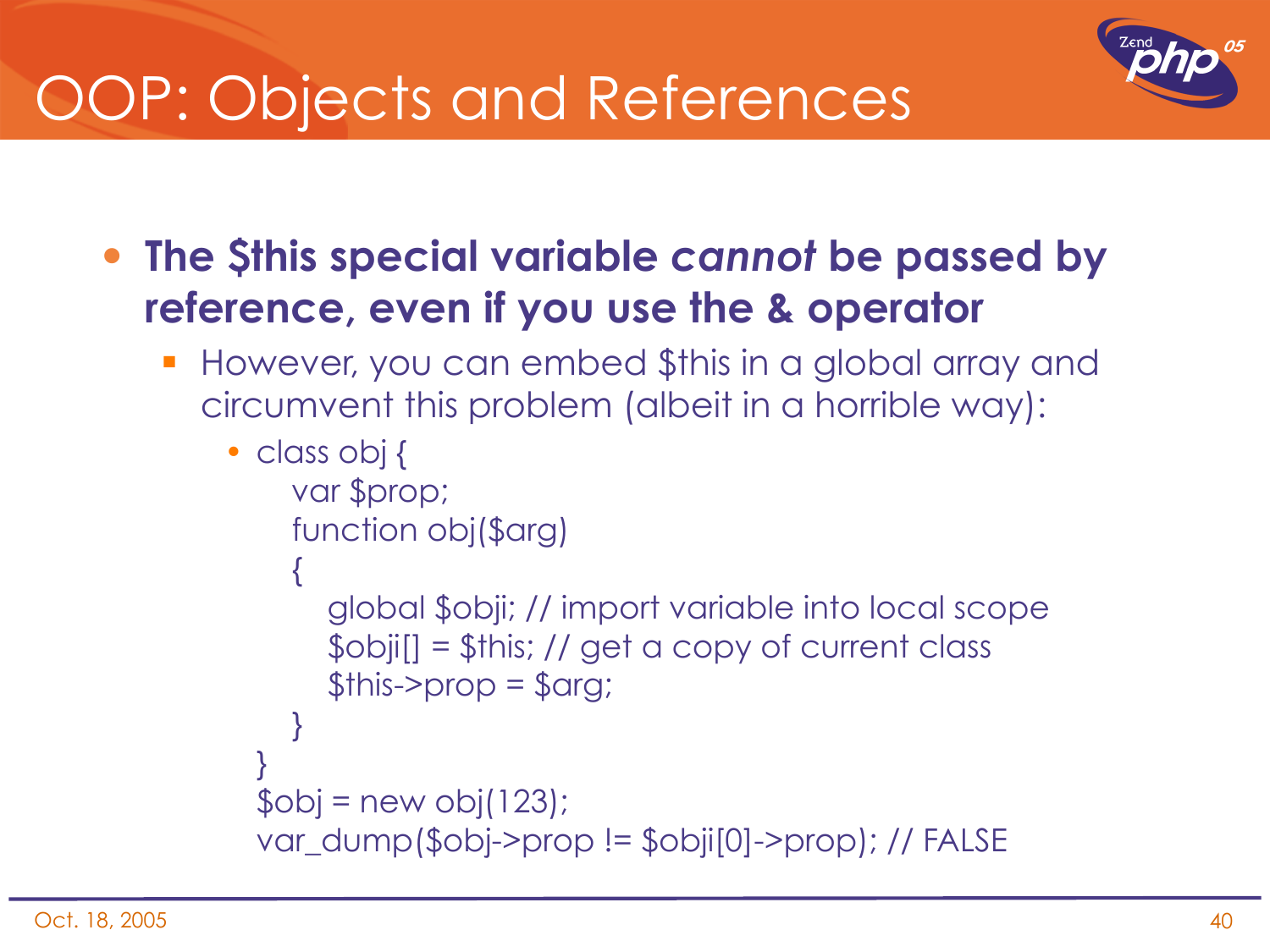

- **Inheritance makes it possible to create classes ("subclasses") that are based on other classes ("superclasses"):**
	- class base { function base()  $\{$

}

}

}

```
class main extends base {
      function main()
\{        parent::base();
    }
```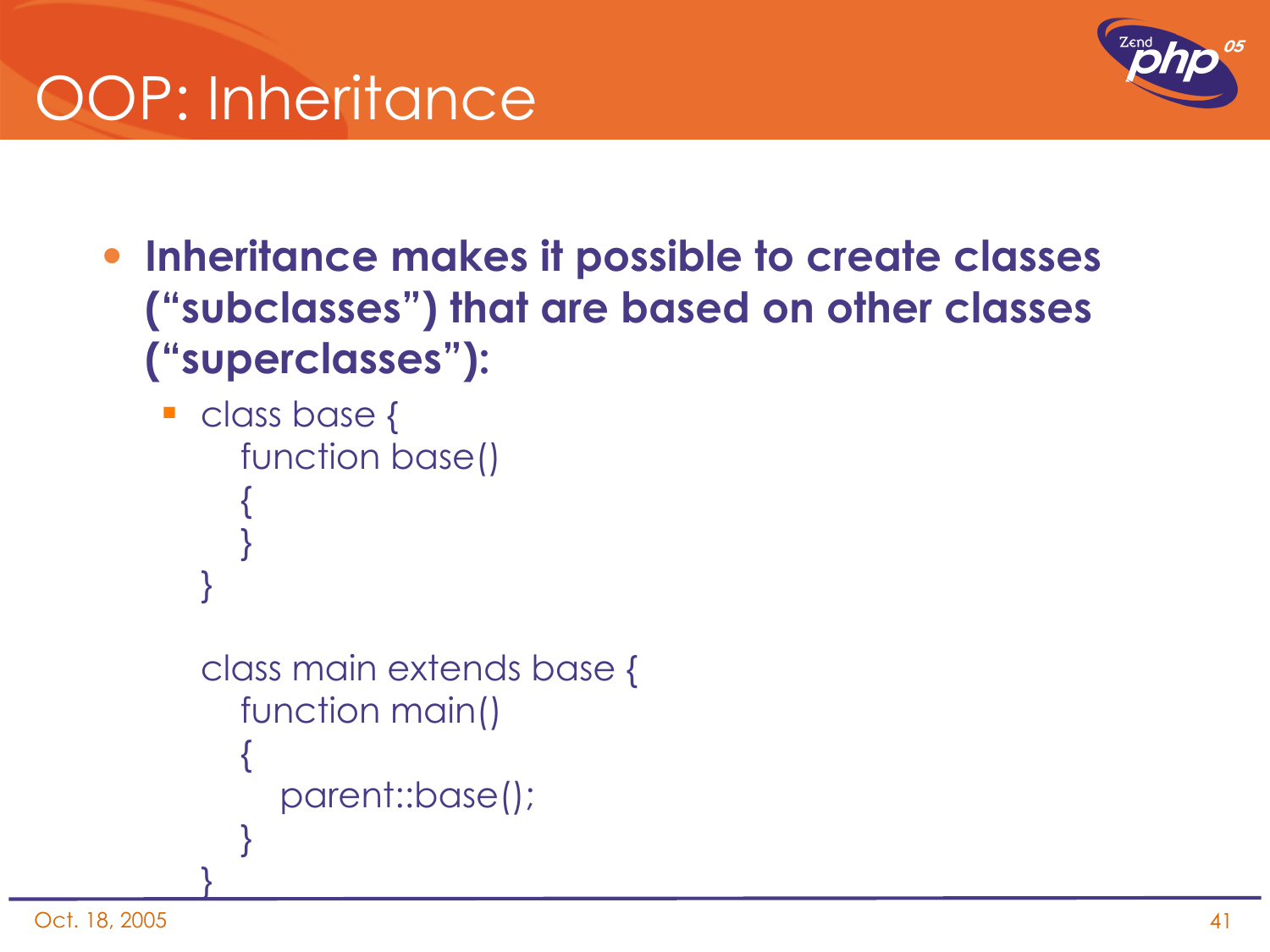## OOP: Object Serialization



- **Serialization is the process of reducing an aggregate (array or object) to a scalar (string)**
- **Serialization is a mostly automatic process, but for objects it is possible to exercise a certain amount of control:**
	- $\blacksquare$  \_\_sleep()
	- **L** wakeup()
	- Useful for dynamically-generated properties, such as database connections and file descriptors
	- **Classes must be declared before their instances are** unserialized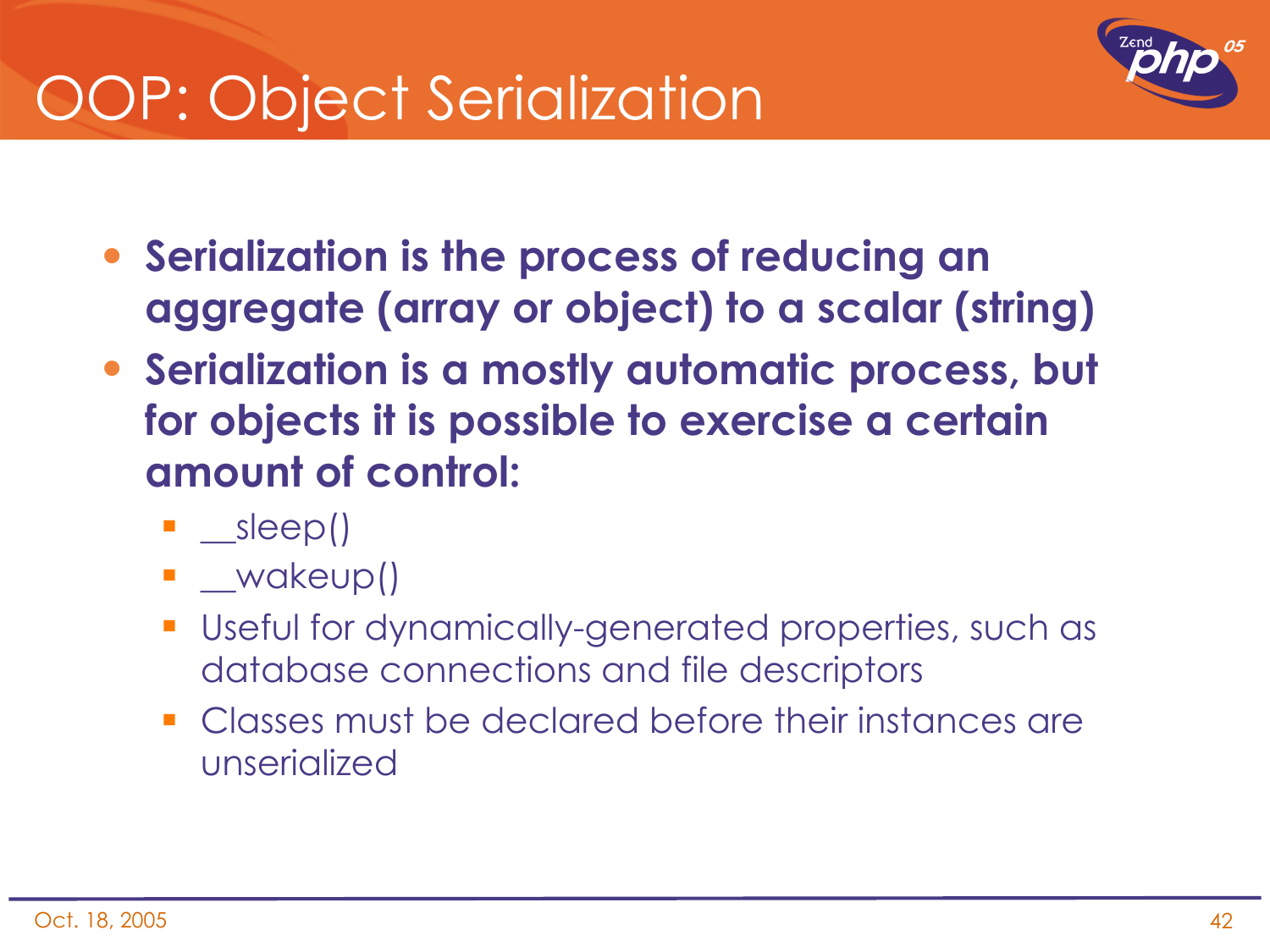



- **What is the difference between print and echo?**
- **Under what circumstance is it impossible to assign a default value to a parameter while declaring a function?**
- **How does the identity operator === compare two values?**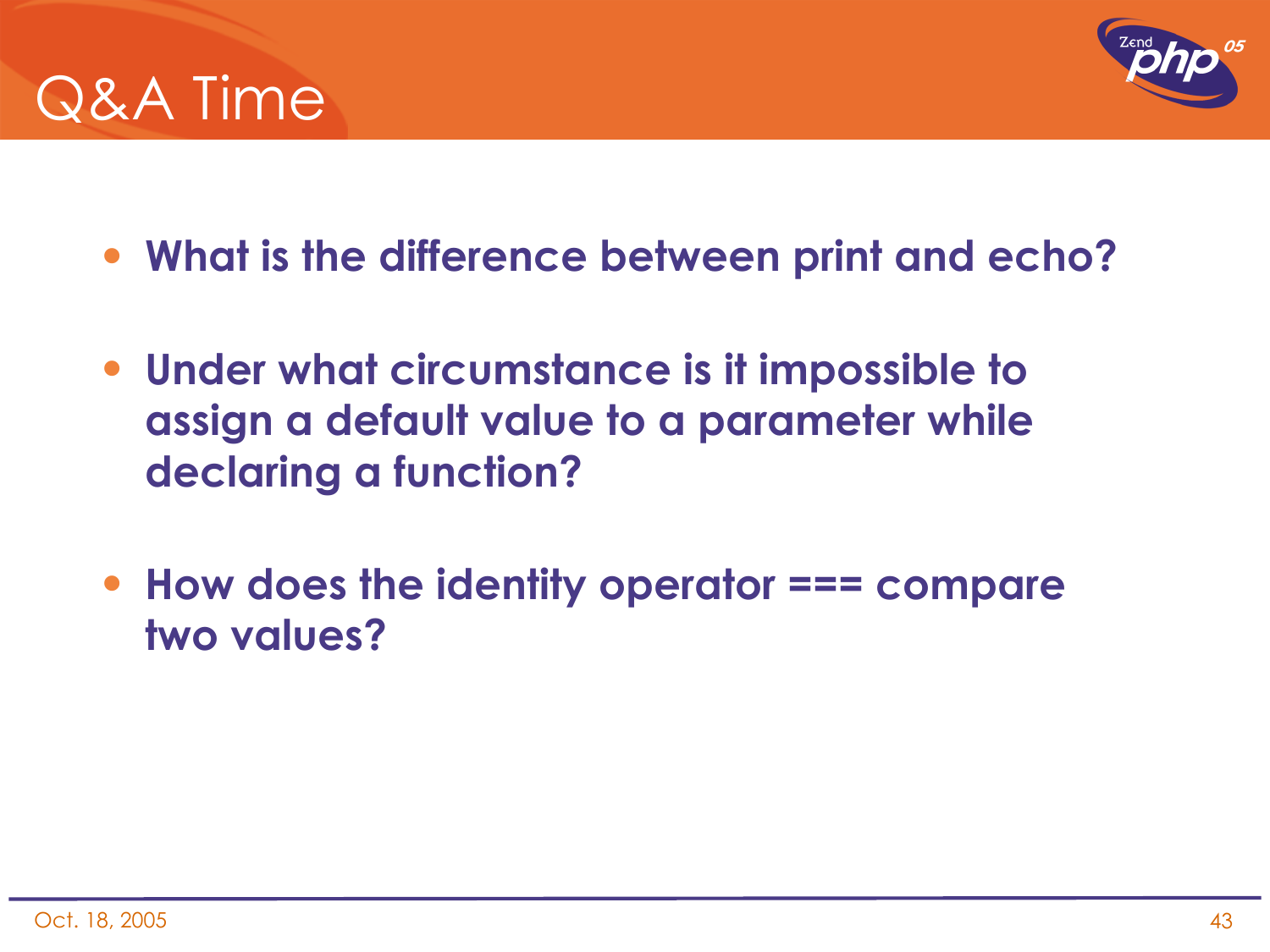



- **What is the difference between print and echo?**
- **echo is a construct**
- **print is a function**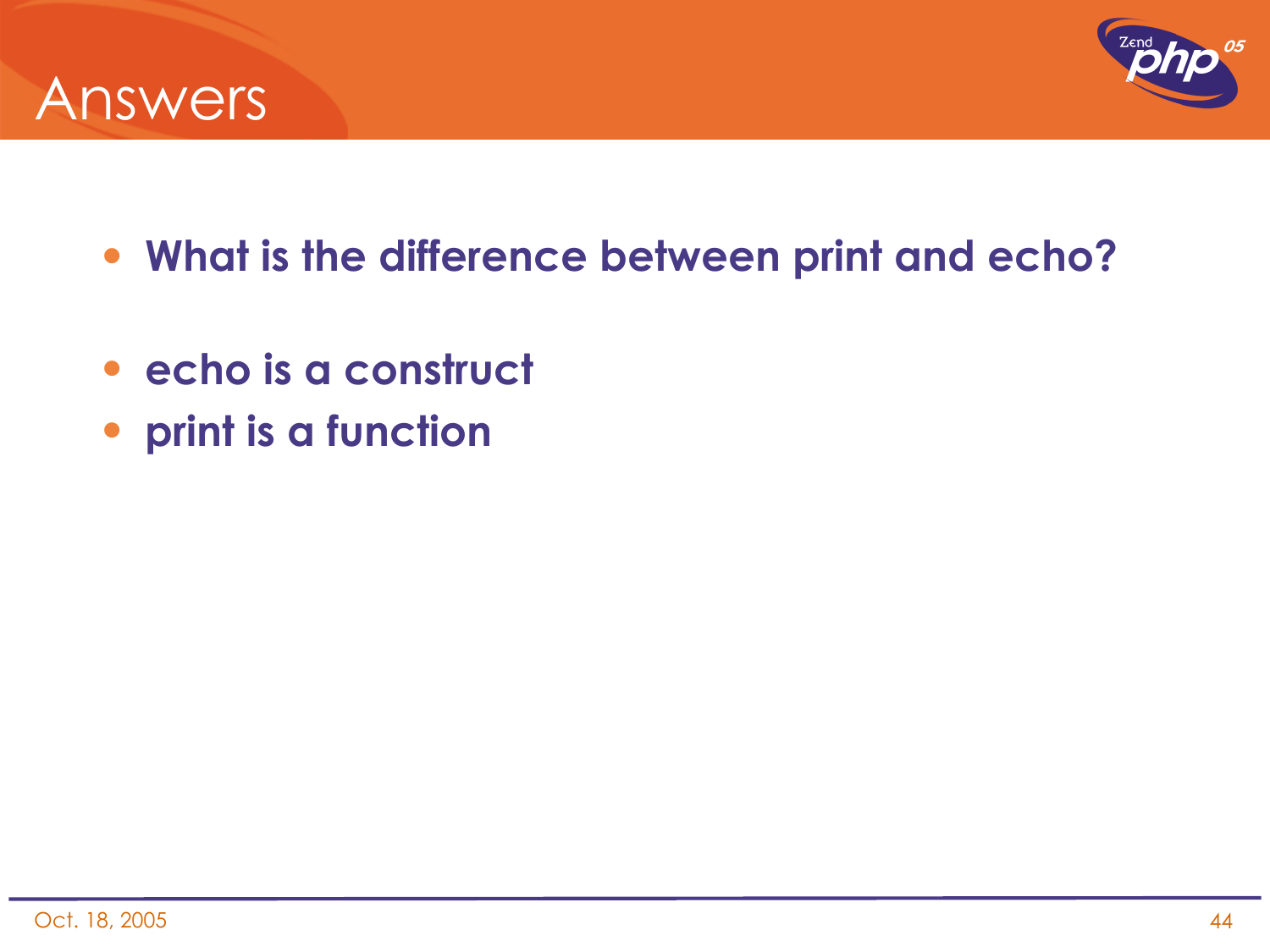



- **Under what circumstance is it impossible to assign a default value to a parameter while declaring a function?**
- **Always, as long as the parameter is not being passed by reference**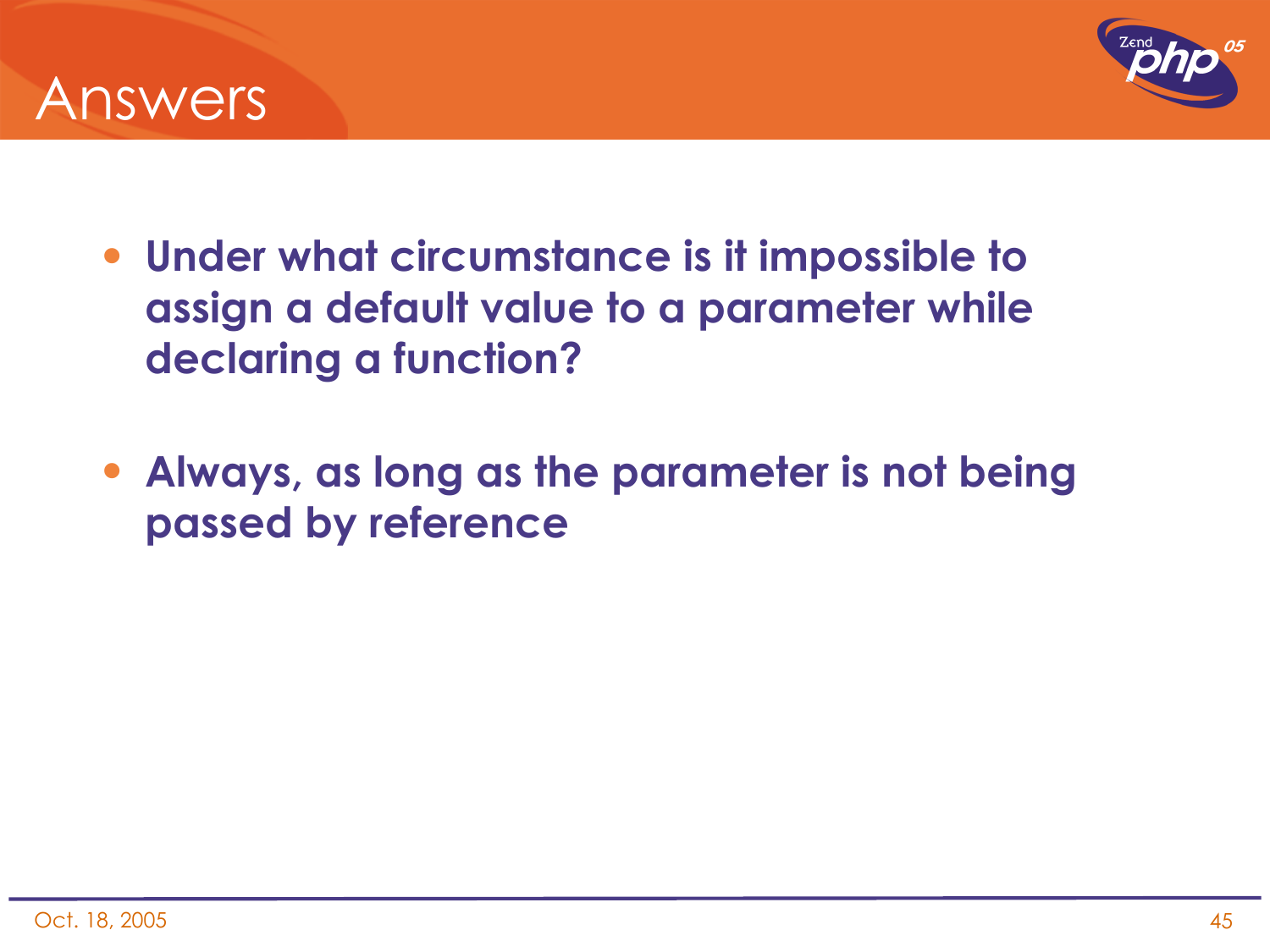



- **How does the identity operator === compare two values?**
- **It first compares the type, then the value**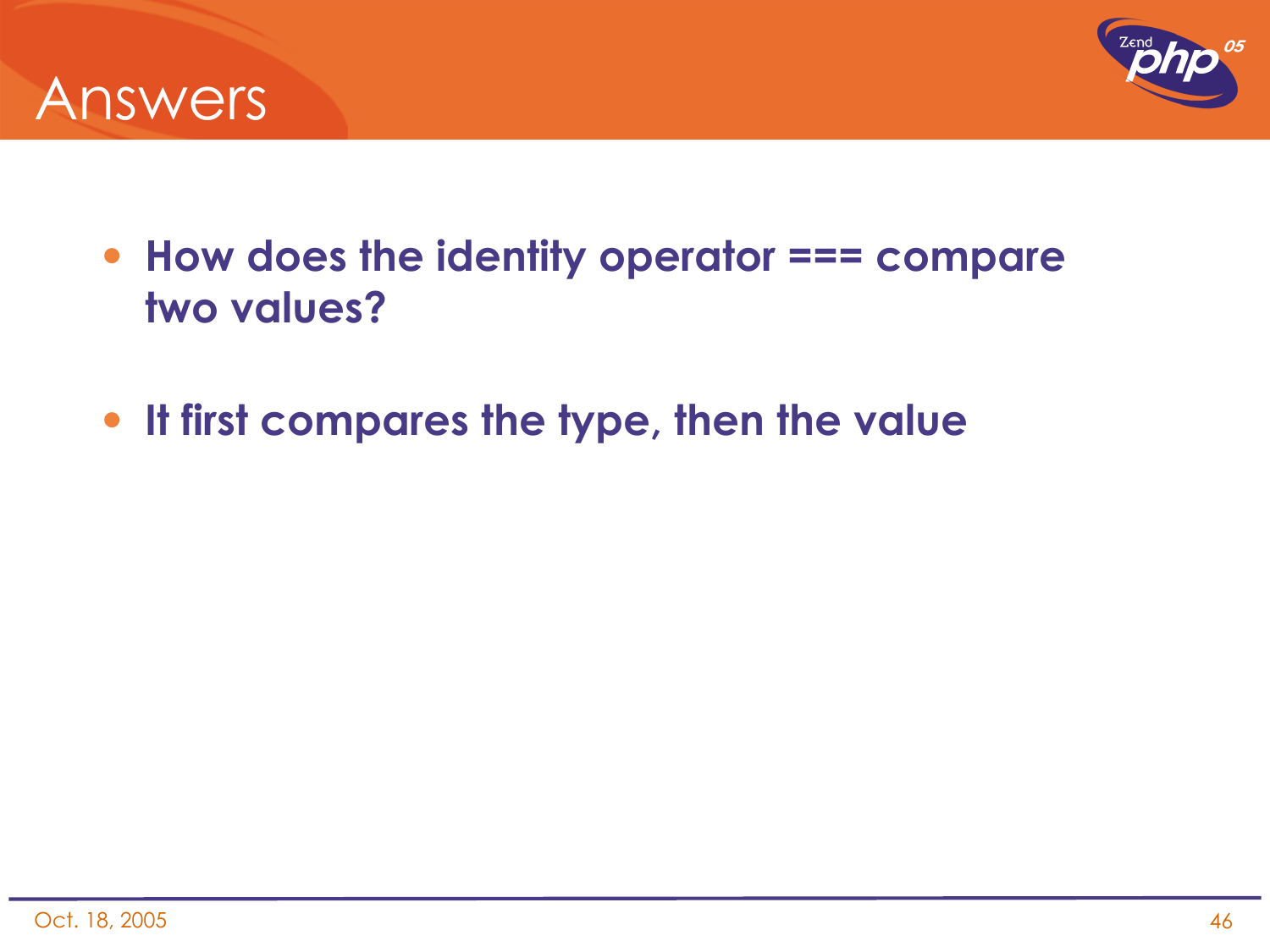## Part II — Strings and Arrays



### • **What we'll cover in this section:**

- **Comparisons**
- **Basic search and replace**
- **Regular Expressions**
- **String functions and formatting**
- **Accessing arrays**
- **Single- and multidimensional arrays**
- **Array iteration**
- Array sorting
- Array functions and manipulation
- **Serialization**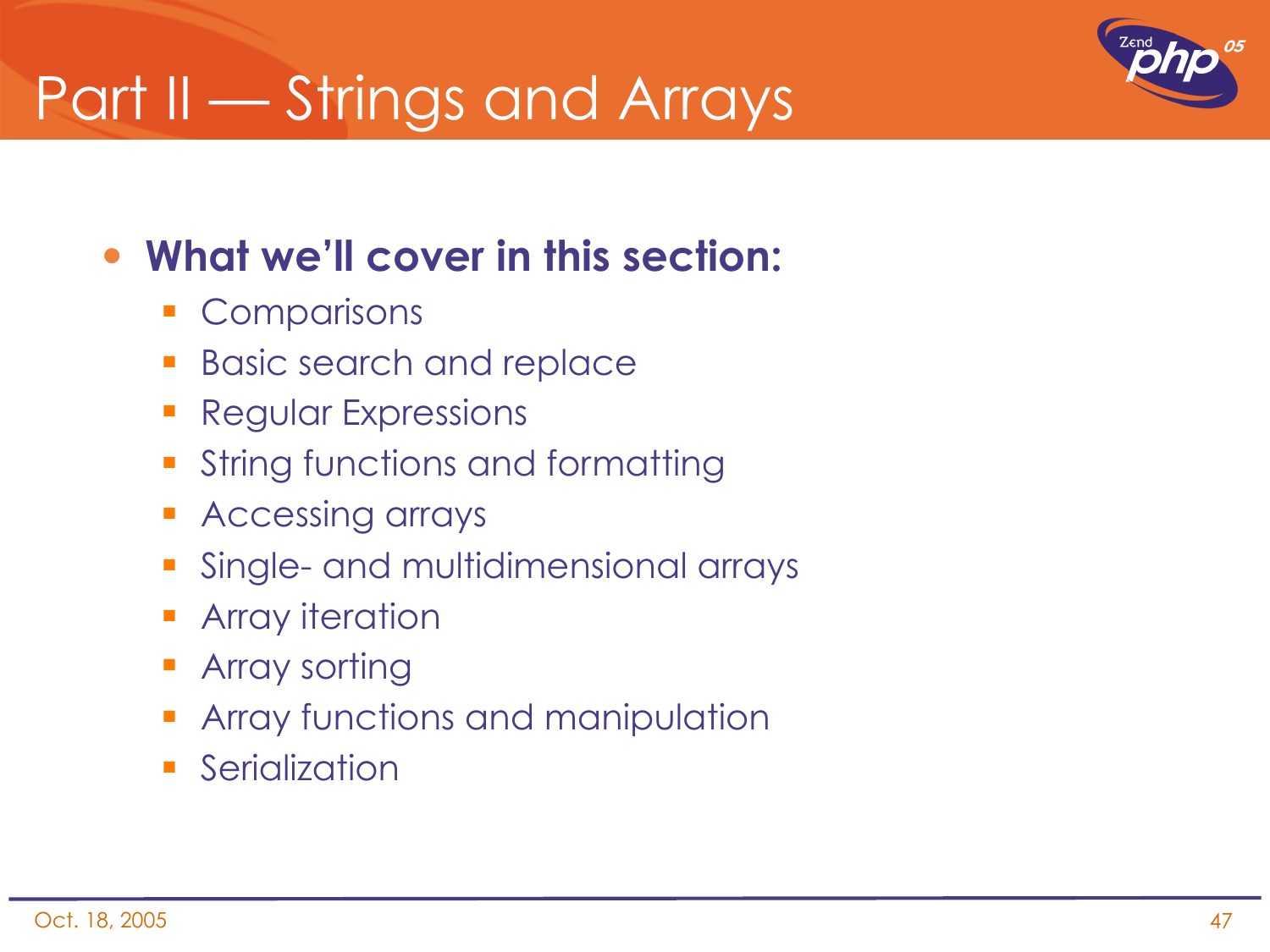# String Comparison



• **String comparison is mostly trivial, but can sometimes be tricky**

 The equivalence operator should be used when you know that you are comparing two strings—or when you don't care about cases like this:

• "123test" == 123 == TRUE!

**The identity operator should be otherwise used every** time you know that you *want* to compare two strings without letting PHP juggle types

#### • **PHP also provides function-based comparison:**

- strcmp()
- strcasecmp()
- strncmp() and strncasecmp()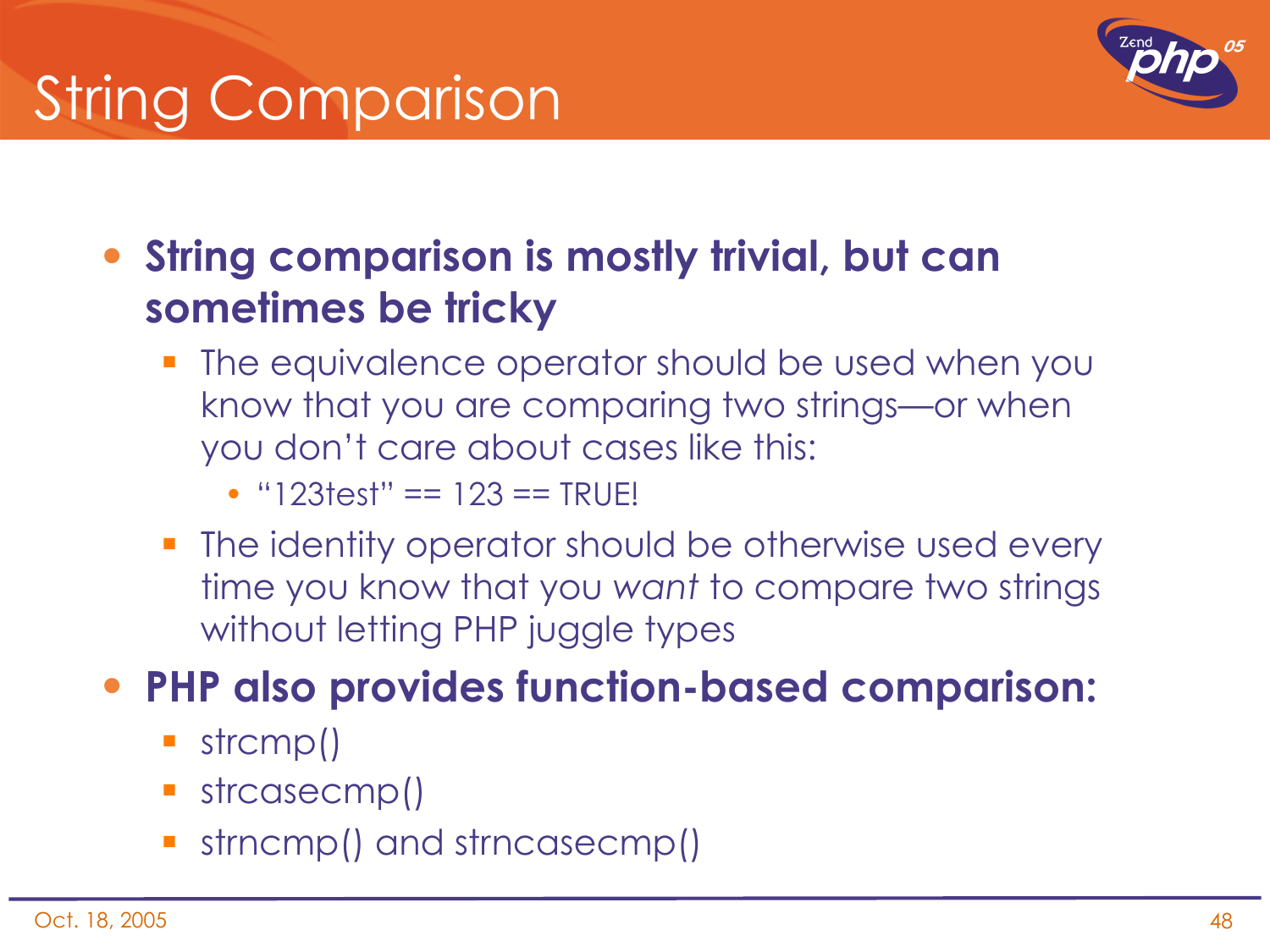## Basic String Searching



• **strstr() (aliased into strchr()) determines whether a substring exists within a string:**

- strstr ("PHP is a language", "PHP") == true
- stristr() provides a case-insensitive search
- **strpos() will return the location of a substring inside a string, optionally starting from a given position:**
	- strpos (\$haystack, \$needle, \$pos)
	- Beware of zero return values!
	- There is no stripos() in PHP 4!

• **Reverse search is done with strrchr() / strrpos()**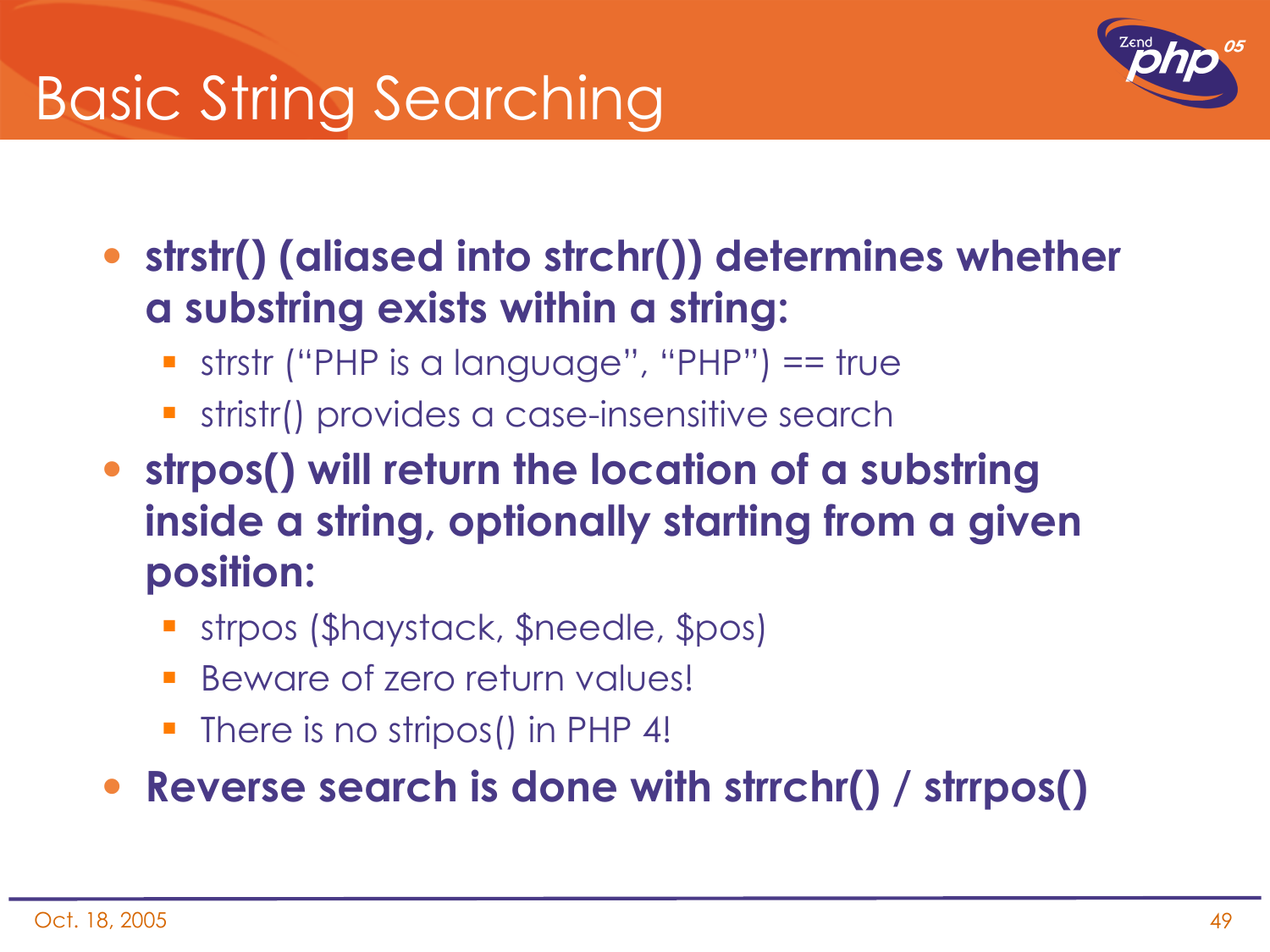## Counting Strings



- **The length of a string is determined with strlen()**
	- **Do not** use count()!
- **You can count words inside a string using str\_word\_count():**
	- str\_word\_count (\$str, \$n);
	- $\bullet$  \$n == 1 Returns array with words in order
	- $s_n = 2$  Returns array with words and positions

• **substr\_count() can be used to count the number of occurrences of a given substring:**

substr\_count ("phpphpPHP", "php") == 2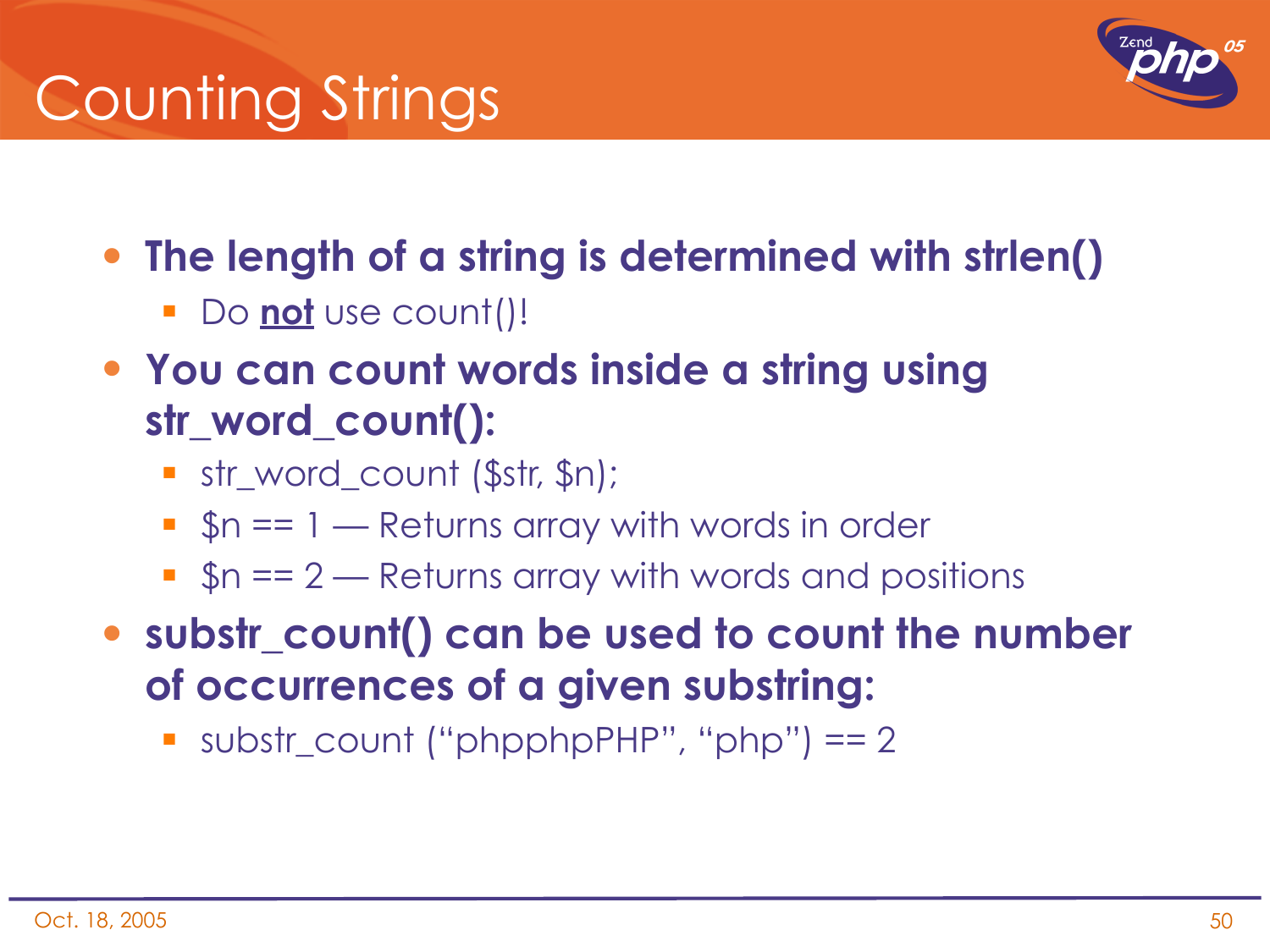

- **Most of the time, strings can be formatted using a combination of concatenations**
- **In some cases, however, it is necessary to use special functions of the** *printf()* **family**
	- **Perinter 1 II Follow ST DOUT Printf() outputs formatted strings to STDOUT** 
		- printf ("%d", 10);
	- **Sprintf() returns the formatted string** 
		- $a =$  sprintf ("%d", 10);
	- fprintf() outputs formatted strings to a file descriptor
		- fprintf (\$f, "%d", 10);
	- vprintf(), vsprintf() take input from array
		- vprintf ("%d", array (10));
		- $a = v$ sprintf ("%d", array (10));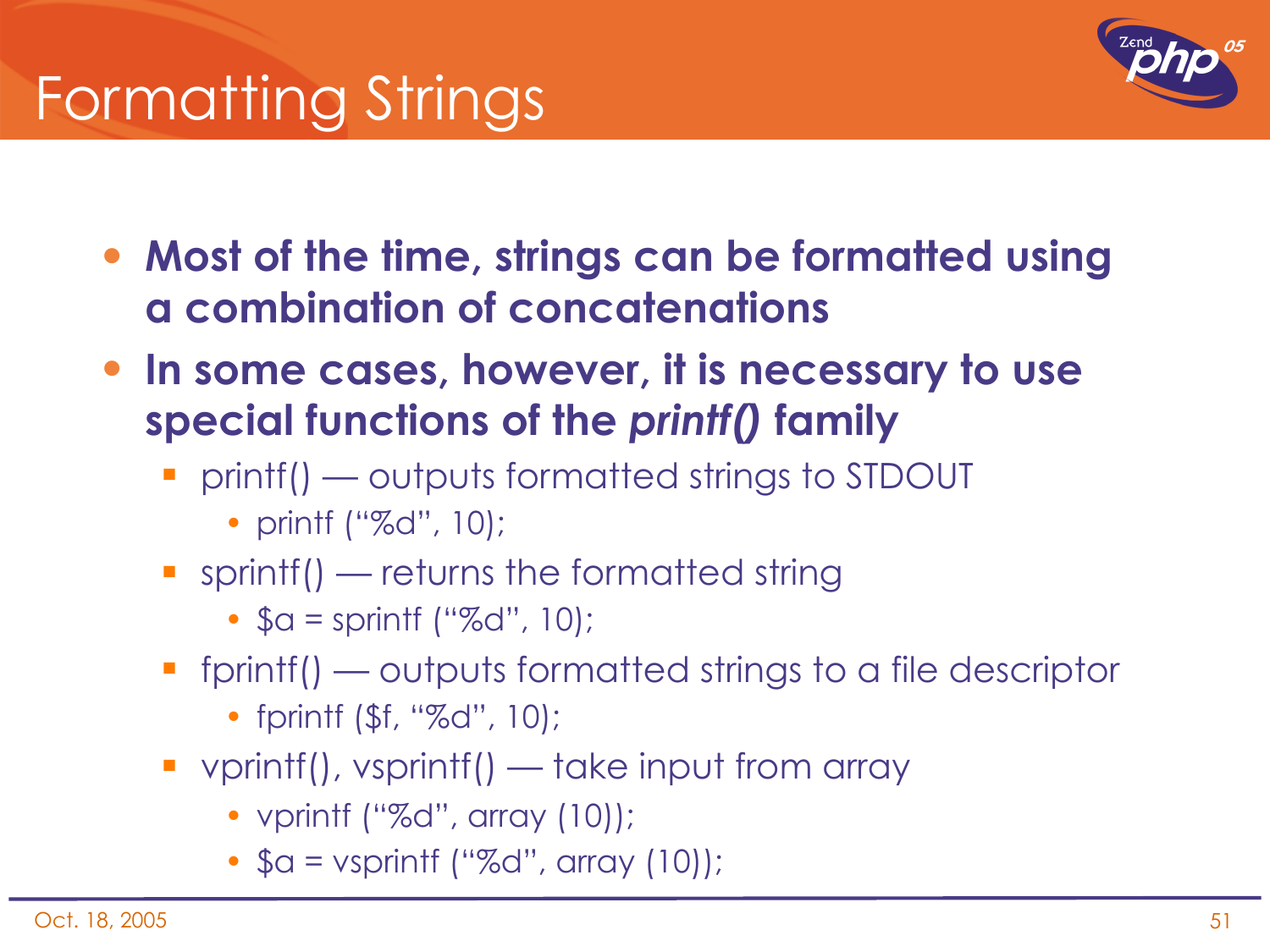

- **% a literal percent character.**
- **b integer presented as a binary number**
- **c integer (ASCII value)**
- **d integer (signed decimal number)**
- **e number in scientific notation (Ex. 1.2e+2)**
- **u integer (unsigned decimal number)**
- **f float as a floating-point number.**
- **o integer (octal number).**
- **s string**
- **x hexadecimal number (lowercase letters).**
- **X hexadecimal number (uppercase letters).**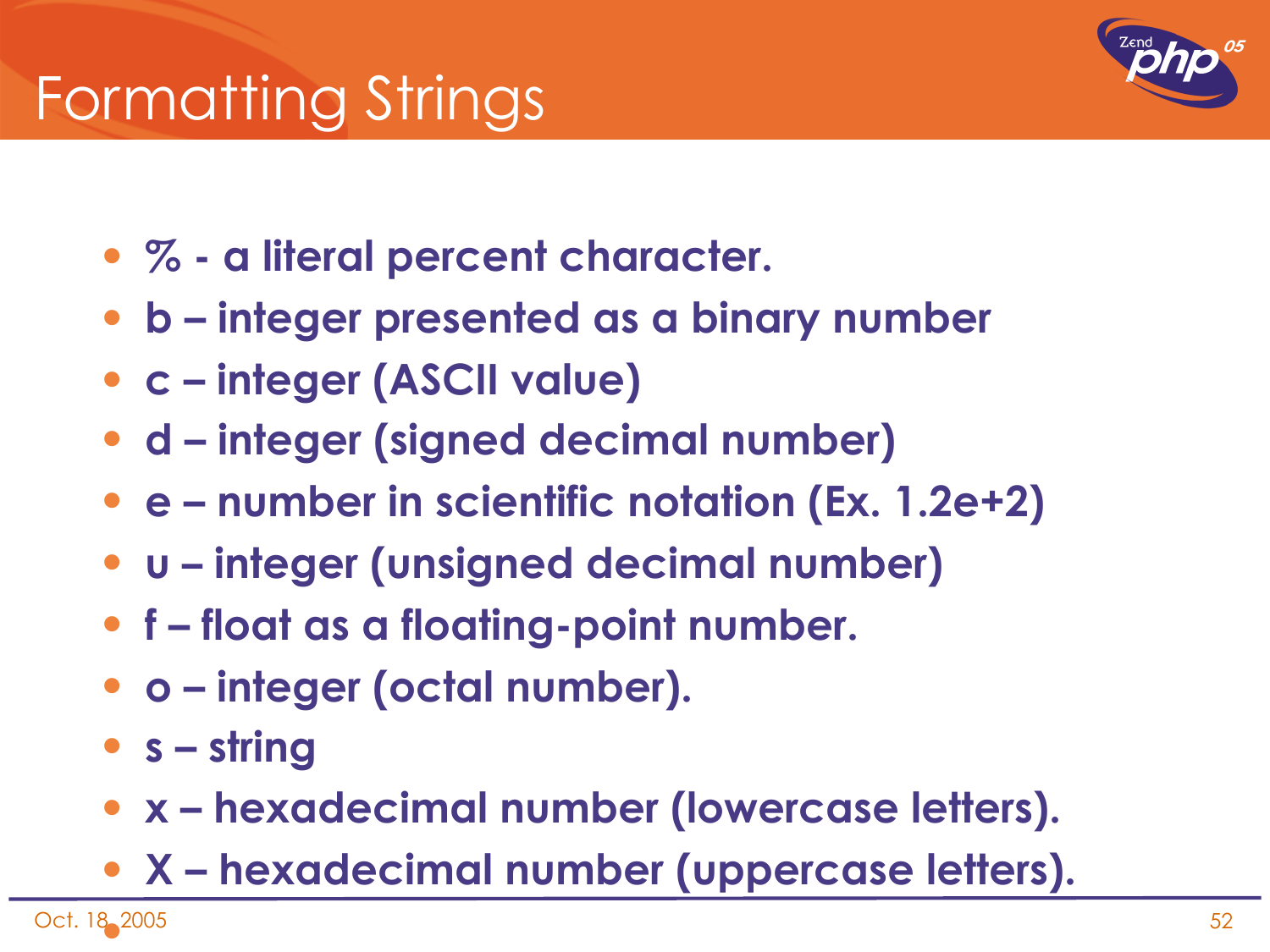### Accessing Strings as Arrays



- **You can access individual characters of a string as if it were an array**
	- $\bullet$  \$s = "12345"; echo \$s[1]; // Outputs 2 echo \$s{1}; // Outputs 2
	- **This works for both reading and writing**
	- Remember that you **cannot** use count() to determine the number of characters in a string!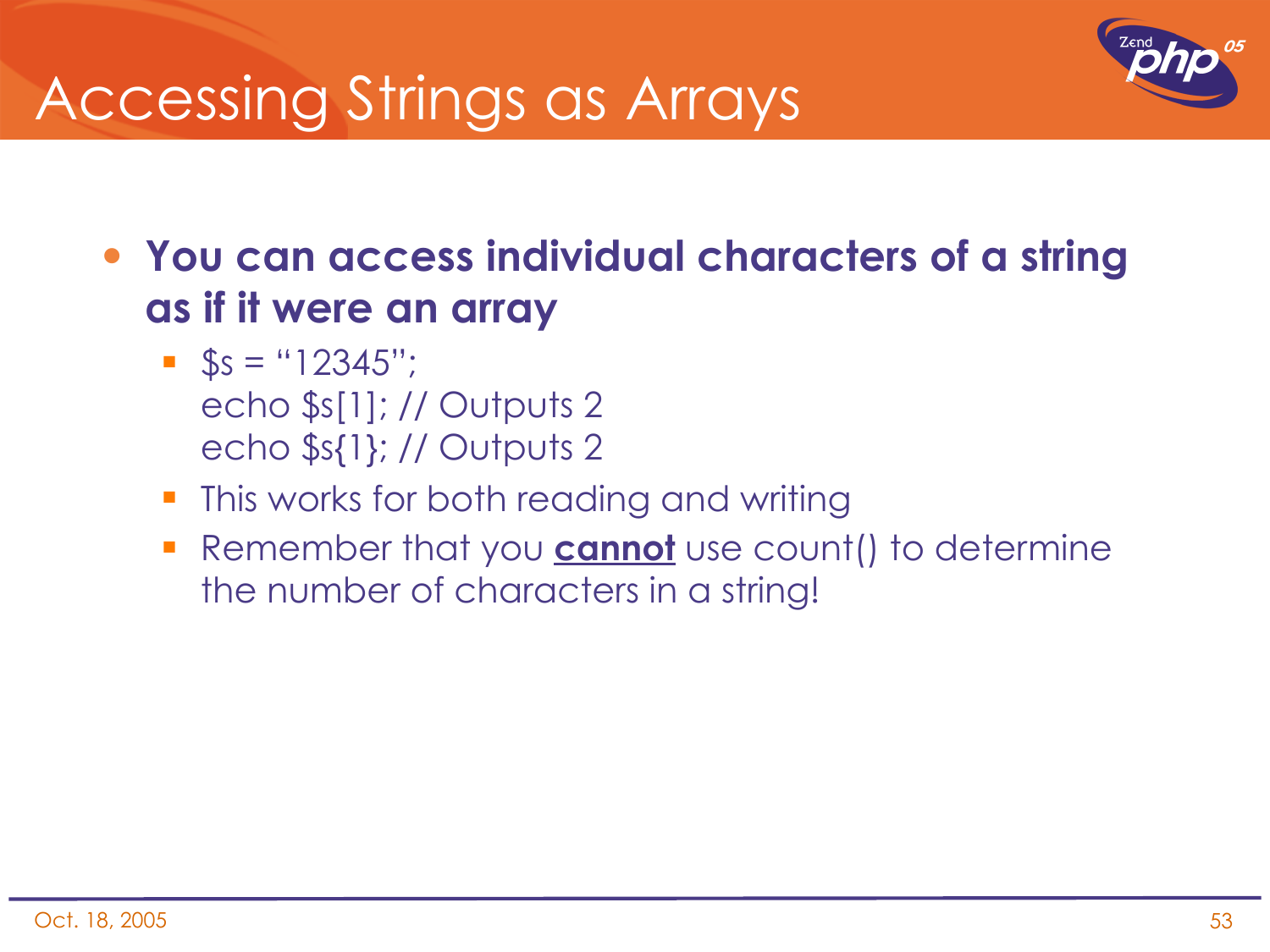## Extracting and Replacing



• **Substrings can be extracted using the substr() function:**

- echo substr ("Marco", 2, 1); // Outputs r
- echo substr ("Marco", -1); // Outputs o
- **-** echo substr ("Marco", 1, -1); // Outputs arc
- **Substrings can be replaced using substr\_replace ():**
	- substr\_replace ('Marco', 'acr', 1, -1) == "Macro"
- **The sscanf() function can be used to extract tokens formatted à la printf() from a string:**
	- sscanf("ftp://127.0.0.1", "%3c://%d.%d.%d.%d:%d");
	- Returns array ('ftp', '127', '0', '0', '1');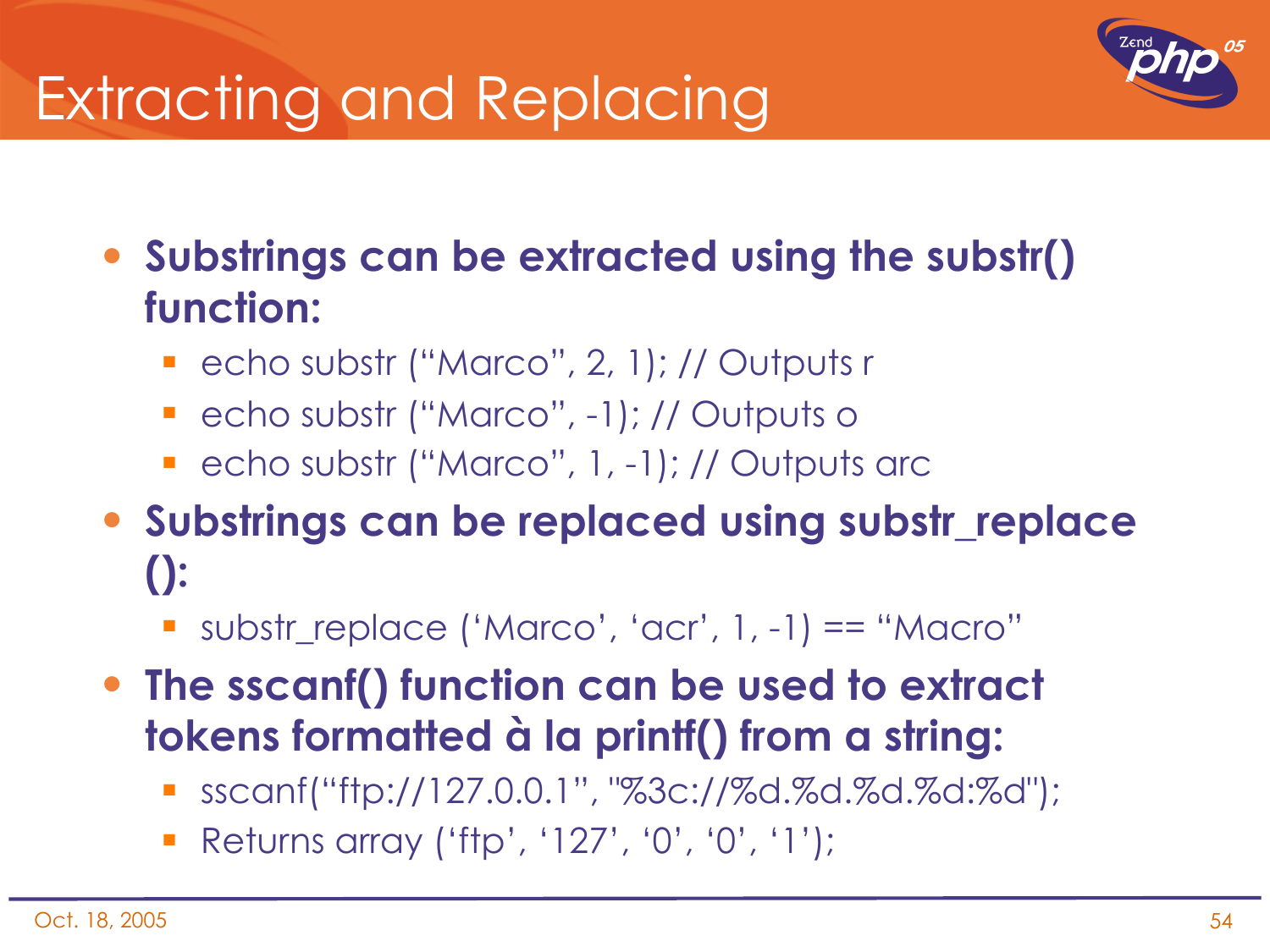### Multiple Replacements



- **str\_replace() replaces instances of a substring with another:**
	- str\_replace (".net", "arch", "php.net") == "phparch"
- **You can perform multiple replacements by passing arrays to str\_replace():**
	- str\_replace(array('apples', 'applesauce', 'apple'), array('oranges', 'orange-juice', 'cookie'), "apple apples applesauce")
	- Returns "cookie oranges orangesauce"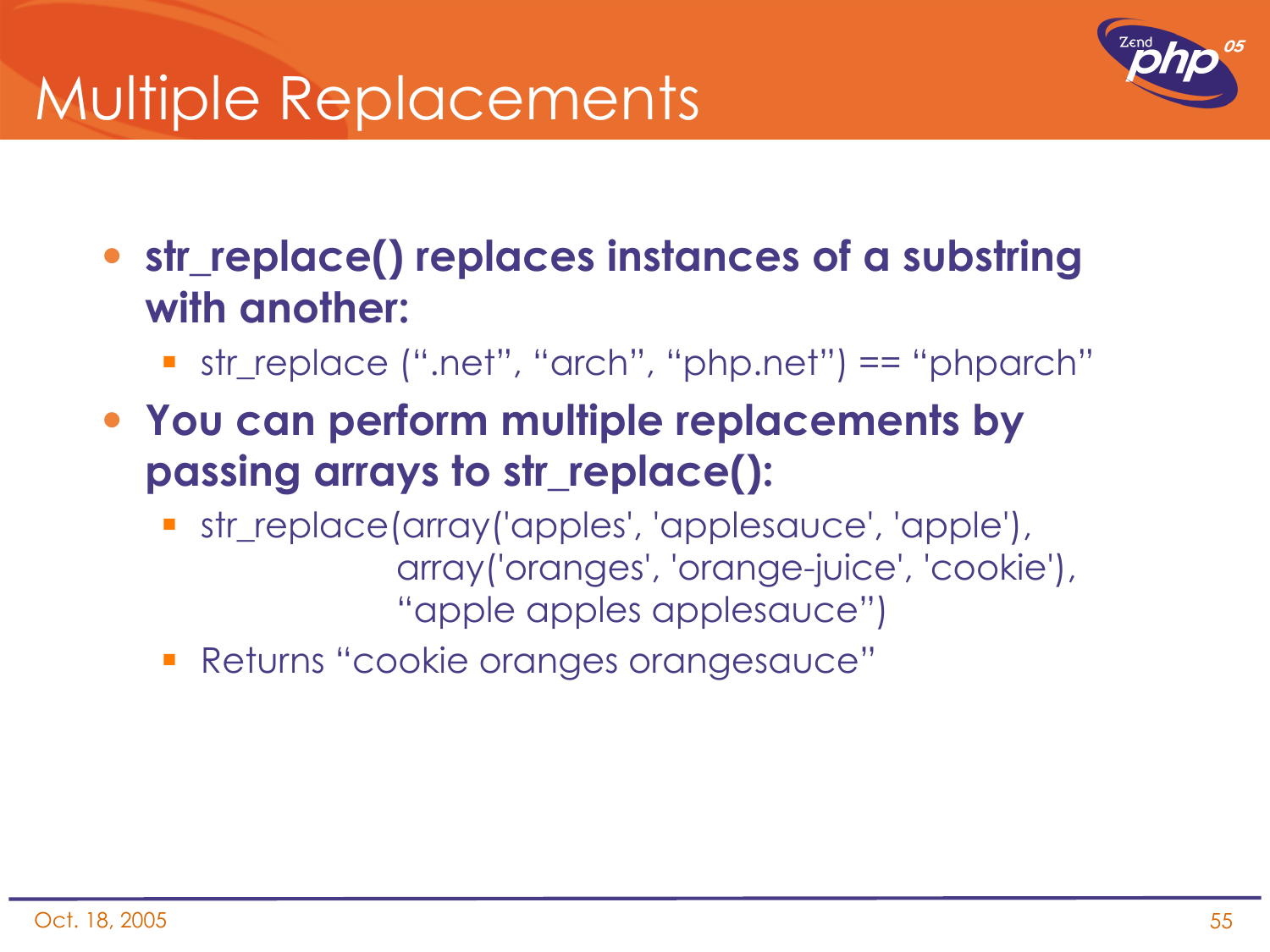

## PCRE — Perl Regular Expressions

- **Perl Regular Expressions (PCRE) make it possible to search (and replace) variable patterns inside a string**
- **PCRE is usually fast and simple to understand, but it can also be complicated or slow (or both)**
- **Regular expressions are matched using the preg\_match() function:**
	- preg\_match (\$pcre, \$search, &\$results)
	- preg\_match\_all (\$pcre, \$search, &\$results)
- **Search-and-replace is performed using preg\_replace():**
	- preg\_replace (\$pcre, \$replace, \$search)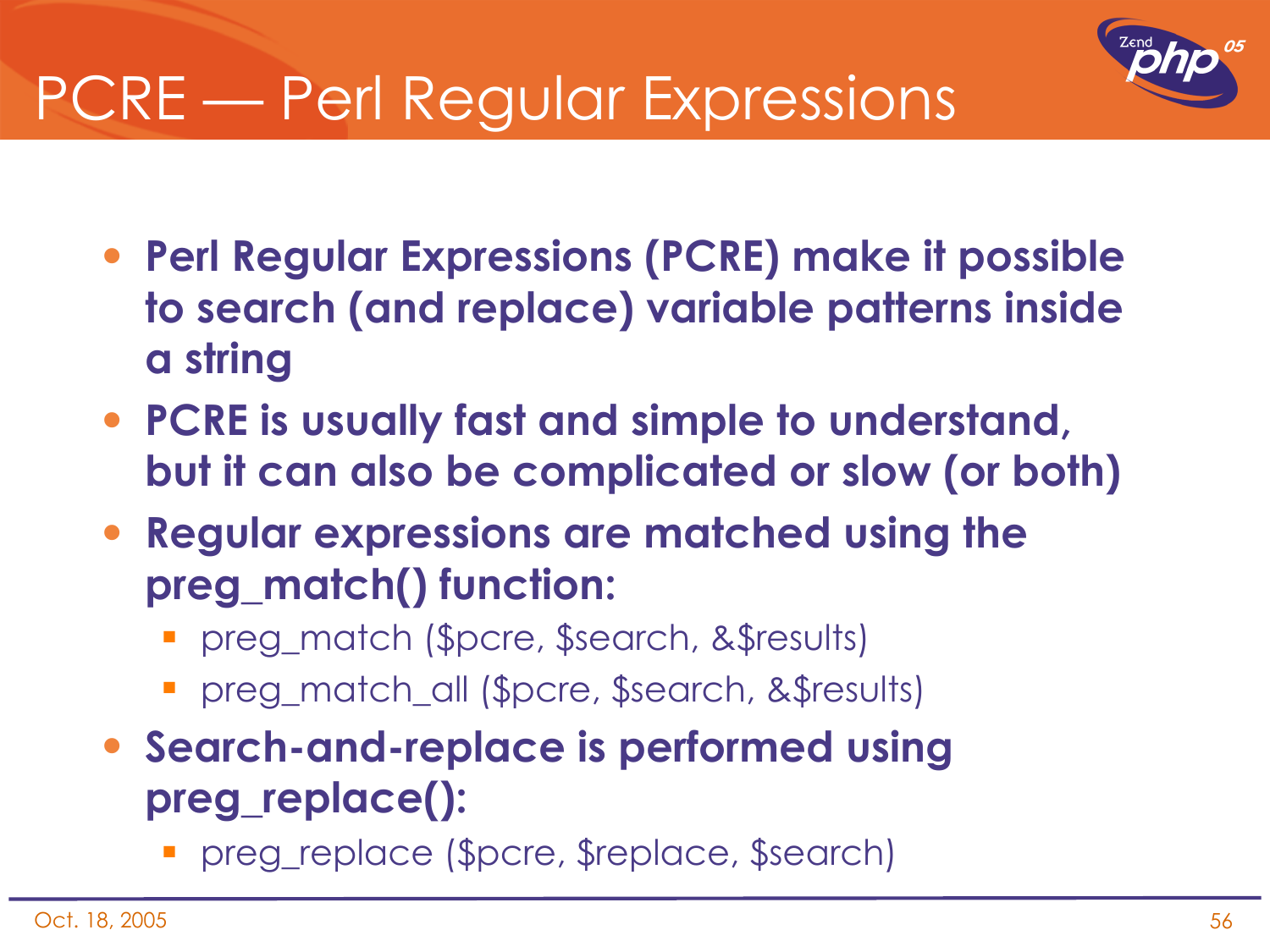### PCRE — Meta Characters



• **Meta characters are used inside a regex to represents a series of characters:**

- $\blacksquare$  \d digits 0–9
- $\blacksquare$   $\lozenge$   $D$  not a digit
- **Notal America in Americ character or underscor**
- $\blacksquare$  \W opposite of \w
- $\blacksquare$   $\simeq$  any whitespace (space, tab, newline)
- $\blacksquare$   $\S$  any non-whitespace character
- $\blacksquare$  . any character except for a newline
- **Meta characters only match one character at a time (unless an operator is used to change this behaviour)**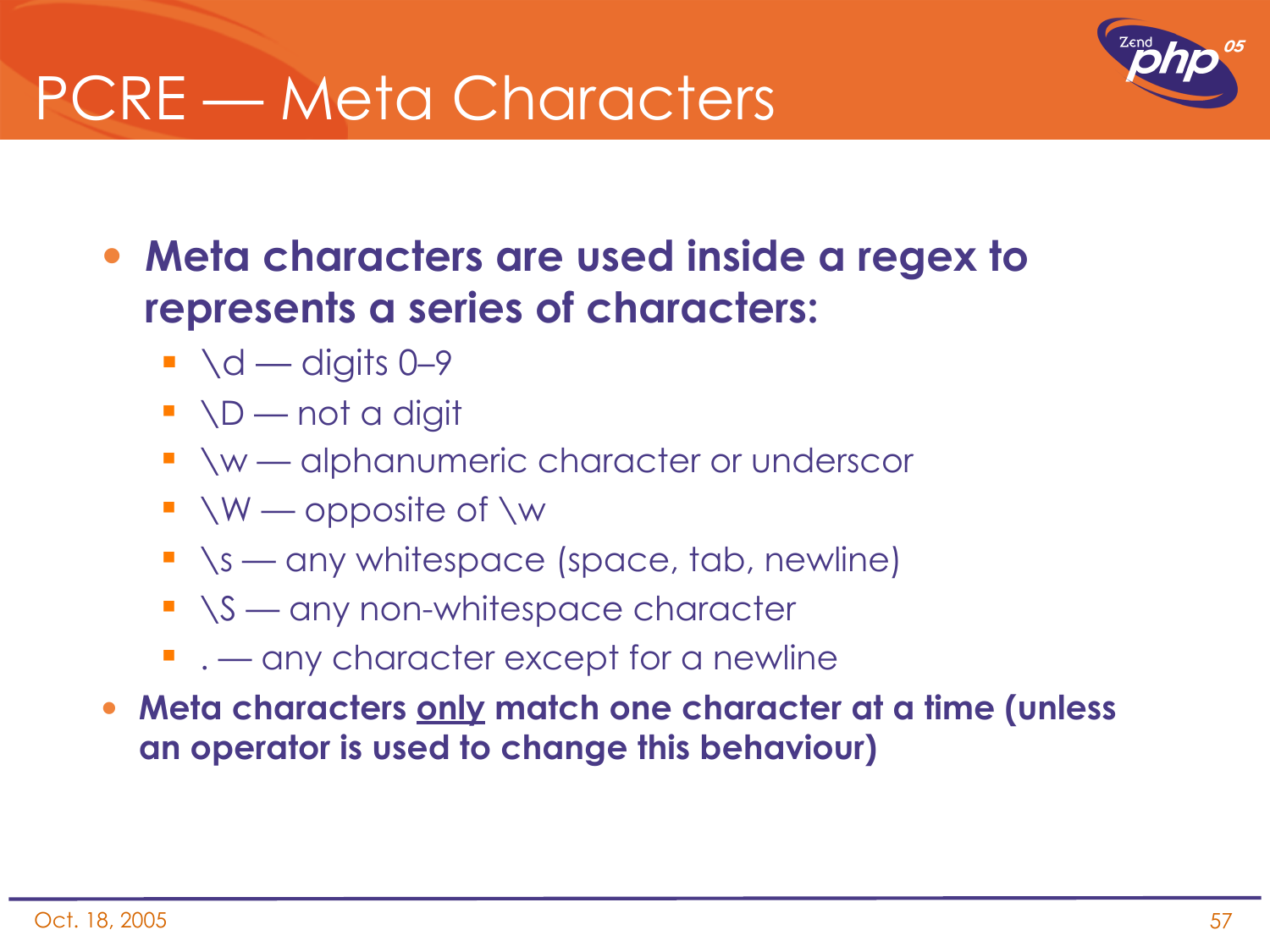## PCRE — Operators / Expressions

#### • **PCRE operators indicate repetition:**

- $\therefore$  ?  $-0$  or 1 time
- $\bullet$   $*$   $\text{—}$  0 or more times
- $+ 1$  or more times
- $\blacksquare$  {,n} at more n times
- $\blacksquare$  {m, } m or more times
- $m,n$   $\rightarrow$  at least m and no more than n times

#### • **Parentheses are used to group patterns**

- (abc)+ means "abc" one more times
- **Square brackets indicate character classes**
	- **-** [a-z] means "any character between a and z
	- The caret negates a class:  $[\triangle a-z]$  is the opposite of the expression above

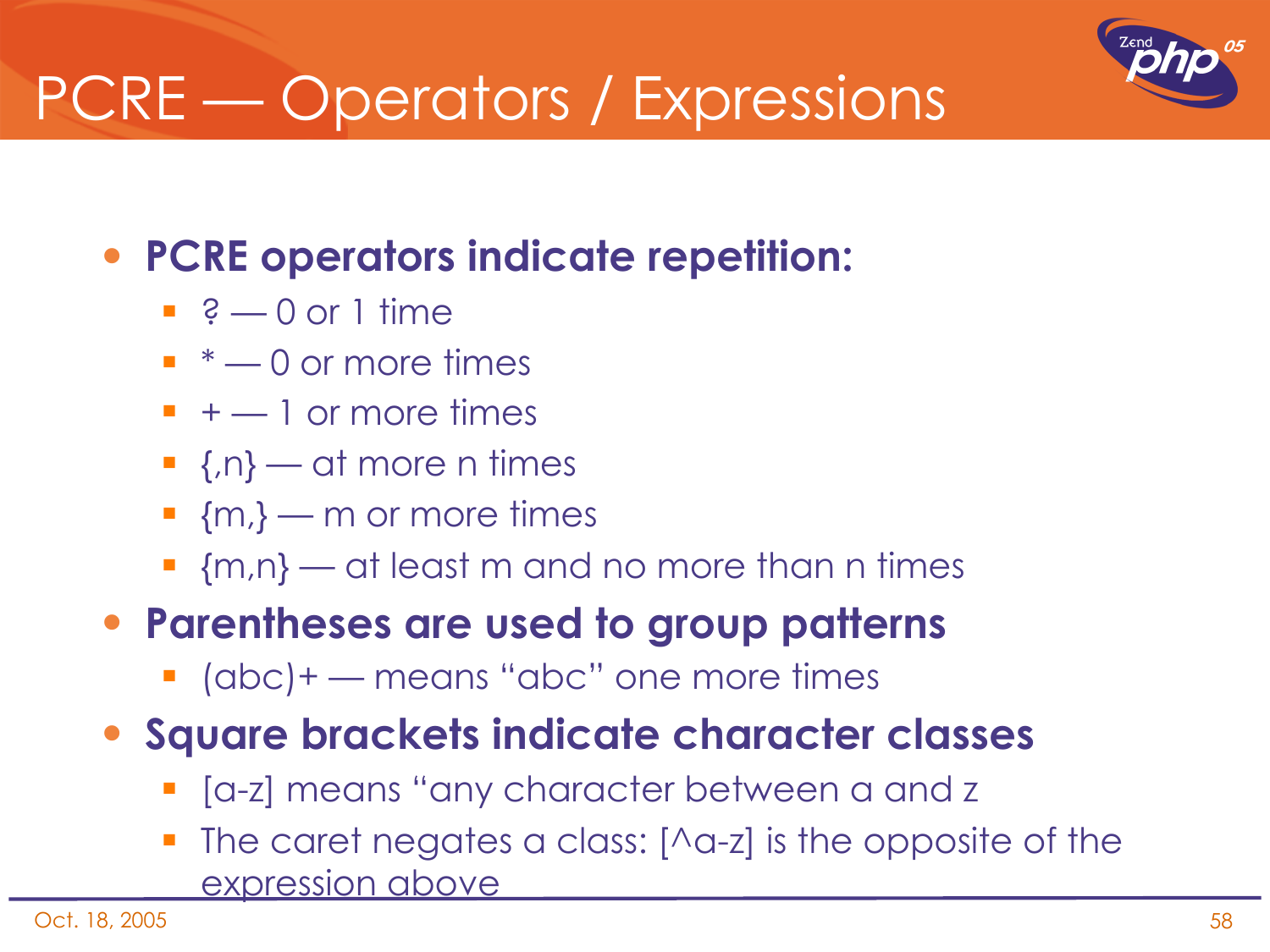## PCRE — An example



#### • **Here's an example of a PCRE:**

 $\bullet$  \$string = '123 abc'; preg\_match ('/\d+\s\[a-z]+/', \$string);

preg\_match ('/\w\s\s/', \$string);

preg\_match ('\d{3}\s[a-z]{3}'/, \$string);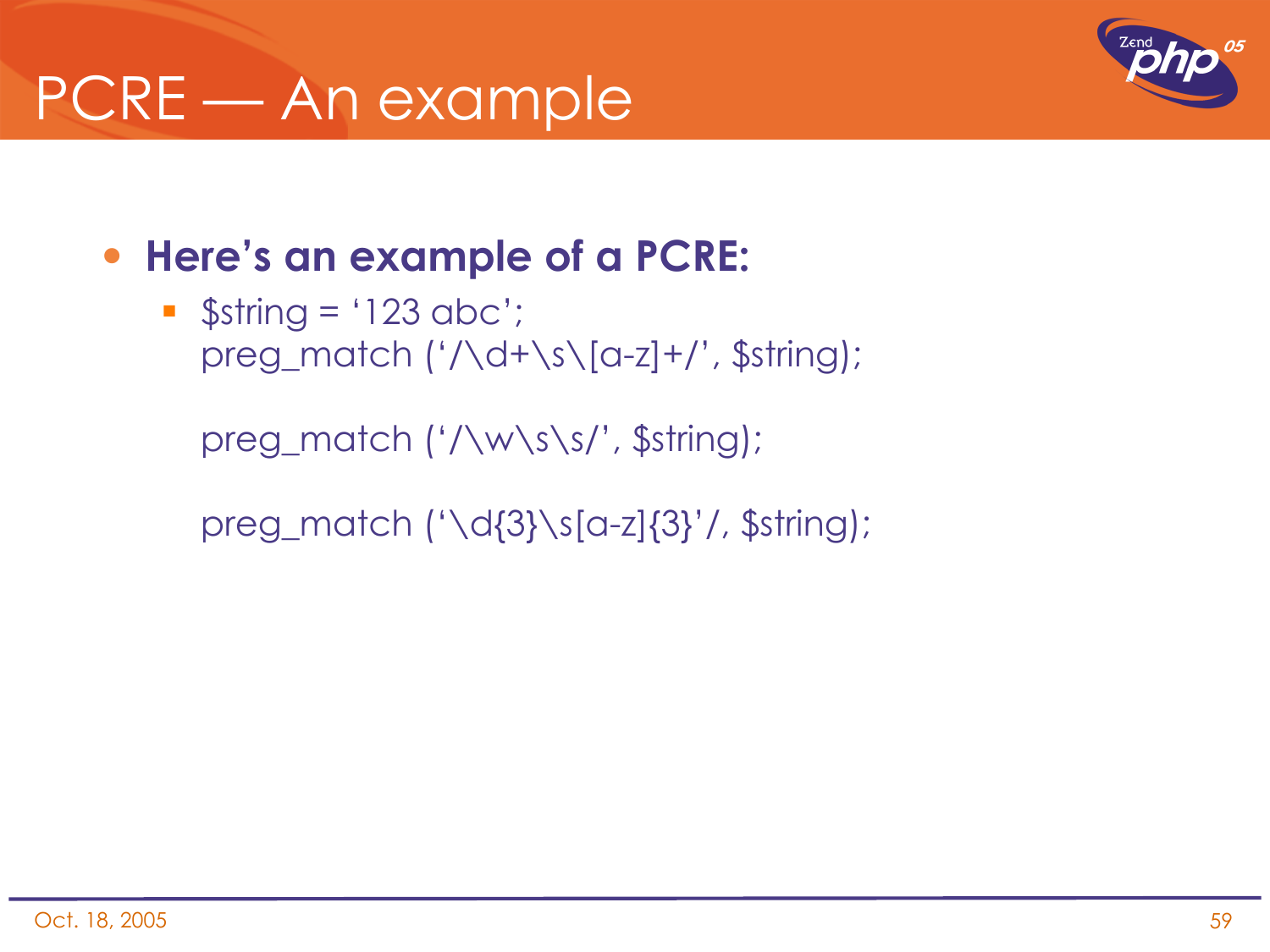### PCRE — Another Example



- **Here's an example of how to retrieve data from a regex:**
	- \$email = 'marcot@tabini.ca"; preg\_match  $('/(\w+)@(\w+)\ldots(\w+)/')$ ;
	- Will return array ('marcot@tabini.ca', 'marcot', 'tabini', 'ca')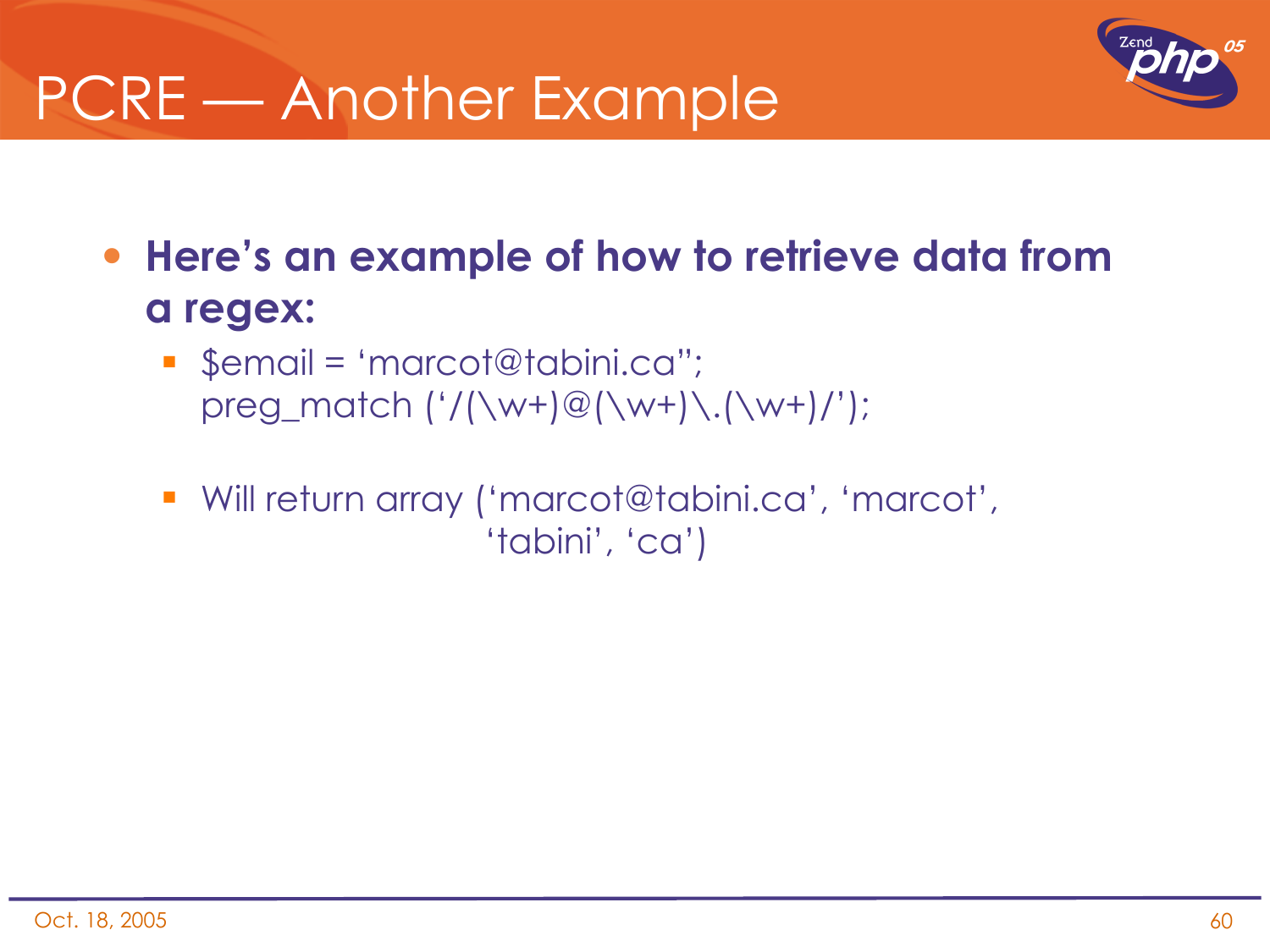

## String Splitting and Tokenization

- **The explode() function can be used to break up a string into an array using a common delimiter:**
	- explode ('.', 'www.phparch.com');
	- Will return array ('www', 'phparch', 'com');
- **The preg\_split() function does the same thing, but using a regex instead of a fixed delimiter:**
	- explode ('[@.]', 'marcot@tabini'ca');
	- Will return array ('marcot', 'tabini', 'ca');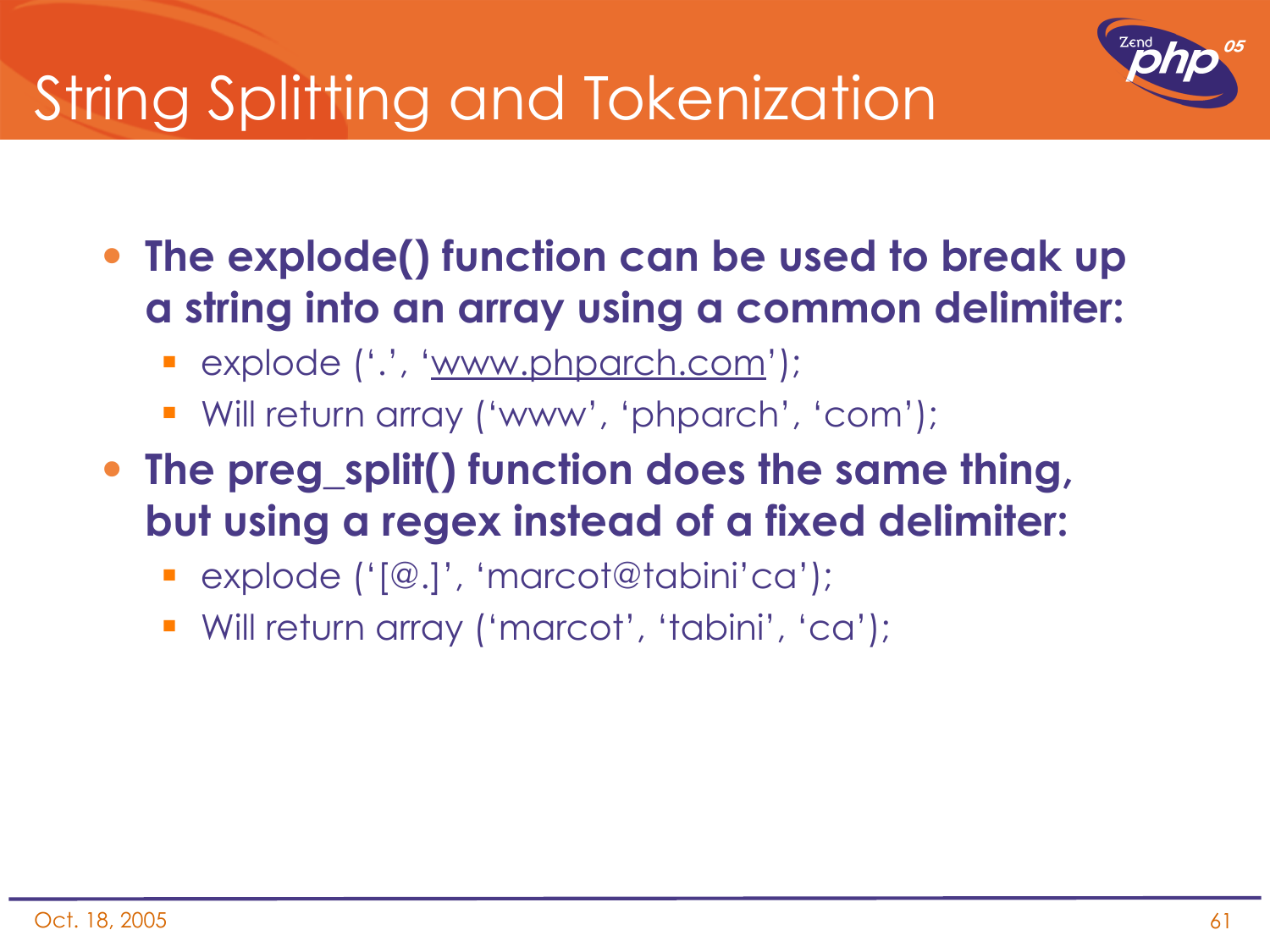## Word Wrapping



- **The wordwrap() function can be used to break a string using a specific delimiter at a given length**
	- wordwrap (\$string, \$length, \$delimiter, \$break);
- **If the \$break parameter evaluates to TRUE, the break occurs at the specified position, even if it occurs in the middle of a word**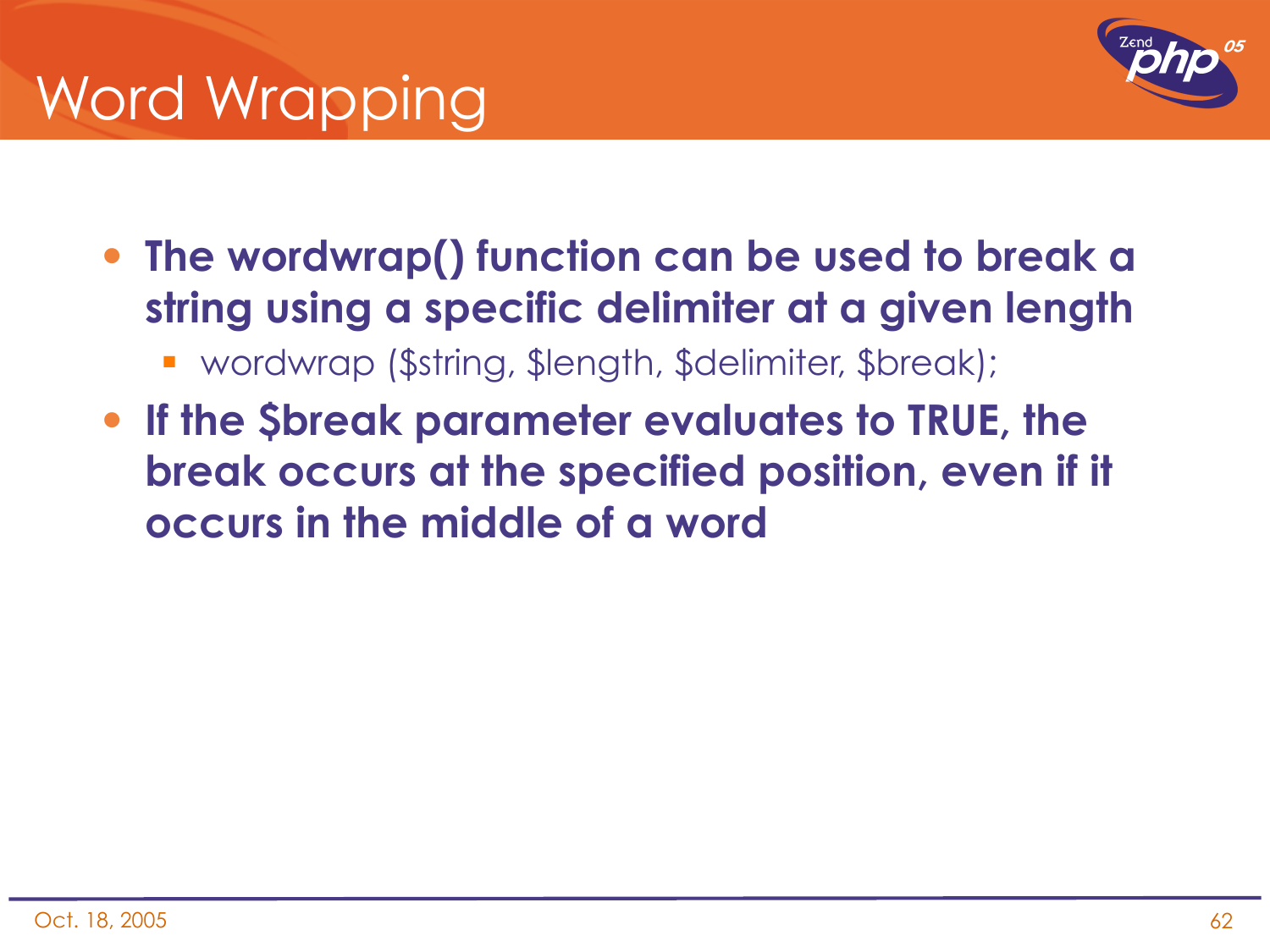### **Arrays**



#### • **Arrays are created in a number of ways:**

- **Explicitly by calling the array() function** 
	- array (1, 2, 3, 4);
	- array  $(1 \Rightarrow 1, 2, 3, 5 \Rightarrow$  "test");
	- array ("2" => 10, "a" => 100, 30);
- By initializing a variable using the array operator:
	- $\frac{1}{2}x[1] = 10$ ;
	- $$x[-1] = 10;$
	- $x'[a'] = 10;$

#### • **The count() function is used to determine the number of elements in an array**

 Executing count() against any other data type (including objects), it will return 1 (or 0 for NULL)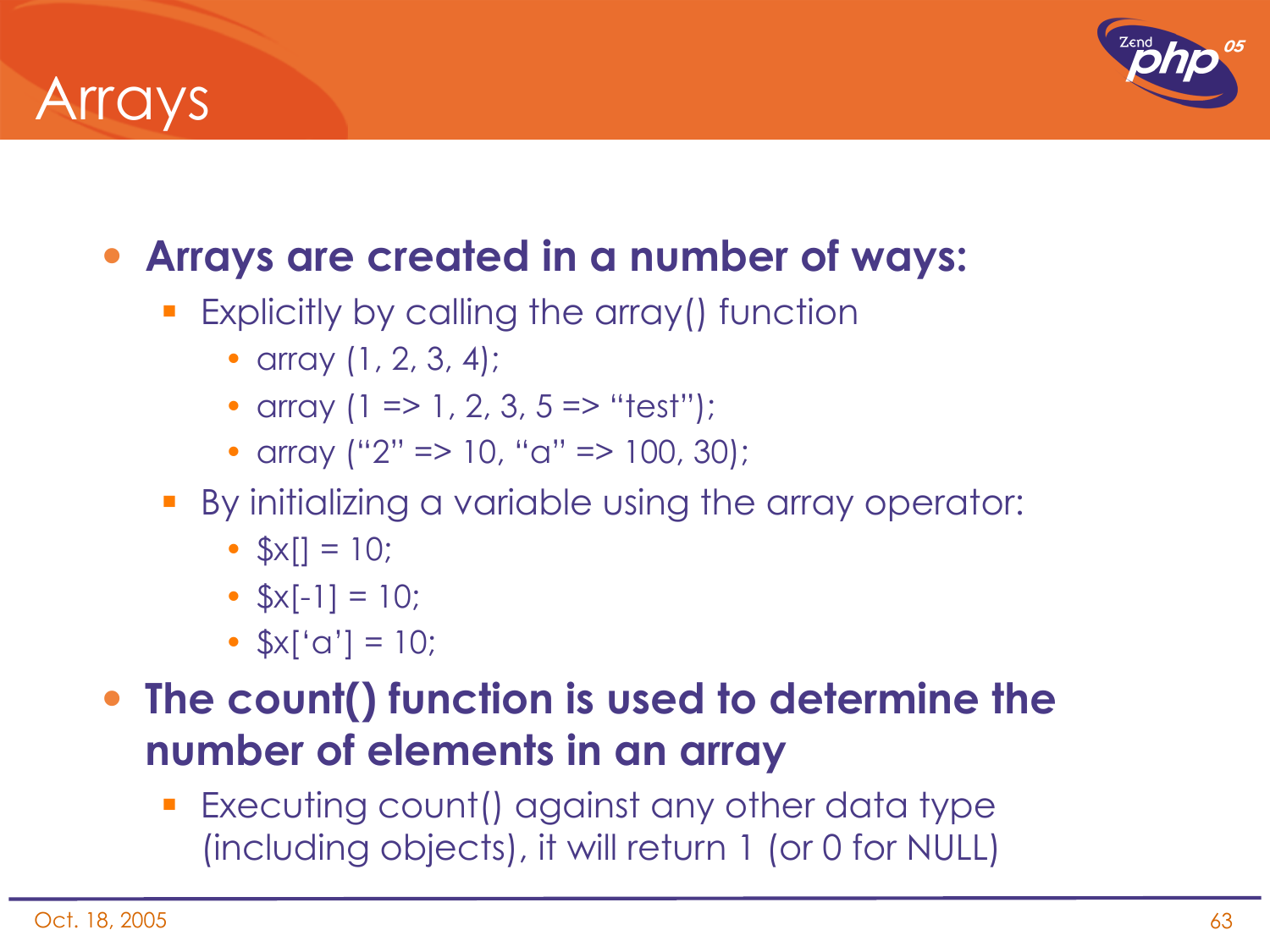## Array Contents



- **Array can contain** *any* **data type supported by PHP, including objects and other arrays**
- **Data can be accessed using the array operator**
	- $\bullet$  \$x = \$array[10];
- **Multiple elements can be extracted using the list function:**
	- $\bullet$  \$array =  $(1, 2, 3)$ ; list (\$v1, \$v2, \$v3) = \$array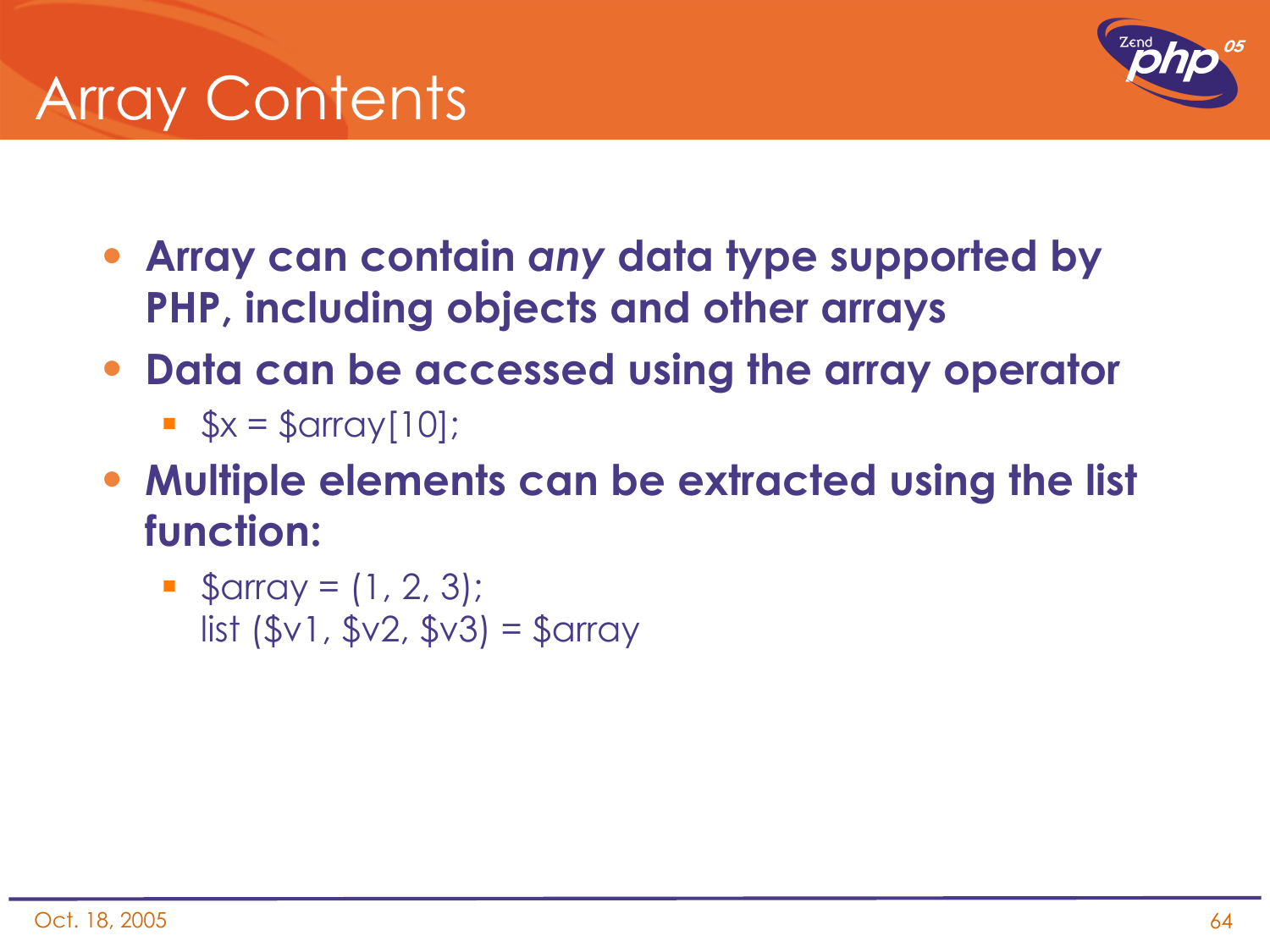### **Array Iteration**



- **It's possible to iterate through arrays in a number of ways. Typically:**
- **for (\$i = 0; \$i < count (\$array); \$i++) // WRONG!**
	- $\bullet$  \$cnt = count (\$array) for  $(\$i = 0; \$i < \$cnt; \$i++)$
	- Storing the **invariant** array count in a separate variable improves performance

#### • **foreach (\$array as \$k => \$v)**

- \$k and \$v are assigned by value—therefore, changing them won't affect the values in the array
- **However, you can change the array directly using \$k:**
- $\bullet$  \$array[\$k] = \$newValue;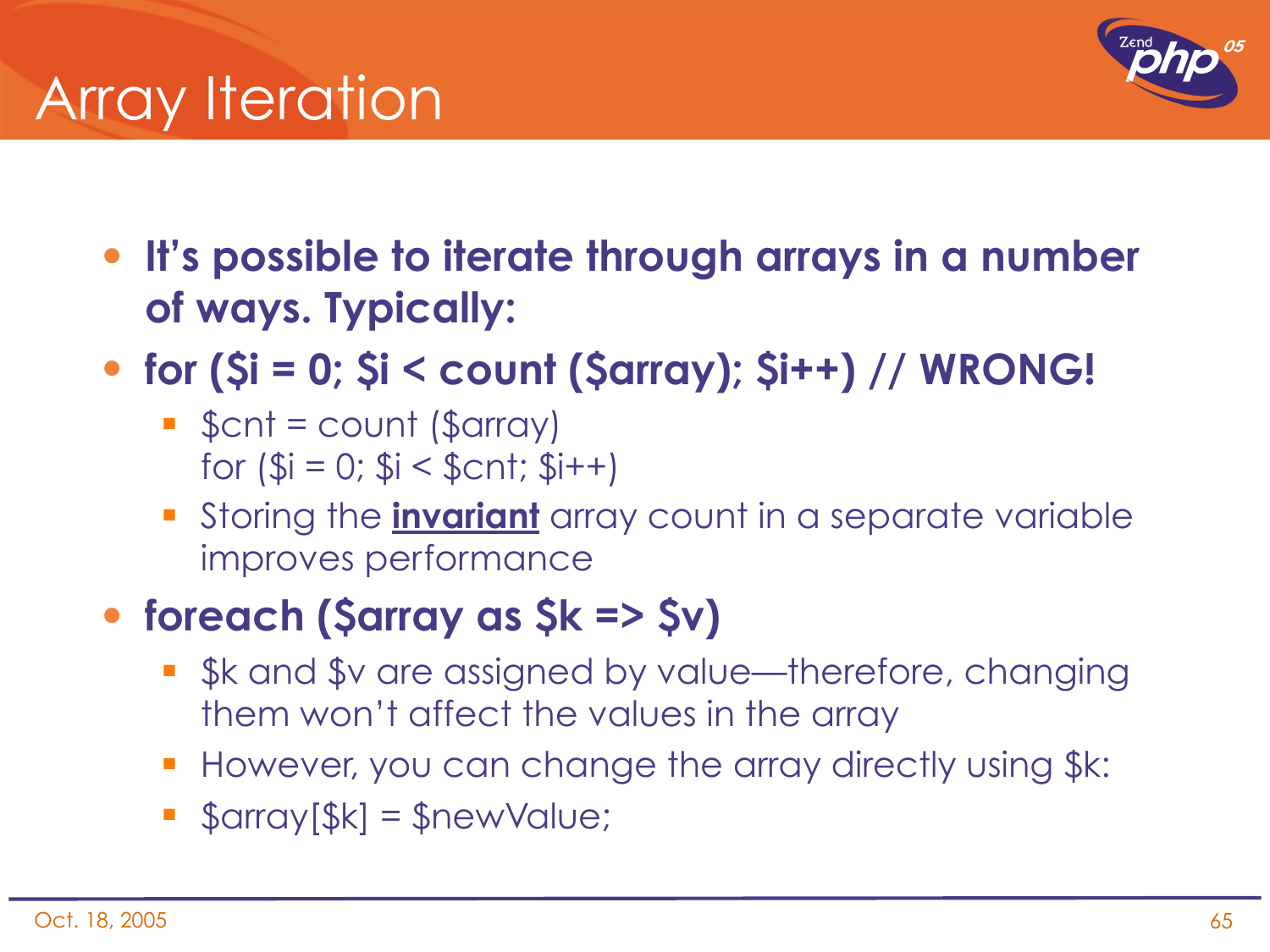## **Array Iteration**



- **You can also iterate through an array using the internal array pointer:**
	- $\bullet$  \$a = array(1,2,3);

```
while (list($k, y = e \cdot \sin(\frac{\pi}{3})) {
 echo "{}_{5k}} => {}_{5k}} ";
   if ($k % 2) { // add entry if key is odd
   \text{$s$}a\text{]} = \text{$s$}k + \text{$s$}v;
  }
} // 0 => 1 1 => 2 2 => 3 3 => 3 4 => 6
```
- With this approach, operations take place directly on the array
- **Finally, you can use array\_callback() to iterate through an array using a user-supplied function**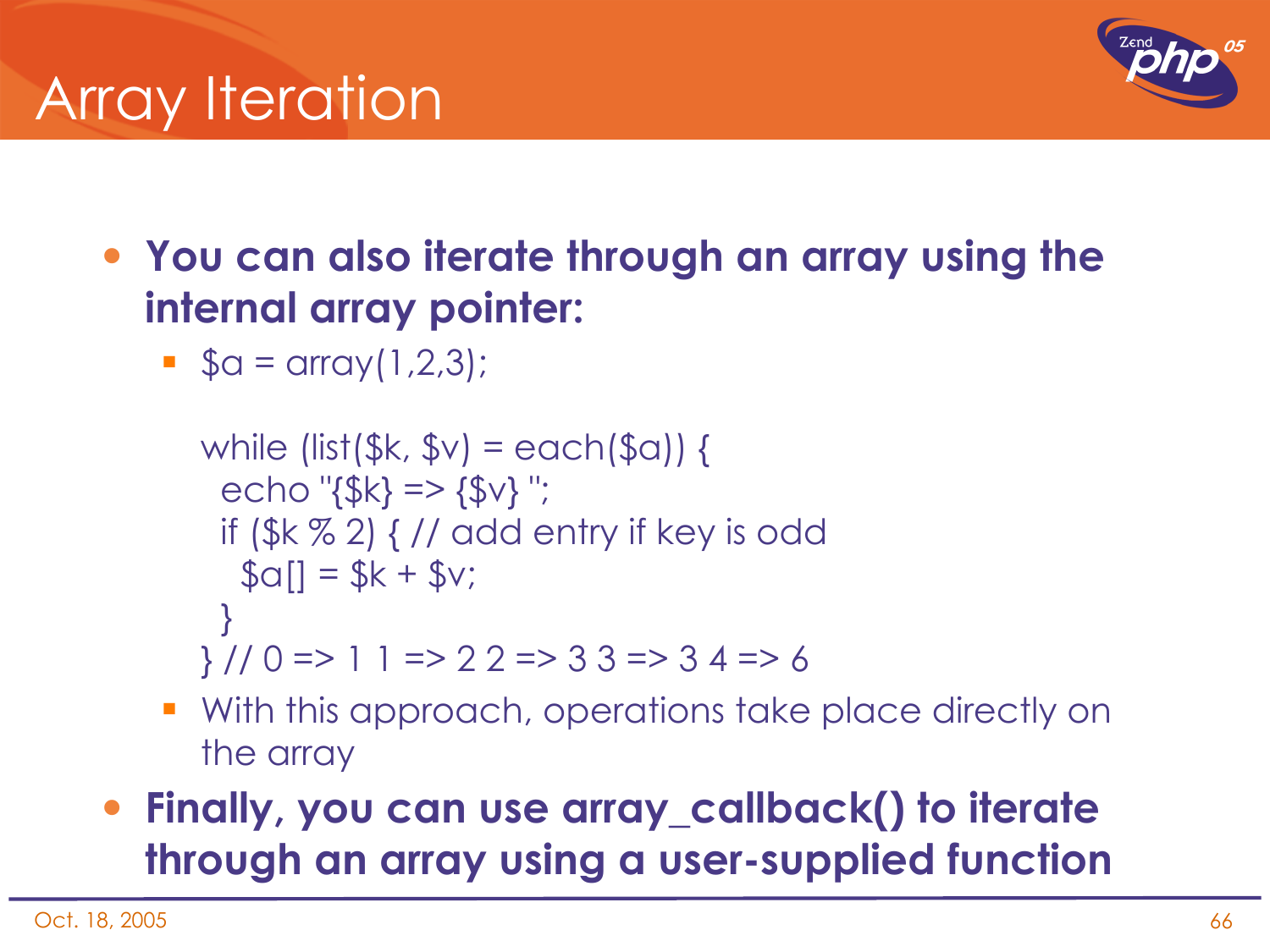## Array Keys and Values



• **You can check if an element exists in one of two ways:**

- array\_key\_exists (\$array, \$key); // Better, but slower
- **E** isset (\$array[\$key]); // Faster, but has pitfalls
	- $\bullet$   $\text{Sc}[1] = \text{null}$ ; echo isset (\$a[1]);
- **You can also check whether a value exists:**
	- **F** in\_array (\$value, \$array)
- **You can extract all the keys and values from an array using specialized functions:**
	- array\_keys (\$array);
	- array\_value (\$array);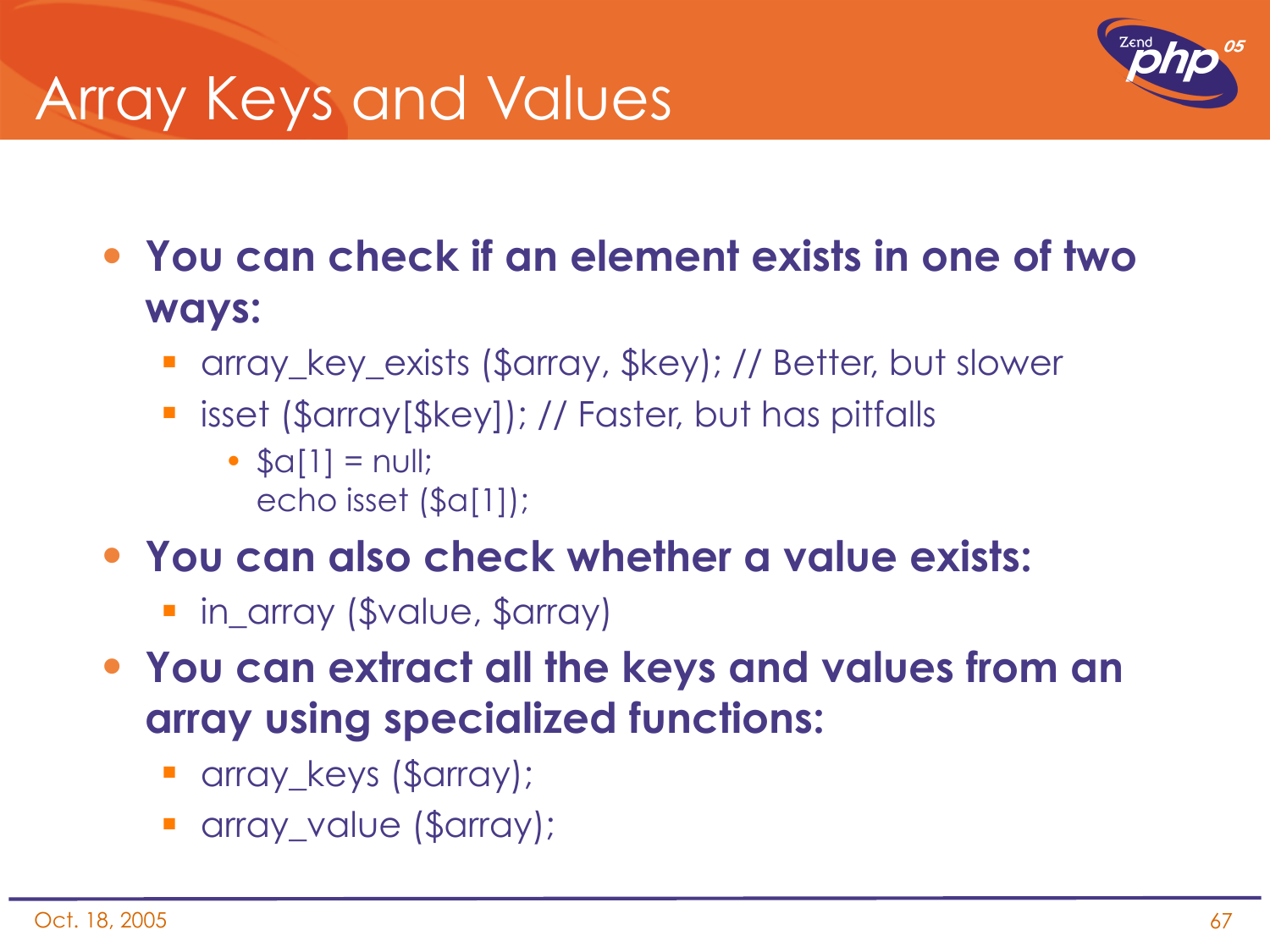# Sorting Arrays



- **The sort() and rsort() functions sort an array inplace**
	- sort (\$array); rsort (\$array)
	- Key association is lost—you can use asort() and arsort() to maintain it
- **A more "natural" sorting can also be performed:**
	- natsort (\$array);
	- **natcasesort (\$array);**
- **Sorting by key is also a possibility:**
	- **ksort()**;
	- krsort();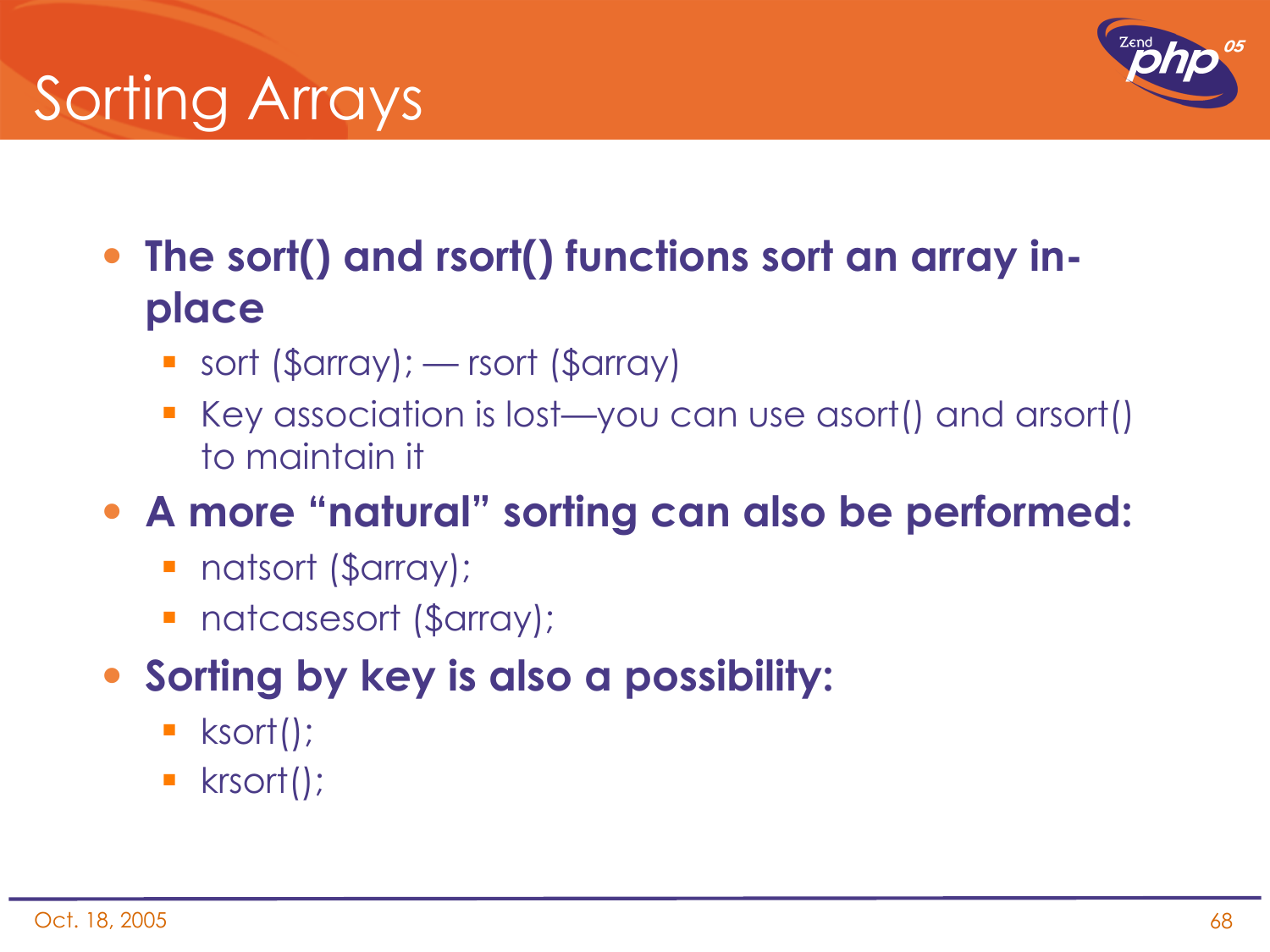### Array Functions



#### • **Changing key case:**

- array\_change\_key\_case (\$a, CASE\_LOWER)
- array\_change\_key\_case (\$a, CASE\_UPPER)
- **Randomizing the contents of an array:**
	- shuffle(\$array)

#### • **Extracting a random value:**

array\_rand (\$array, \$qty);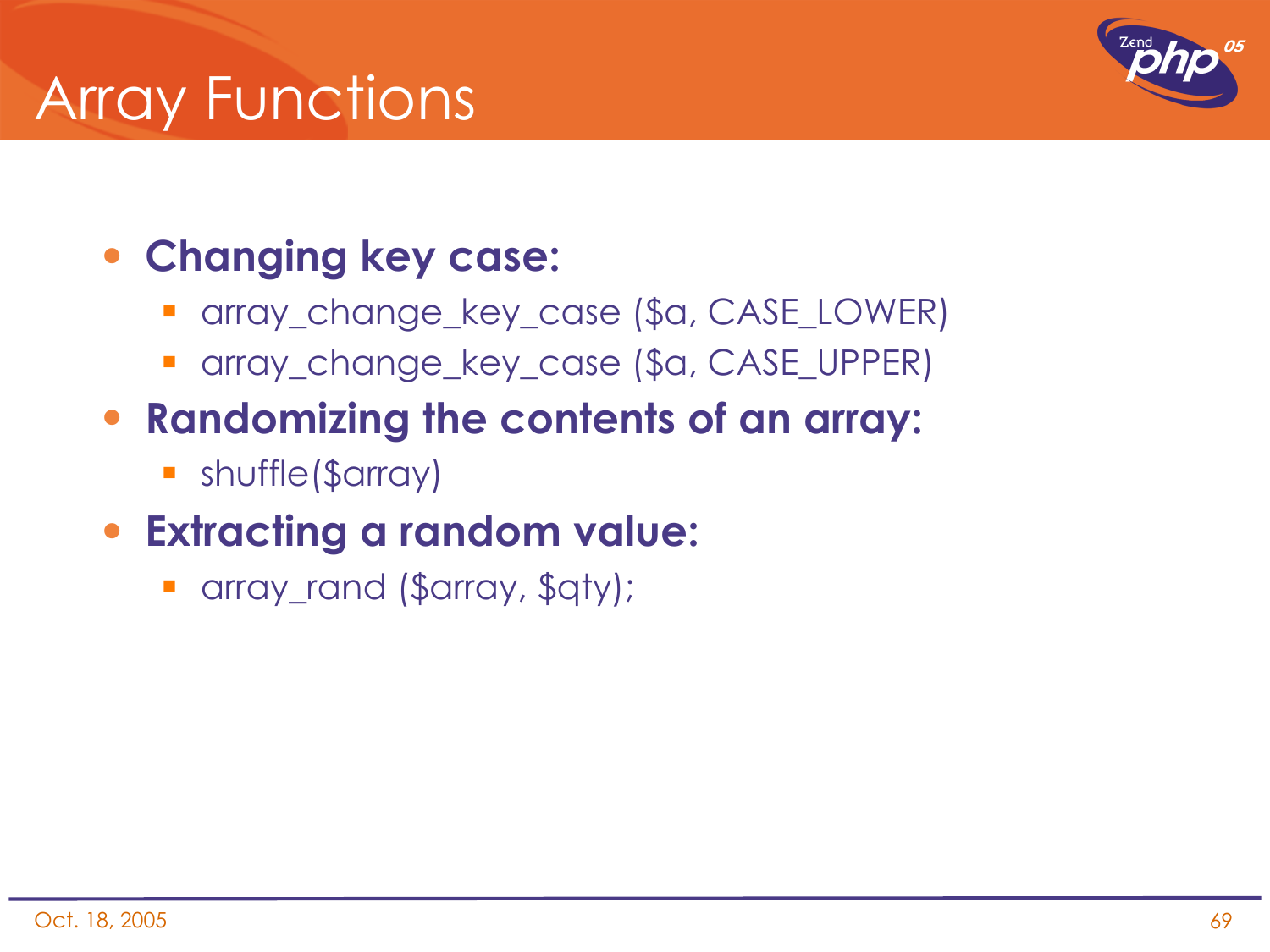## Merge, Diff and Sum



#### • **Merging arrays:**

- array\_merge (\$a, \$b[, ...]);
- **Later values with the same key overwrite earlier ones**

### • **Diff'ing arrays:**

- array\_diff (\$a, \$b[, ...]);
- Returns keys that are *not* common to all the arrays
- Key association is lost—you can use array\_diff\_assoc() to maintain it

#### • **Intersecting:**

array\_intersect (\$a, \$b[, ...]);

#### • **Calculating arithmetic sum:**

array\_sum (\$array);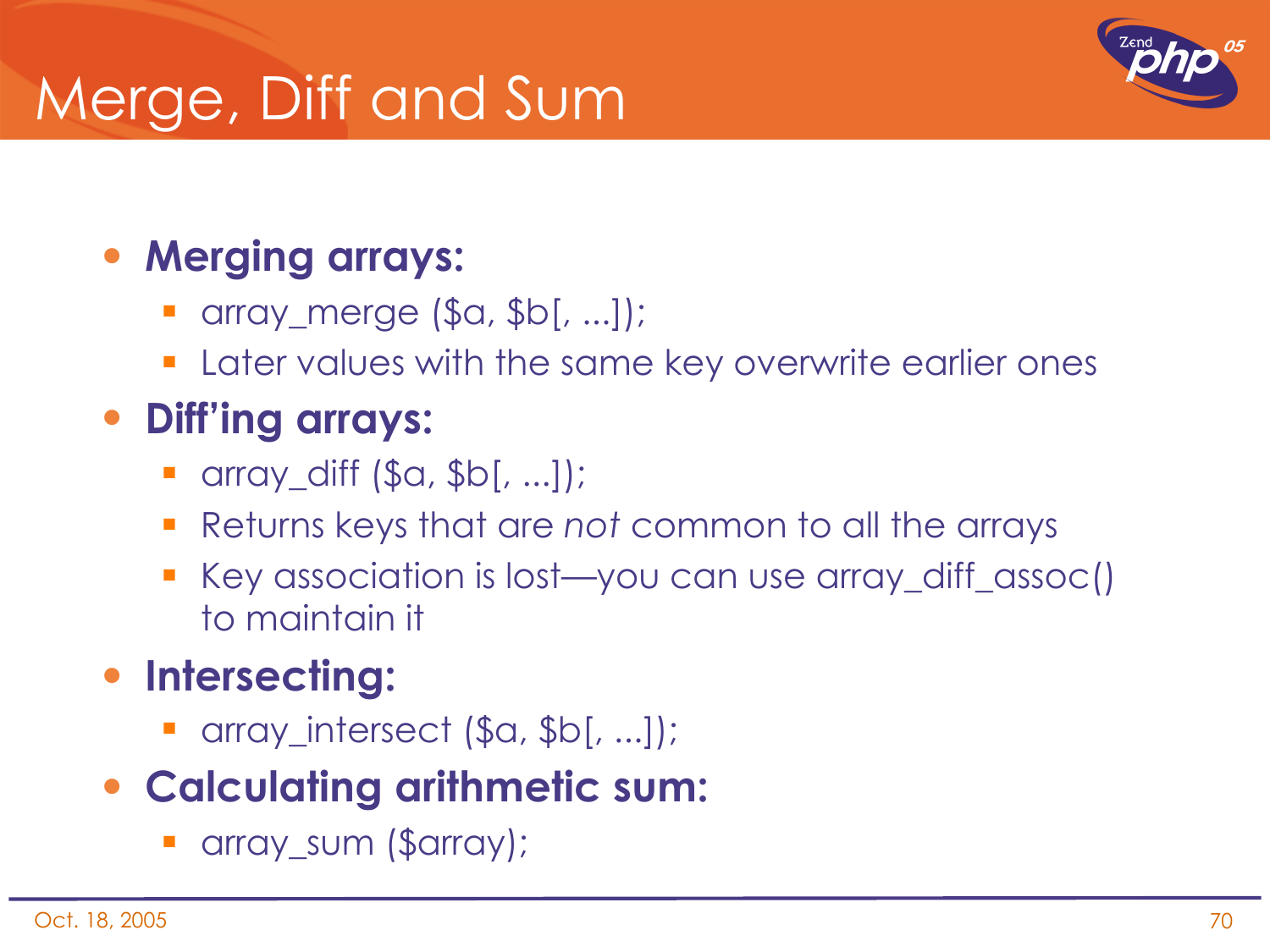### Unique Array Values



• **The array\_unique() function retrieves all the unique array values**

- **•** array\_unique (\$array)
- **Requires traversal of entire array and therefore** hampers performance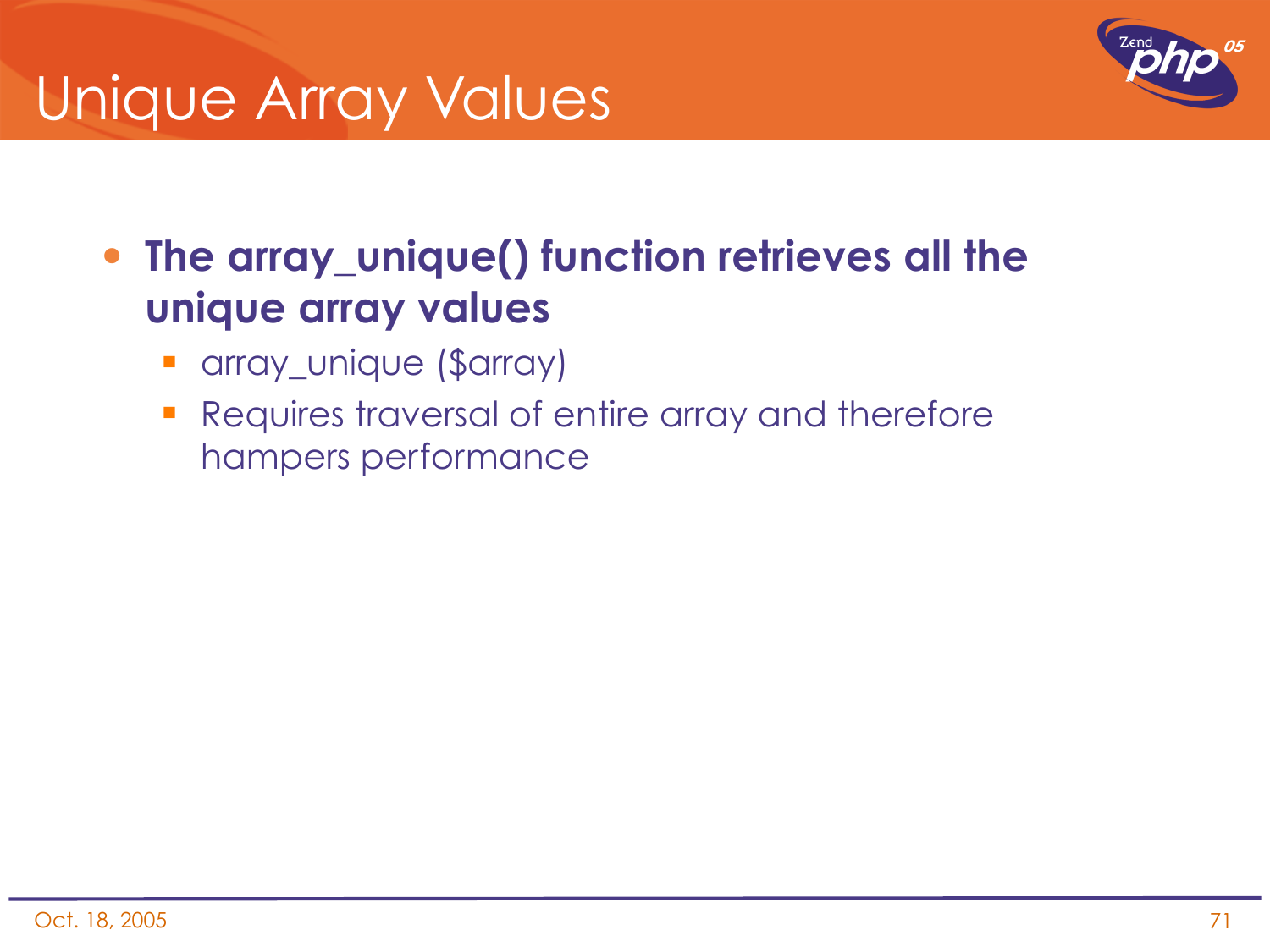### Arrays as stacks or queue



• **The array\_push() function pushes a new value at the end of an array**

- array\_push (\$array, \$value)
- Essentially equivalent to \$array[] = \$value;
- **The array\_pop() retrieves the last value from an array:**
	- $\bullet$   $\frac{1}{2}x = \text{array}$  pop (\$array);
- **This allows you to use arrays as if they were stacks (LIFO)**
- **You can also pull a value from the top of the array, thus implementing a queue (FIFO)**
	- $\bullet$  \$x = array\_shift (\$array)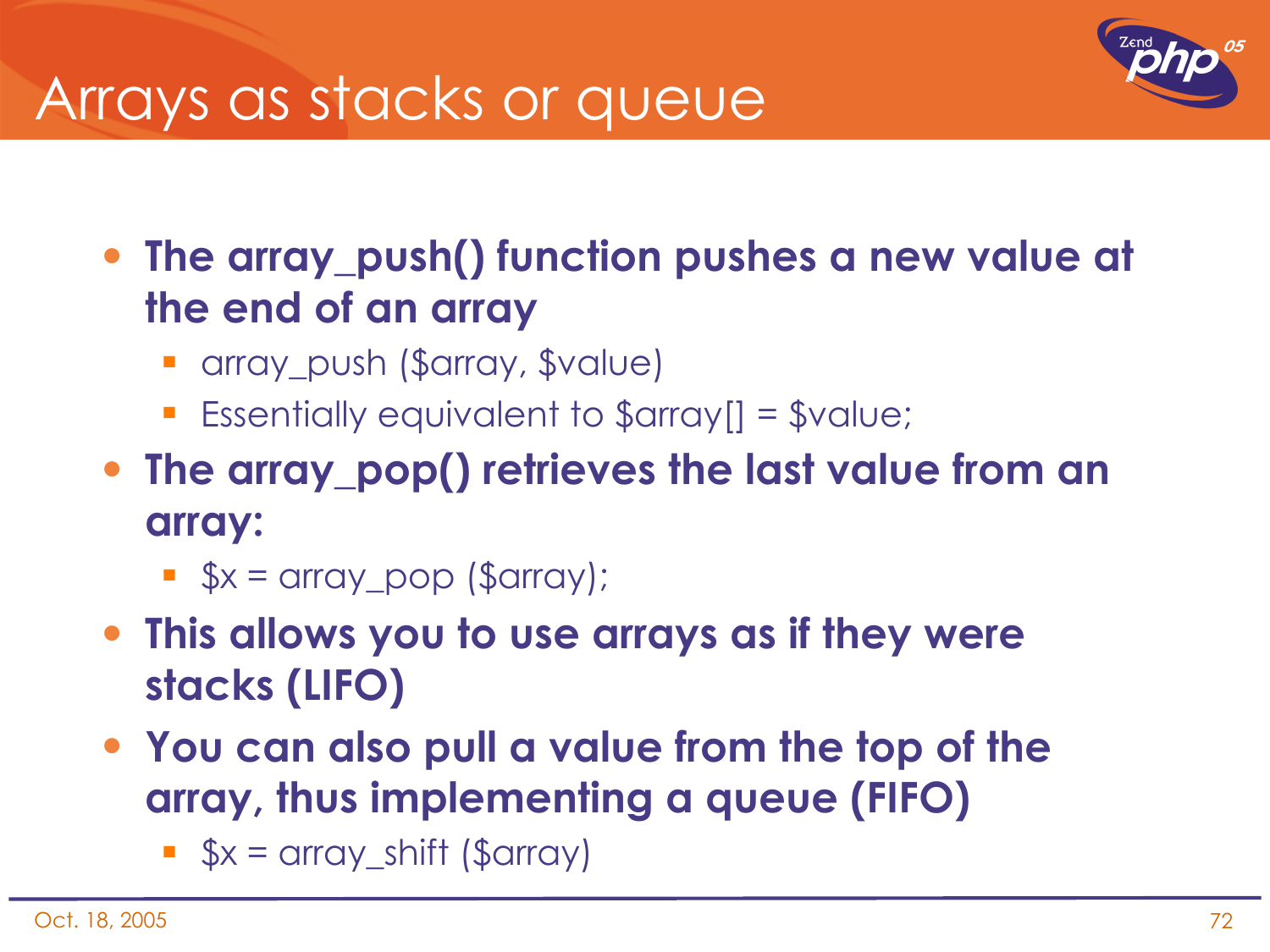

- **Like with objects, you can serialize arrays so that they can be conveniently stored outside your script:**
	- $\bullet$  \$s = serialize (\$array);
	- $\bullet$  \$array = unserialize (\$s);
	- Unserialization *will* preserve references inside an array, sometimes with odd results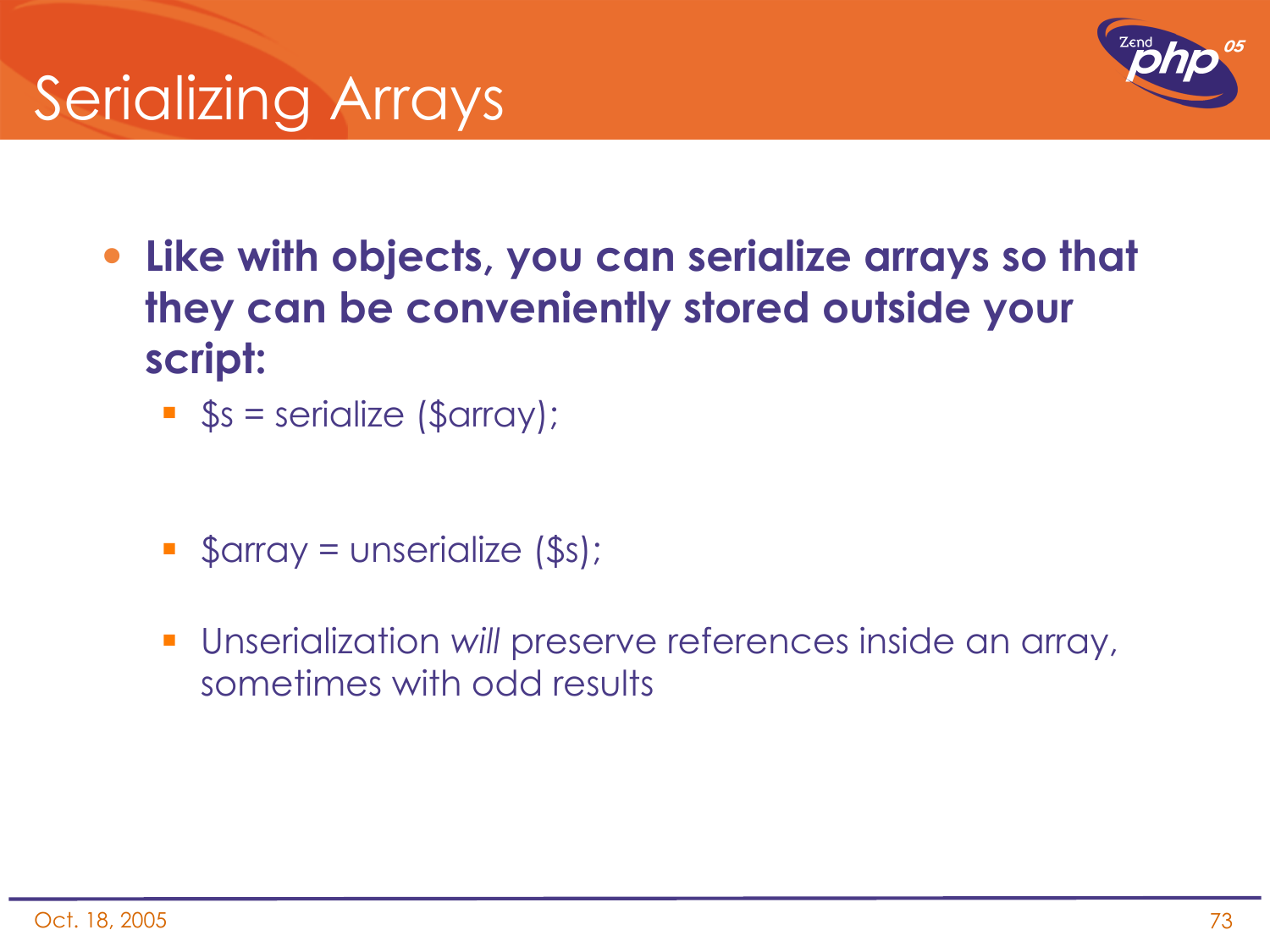



- **Given a comma-separated list of values in a string, which function can create an array of each individual value with a single call?**
- **The \_\_\_\_\_\_\_\_\_\_\_\_\_\_\_\_ function can be used to ensure that a string always reaches a specific minimum length.**
- **Which function would you use to rearrange the contents of the array ('a', 'b', 'c', 'd') so that they are reversed?**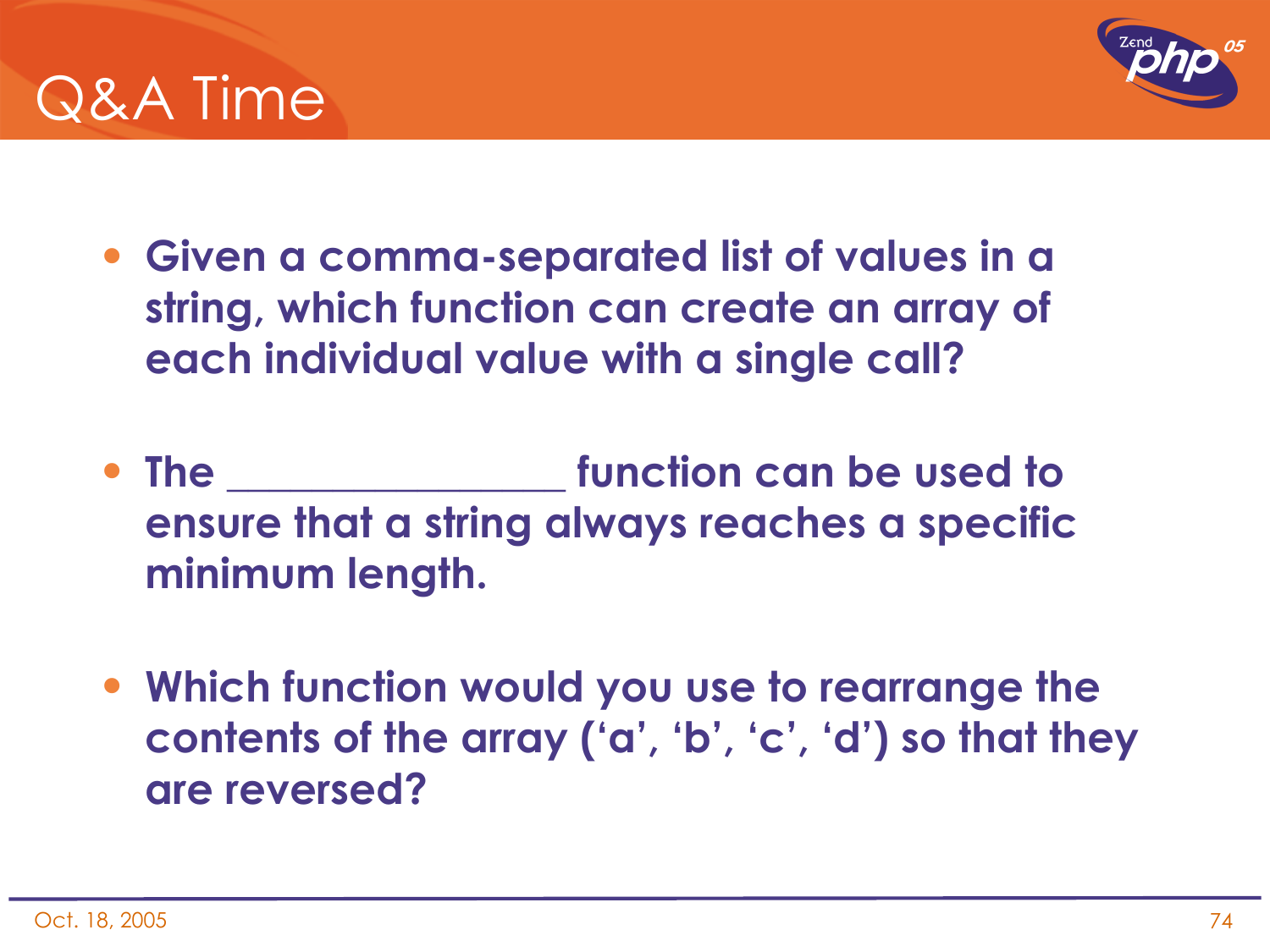



- **Given a comma-separated list of values in a string, which function can create an array of each individual value with a single call?**
- **explode()**
- **preg\_split() would have also been acceptable**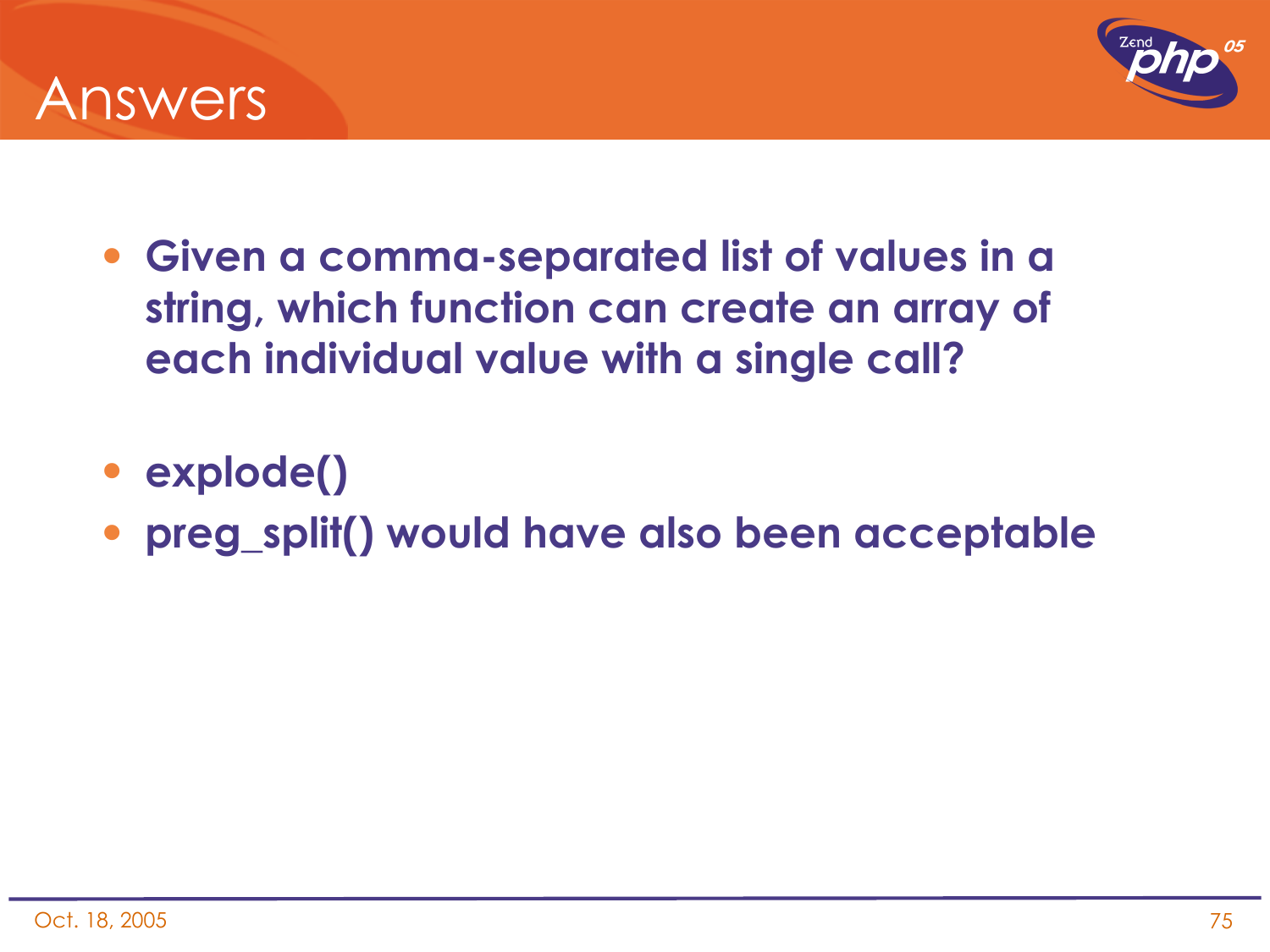



- **The \_\_\_\_\_\_\_\_\_\_\_\_\_\_\_\_ function can be used to ensure that a string always reaches a specific minimum length.**
- **str\_pad()**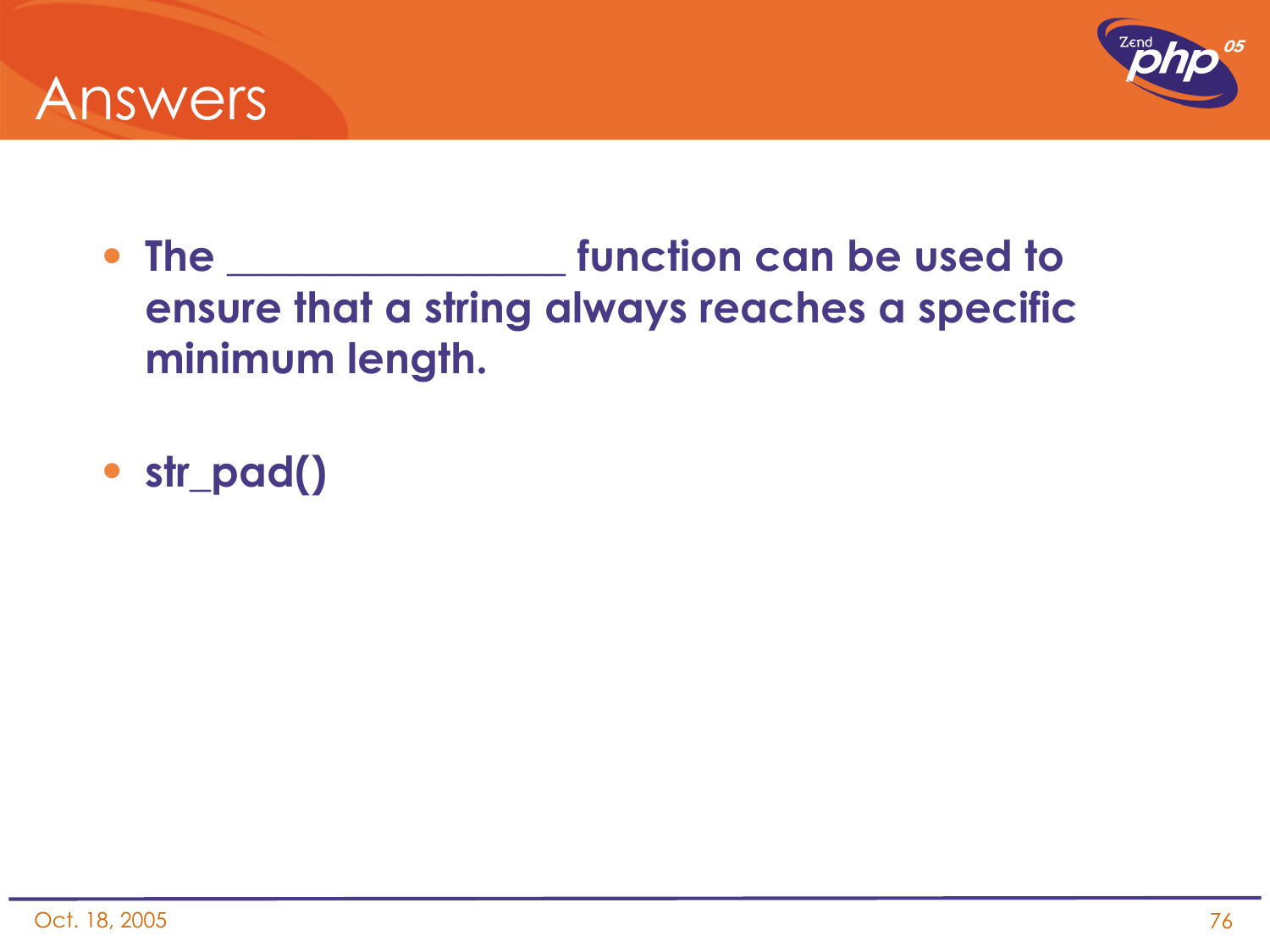



- **Which function would you use to rearrange the contents of the array ('a', 'b', 'c', 'd') so that they are reversed?**
- **rsort()**
- **array\_reverse()**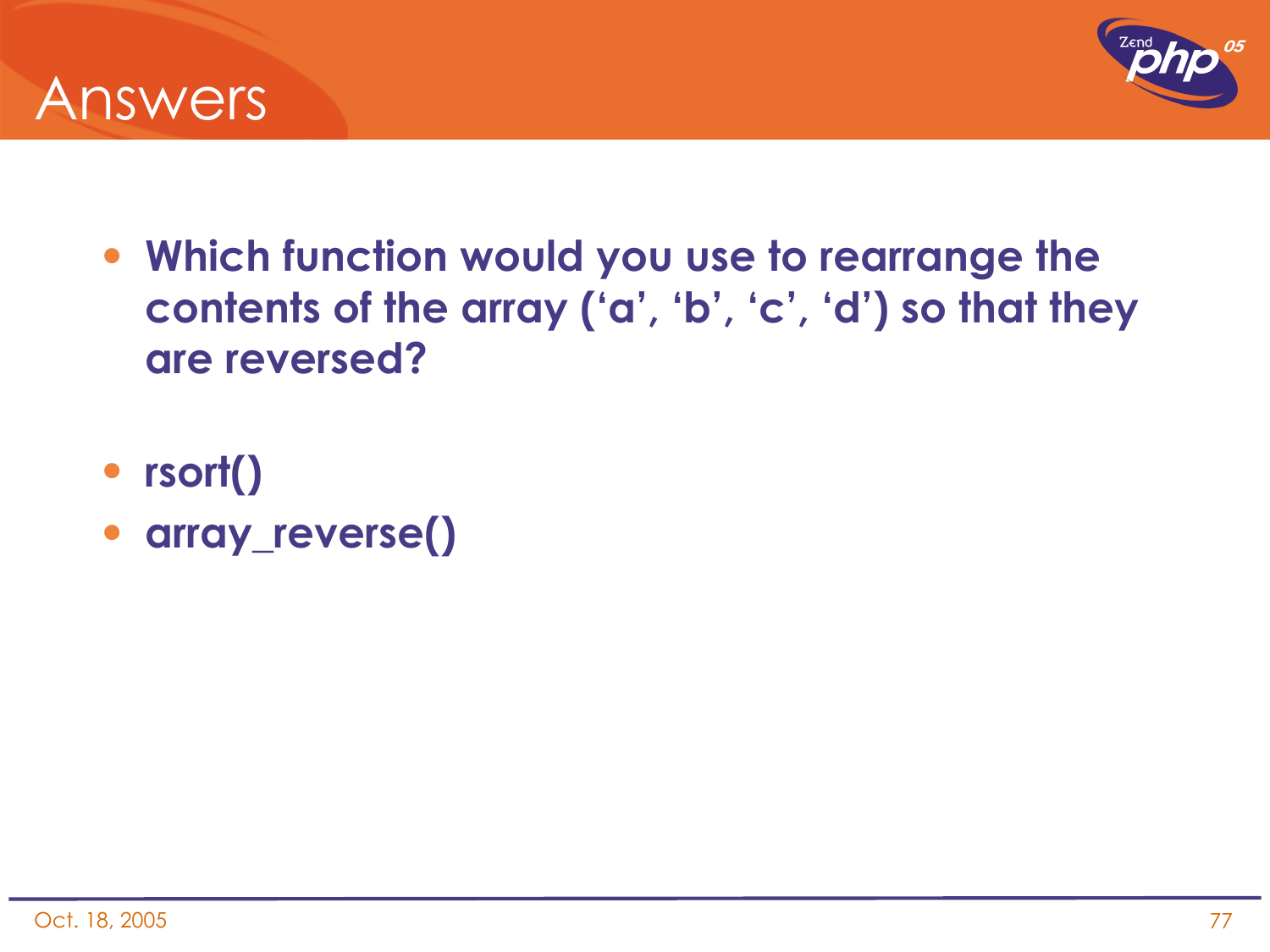

# PART III — User Input / Time & Dates

#### • **What we'll cover in this section:**

- **HTML form management**
- **File uploads**
- **Cookies**
- **Magic Quotes**
- **Sessions**
- **Times and dates in PHP**
- **Formatting date values**
- **Locale-dependent date formatting**
- **Date validation**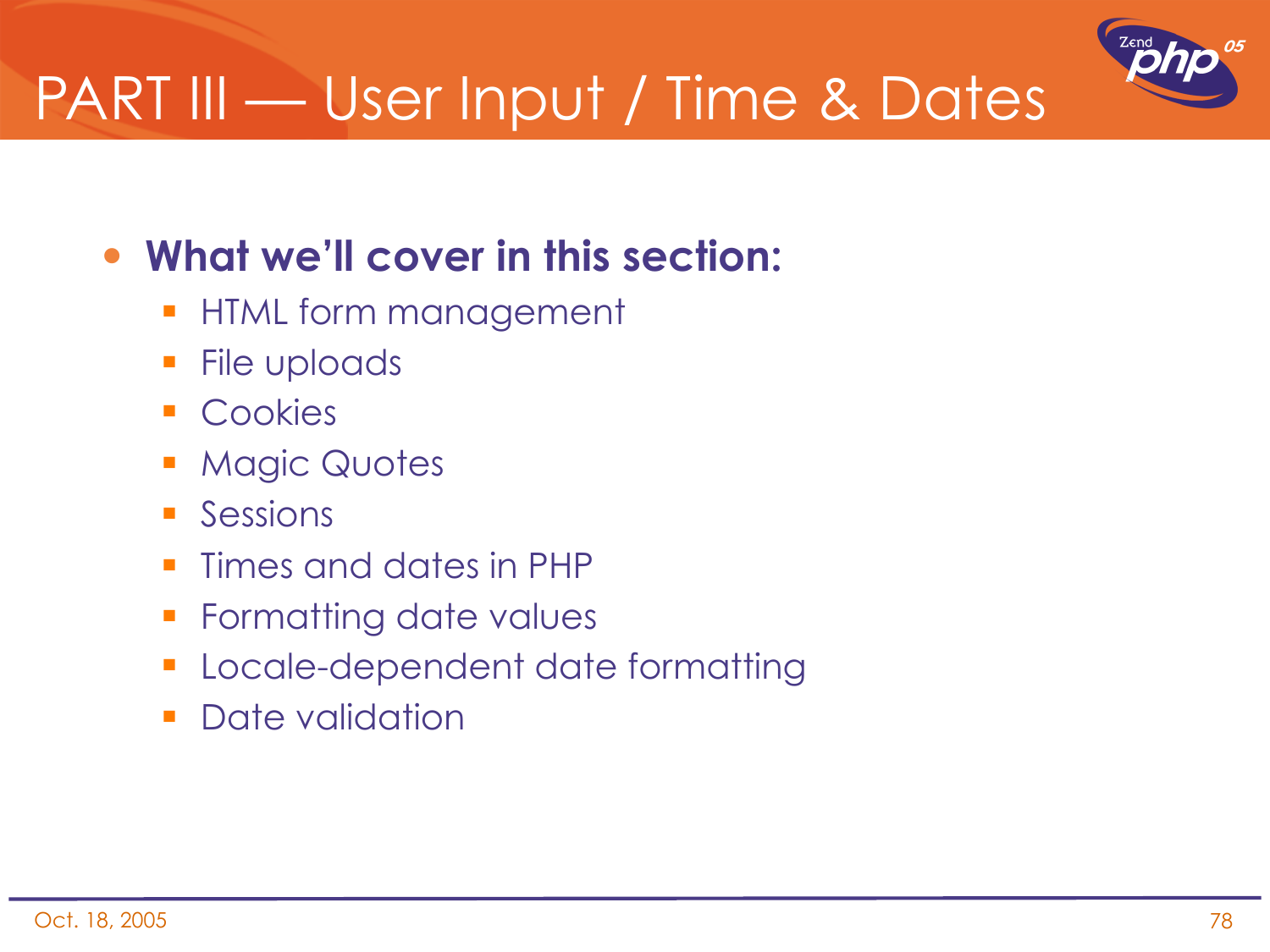### HTML Form Management



• **HTML forms are submitted by the browser using either GET or POST**

- GET transaction data is sent as part of the query string
- **POST** data is sent as part of the HTTP transaction itself
- POST is often considered "safer" than GET—WRONG!
- **POST data is made available as part of the \$\_POST superglobal array**

• **GET data is made available as part of the \$\_GET superglobal array**

- Both are "superglobal"—in-context everywhere in your scripts
- If duplicates are present, only the ones sent last end up in the appropriate superglobal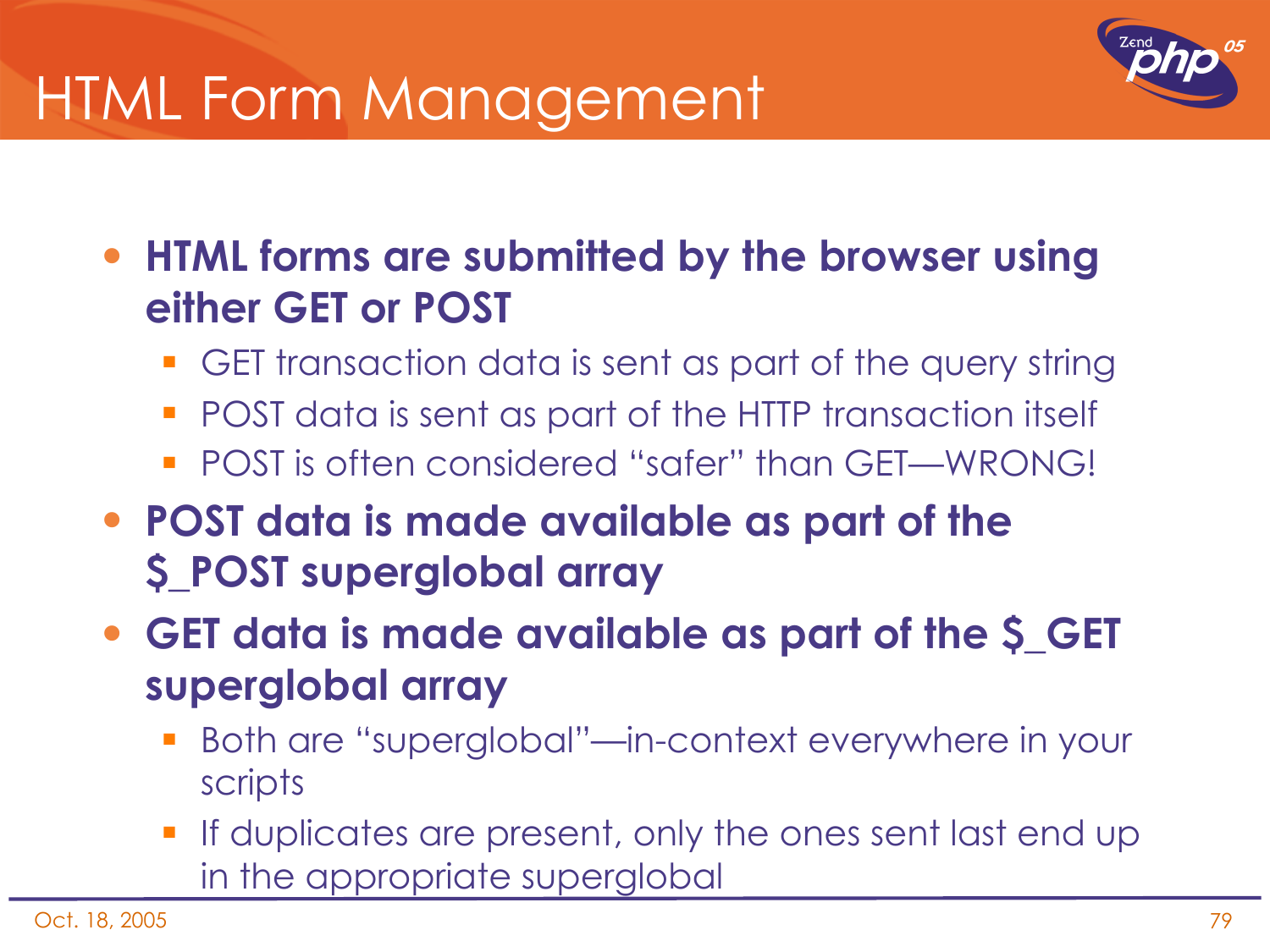### HTML Form Management



- **Element arrays can also be sending by postfixing the element names with []**
	- These are transformed into arrays by PHP
	- The brackets are discarded
	- A very common (and pernicious) type of security attack
- **You can also specify your own keys by placing them inside the brackets:**
	- <input type="hidden" name="a[ts]" value="1">
	- Will result in  $\Im a['ts'] = 1$  being inserted in the appropriate superglobal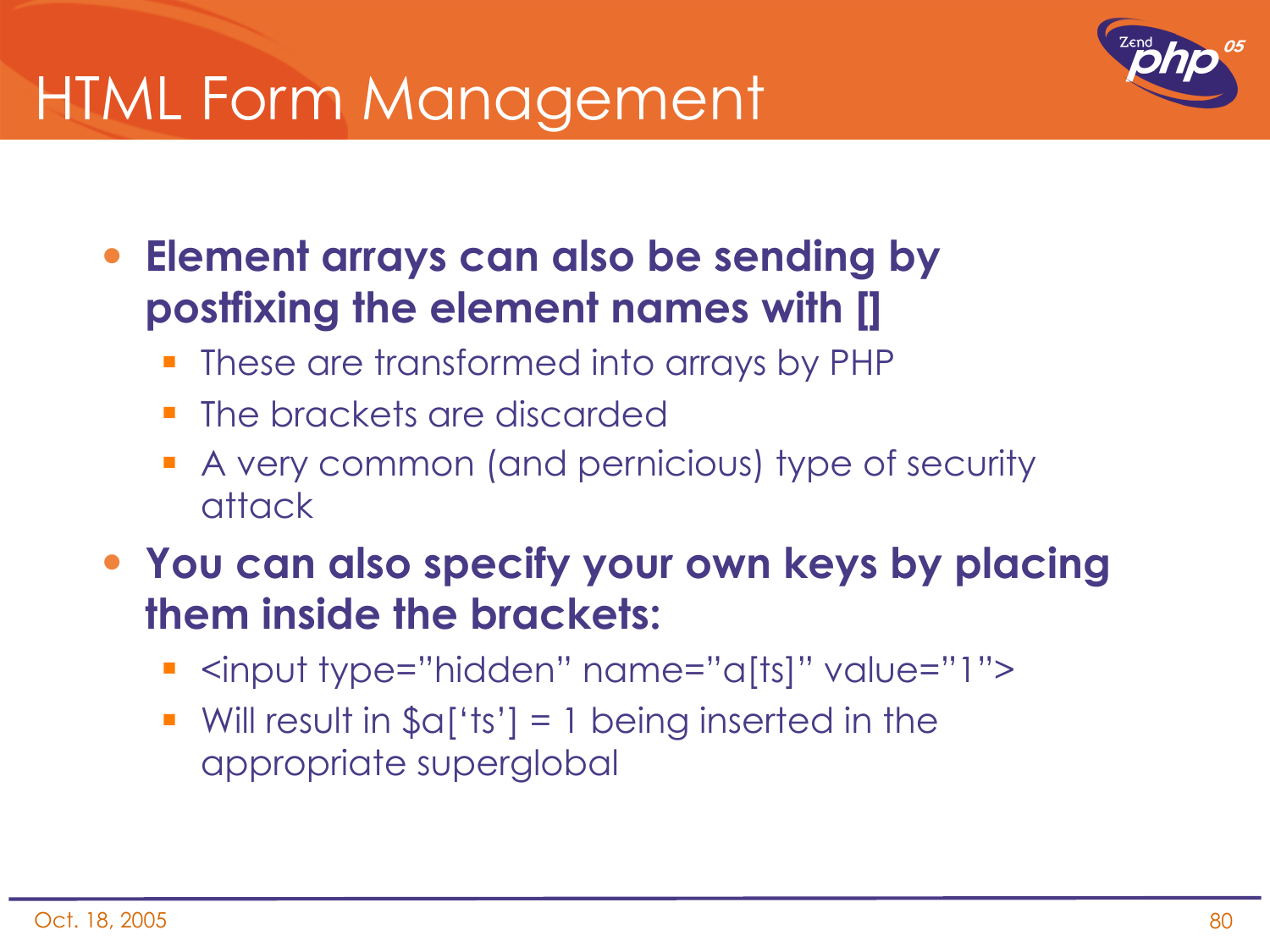# Uploading Files



- **Files are uploaded through a special type of HTML form:**
	- <form enctype="multipart/form-data" action="/ upload.php" method="post"> <input type="my\_file" type="file" /> <input type="hidden" name="MAX\_FILE\_SIZE" value="100000" /> </form>
- **An arbitrary number of files can be uploaded at the same time**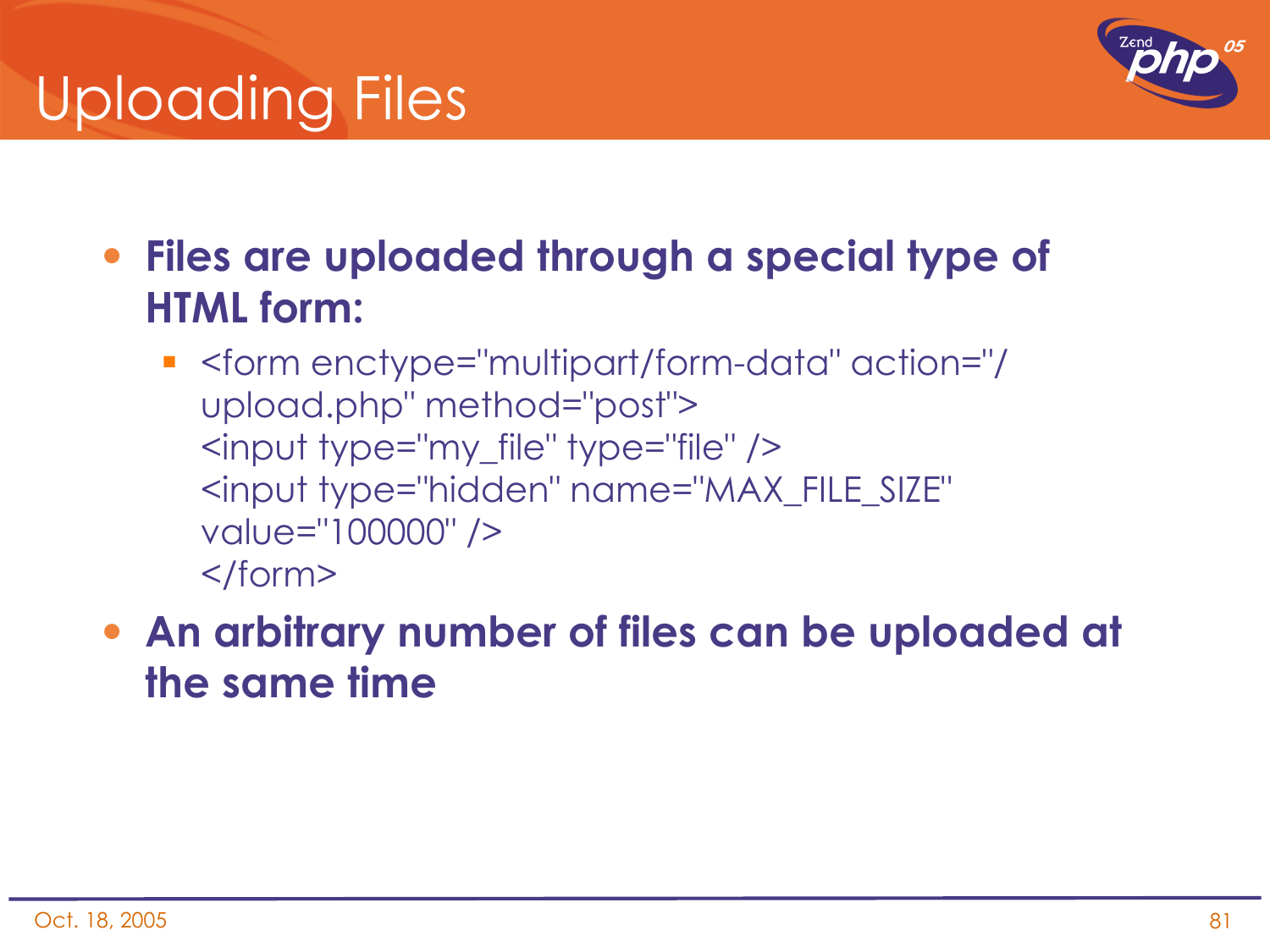# Uploading Files



• **Once uploaded, file information is available through the \$\_FILES superglobal array**

```
[my file] \Rightarrow Array
\overline{\phantom{a}}        [name] => php.gif
               [type] => image/gif
               [tmp_name] => /tmp/phpMJLN2g
       [error] => 0
       [size] \Rightarrow 4644\overline{\phantom{a}}
```
- **Uploaded file can be moved using move\_uploaded\_file()**
	- You can also determine whether a file has been uploaded using is\_uploaded\_file()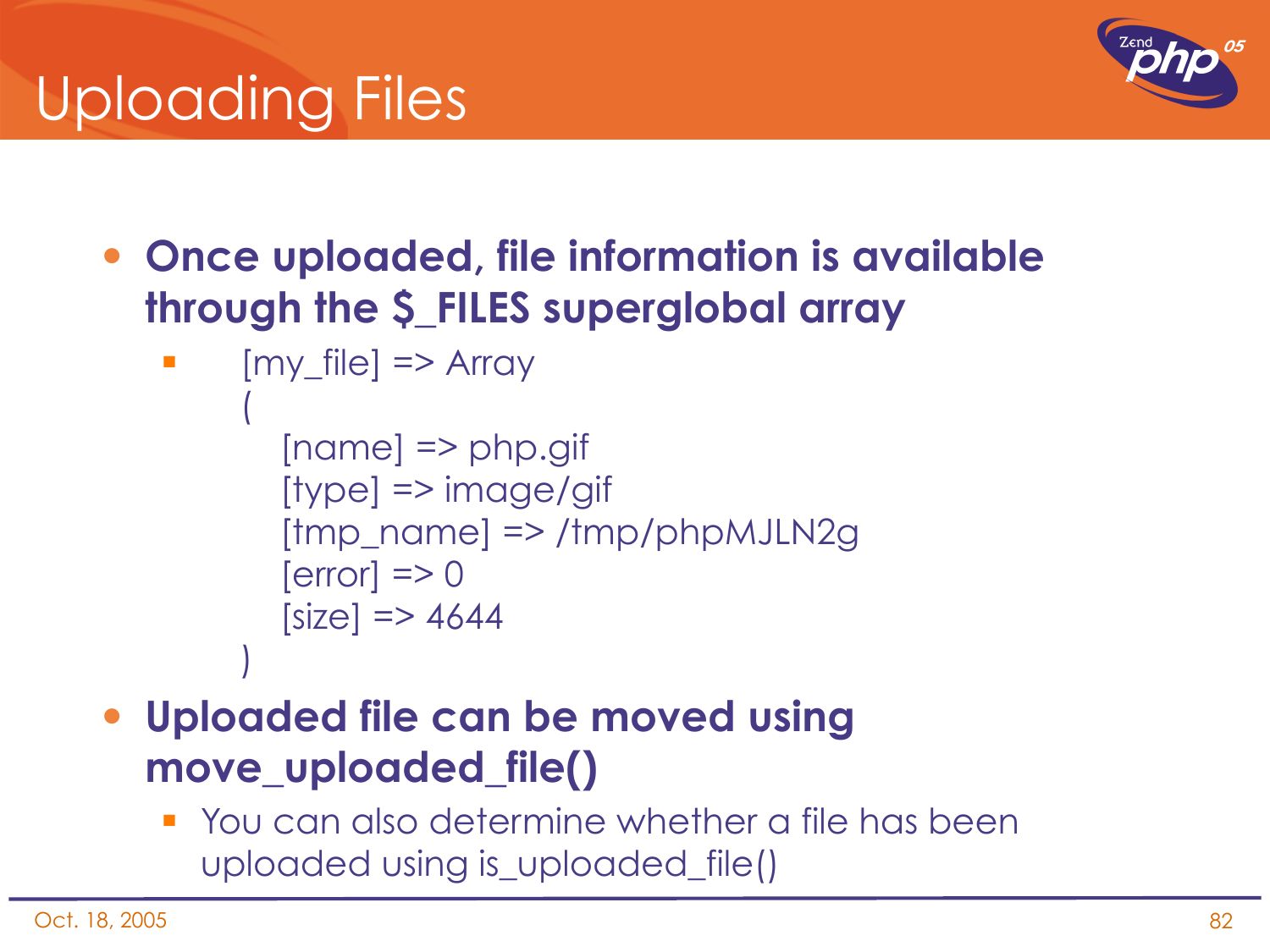# Uploading Files



• **File uploads are controlled by several PHP.INI settings:**

- **file\_uploads whether or not uploads are enabled**
- upload\_tmp\_dir where temporary uploaded files are stored
- upload\_max\_filesize the maximum size of each uploaded file
- **post\_max\_size the maximum size of a POST** transaction
- **nax\_input\_time the maximum time allowed to** process a form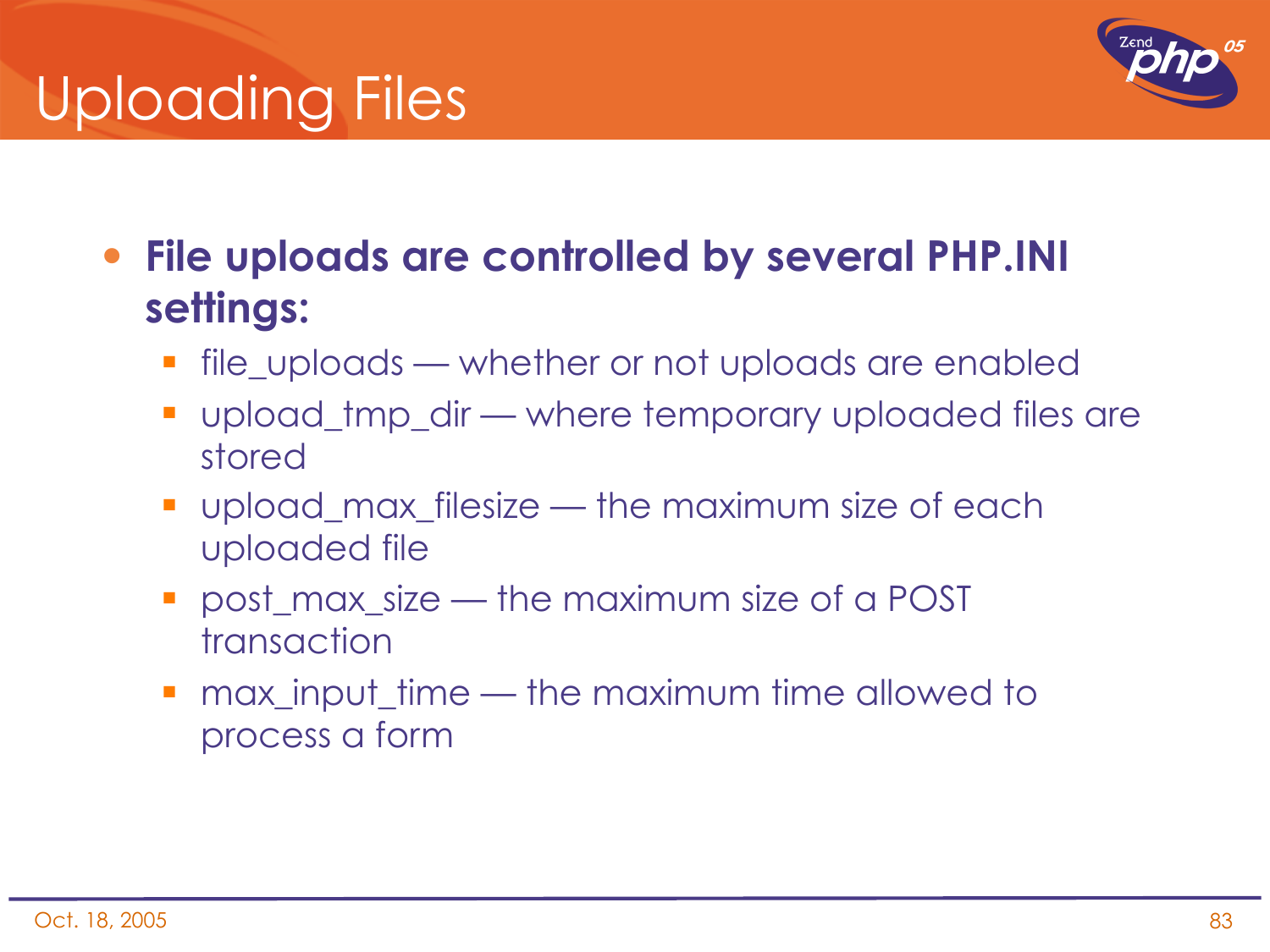### **Cookies**



- **Cookies are small text strings that are stored client-side**
- **Cookies are sent to the client as part of the HTTP response, and back as part of the HTTP headers**
- **Cookies are notoriously unreliable:**
	- **Some browsers are set not to accept them**
	- **Some users do not accept them**
	- Incorrect date/time configuration on the client's end can lead to cookies expiring *before* they are set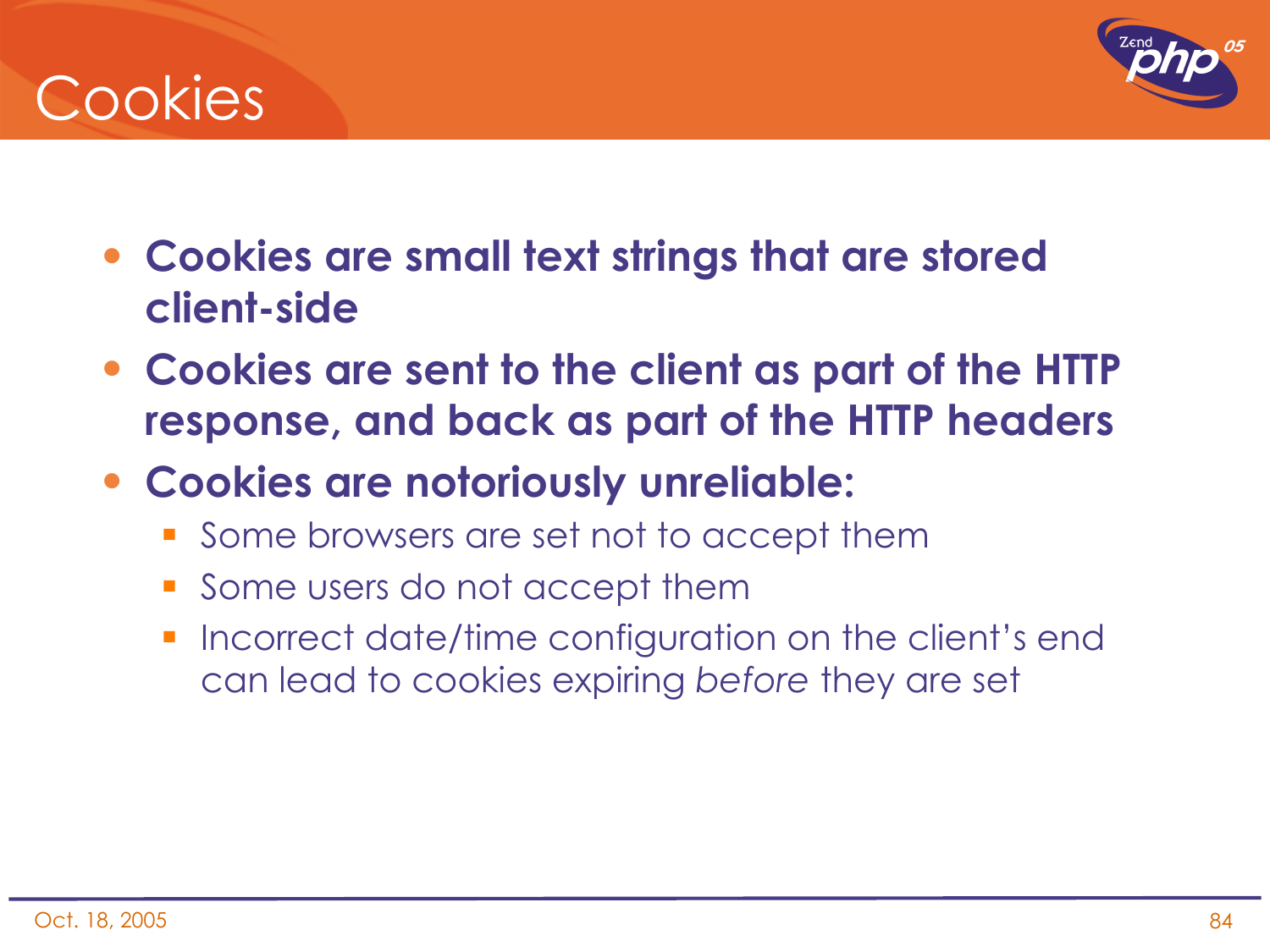### Cookies



#### • **To set a cookie:**

- setcookie (\$name, \$value, \$expires, \$path, \$domain);
- setcookie (\$name, \$value); // sets a session cookie
- **Cookies are then available in the \$\_COOKIE superglobal array:**
	- \$\_COOKIE['mycookie']
	- **S\_COOKIE** is populated at the beginning of the script. Therefore, it does **not** contain cookies you set during the script itself (unless you update it manually)

#### • **You cannot "delete" a cookie**

- **Theory of Strong Strong Strong Strong** You can set it to Null or an empty string
	- Remember **not** to use isset()!
- **You can expire it explicitly**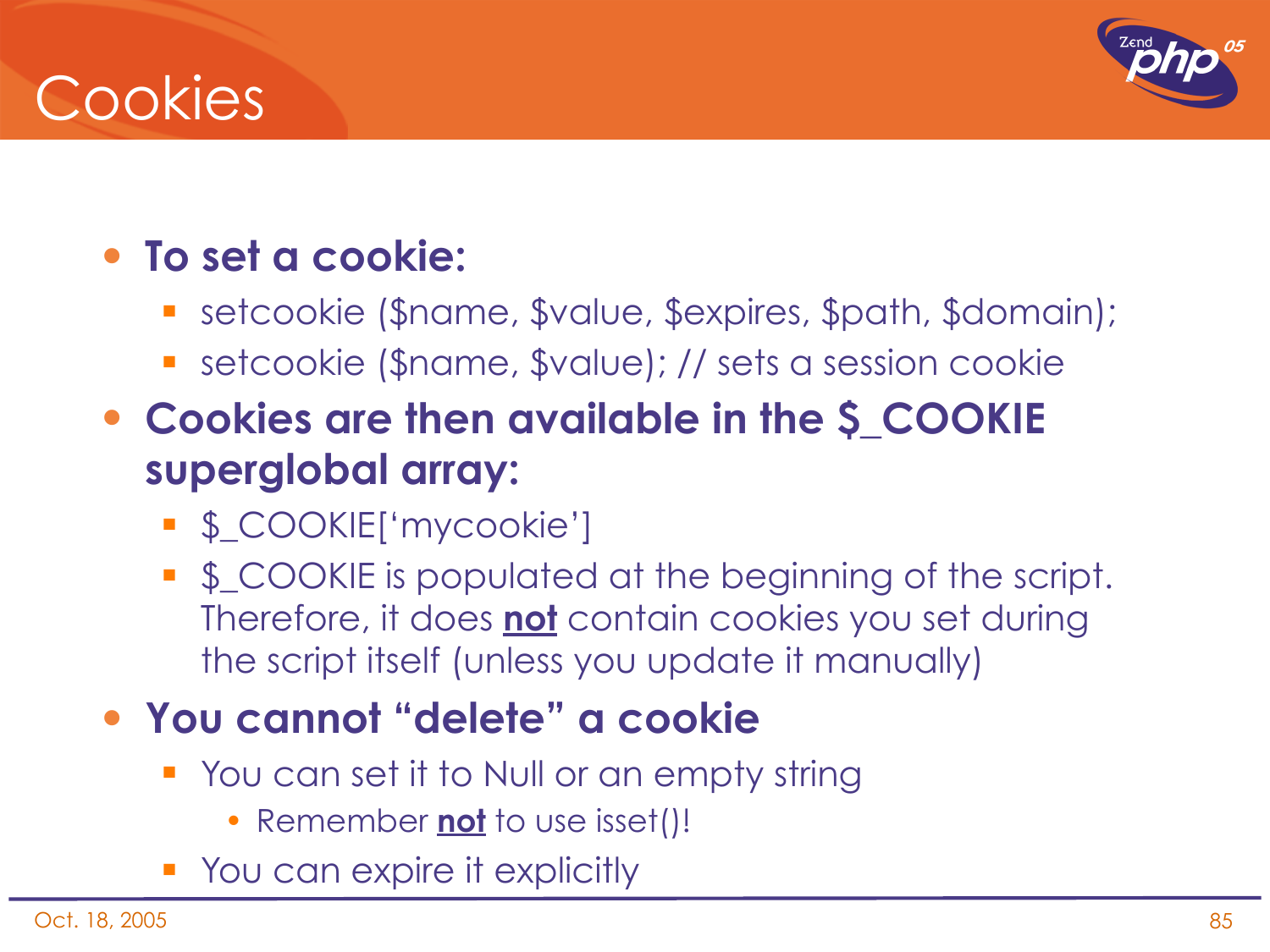



#### • **\$\_REQUEST is a superglobal populated from other superglobals**

- You have no control over *how* data ends up in it
- **The variables\_order PHP.INI setting controls how data is** loaded into it, usually Get -> Post -> Cookie
- **Generally speaking, you're better off** *not* **using it, as it is a virtual security black hole.**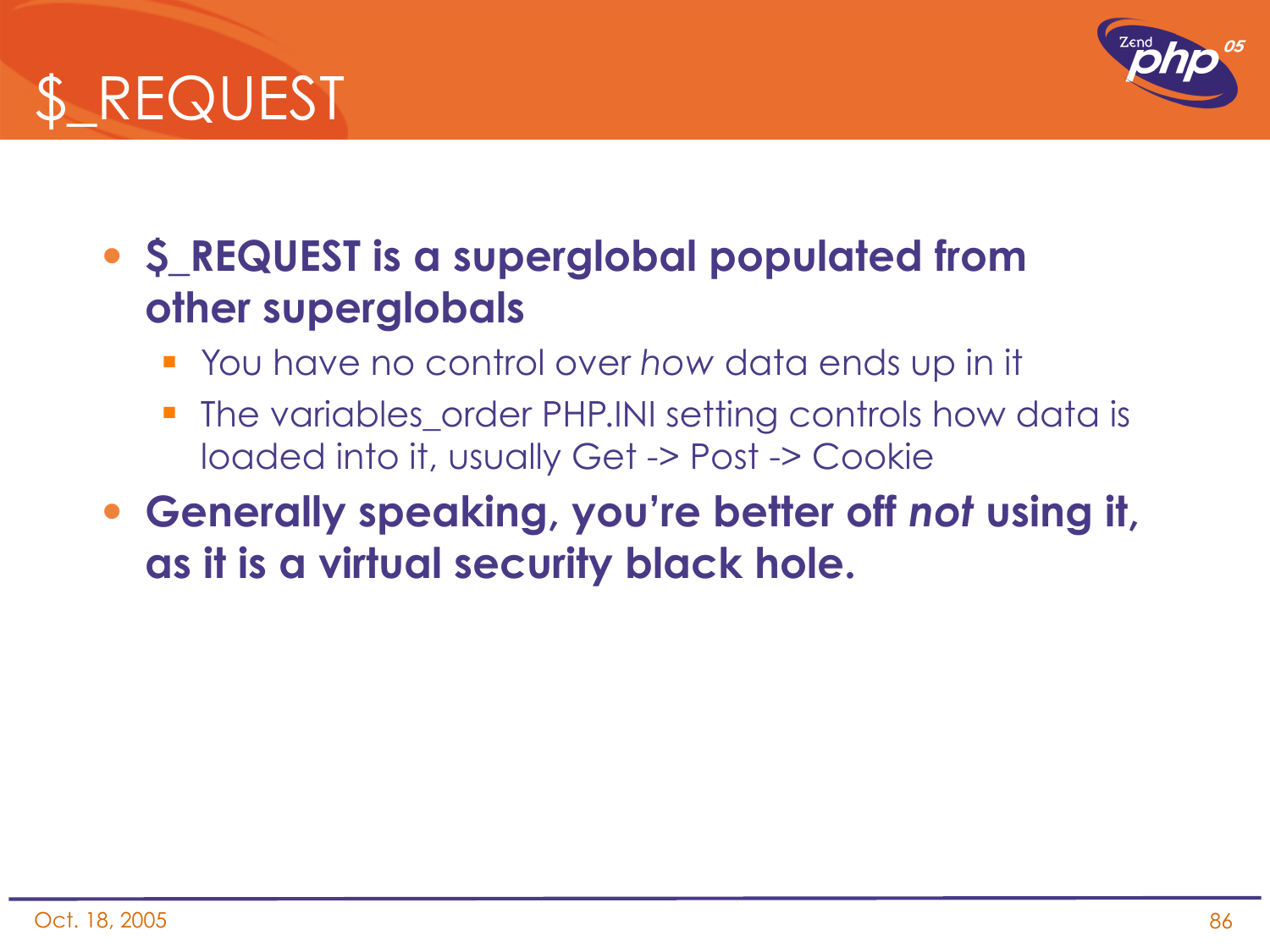

- **By default, PHP will escape any "special" characters found inside the user's input**
- **You should not rely on this setting being on (as most sysadmins turn it off anyway)**
- **You also (and most definitely) should not rely on it performing proper input filtering for you**
- **In fact, supply your own escaping and "undo" magic quotes if they are enabled!**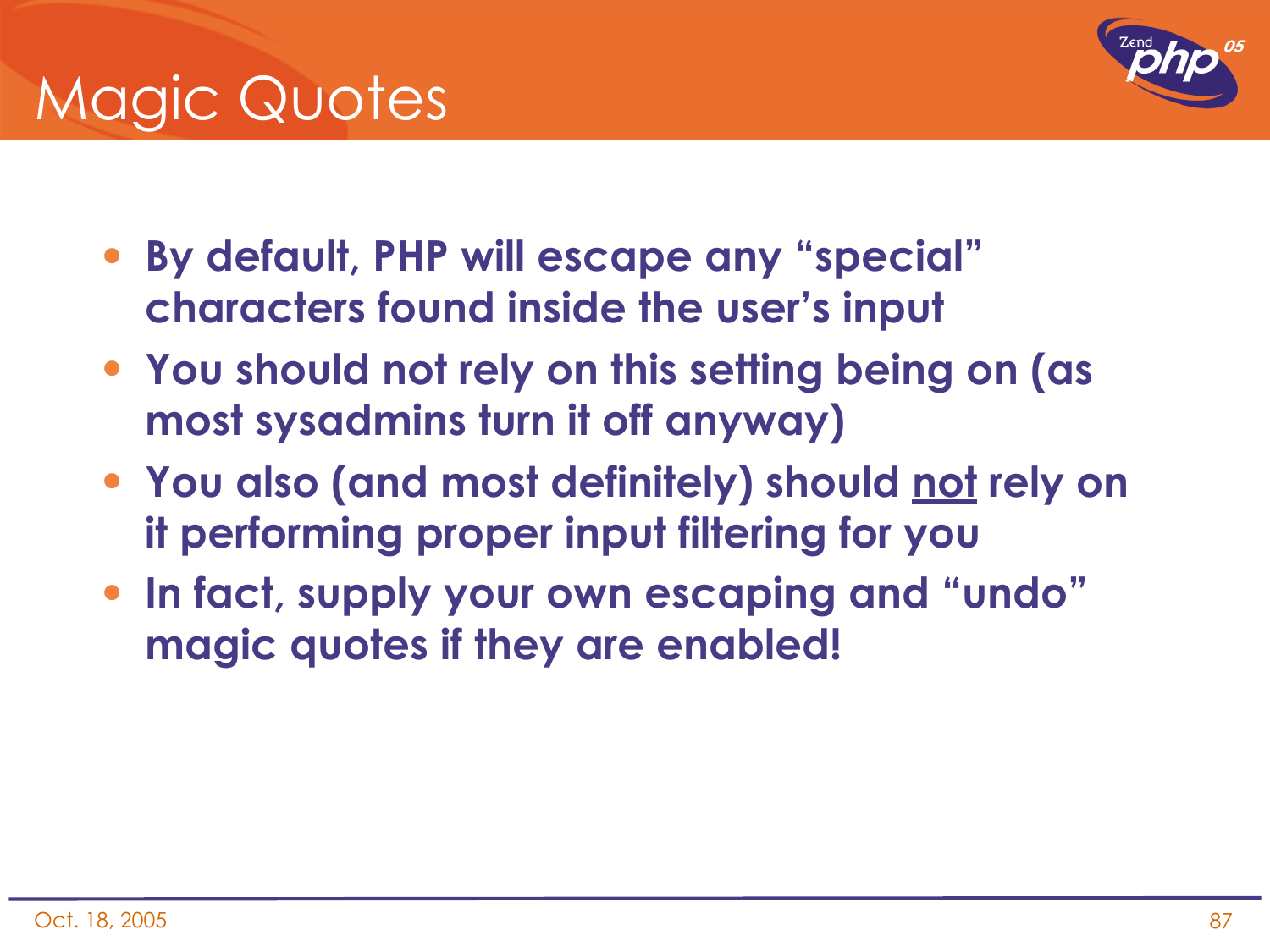



- **Sessions are mechanisms that make it possible to create a per-visitor storage mechanism on your site**
- **Sessions we born—and remain—a hack, so you can only depend on them up to a certain point**
- **On the client side, sessions are just unique IDs passed back and forth between client and server**
- **On the server side, they can contain arbitrary informaiton**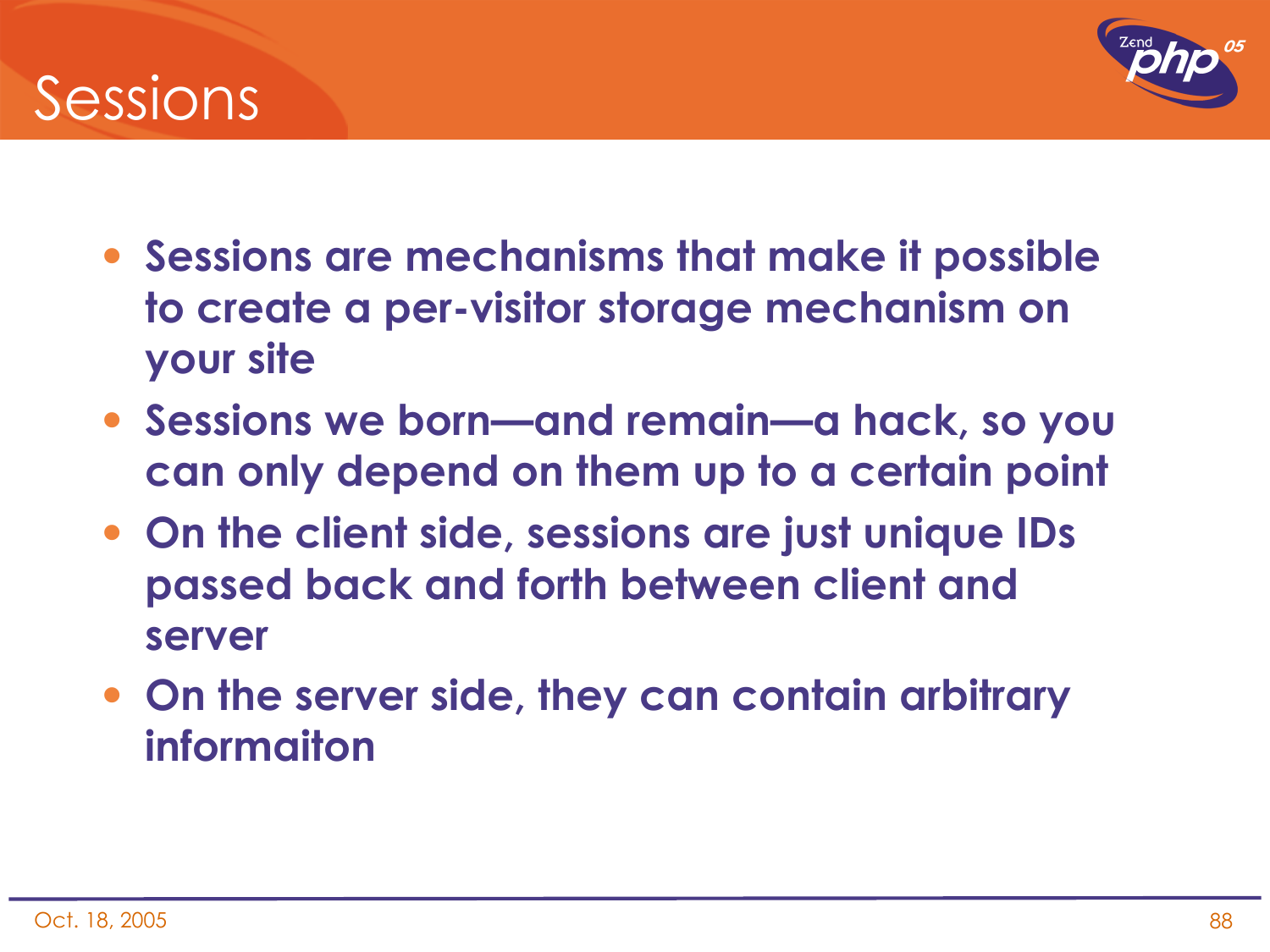### Sessions



- **In order to write to a session, you must explicitly start it**
	- **Session\_start()**
	- This is not necessary if session.auto\_start is on in your PHP.INI fil
- **You can then write directly into the \$\_SESSION array, and the elements you create will be transparently saved into the session storage mechanism**
	- \$\_SESSION['test'] = \$myValue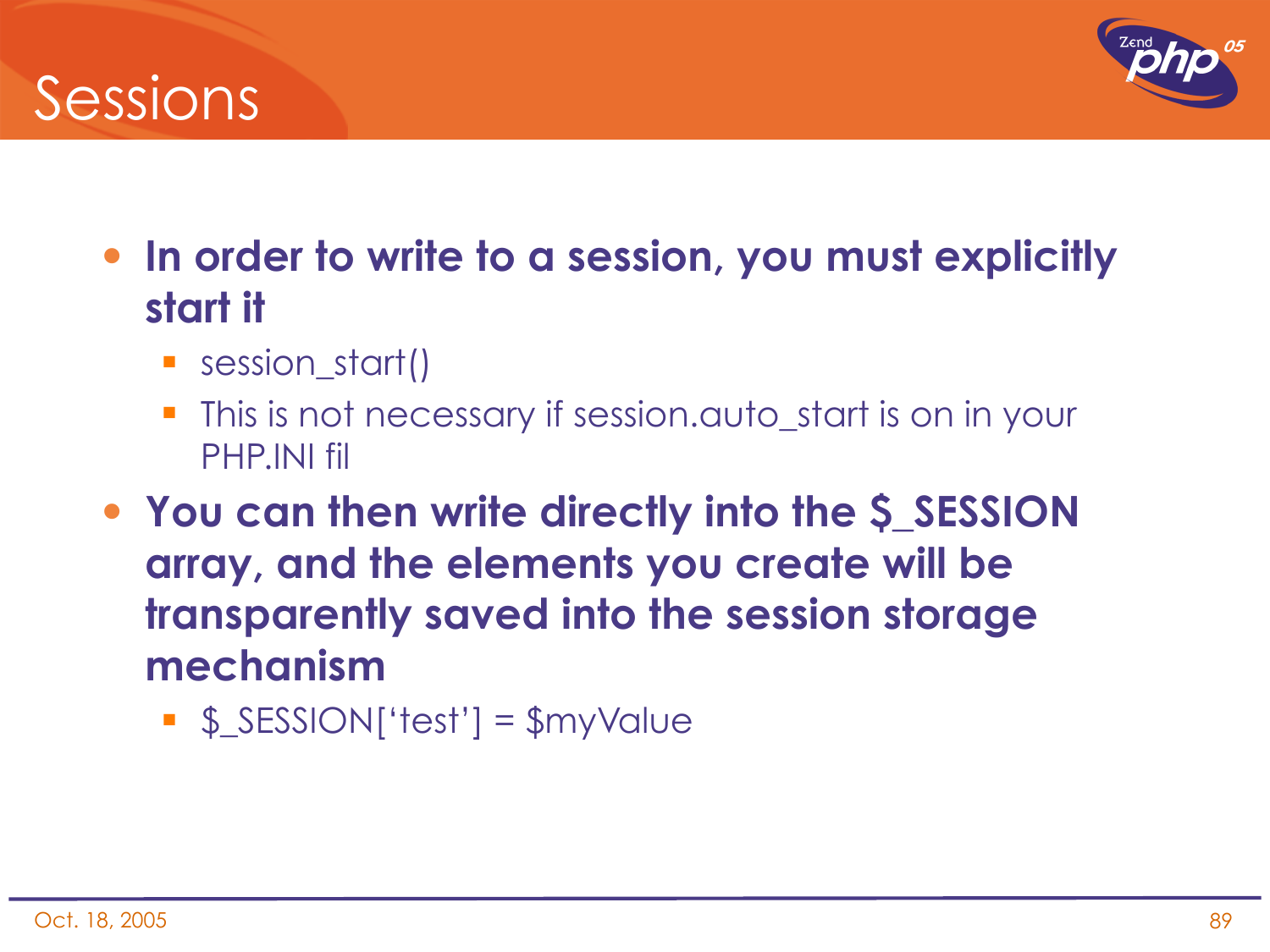### Sessions



- **By default, session data is stored in files; however, you can specify a number of built-in filters**
- **You can also define your own session handlers in "userland"**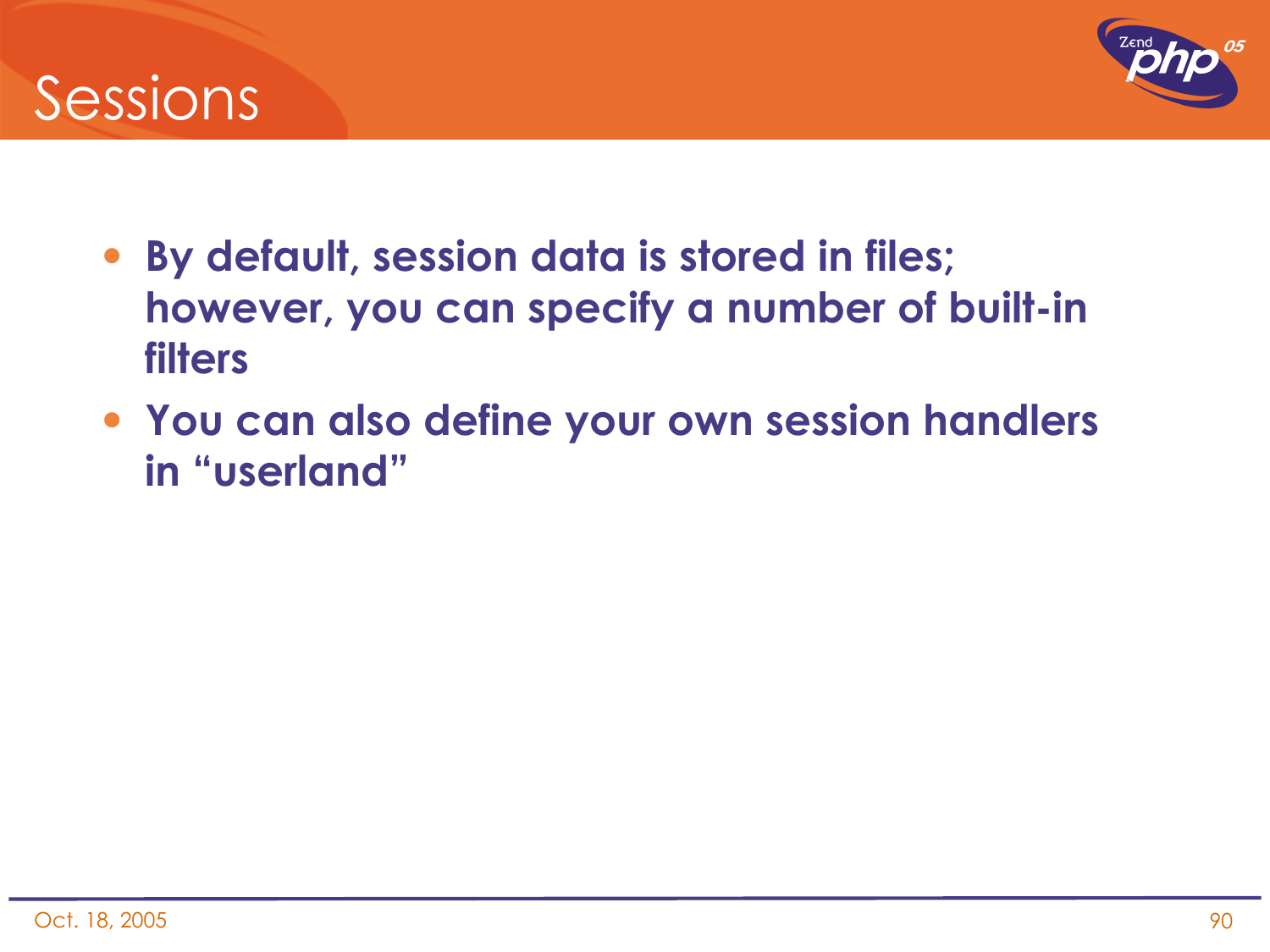### Date Manipulation in PHP



• **For the most part, PHP handles dates in the UNIX timestamp format**

- Timestamps indicate the number of seconds from the UNIX "epoch", January 1st, 1970
- Not all platforms support negative timestamps (e.g.: Windows *prior* to PHP 5.1)
- **Timestamps are very handy because they are just large intergers**
	- This makes it easy to manipulate them, but not necessarily to represent them
	- They are also handy for time calculations
	- For more precision, you can use microtime()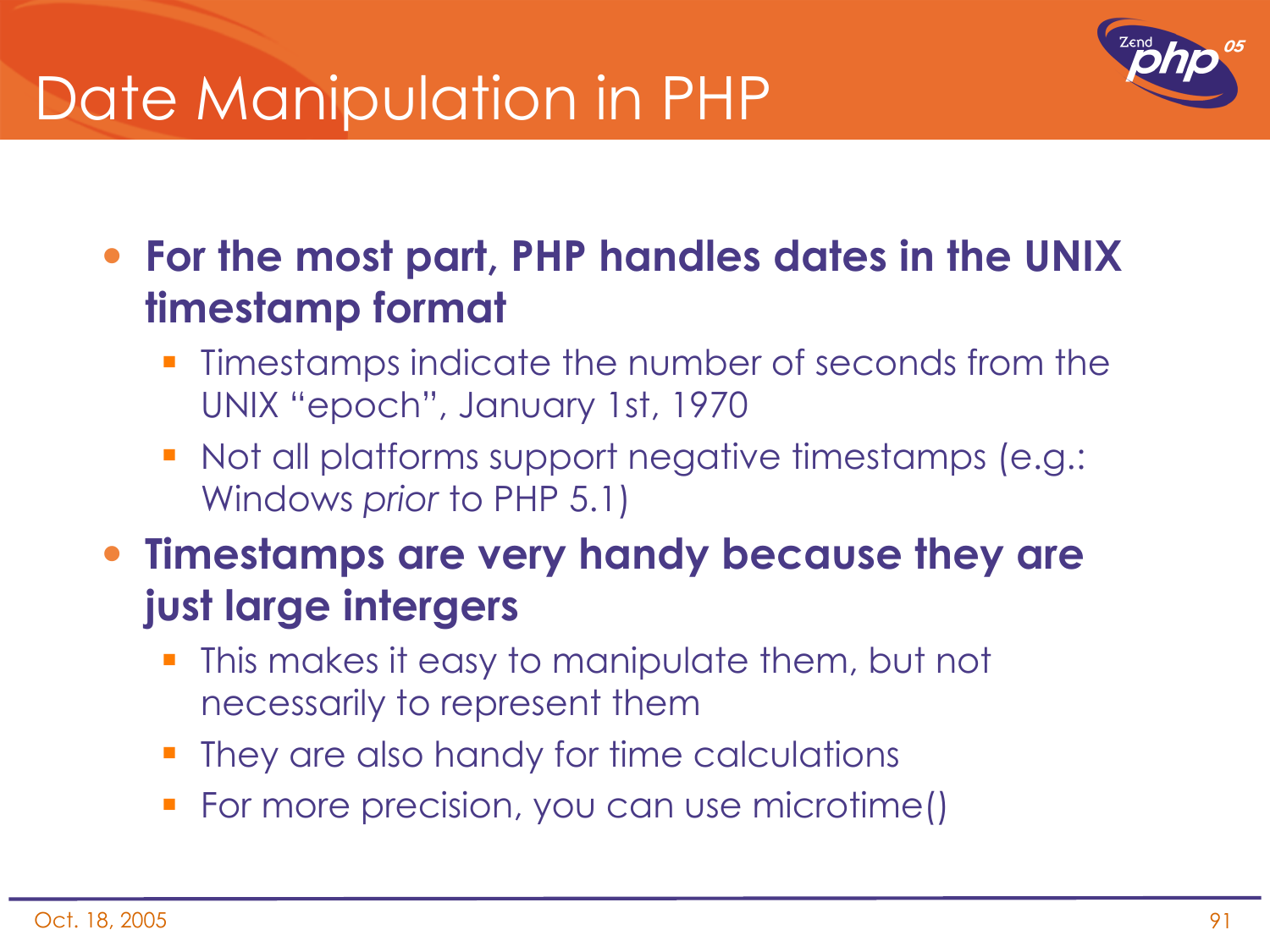### Date Manipulation in PHP



• **Another way of representing dates is through**  *date arrays* **using getdate()**

A date array contains separate elements for each component of a date

```
\blacksquare [seconds] => 15 // 0 - 59
  [minutes] => 15 // 0 - 59
  [hours] => 9 // 0 - 23
  [mday] \Rightarrow 4 // 1 - 31[wday] \Rightarrow 3 // 0 - 6[mon] => 8 // 1 - 12
  [year] => 2004 // 1970 - 2032+
  [yday] = 216 // 0 - 366[weekday] => Wednesday // Monday - Sunday
  [month] => August // January - December
  [0] => 1091625315 // UNIX time stamp
```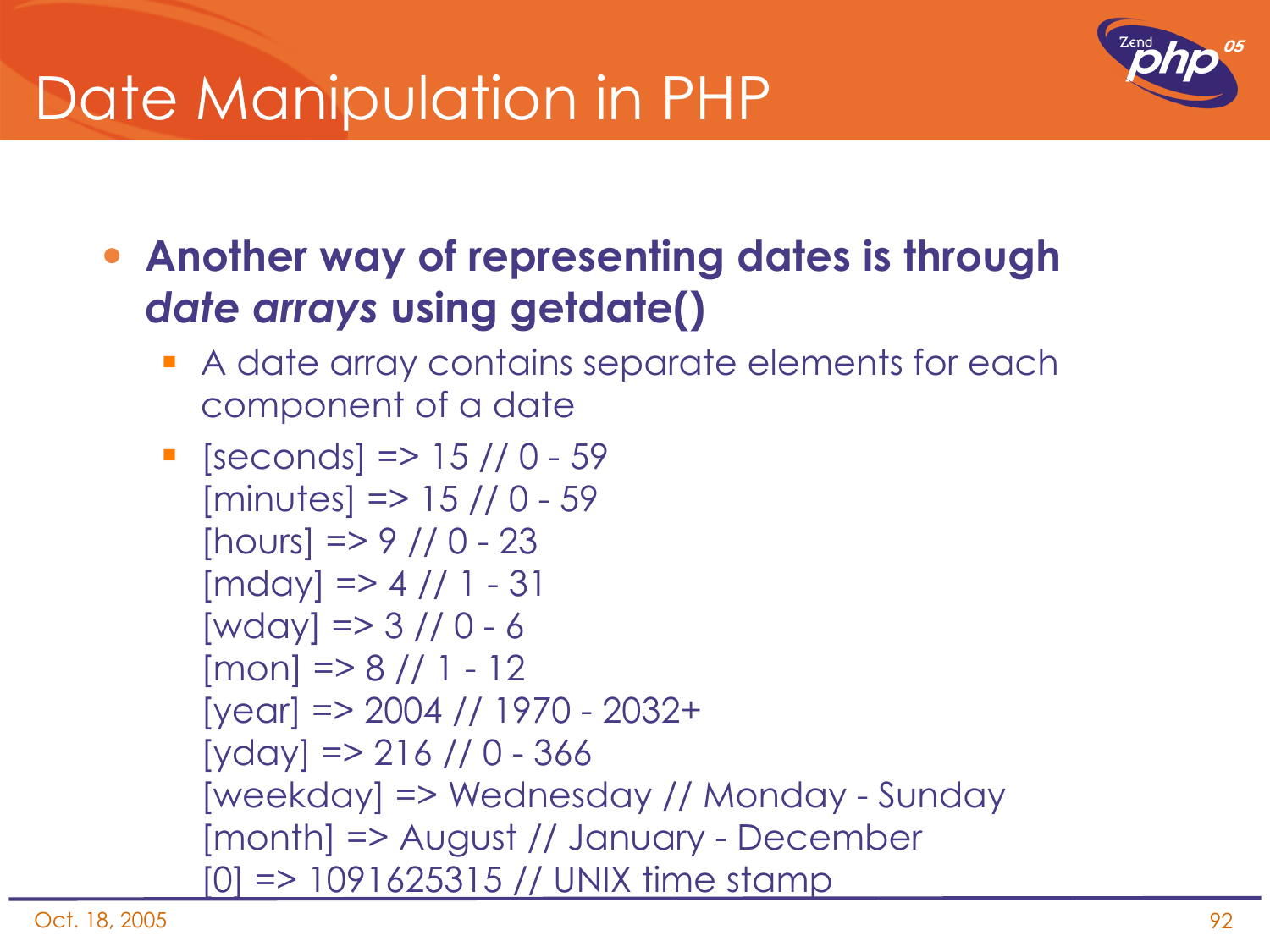## Time and Local Time



• **The time() function returns the timestamp for the current time**

■ time() (no parameters needed)

#### • **Localtime performs similarly, but returns an array**

 [0] => 59 // seconds 0 - 59 [1] => 19 // minutes 0 - 59 [2] => 9 // hour 0 - 23 [3] => 4 // day of month 1 - 31 [4] => 7 // month of the year, starting with 0 for January [5] => 104 // Years since 1900 [6] => 3 // Day of the week, starting with 0 for Sunday [7] => 216 // Day of the year [8] => 1 // Is daylight savings time in effect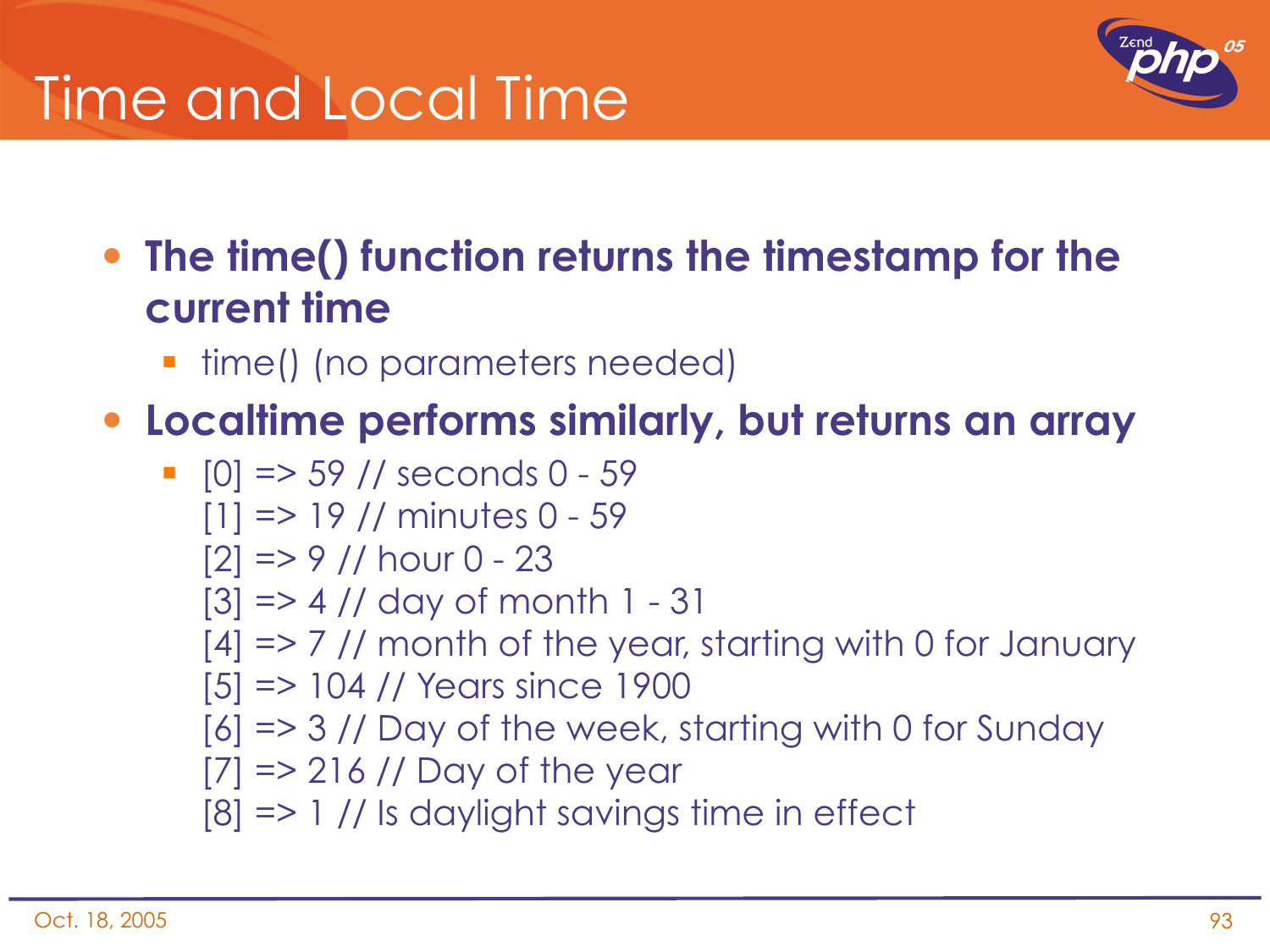### More Local Time



#### • **Localtime() can also return an associative array:**

- var\_dump (localtime(time, 1));
- **Outputs:** 
	- $[tm\_sec] \Rightarrow 1 \frac{\pi}{3}$  seconds 0 59  $[tm \text{min}] = > 23$  // minutes 0 - 59 [tm\_hour] => 9 // hour  $0 - 23$  $[tm_mday] \Rightarrow 4$  // day of month 1 - 31  $[tm\_mon]$  => 6 // month of the year, 0 for January  $[tm \ year]$  => 104 // Years since 1900 [tm\_wday] => 0 // Day of the week, 0 for Sunday  $[tm_yday]$  => 185 // Day of the year  $[tm\_isdst]$  => 1 // Is daylight savings time in effect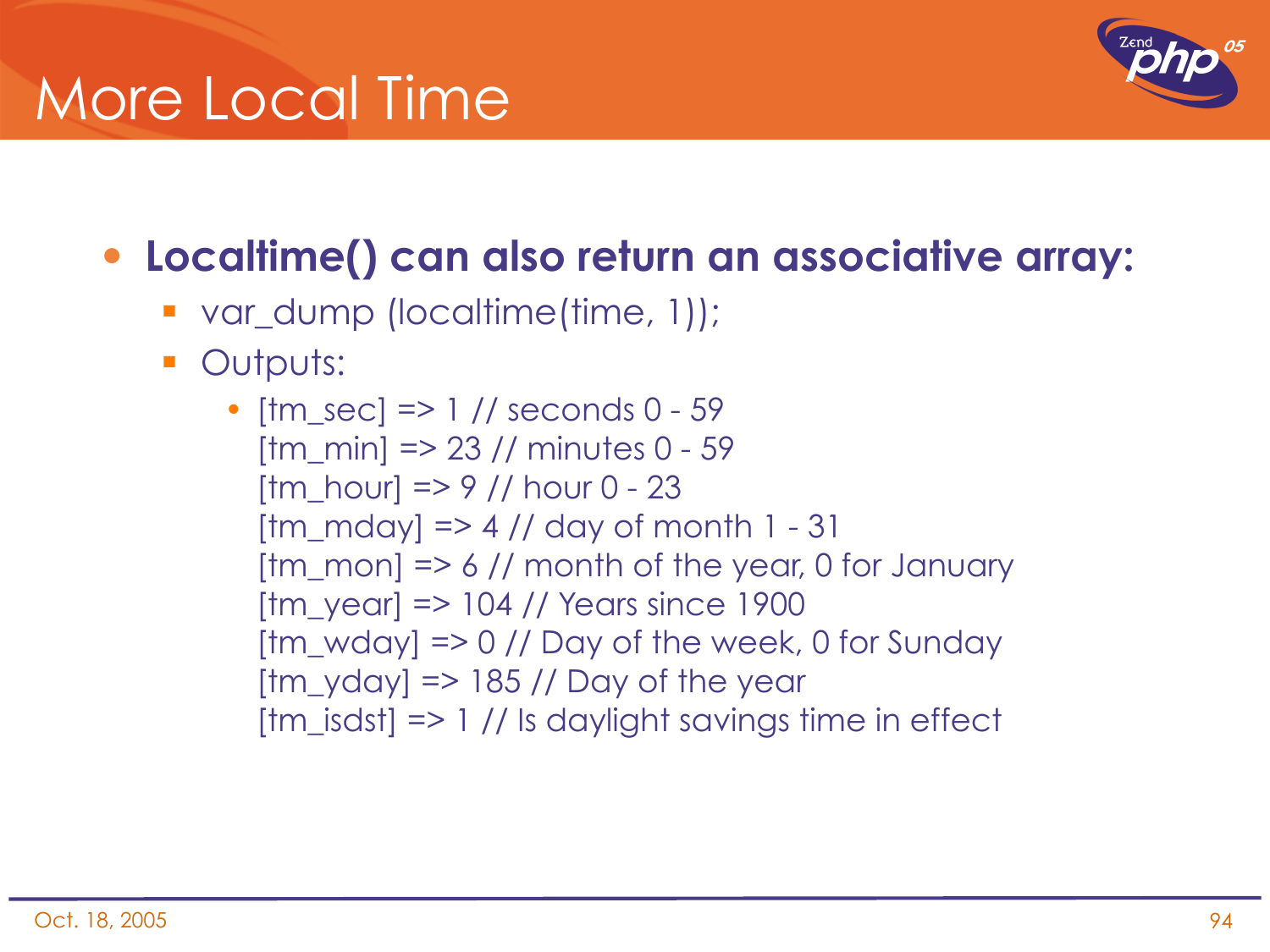



- **Timestamps are great for calculations, but not for human redability**
- **The date() function can be used to format a date according to an arbitrary set of rules:**
	- date ("Y-m-d  $H:is\n\rangle<sub>n</sub>'$ ");
	- date  $(' \d\alpha \t\te: Y-m-d');$
- **strftime() provides a printf-like, localedependent formatting mechanism for date/time values:**
	- strftime ("%A", time()); // Prints weekday
	- You need to use setlocale (LC\_TIME, \$timezone) in order to set the timezone to a particular value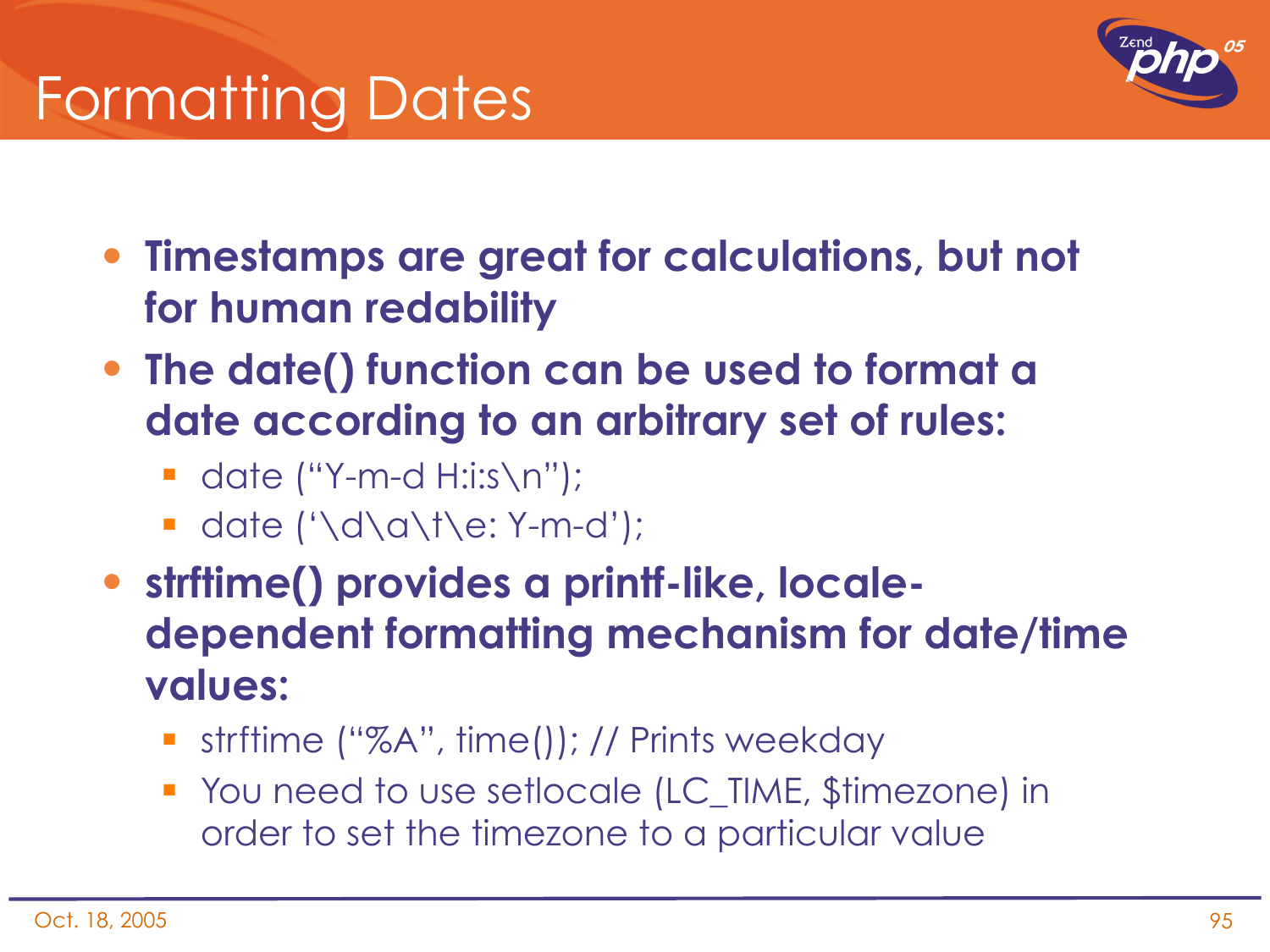

- **Dates can be created using mktime():**
	- **•** mktime (hour, min, sec, mon, day, year, daylight)
- **Several date-related functions have GMTequivalents:**
	- **gmmktime()**
	- gmdate()
	- **gmstrftime()**
- **It is also possible to change the timezone—just change the TZ environment variable:**
	- putenv ("TZ=Canada/Toronto");
	- This will be equivalent to EST or EDT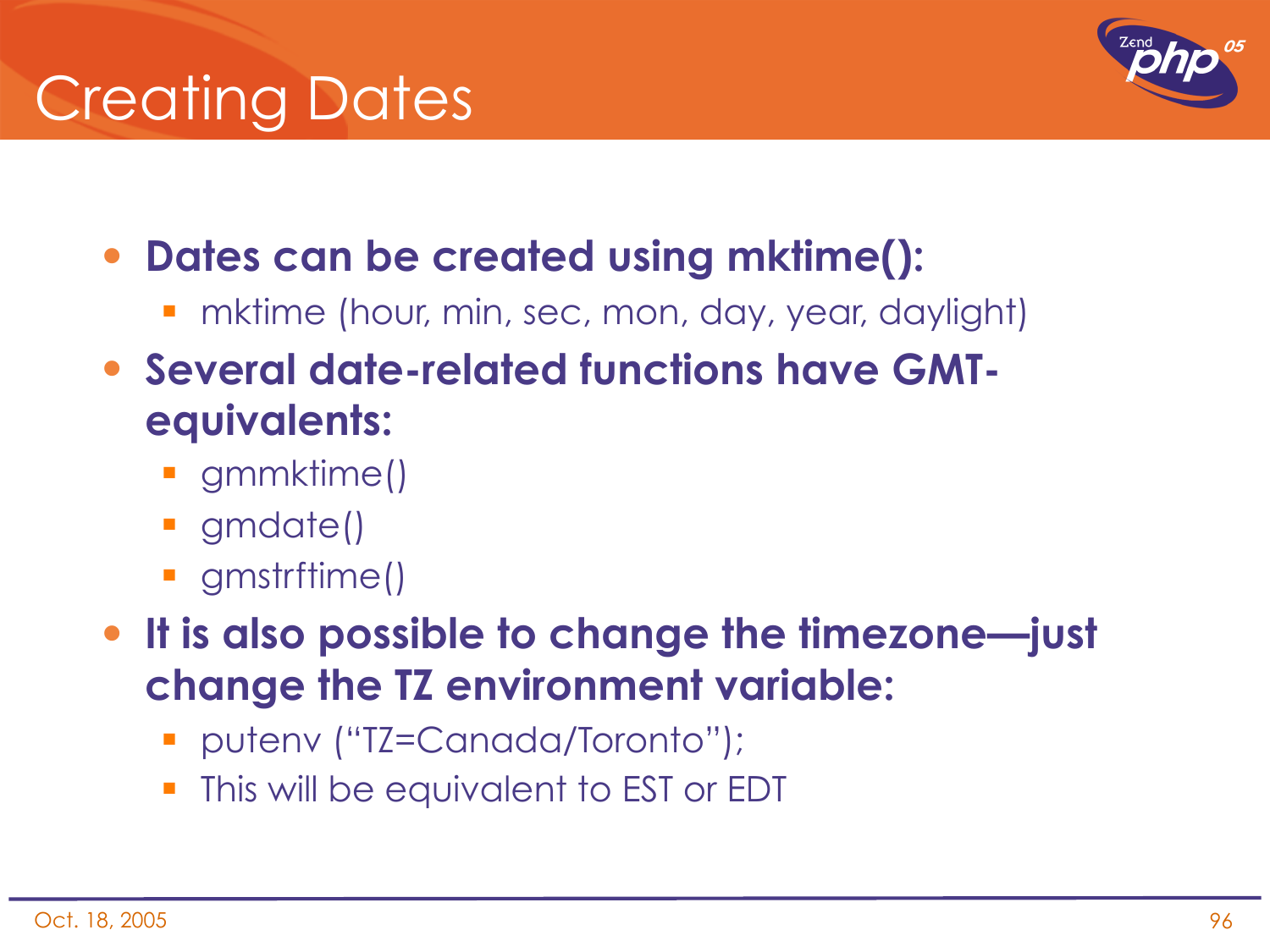## Interpreting Date Input



- **It is also possible to create a timestamp from a formatted string date using strtotime():**
	- strotime("now");
	- strtotime("+1 week");
	- strtotime("November 28, 2005");
	- strtotime("Next Monday");
- **You can also check whether a date is valid by using the checkdate() function:**
	- **•** checkdate (month, date, year)
	- **Automatically accounts for leap years**
	- **Not** foolproof—incapable for example, to account for the Gregorian gap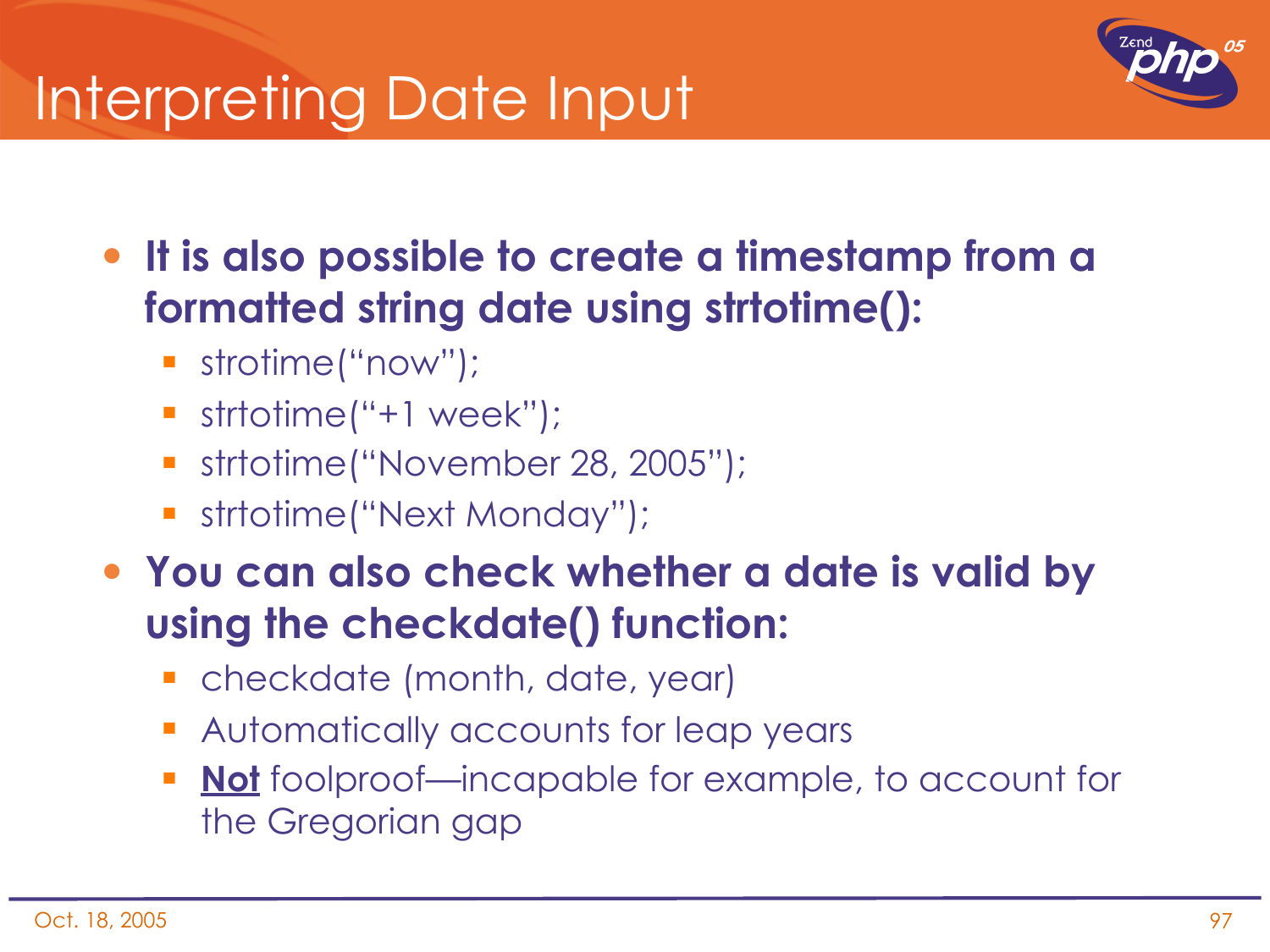



- **How would you make a cookie expire in exactly one hour (assuming that the client machine on which the browser is set to the correct time and time zone—and that it resides in a time zone different from your server's)?**
- **What is the simplest way of transforming the output of microtime() into a single numeric value?**
- **If no expiration time is explicitly set for a cookie, what happens to it?**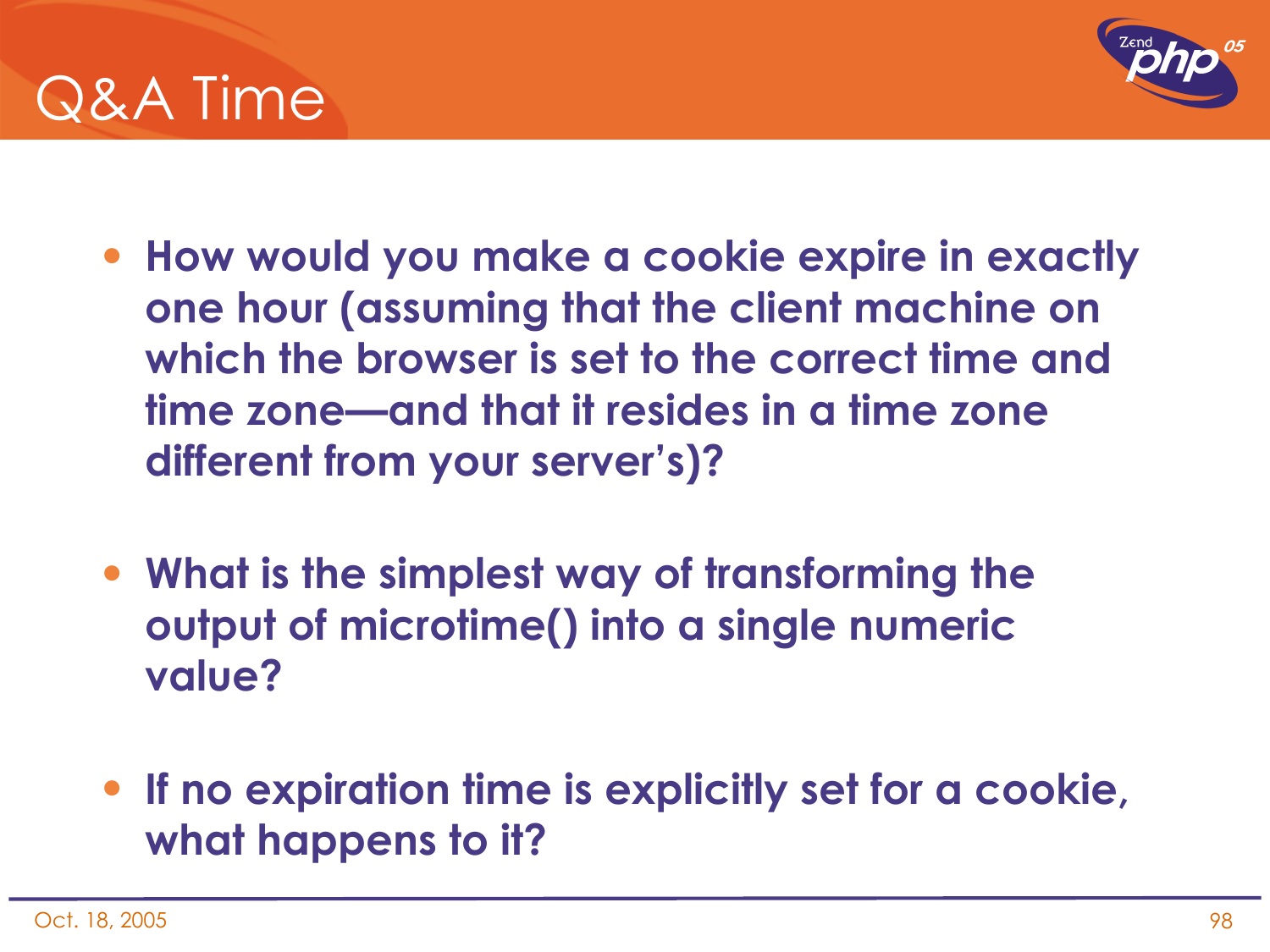



- **How would you make a cookie expire in exactly one hour (assuming that the client machine on which the browser is set to the correct time and time zone—and that it resides in a time zone different from your server's)?**
- **Pass time() + 3600 as the expiry**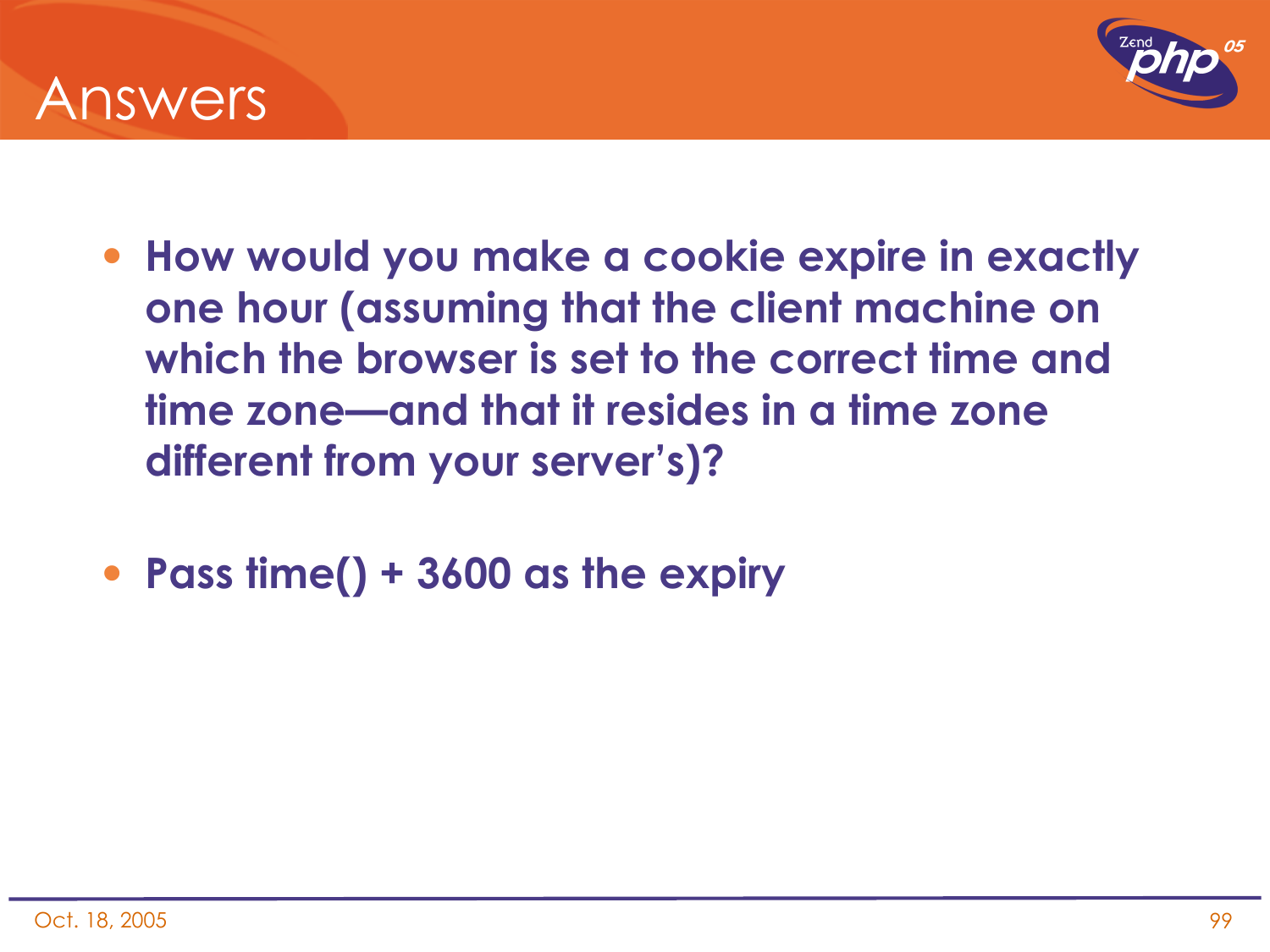



- **What is the simplest way of transforming the output of microtime() into a single numeric value?**
- **array\_sum (explode (' ', microtime()));**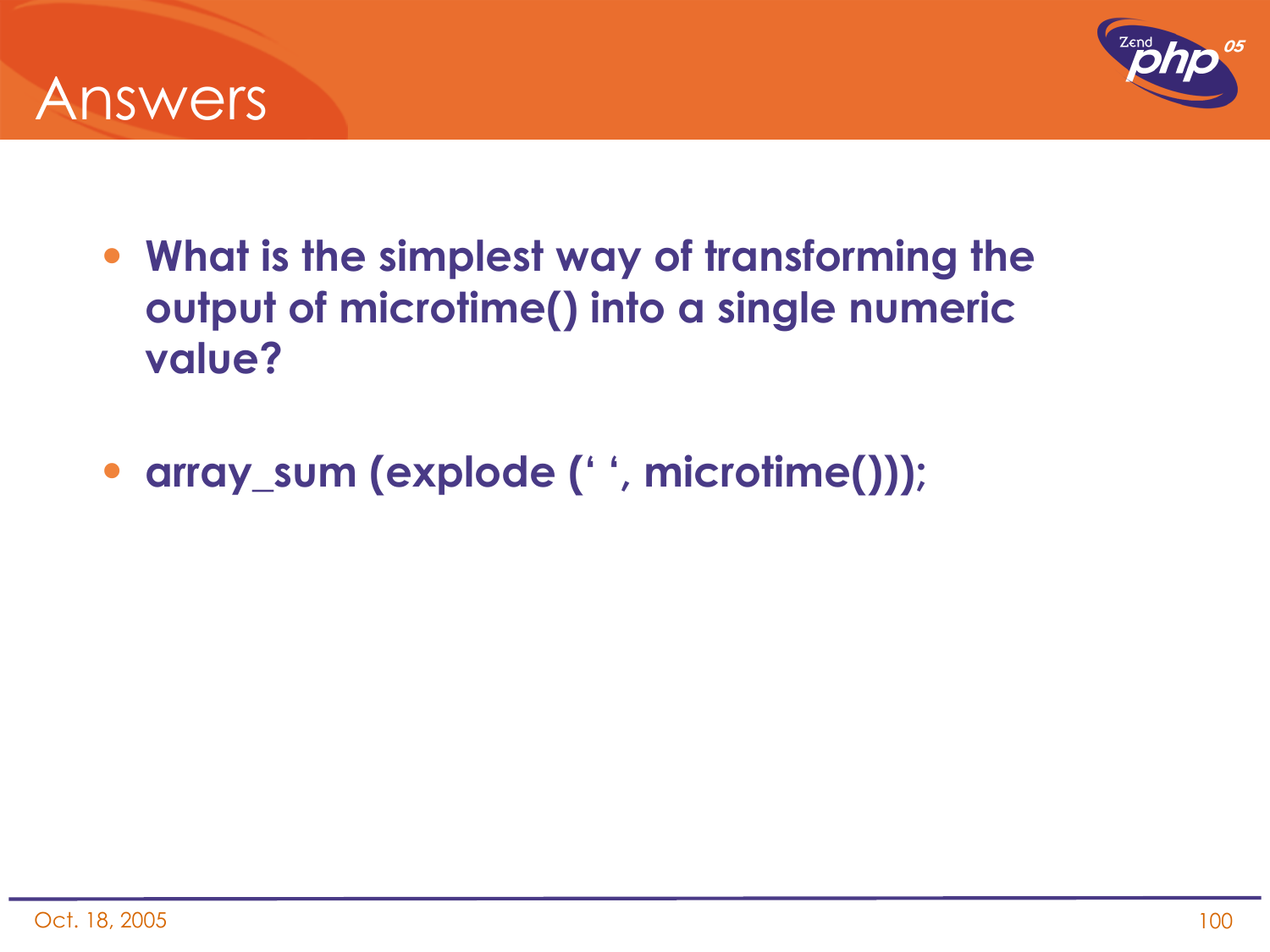



- **If no expiration time is explicitly set for a cookie, what happens to it?**
- **It expires at the end of the browser's session**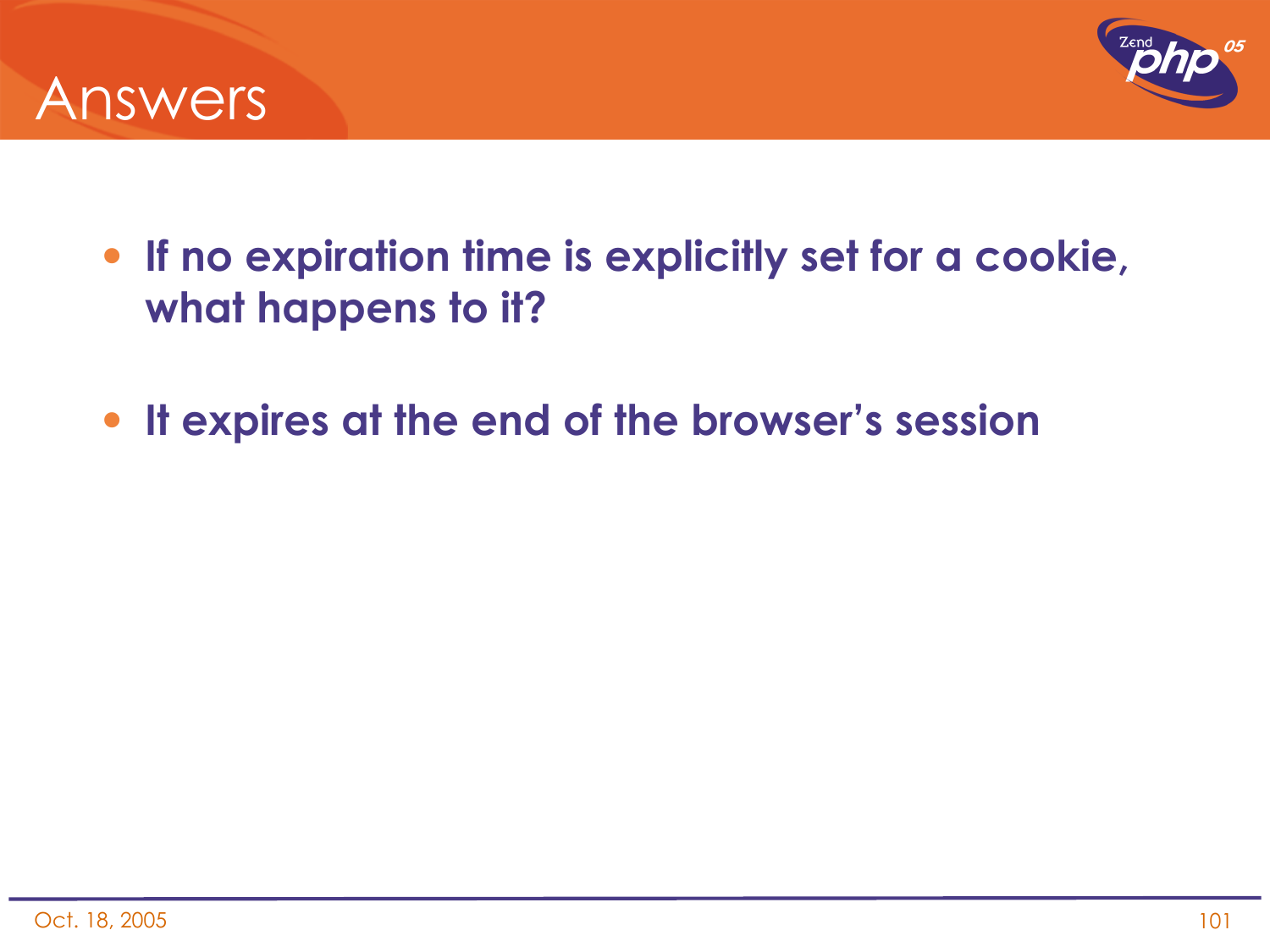### PART IV: Files and E-mail



#### • **What we'll cover in this section:**

- **Opening and closing files**
- **Reading from and writing to files**
- **Getting information about a file**
- **Copying, renaming, deleting files**
- File permissions
- $\blacksquare$  File locks
- **Sending e-mail**
- MIME
- **HTML E-mails**
- **Multipart E-mails**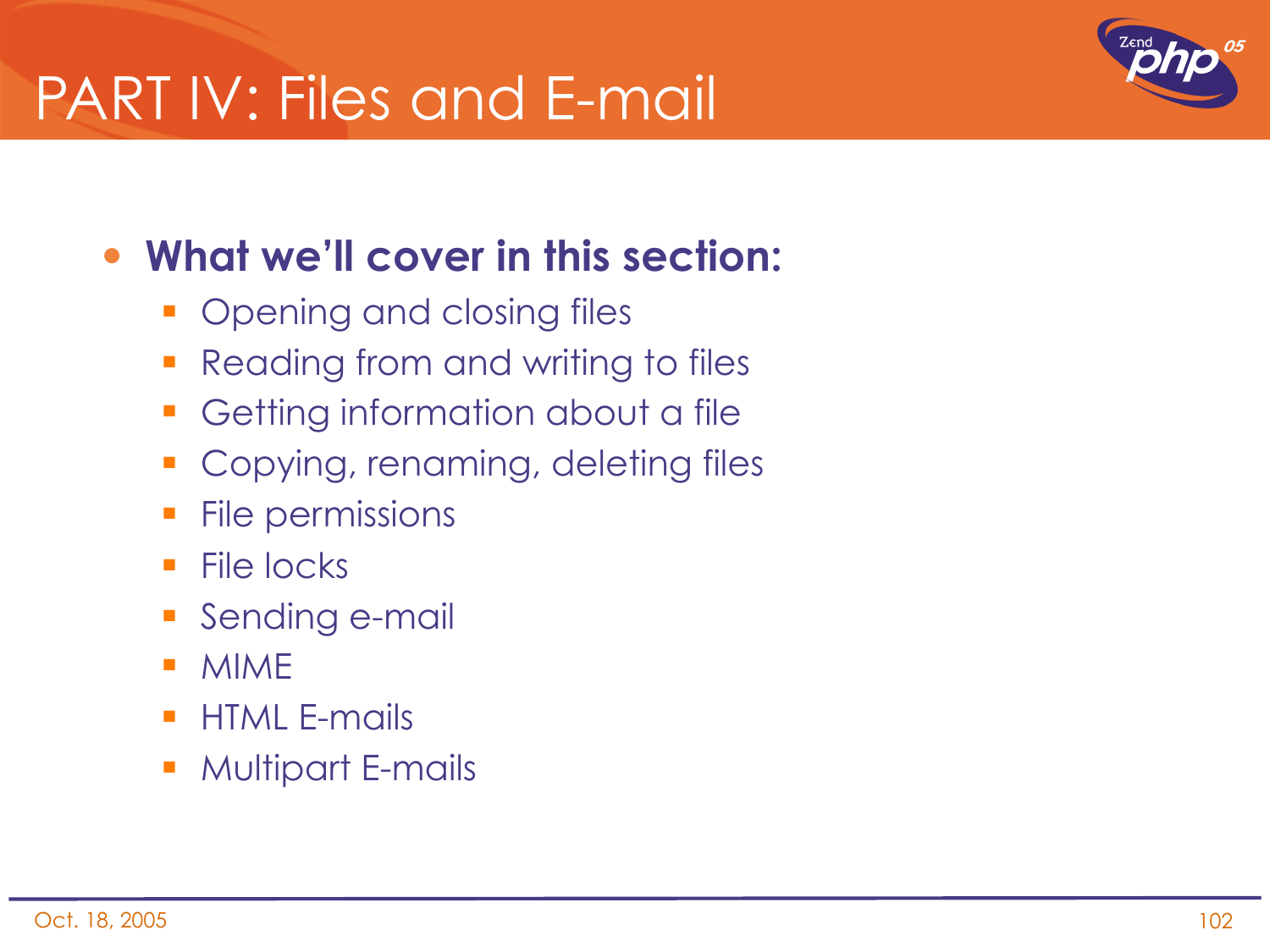## Files — Opening and Closing



#### • **Files are open using the fopen() function:**

- **Filterianame, \$mode)**
- returns a file resource (not a pointer!)
- **The \$mode parameter indicates** *how* **the file should be open:**
	- $\blacksquare$  r read only
	- $r+$  read/write
	- $\blacksquare$  w write only and create the file
	- $\blacksquare$  w+ read/write and create the file
	- **a** a write only and position at end of file
	- a+ read/write and position at end of tile
	- $\bullet$  x write only, fail if file already exists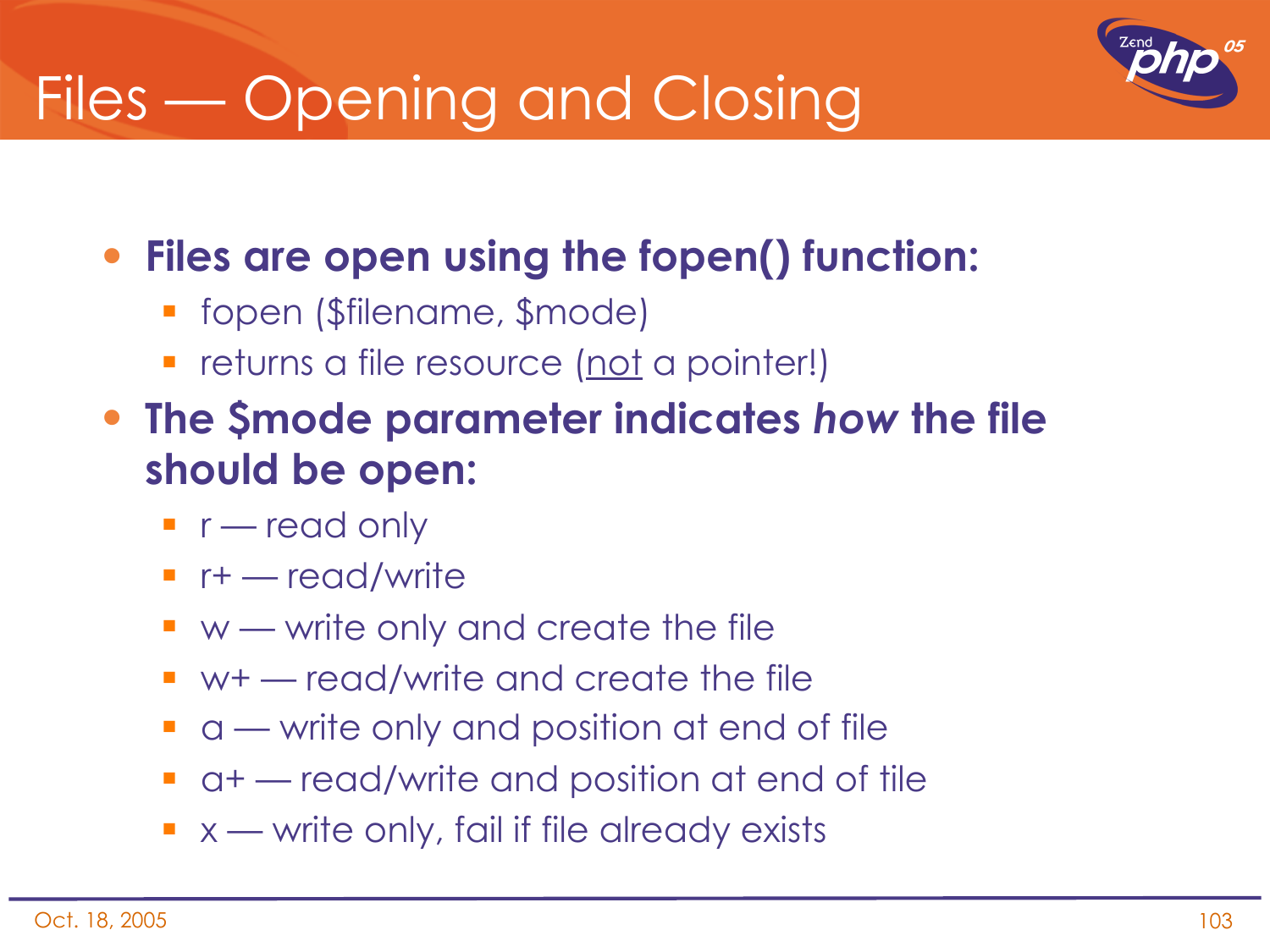## Files — Opening and Closing



- **If your PHP has been compiled with URL wrappers support, fopen() works both on local and "remote" files via any of the supported protocols:**
	- **fopen ("http://www.phparch.com", "r");**
- **Files can be closed using fclose()**
	- This is not *necessary*, because PHP closes all open handles at the end of script
	- **However, it's a good idea in some cases**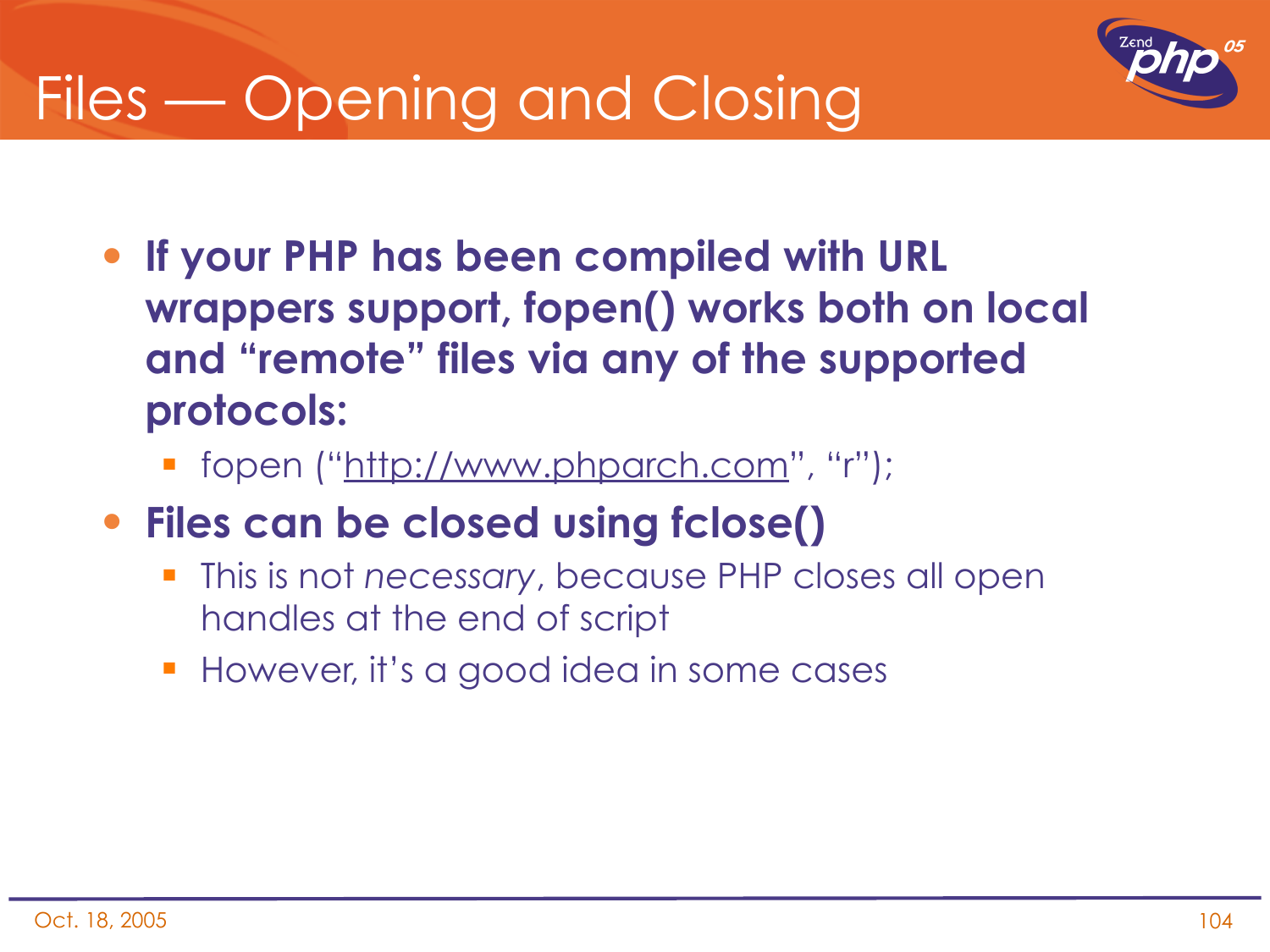### Files — Reading & Writing



- **Data is read from a file through a number of functions. The most common one is fread():**
	- $\bullet$  \$data = fread (\$file, \$qty);
	- Returns the maximum data available, up to \$qty bytes
- **The fgets() function reads data one line at a time:**
	- $\bullet$  \$data = fgets (\$file, \$maxLen);
	- Returns data up to (and including) the next newline character or \$maxLen - 1;
	- May or may not work depending on how the file has been encoded
		- auto detect line endings PHP.INI setting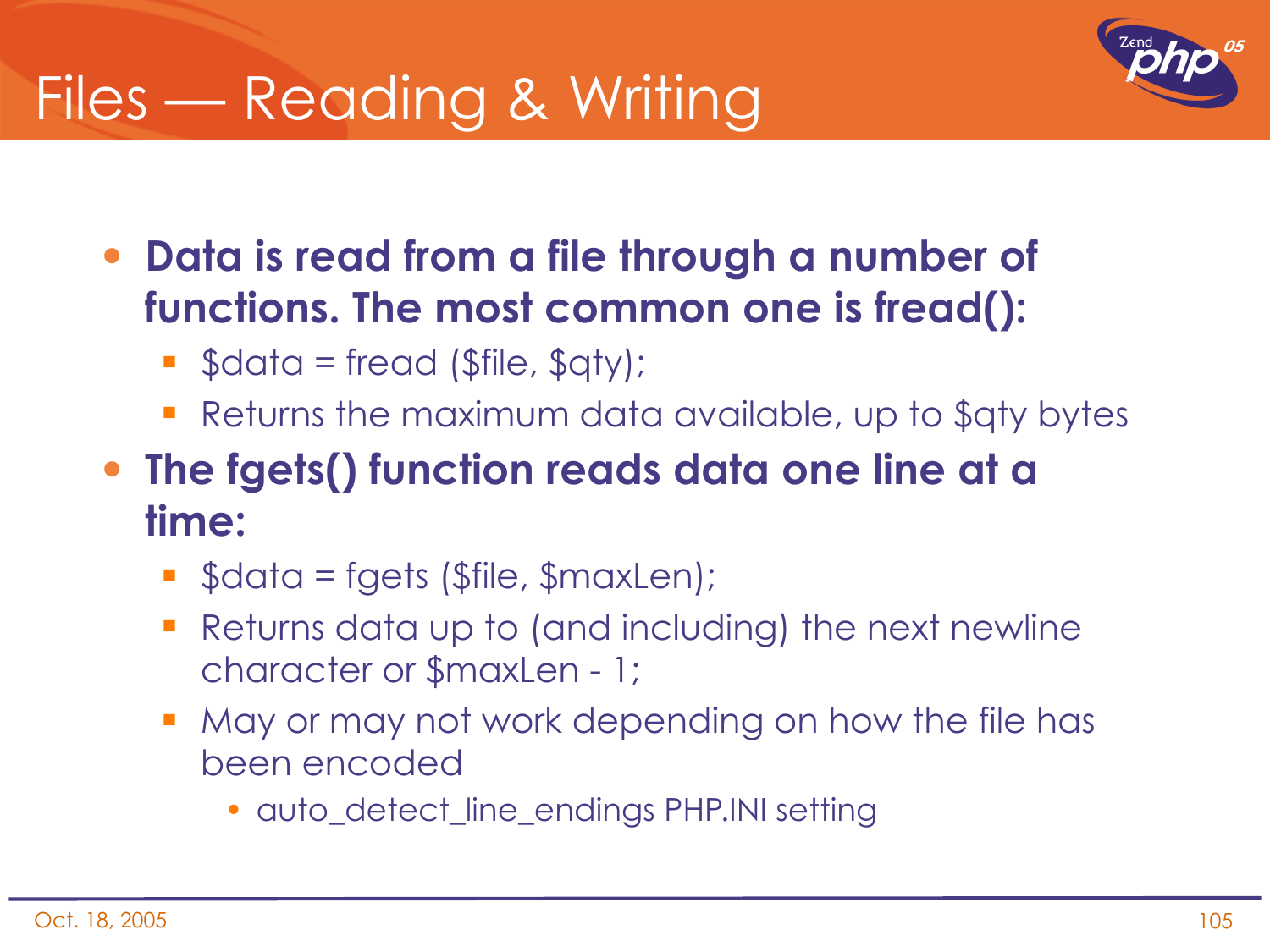### Files — Reading and Writing



#### • **Writing works in a similar way:**

- fwrite (\$file, \$data)
- Writes as much of \$data as possible, returns amount written
- **You can also use fputs(), which is effectively an alias for fwrite()**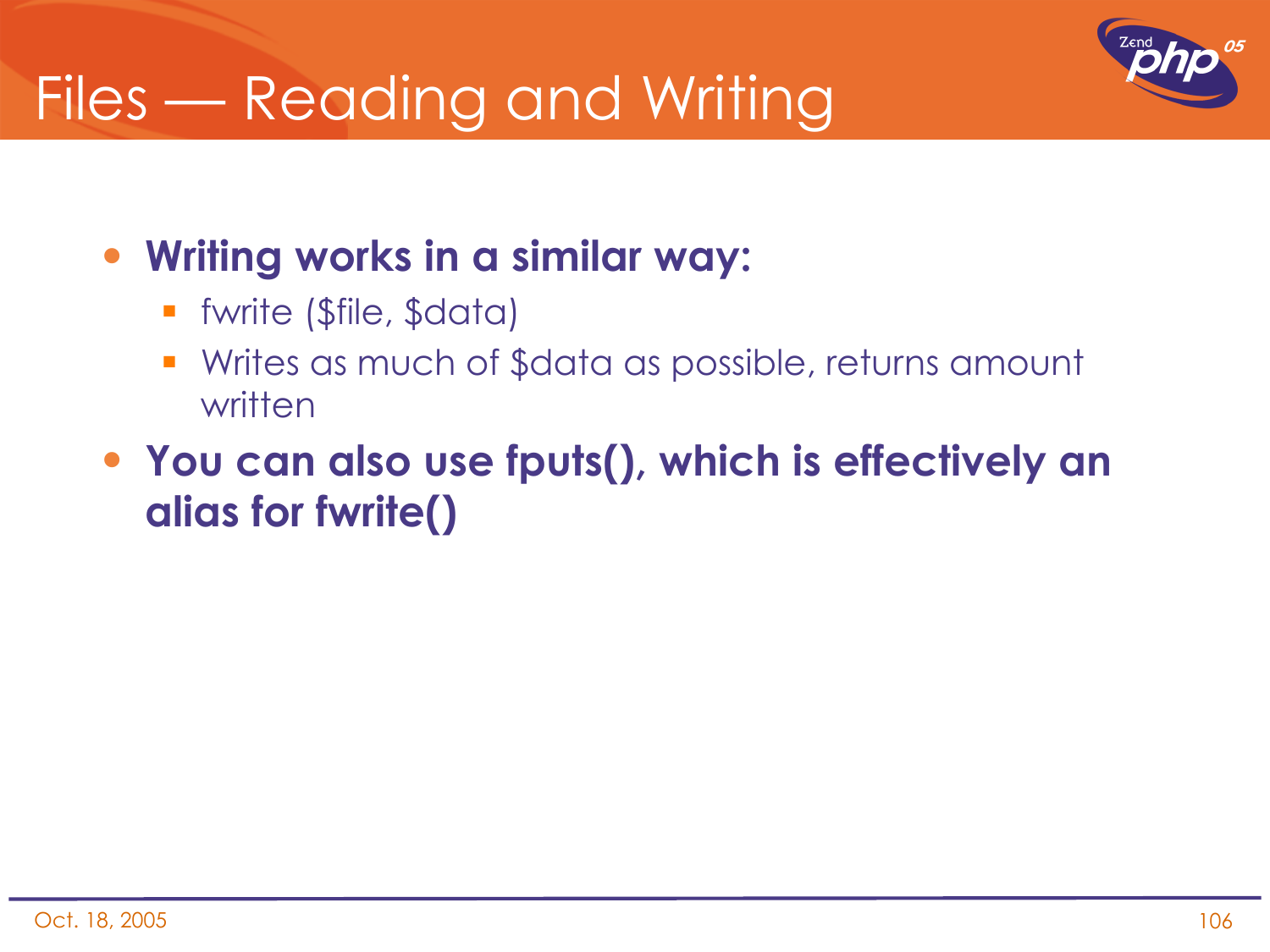### Files — File Position



• **The file position is updated as your read from or write to a file**

- **fiell (\$file) Returns the current offset (in bytes) from** the beginning of the file
- **You can manually alter the current position using fseek():**
	- **Fall fiseek (\$file, \$position, \$from)**
	- **S** from can be one of three constants:
		- SEEK SET (beginning of file)
		- SEEK CUR (current offset)
		- SEEK\_END (end of file \$from should be < 0)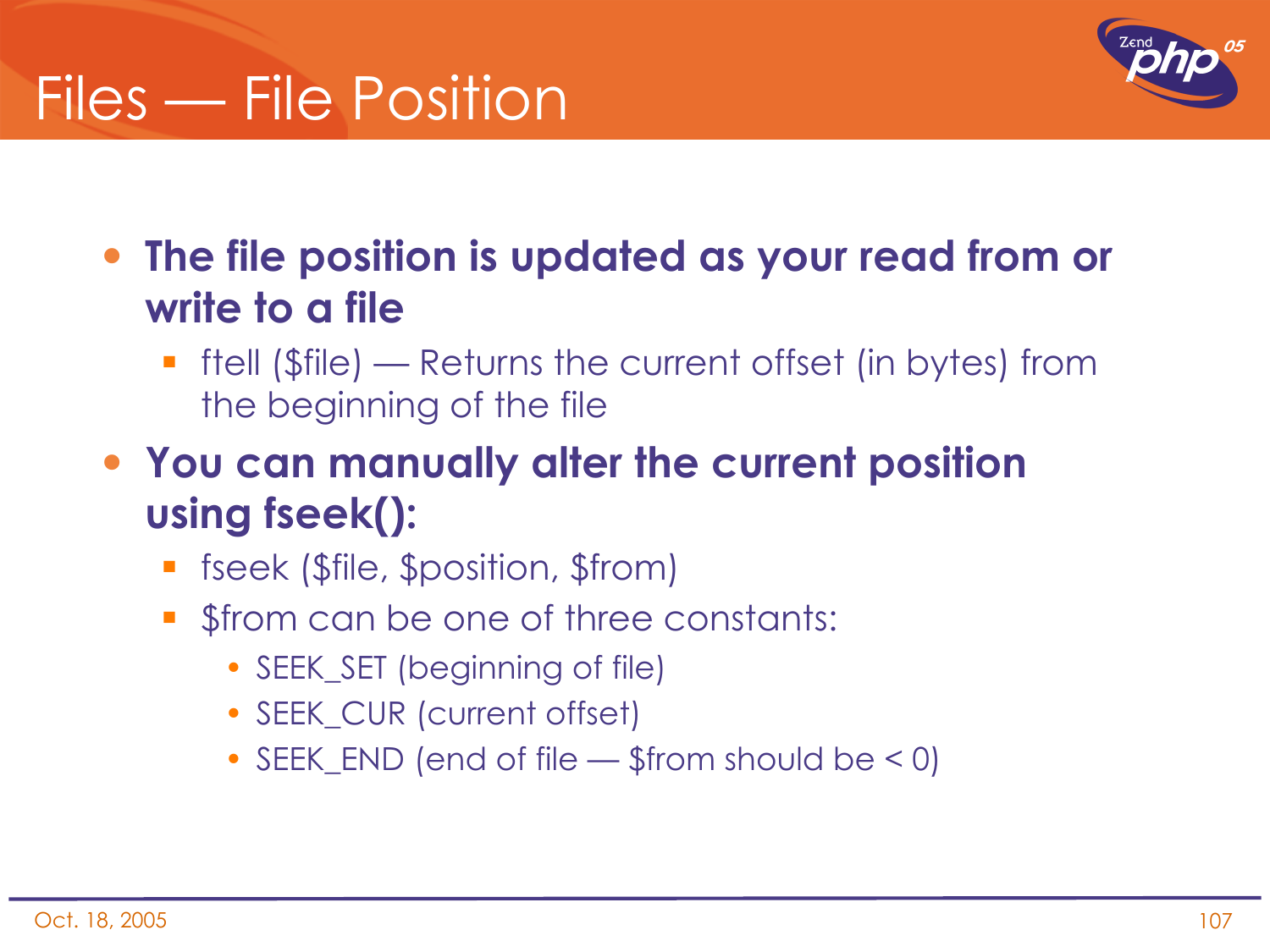

#### • **The fstat() function returns several pieces of information about a file:**

var\_dump (fstat (\$file))

• [dev] => 5633 // device  $[ino] \Rightarrow 1059816$  // inode  $[mode] \Rightarrow 33188$  // permissions  $[nlink]$  => 1  $\qquad$  // number of hard links  $[uid]$  =>  $1000$  // user id of owner [gid] => 102 // group id of owner  $[rdev]$  => -1  $\qquad$  // device type  $[size]$  => 106  $\frac{1}{s}$  // size of file [atime] => 1092665414 // time of last access  $[$ mtime] =>  $1092665412$  // time of last modification [ctime] => 1092665412 // time of last change [blksize] => -1 // blocksize for filesystem I/O [blocks] => -1 // number of blocks allocated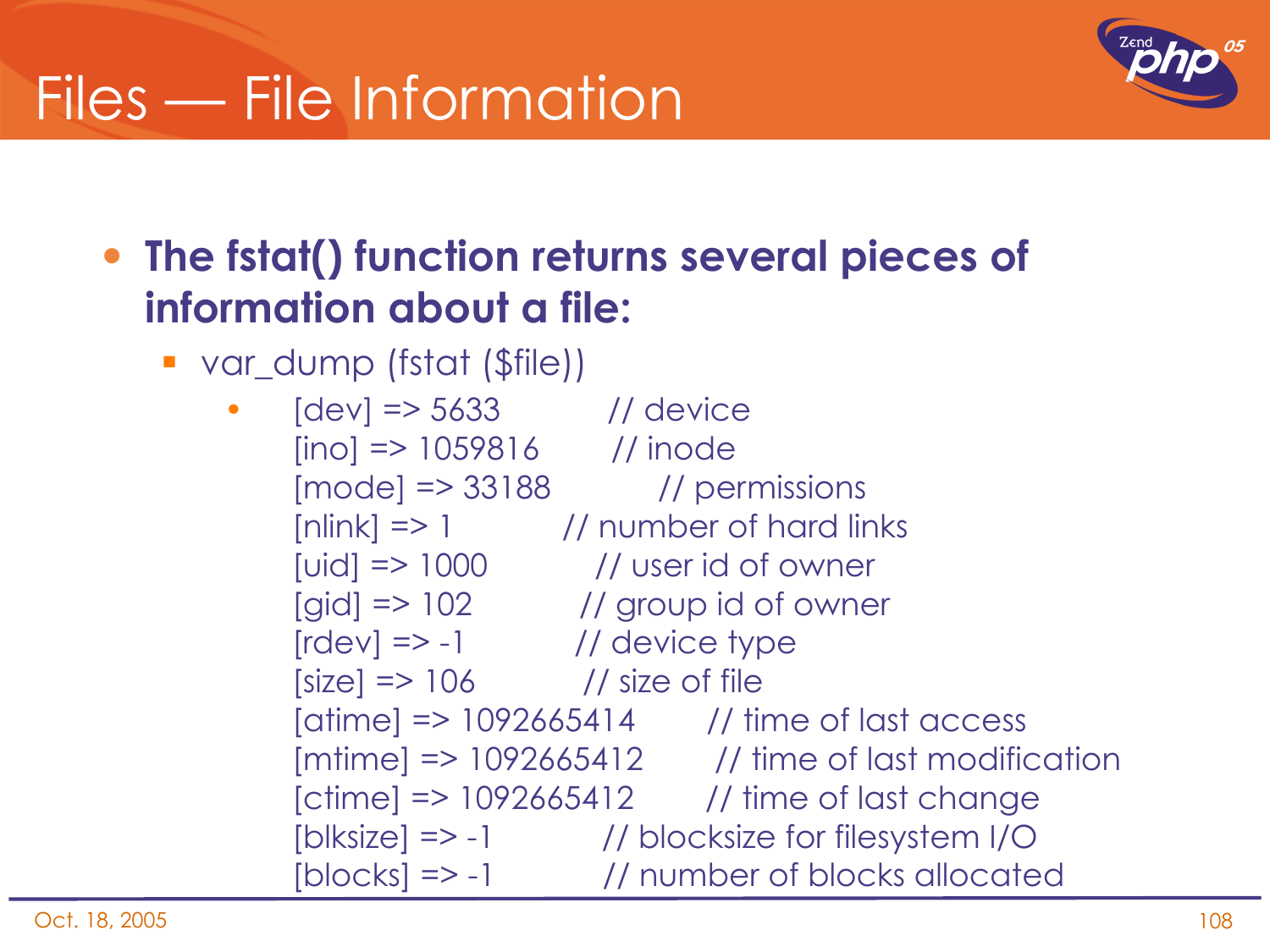

• **The stat() function is a version of fstat() that does not require you to open the file**

- var\_dump (stat (\$fileName))
- **Several functions provide only** *portions* **of the info returned by stat() and fstat()**
	- file\_exists (\$fileName)
	- fileatime (\$fileName) Last access time
	- fileowner (\$fileName)
	- filegroup (\$fileName)

#### • **The results of these functions are cached**

 This can lead to confusing results if you make changes to a file in the same after you've run one of these convenience functions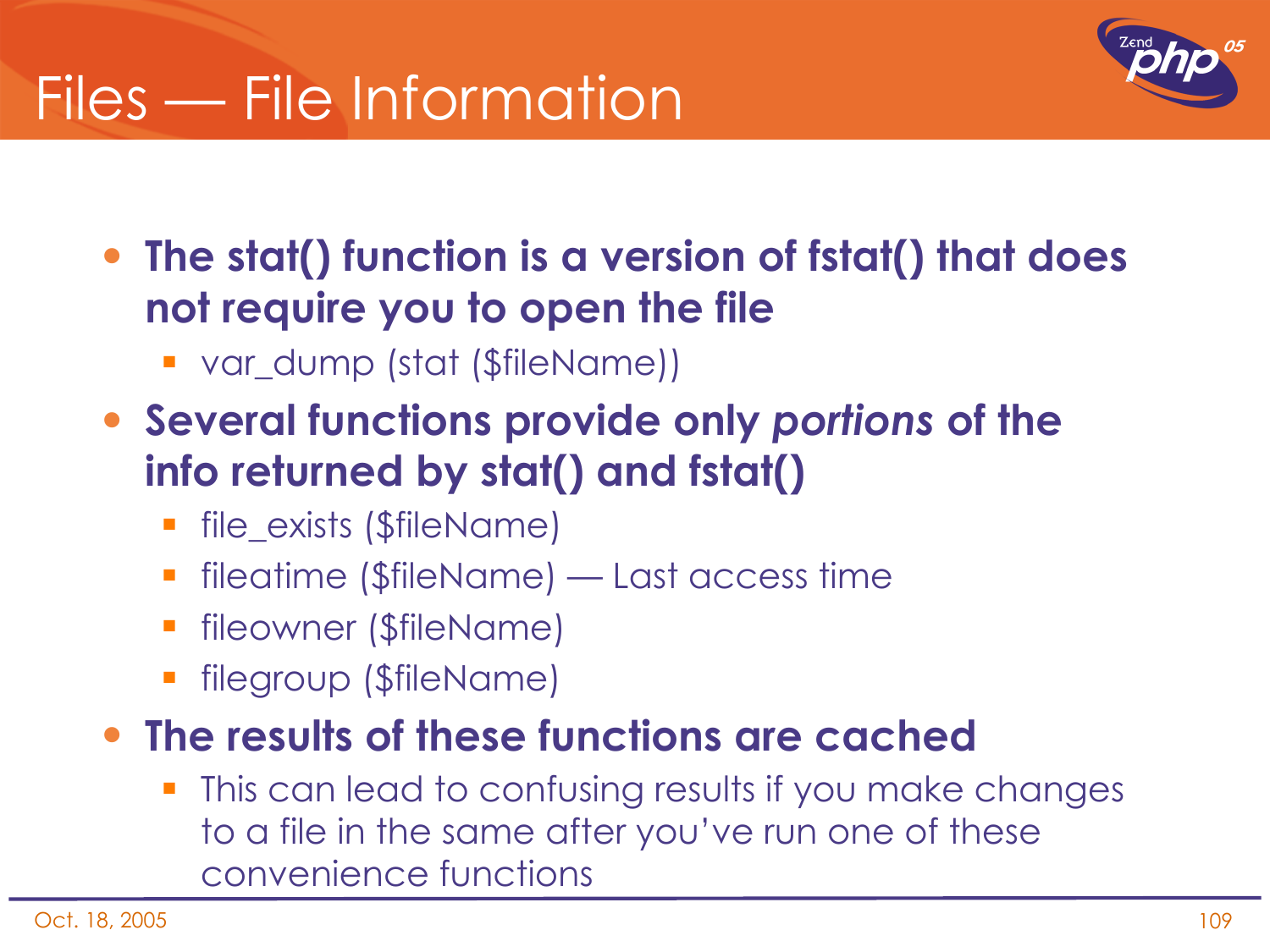

- **File permissions can be determined using either the bitmask from fstat() or some more convenience functions**
	- **E** is\_readable (\$fileName);
	- **E** is\_writable (\$fileName);
	- **E** is\_executable (\$fileName);
	- **E** is uploaded file (\$fileName);
- **They can also be changed:**
	- chmod (\$fileName, 0777);
	- Note use of octal number

#### • **The filesize() function returns the size of a file**

**-** echo filesize (\$fileName)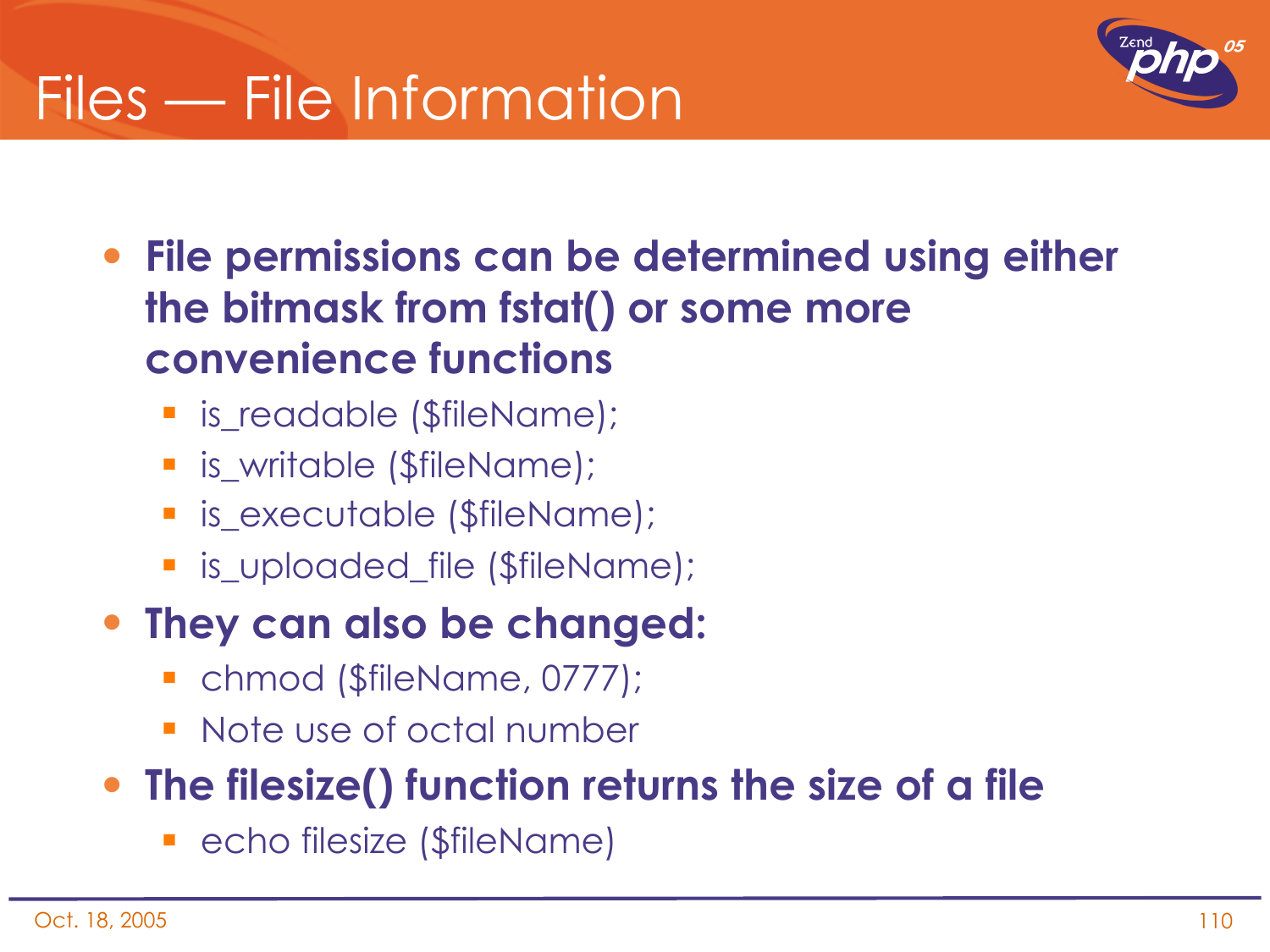

# Copying, Renaming & Deleting

• **Files can be copied using the copy() function:**

- copy (\$sourcePath, \$destPath)
- **Renaming is done through rename():**
	- rename (\$sourcePath, \$destPath);
	- Guaranteed to be atomic across the same partition
- **Files are deleted using unlink():**
	- **unlink (\$fileName);**
	- **NOT** delete()!
- **Files can also be "touched":**
	- **touch (\$fileName);**
- **All these functions report success/failure via a Boolean value**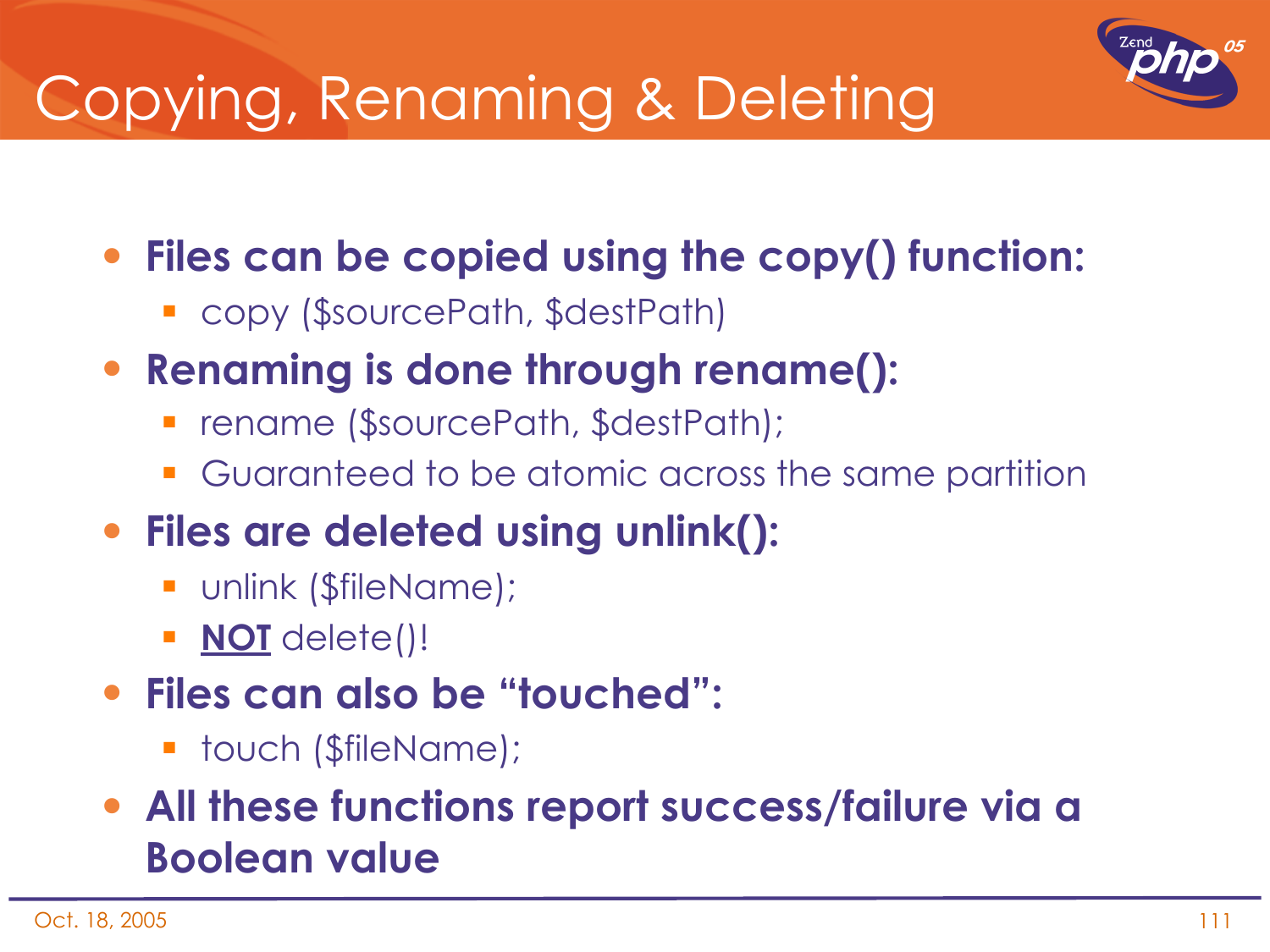## **Directories**



### • **Directories cannot be removed using unlink:**

- \$success = rmdir (\$dirName);
- **The directory must be empty**
- **This means that you must write your own code to** empty the directory and any subdirectories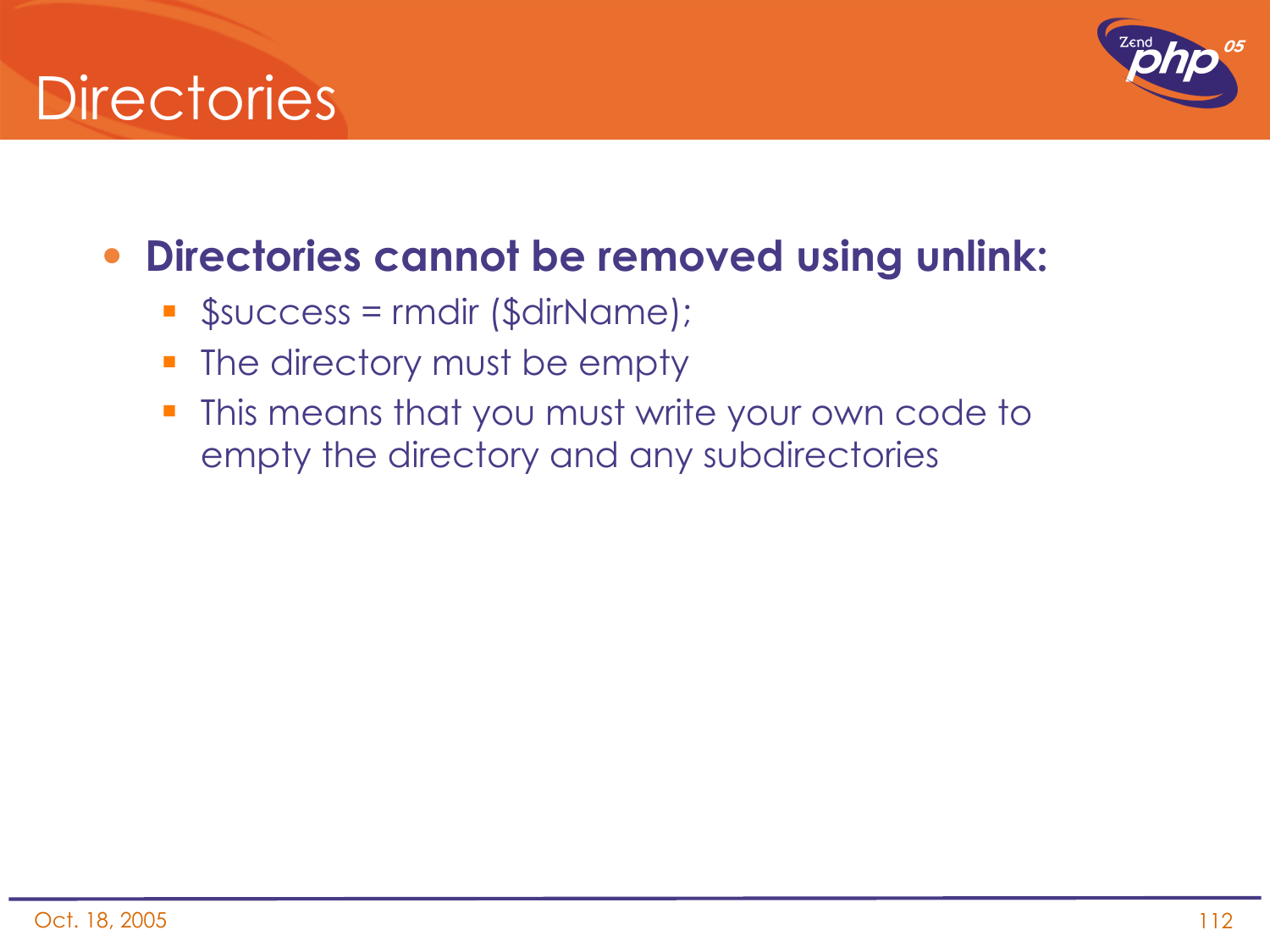# File Locking



- **File locking ensures ordered access to a file**
- **PHP's locking module is collaborative**
	- *Every* application that accesses the file must use it
- **Locks can be shared or exclusive**
	- $\blacksquare$  \$lock = (\$file, \$lockType, &\$wouldBlock);
	- **SlockType: LOCK\_SH, LOCK\_EX**
	- **To release a lock: LOCK UN**
	- To prevent blocking, OR with LOCK\_NB
- **Several limitations:**
	- Doesn't work on most networked filesystems, or on FAT (Win98)
	- **Sometimes implemented per-process**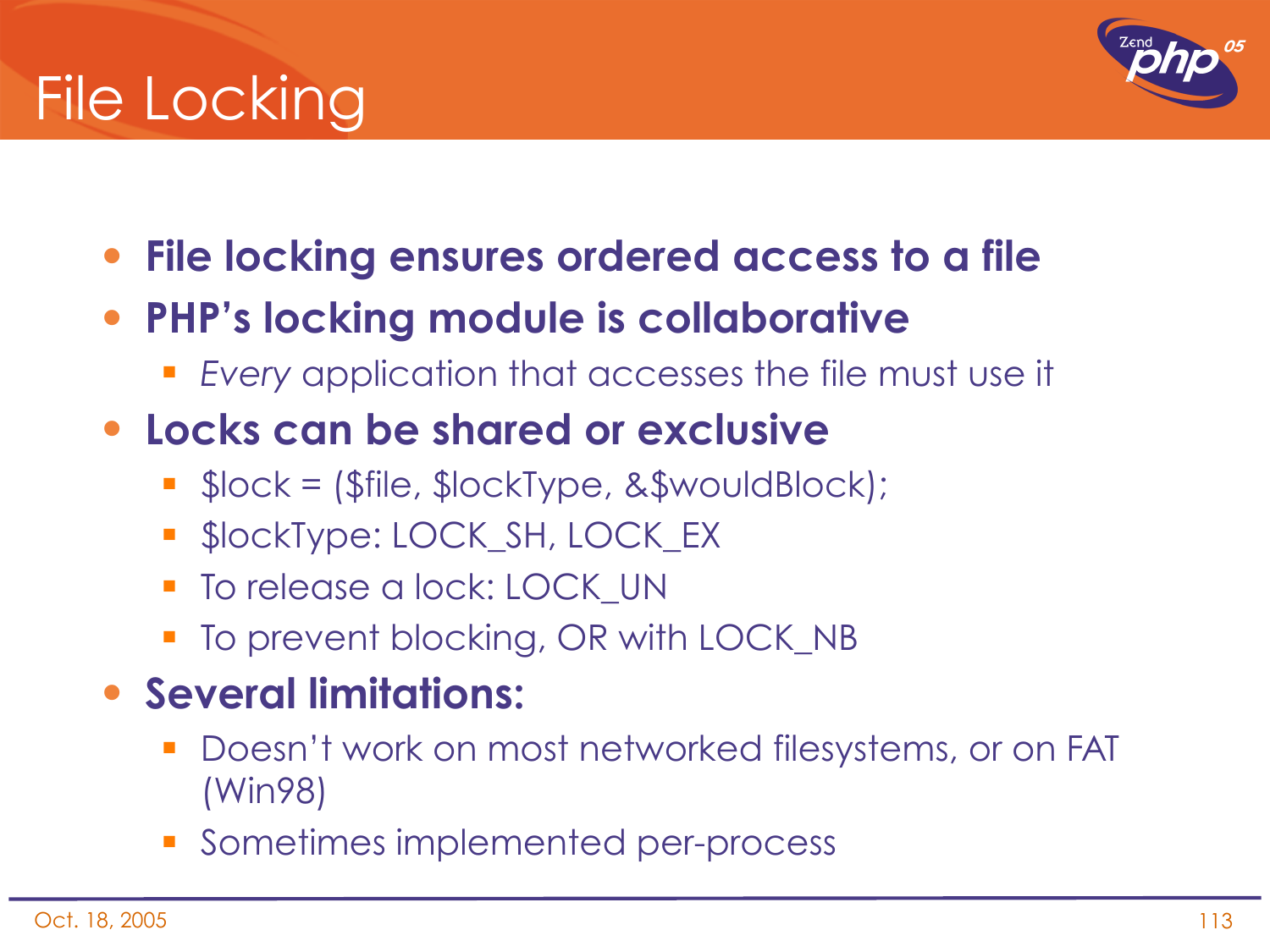## More File Fun



### • **Some useful file functions**

- **file():**
	- **Reads an entire file in memory, splits it along newlines**
- **readfile():**
	- Reads an entire file, outputs it
- **fpassthru():**
	- Same as readfile(), but works on file pointer and supports partial output

### • **file\_get\_contents():**

- Reads entire file in memory
- Remember that file\_put\_contents() is a PHP 5-only function!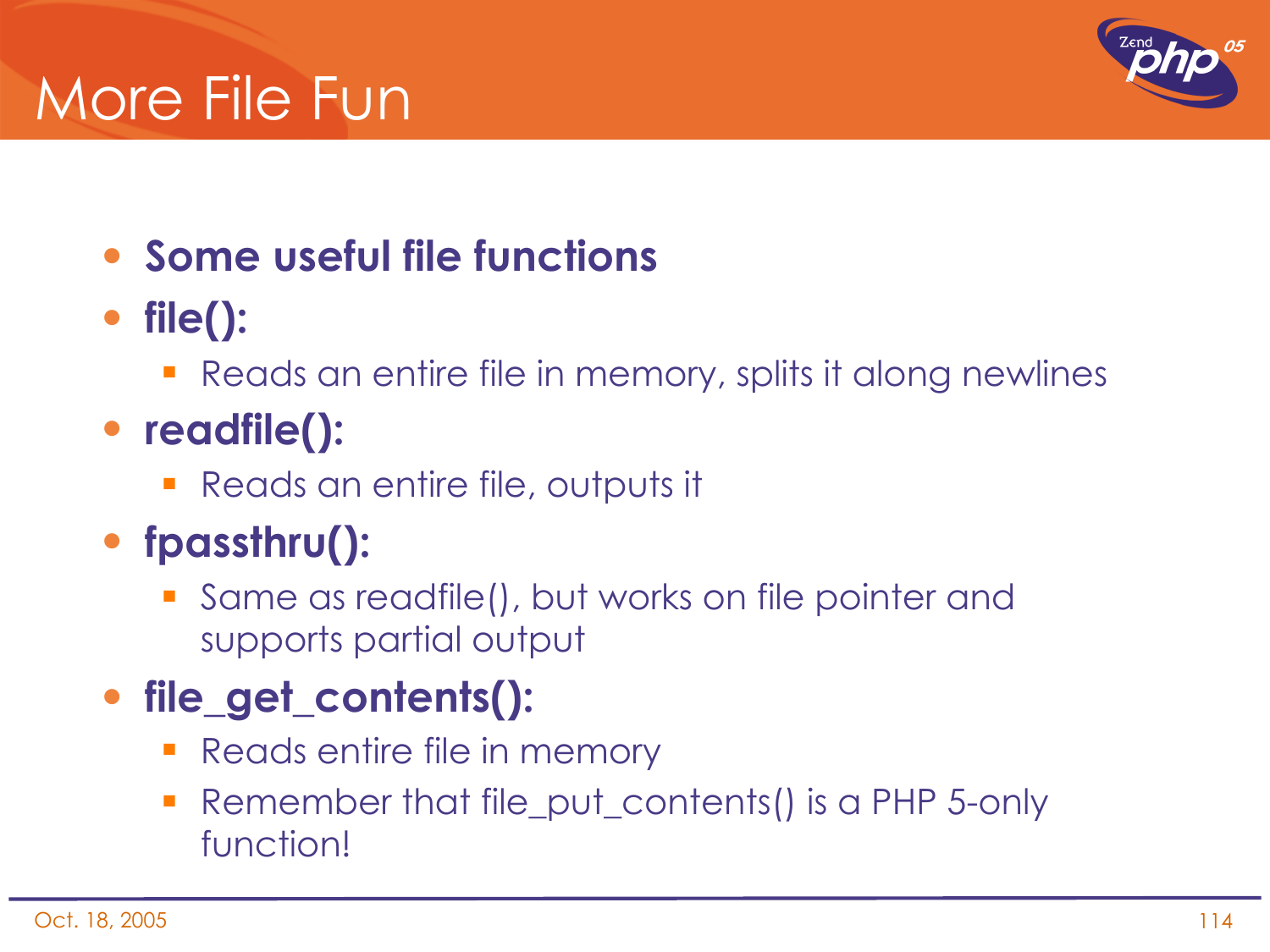## PHP and E-mail



### • **PHP supports sending of e-mail through the mail() function**

- Contrary to popular belief, it's *not* always available
- **Relies on sendmail in UNIX, implements its own** wrappers in Windows and Netware
- Built-in wrappers do not support authentication
- The from address is set automatically under Linux (php\_user@serverdomain), must be set in PHP.ini under Windows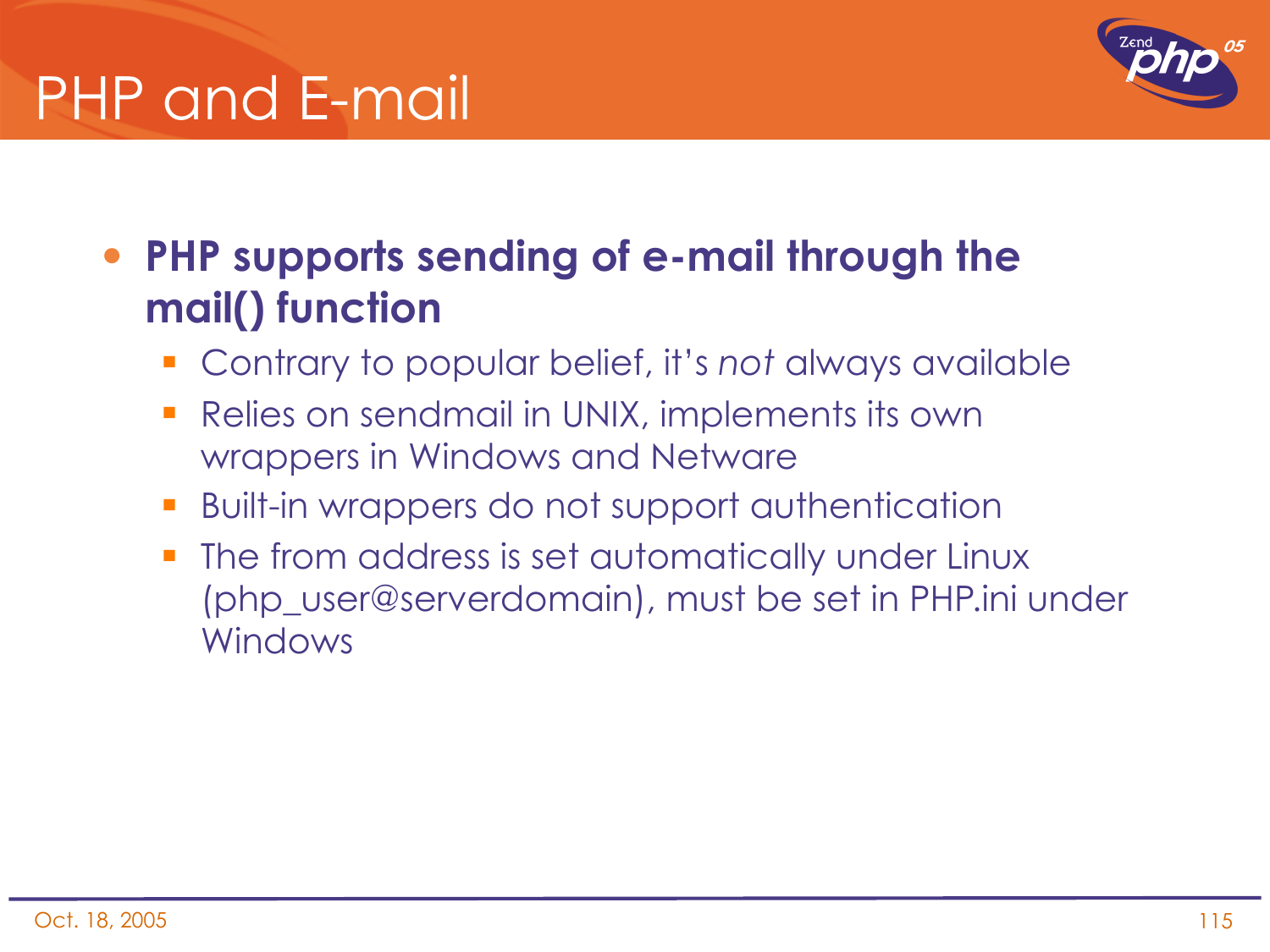# E-mail — The mail() Function



- **The mail() function accepts five parameters:**
	- mail (\$to, \$subject, \$body, \$headers, \$extra)
- **mail() provides a** *raw* **interface to sending mail**
	- No support for attachments
	- No support for MIME
	- **No support for HTML mail**
- **Extra headers can be set, including overriding the default From:**
	- On UNIX machines, this may require setting -f in \$extra
	- This may not work if PHP user is not "trusted" by sendmail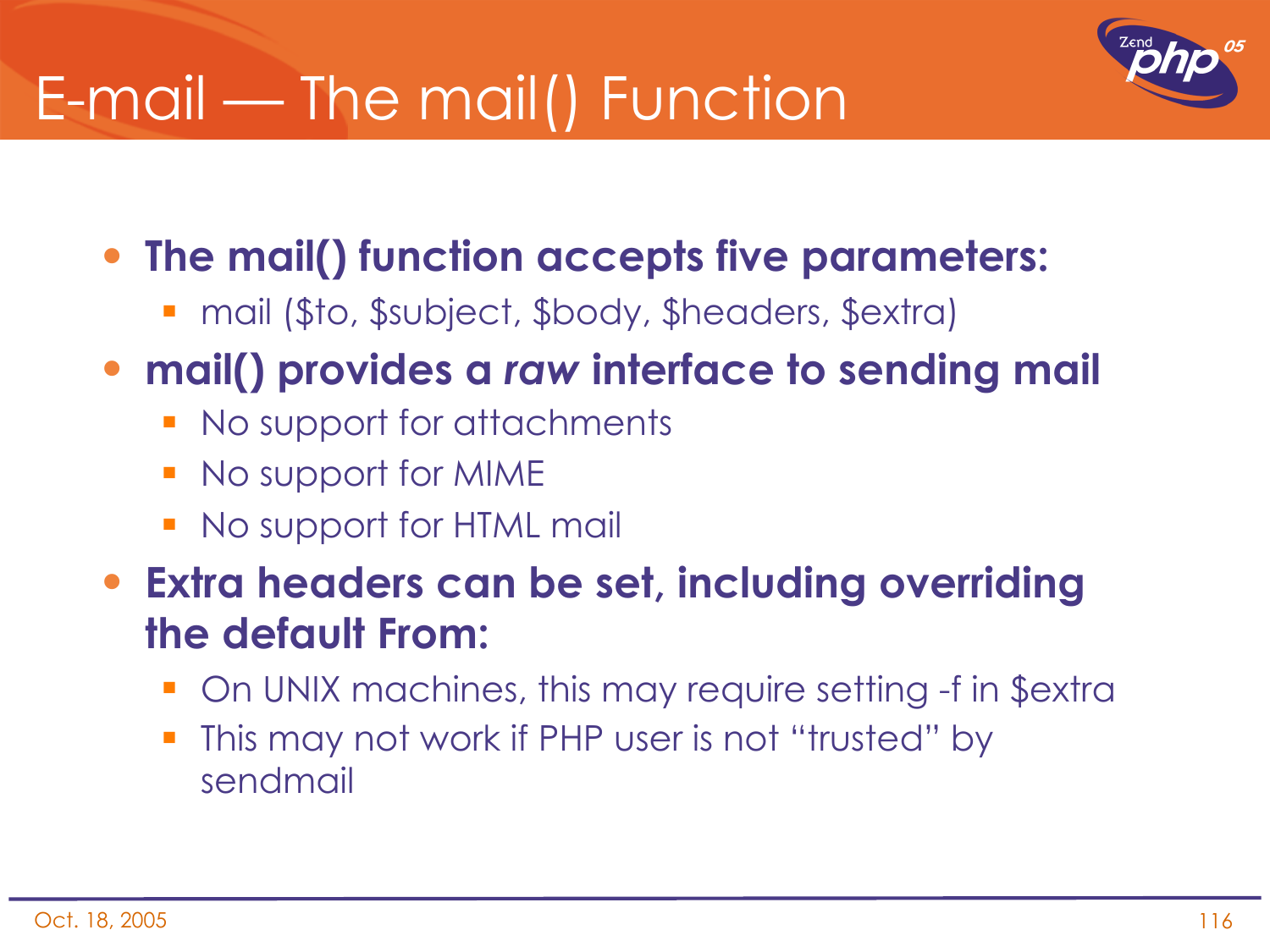# E-mail — MIME



- **E-mail only supports 7-bit ASCII**
	- Good for anglophones, not so good for the rest of the world
	- MIME provides support for sending arbitrary data over e-mail
	- MIME is supported by most MUAs, although often the target of spam filters
- **MIME headers also define the type of data that is being sent as part of an e-mail:**
	- For example, HTML:
		- "MIME-Version: 1.0\r\n". "Content-Type: text/html; charset=\"iso-8859-1\"\r\n" . "Content-Transfer-Encoding: 7bit\r\n"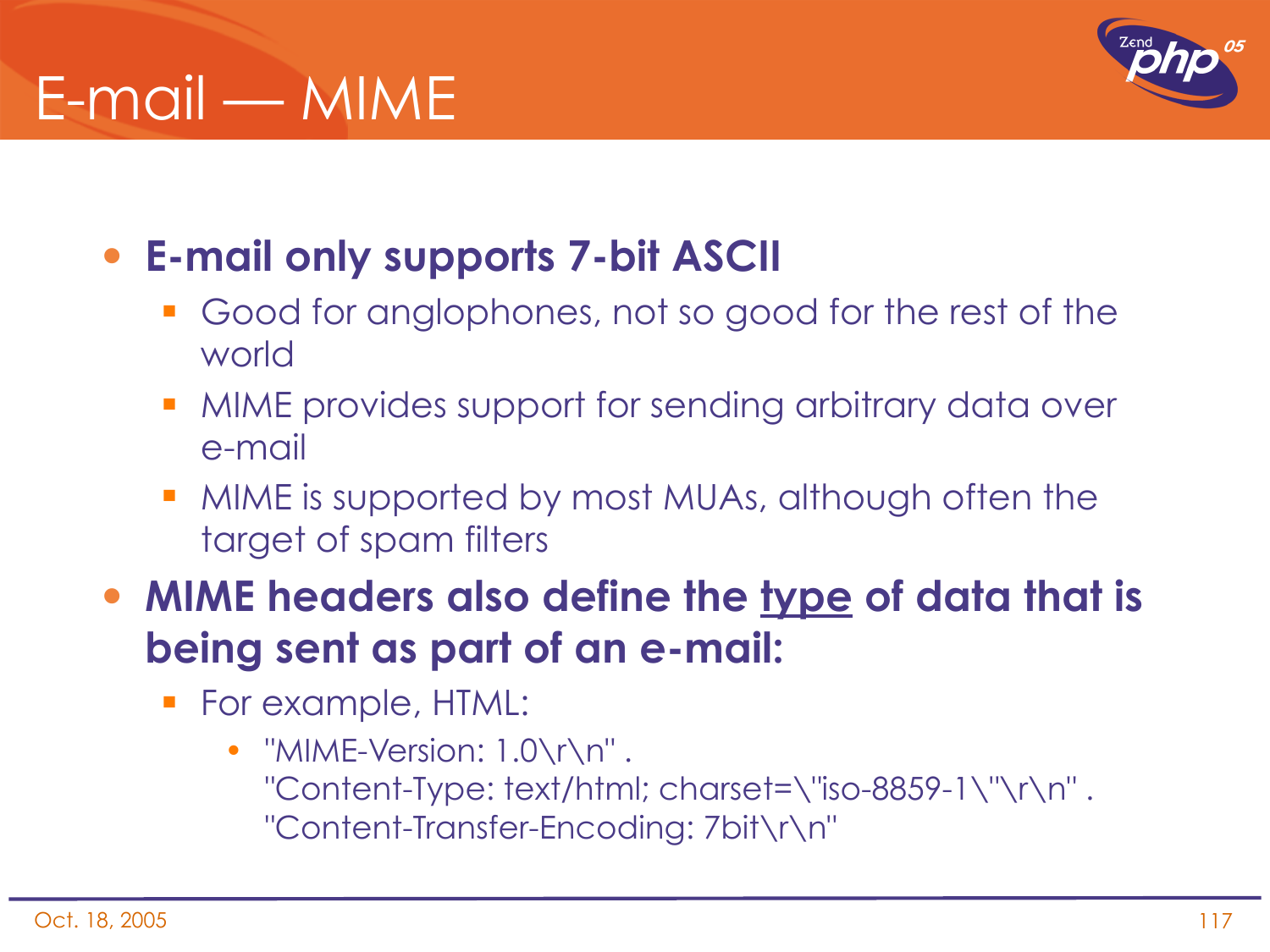# E-mail — MIME and Multipart



• **Multipart e-mails make it possible to send an email that contains more than one "part"**

- $\blacksquare$  "MIME-Version: 1.0\r\n". "Content-Type: multipart/alternative;\r\n" . " boundary=\"{\$boundary}\"\r\n";
- **Examples:** 
	- HTML and Text bodies (plain-text should go first)
	- Attachments
- **Most clients support multipart—but for those who don't, you always provide a plain-text message at the beginning**
	- "If you are reading this, your client is too old!"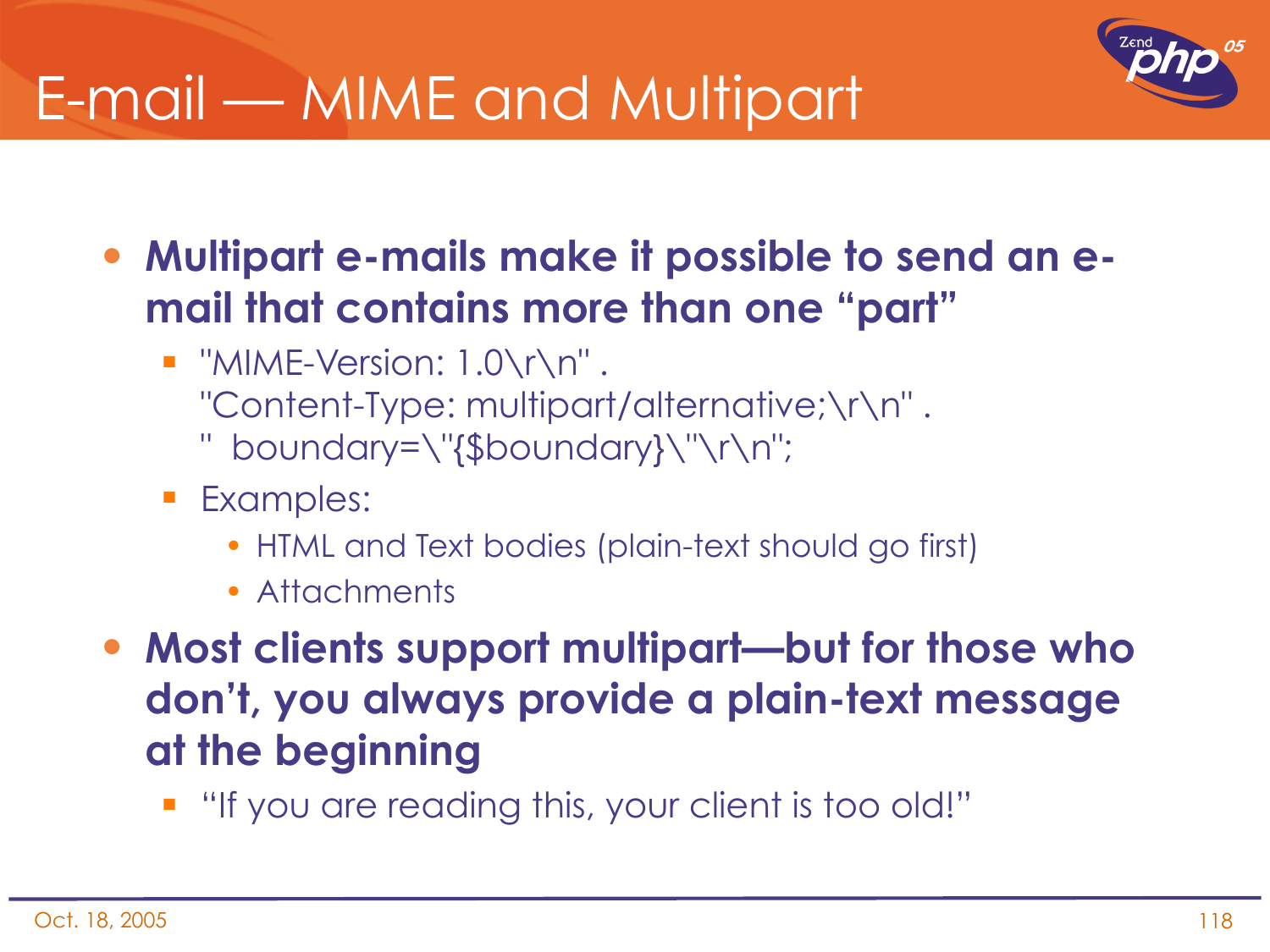

# E-mail — MIME and Multipart

• **The different parts are separated by a unique boundary**

- $\blacksquare$  \$message .= "--" . \$boundary . "\r\n" . "Content-Type: text/plain; charset=us-ascii\r\n" . "Content-Transfer-Encoding: 7bit\r\n\r\n" . "Plain text" . "\r\n\r\n--" . \$boundary . "--\r\n";
- Note the two dashes before each boundary, and *after* the last boundary
- **Binary attachments must be encoded:**
	- "Content-Transfer-Encoding: base64\r\n" . 'Content-disposition: attachment; file="l.gif"\r\n\r\n"
	- **base64\_encode (\$file);**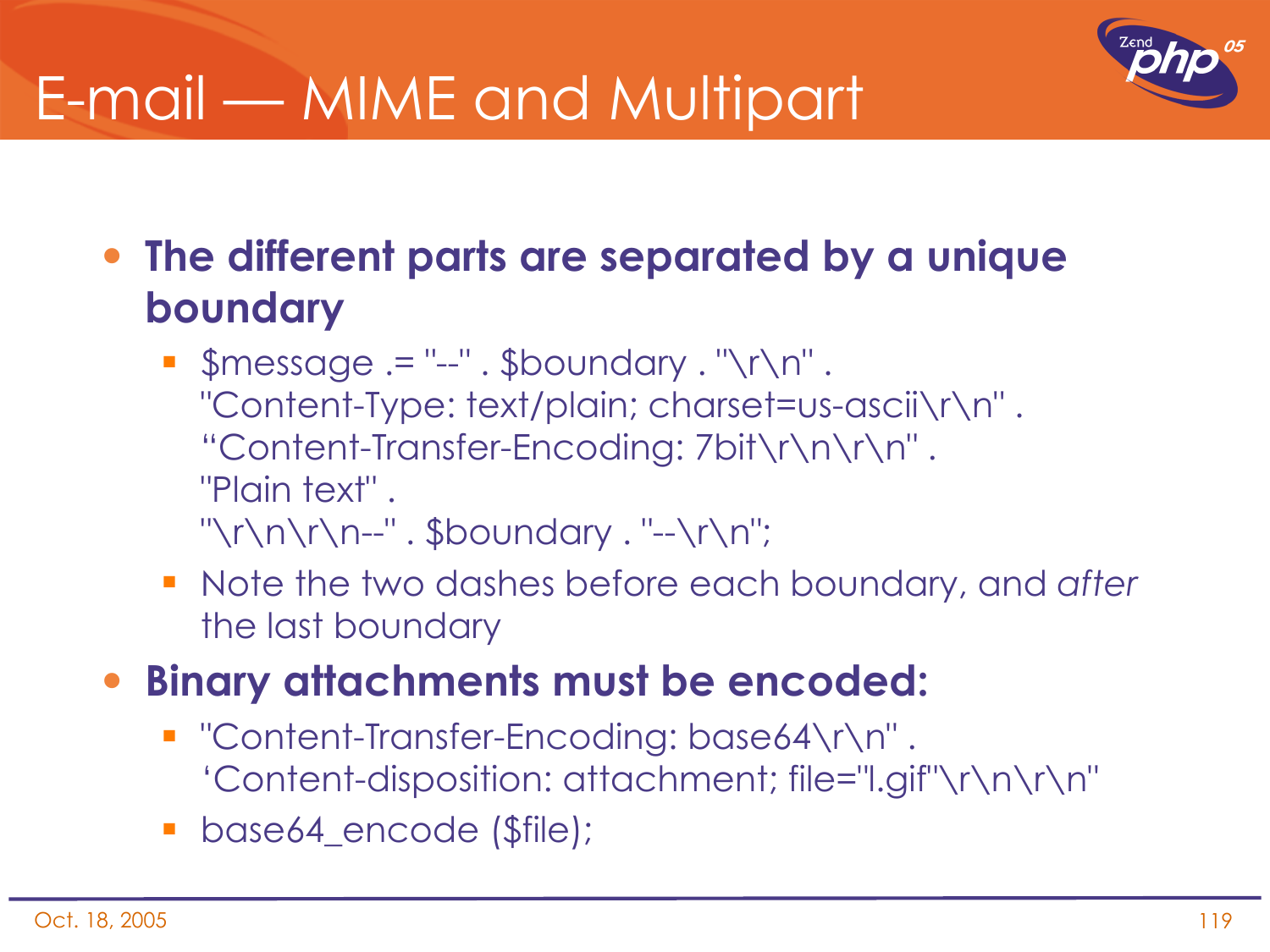# E-mail — Getting a handle



• **It's impossible to know whether an e-mail was successfully sent**

- mail() only returns a success/failure Boolean for **its** end of the deal
- E-mail can get lost at pretty much *any* point in the tranmission process
- The mail protocol does not have a thoroughlyrespected feedback mechanism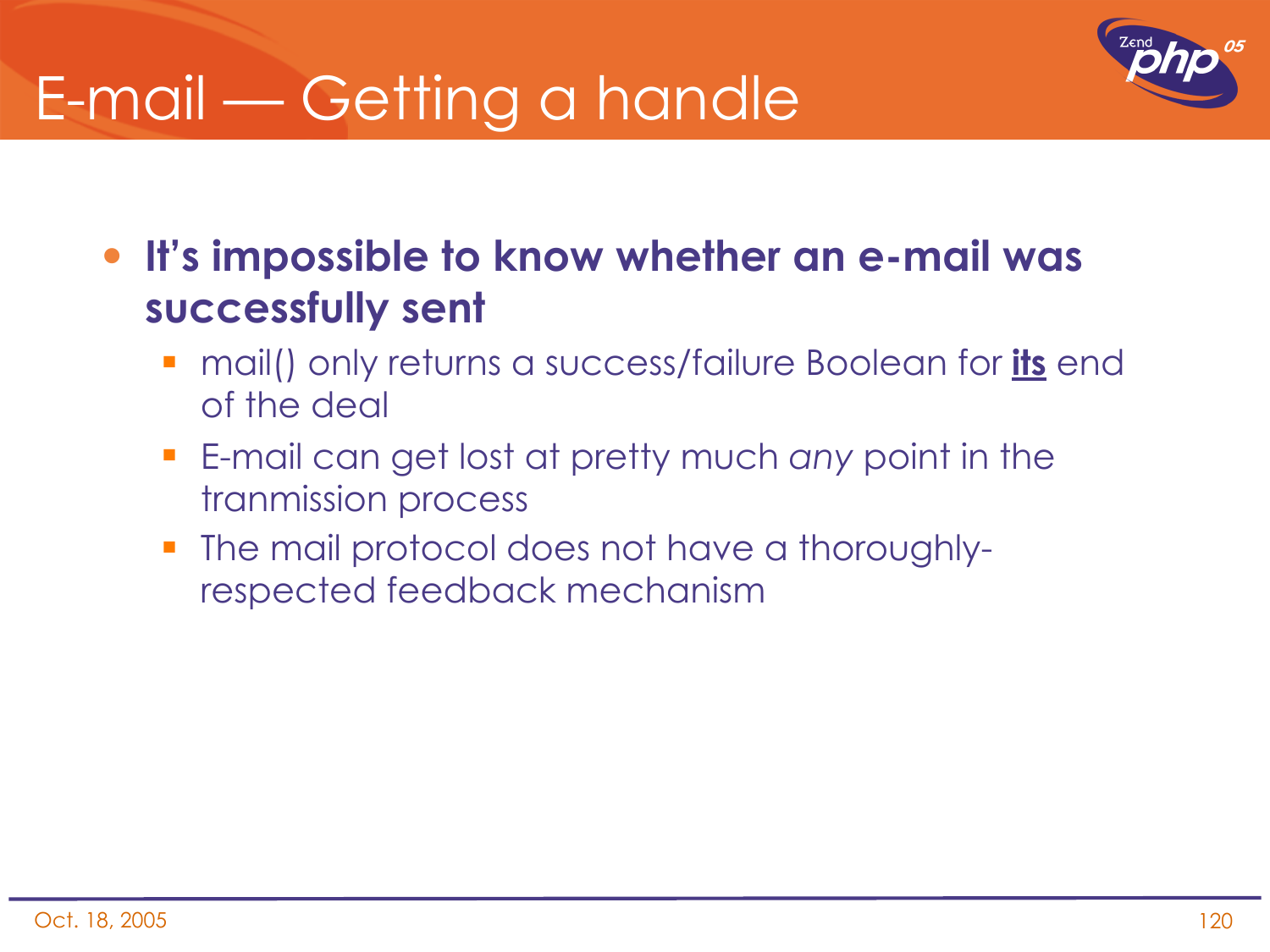



- **Which function(s) retrieve the entire contents of a file in such a way that it can be used as part of an expression?**
- **What does the built-in delete function do?**
- **Which MIME content type would be used to send an e-mail that contains HTML, rich text, and plain text versions of the same message so that the email client will choose the most appropriate version?**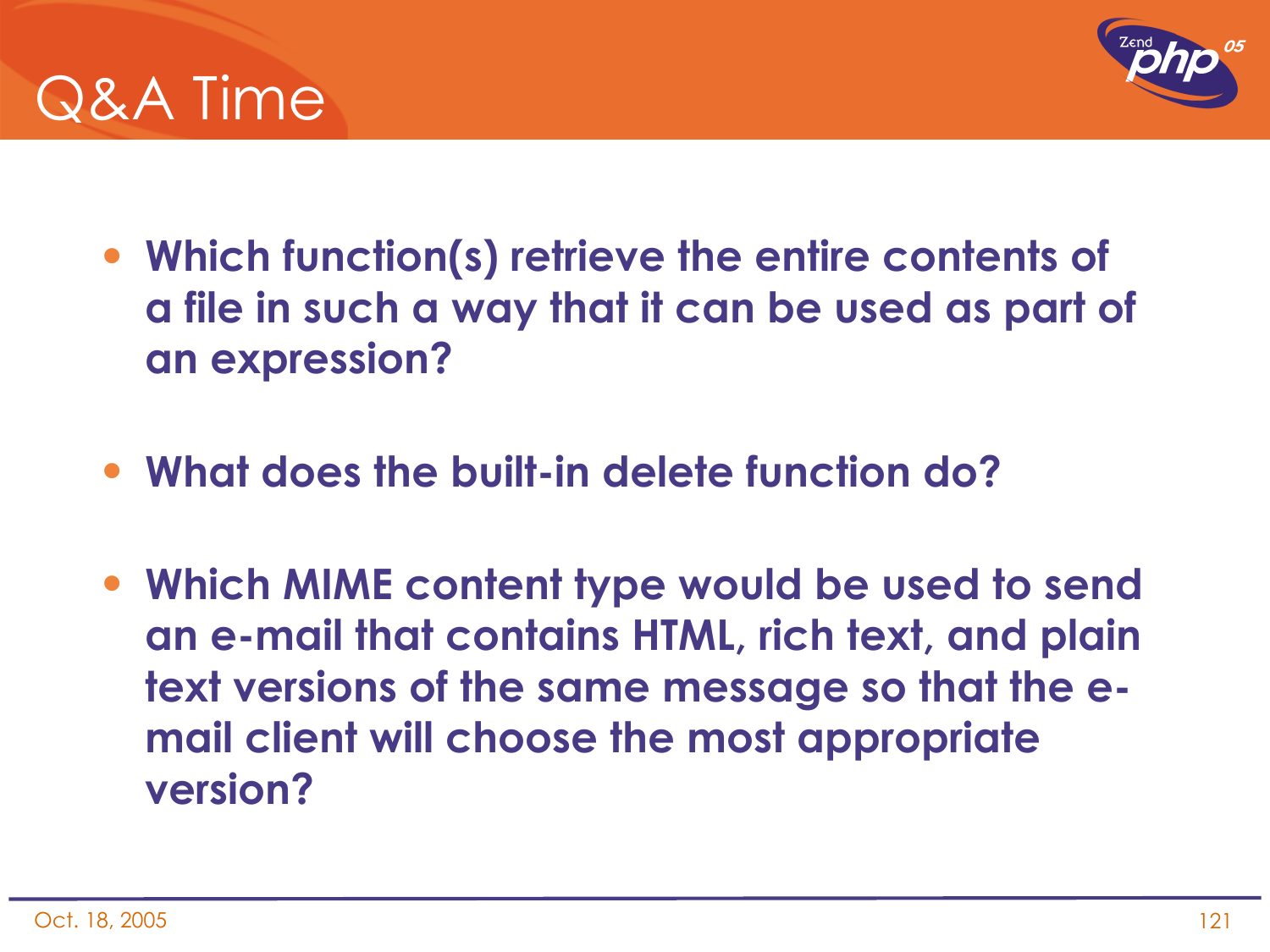



- **Which function(s) retrieve the entire contents of a file in such a way that it can be used as part of an expression?**
- **file\_get\_contents()**
- **file()**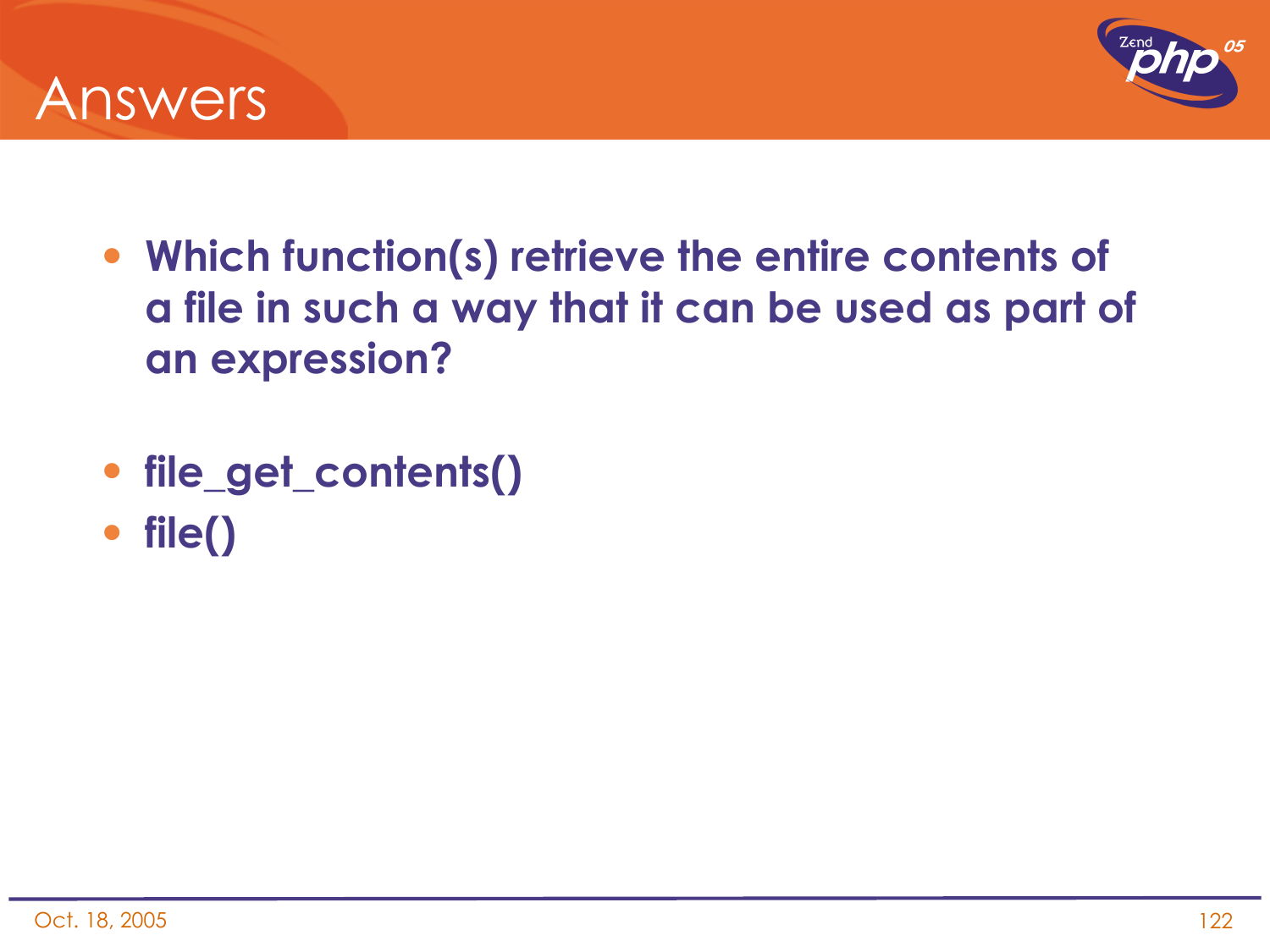



- **What does the built-in delete function do?**
- **It doesn't exist!**
- **Use unlink() instead**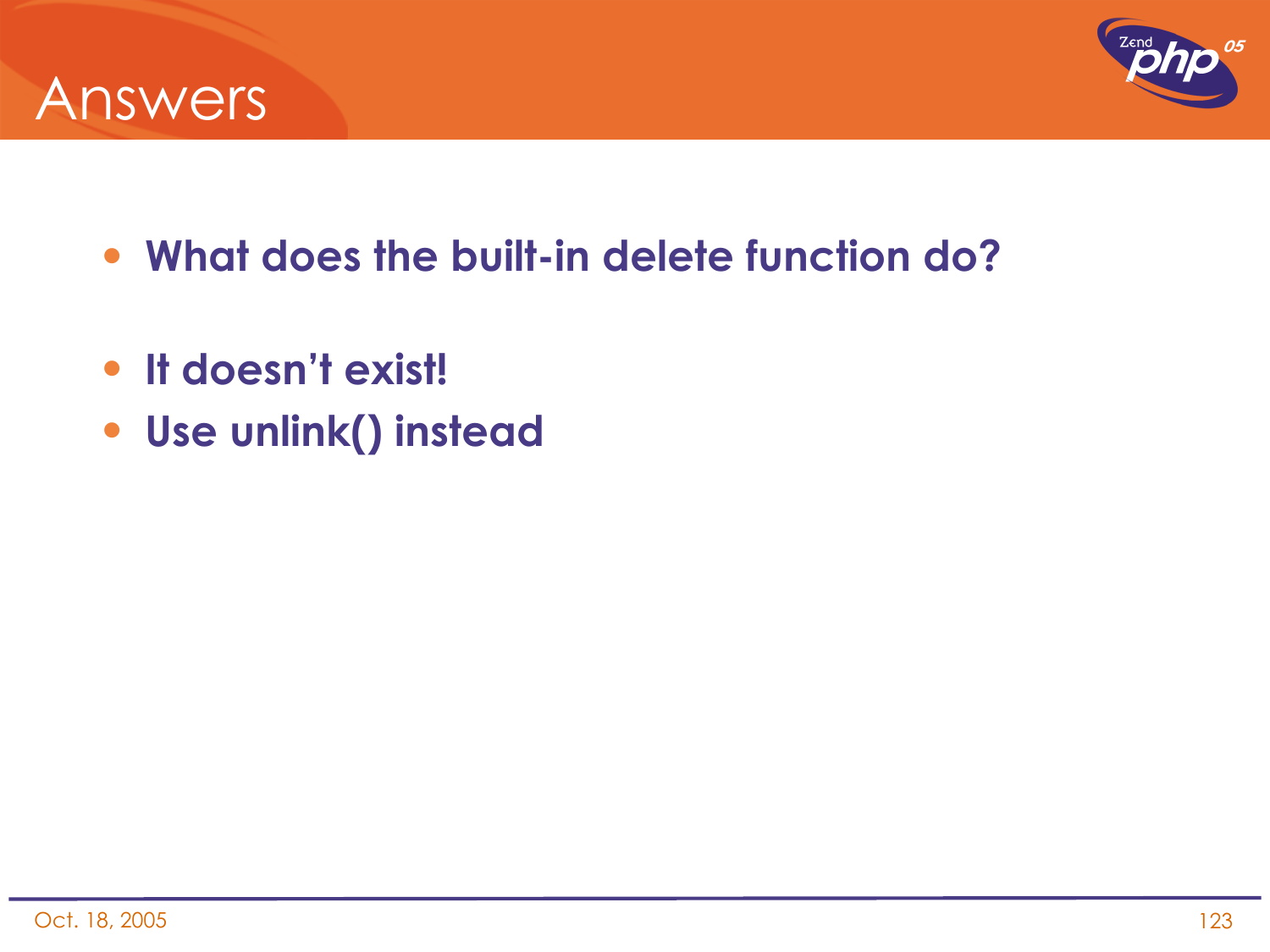



• **Which MIME content type would be used to send an e-mail that contains HTML, rich text, and plain text versions of the same message so that the email client will choose the most appropriate version?**

#### • **multipart/alternative**

 segment which contains sub-segments representing multiple versions of the same content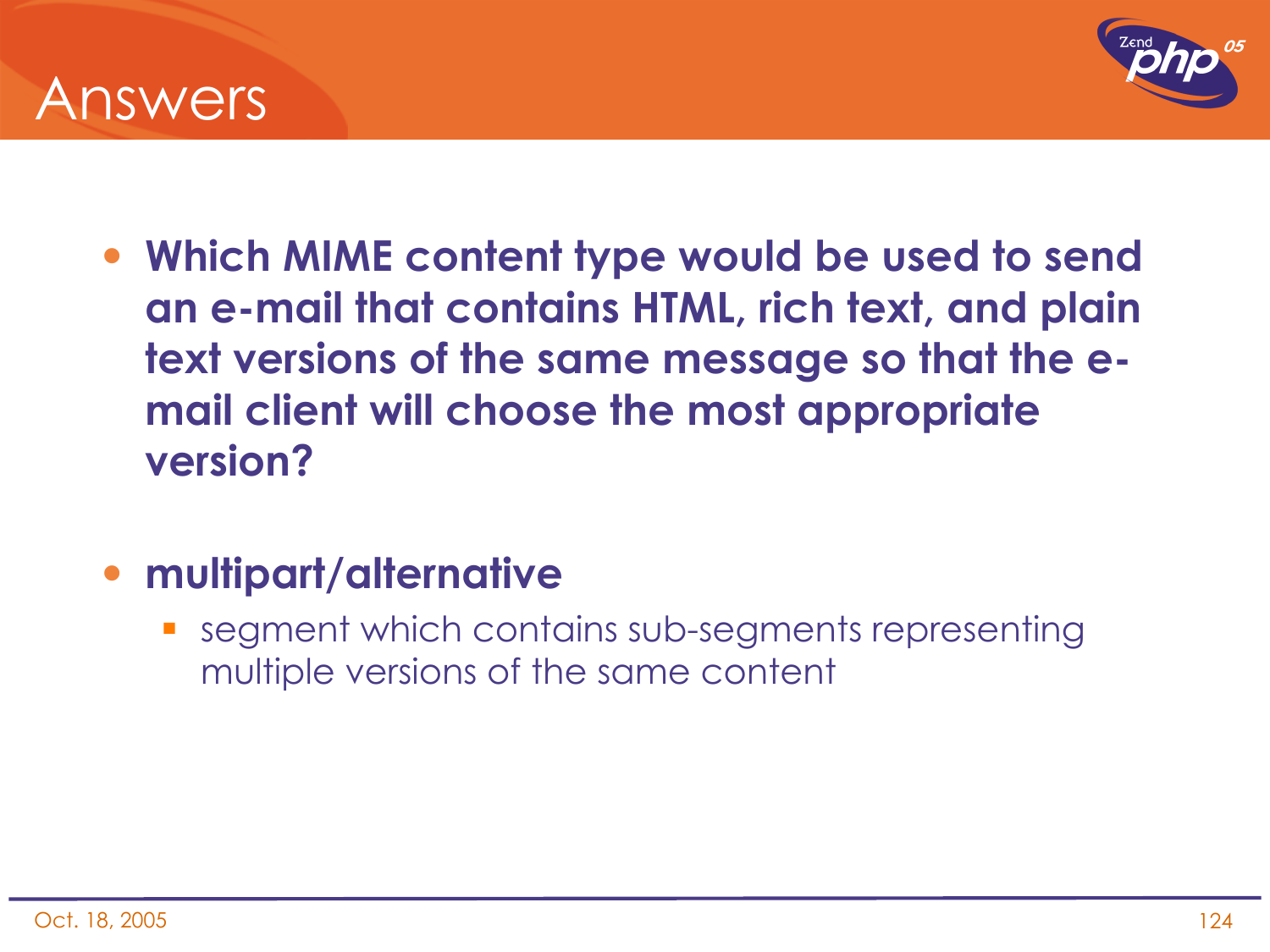

## PART V: Databases and Networks

### • **What we'll cover in this section:**

- **Databasics**
- **Indices and keys**
- **Table manipulation**
- **Joins**
- **Aggregates**
- $\blacksquare$  Transactions
- **File wrappers**
- **Streams**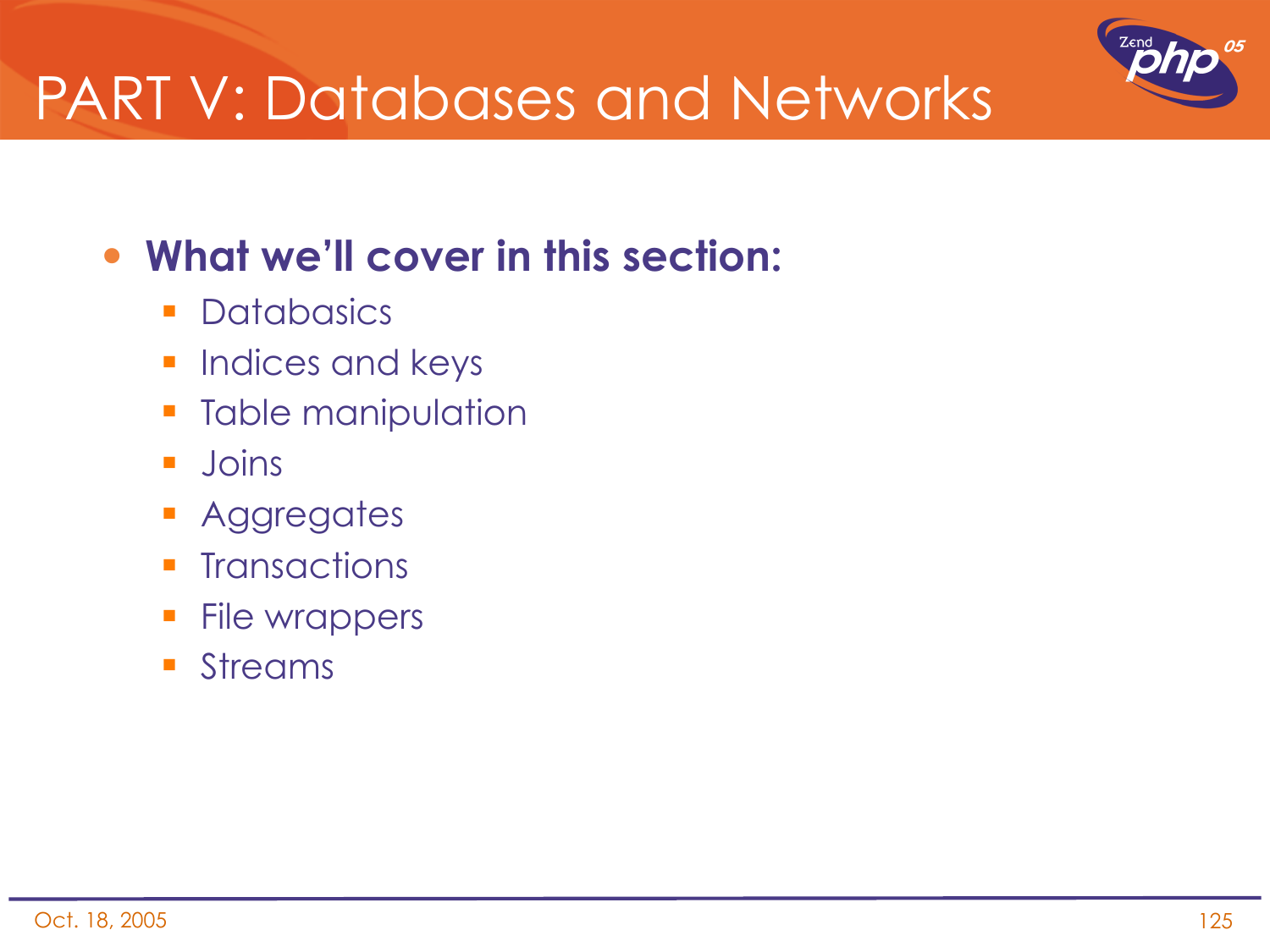



#### • **The exam covers databases at an abstract level**

- No specific implementation
- **SQL-92 standards only**
- **Only the basics of database design and programming are actually required**
	- Table creation/population/manipulation
	- **Data extraction**
	- Reference integrity
	- **Joins / Grouping / Aggregates**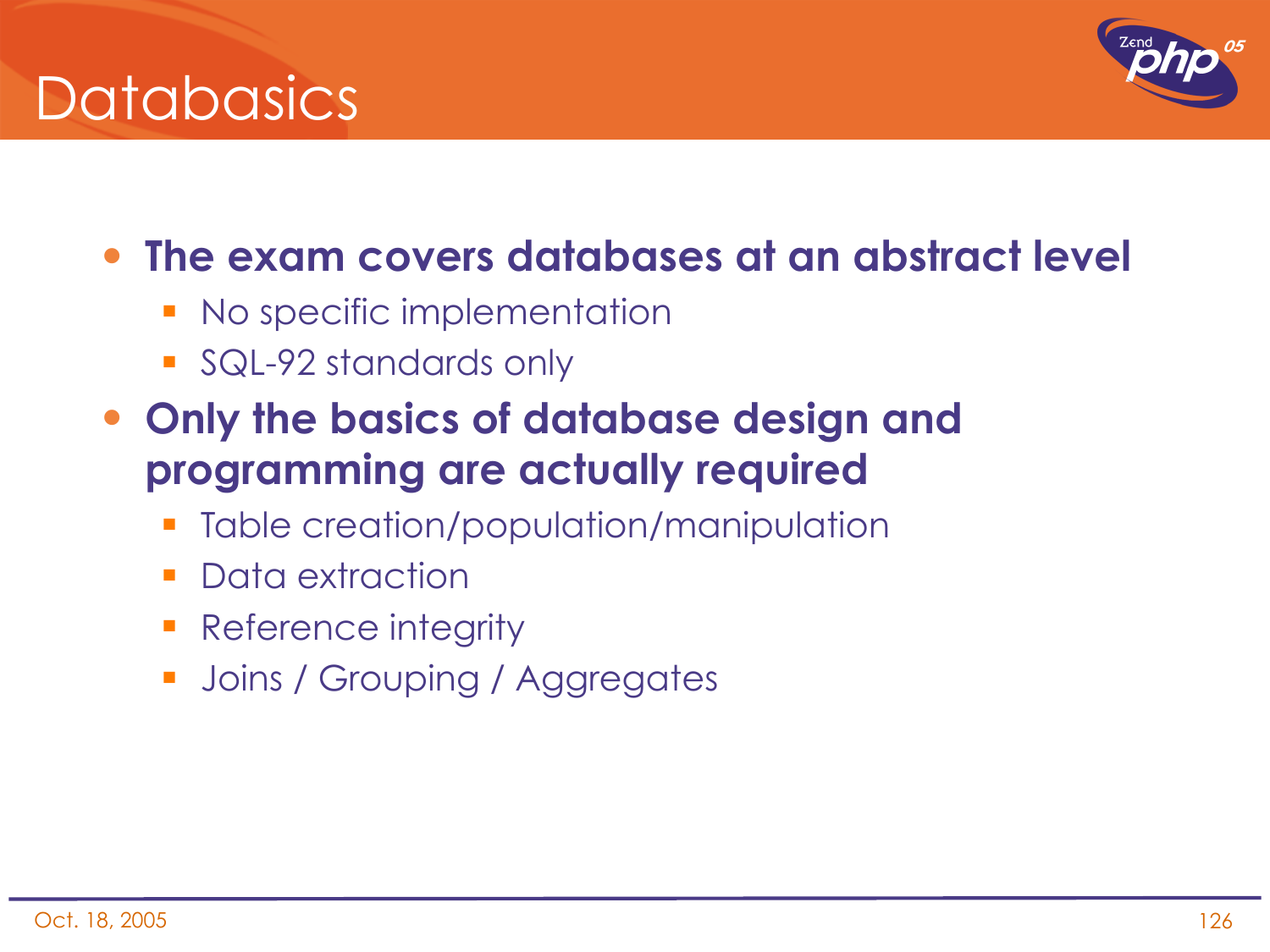## **Databasics**



### • **Relational databases**

- **Called because the relationship among different** entities is its foundation
- **Schemas/databases**
- **Tables**
- **Rows**
	- **Data types** 
		- Int
		- Float
		- Char/varchar
		- BlOBs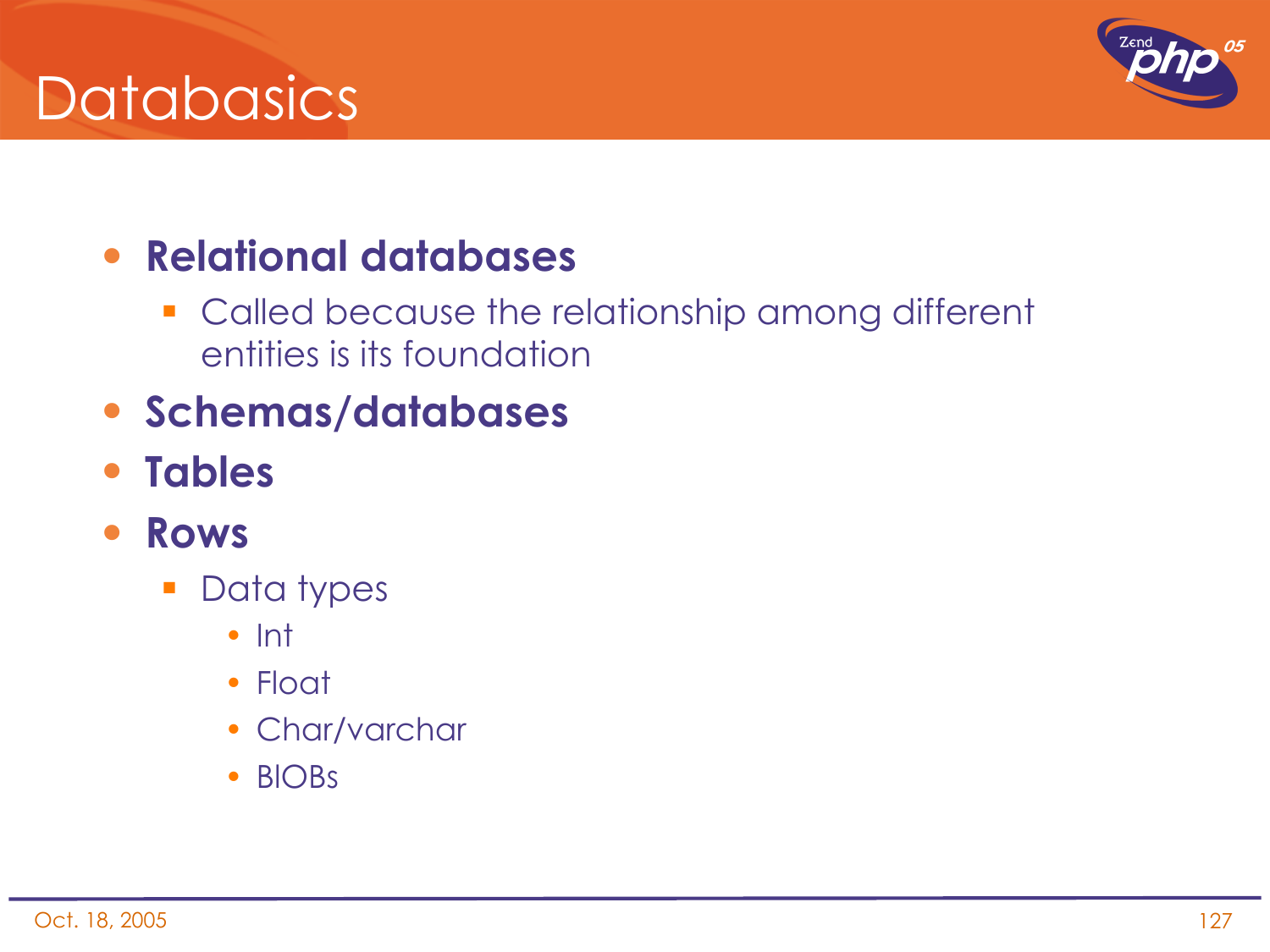## **Indices**



### • **Indices organize data**

- **Useful to enforce integrity**
- **Essential to performance**

#### • **Indices can be created on one or more columns**

- More rows == bigger index
- Columns that are part of indices are called **keys**
- **Indices can be of two types: unique or not unique**
	- Unique indices make it possible to ensure that no two combination of the same keys exist in the table
	- Non-unique indices simply speed up the retrieval of information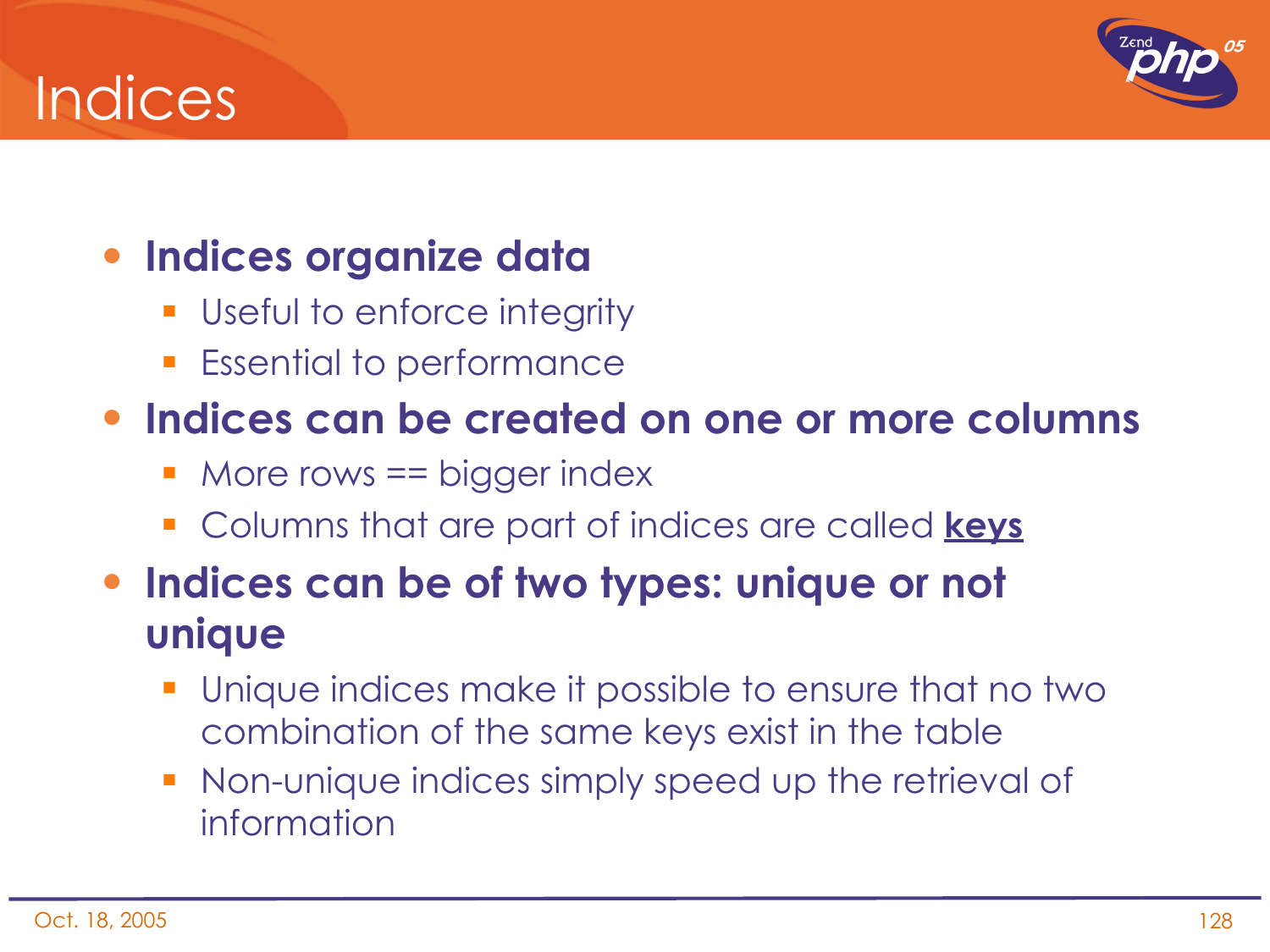

## Creating Schemas and Tables

#### • **Schemas are created with CREATE DATABASE:**

CREATE DATABASE *database\_name*

#### • **Tables are created with CREATE TABLE:**

 CREATE TABLE *table\_name* ( *column1 column1\_type,* ...)

#### • **Table names are unique**

This is true on a per-schema basis

#### • **Each table must contain at least one column**

 Most DBMSs implement some sort of limits to the size of a row, but that is not part of the standard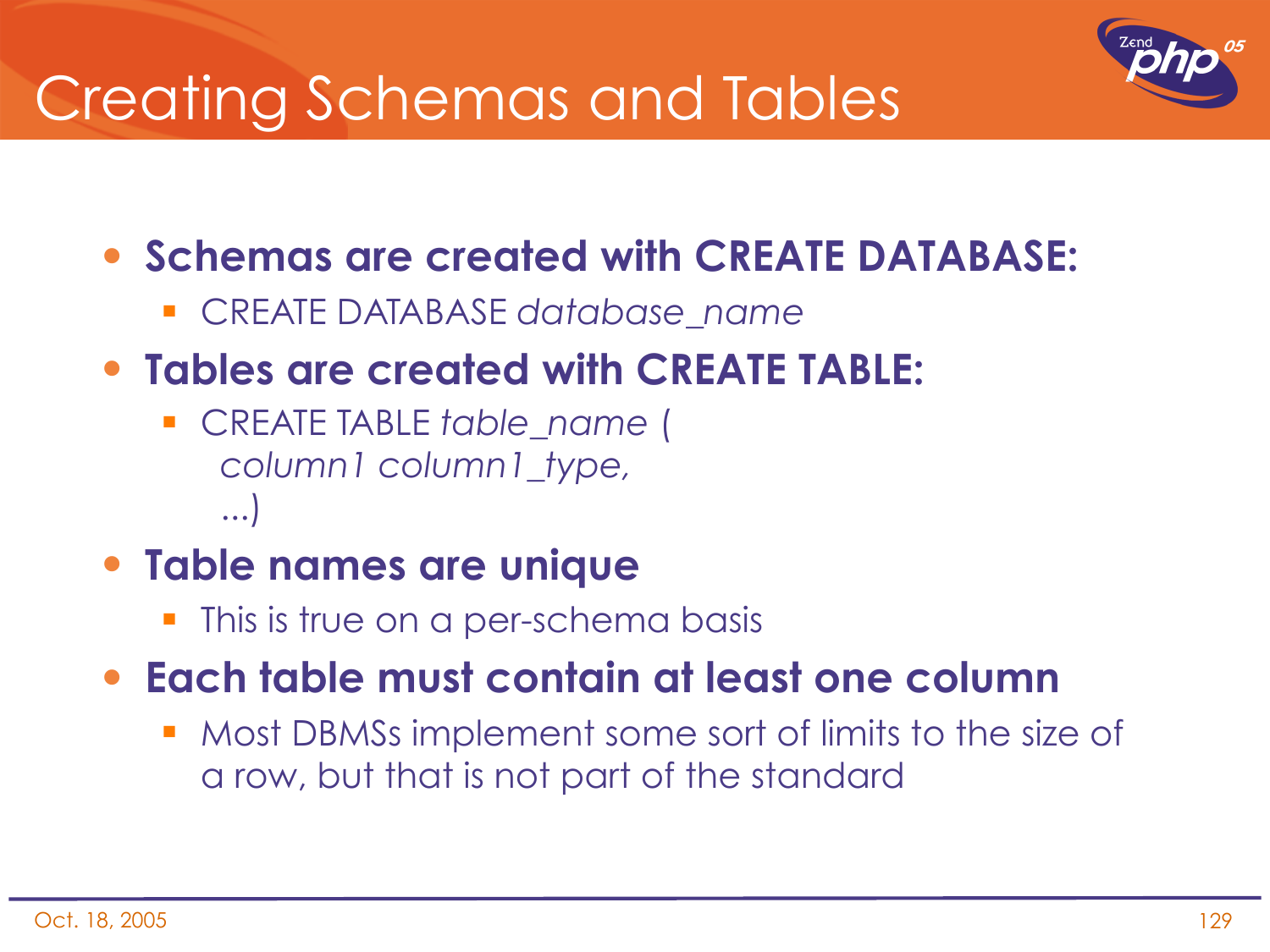# Creating Indices



- **Indices are created using CREATE INDEX:**
	- CREATE [UNIQUE] INDEX *index\_name* ( *column1, ...)*
- **Index names must be unique**
	- **On a per-schema basis**
- **Primary keys are special unique indices that indicate the "primary" method of accessing a table**
	- There can only be one primary key per table
	- Generally, the primary key indicates the way the data is physically sorted in storage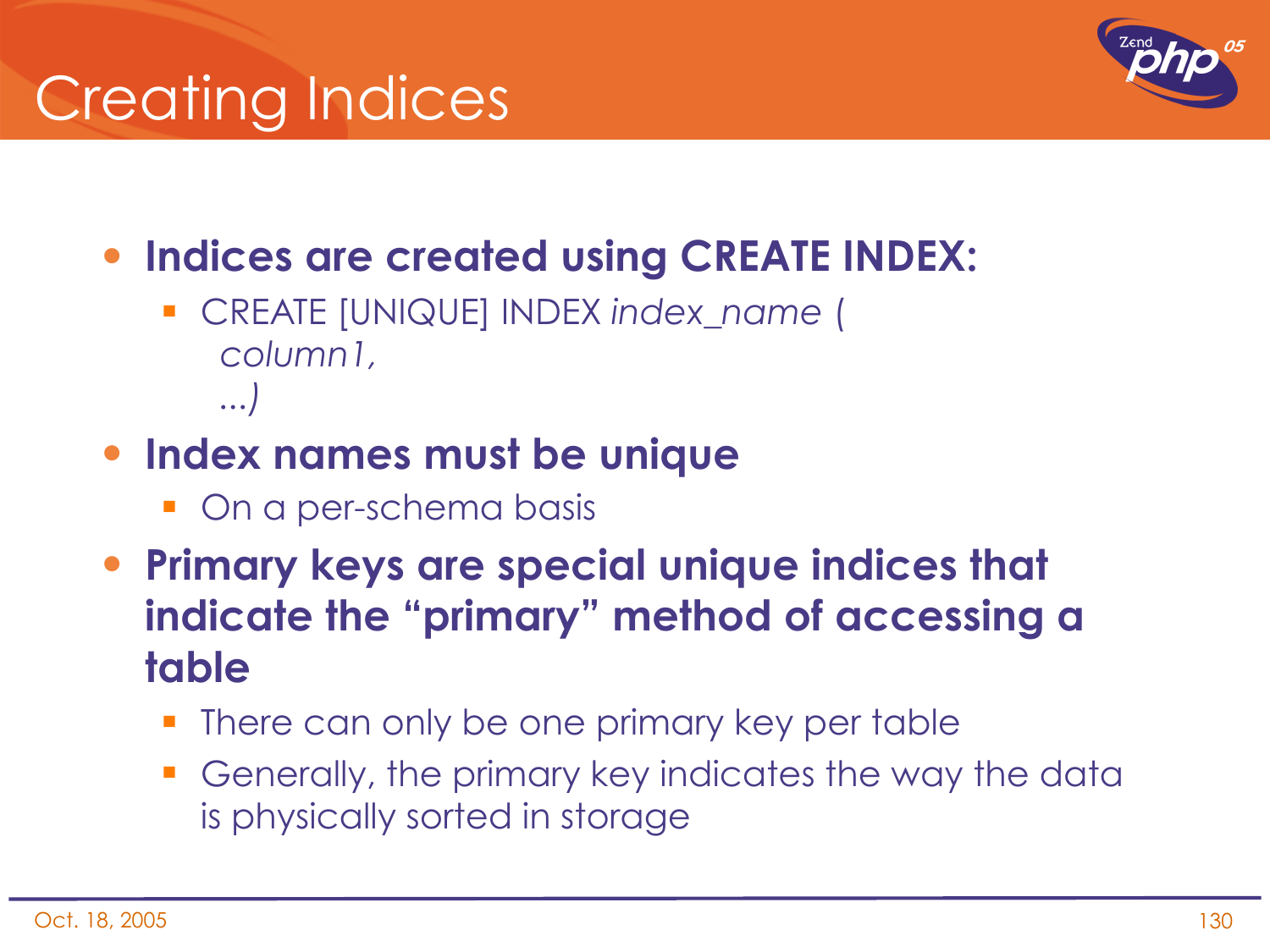# Creating *Good* Indices



• **A good index provides maximum performance at minimum cost**

- **Create only indices that reflect database usage**
- Implement the minimum number of columns per index
- **Create as few indices as possible**

### • **Many DBMSs can only use one index per query**

- **Make sure you understand how your DBMS uses indices**
- Analyze, analyze, analyze
- Continue analyzing once you're done!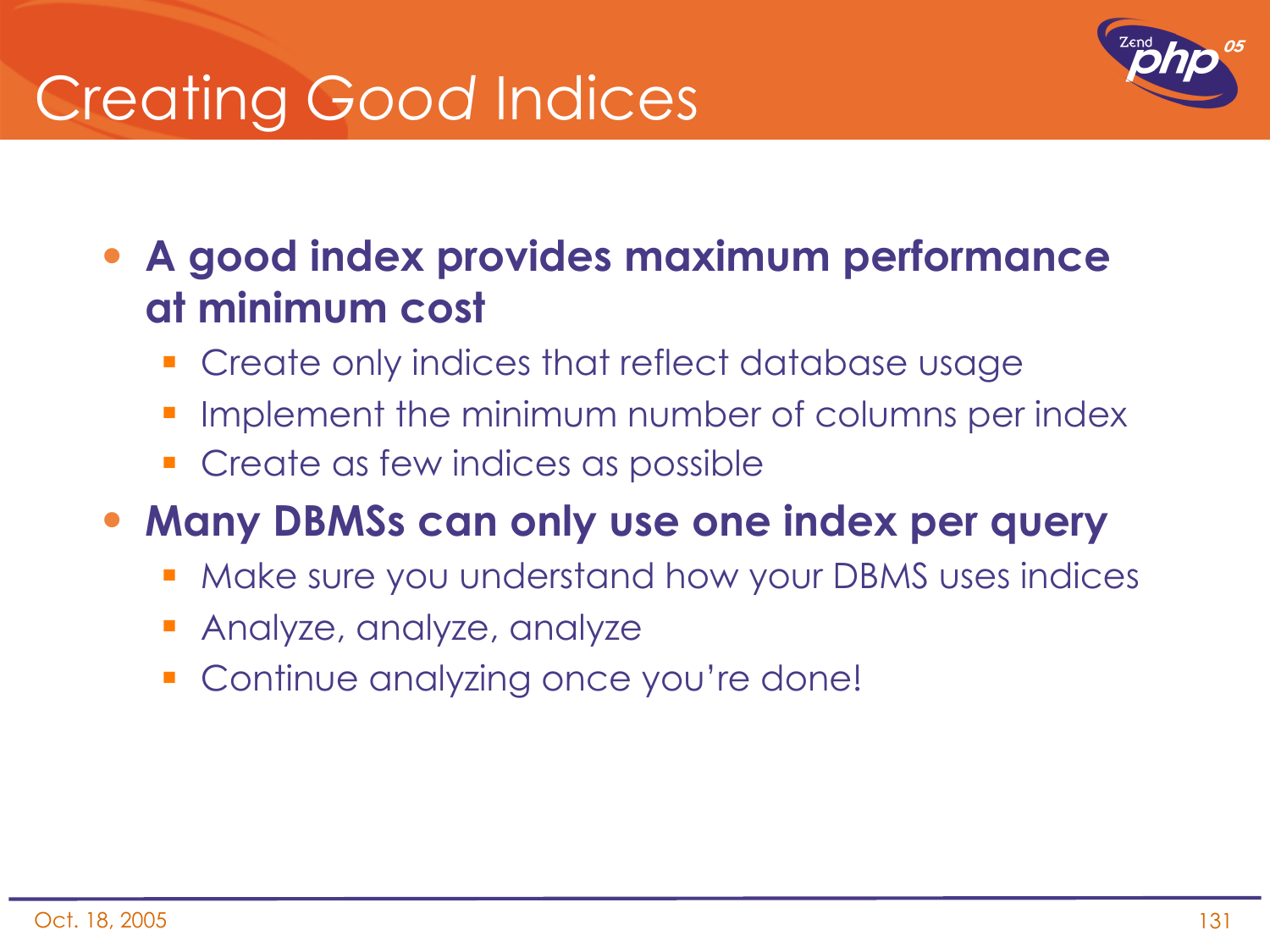



• **A foreign key establishes a relationship between two tables:**

- **CREATE TABLE A (ID INT NOT NULL PRIMARY KEY)**
- CREATE TABLE B (A\_ID INT NOT NULL REFERENCES A(ID))

### • **Foreign keys enforce referential integrity**

- They ensure that you cannot add rows to table B with values for A\_ID that do not exist in table A
- **If also ensures that you cannot delete from table A if** there are TABLE B rows that still reference it

### • **Some DBMSs do not support foreign keys**

Notably, MySQL until version 5.0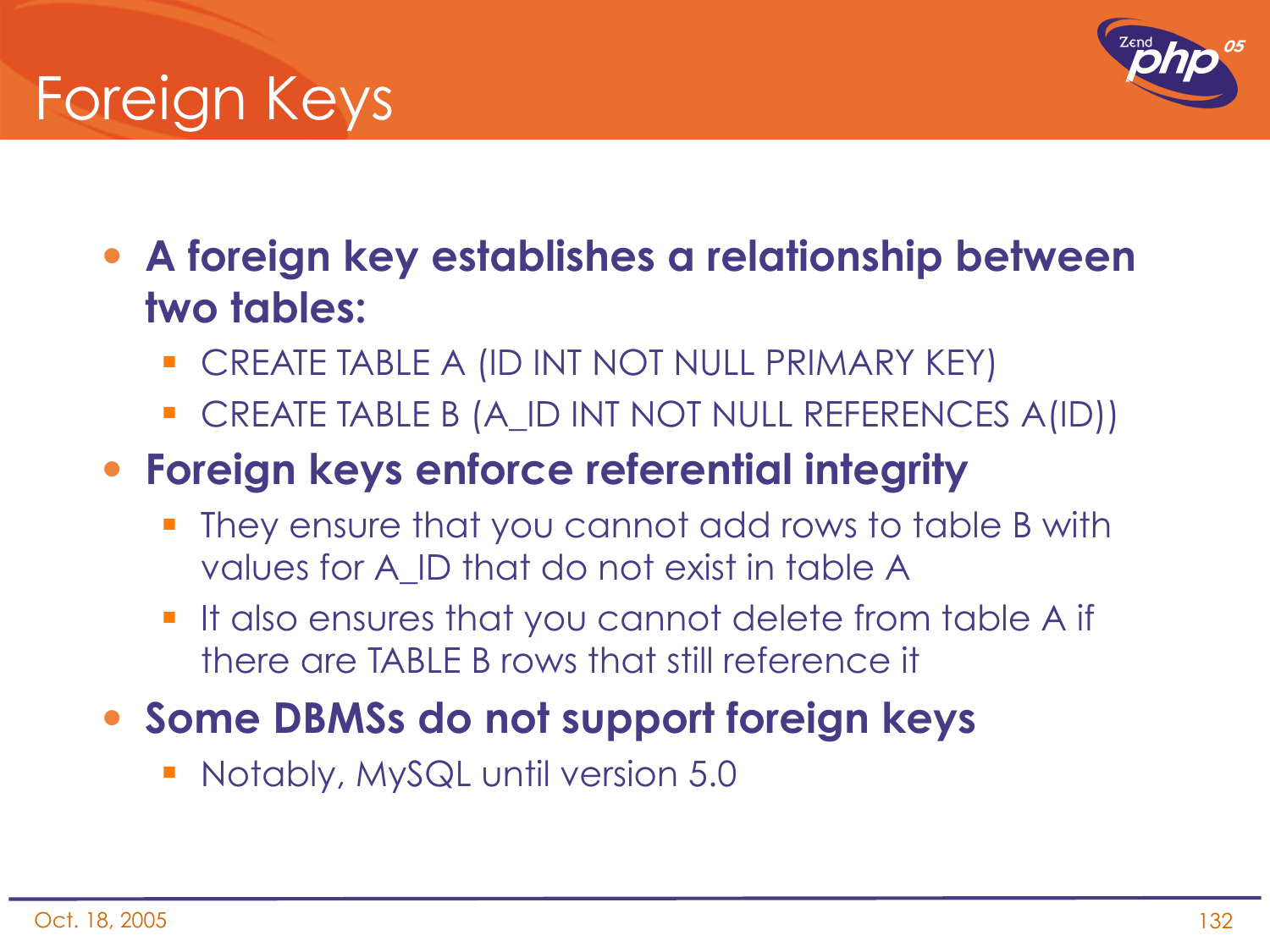

# Inserting, Updating and Deleting

• **Rows are inserted in a table using the INSERT INTO statement:**

- **INSERT INTO TABLE A (ID) VALUES (123)**
- **INSERT INTO TABLE A VALUES (123)**
- **Updates are performed using UPDATE:**
	- $\blacksquare$  UPDATE A SET ID = 124
- **Deletions are performed using DELETE:**
	- DELETE FROM A
- **Both additions and deletion can be limited by a WHERE clause:**
	- UPDATE A SET  $ID = 124$  WHERE  $ID = 123$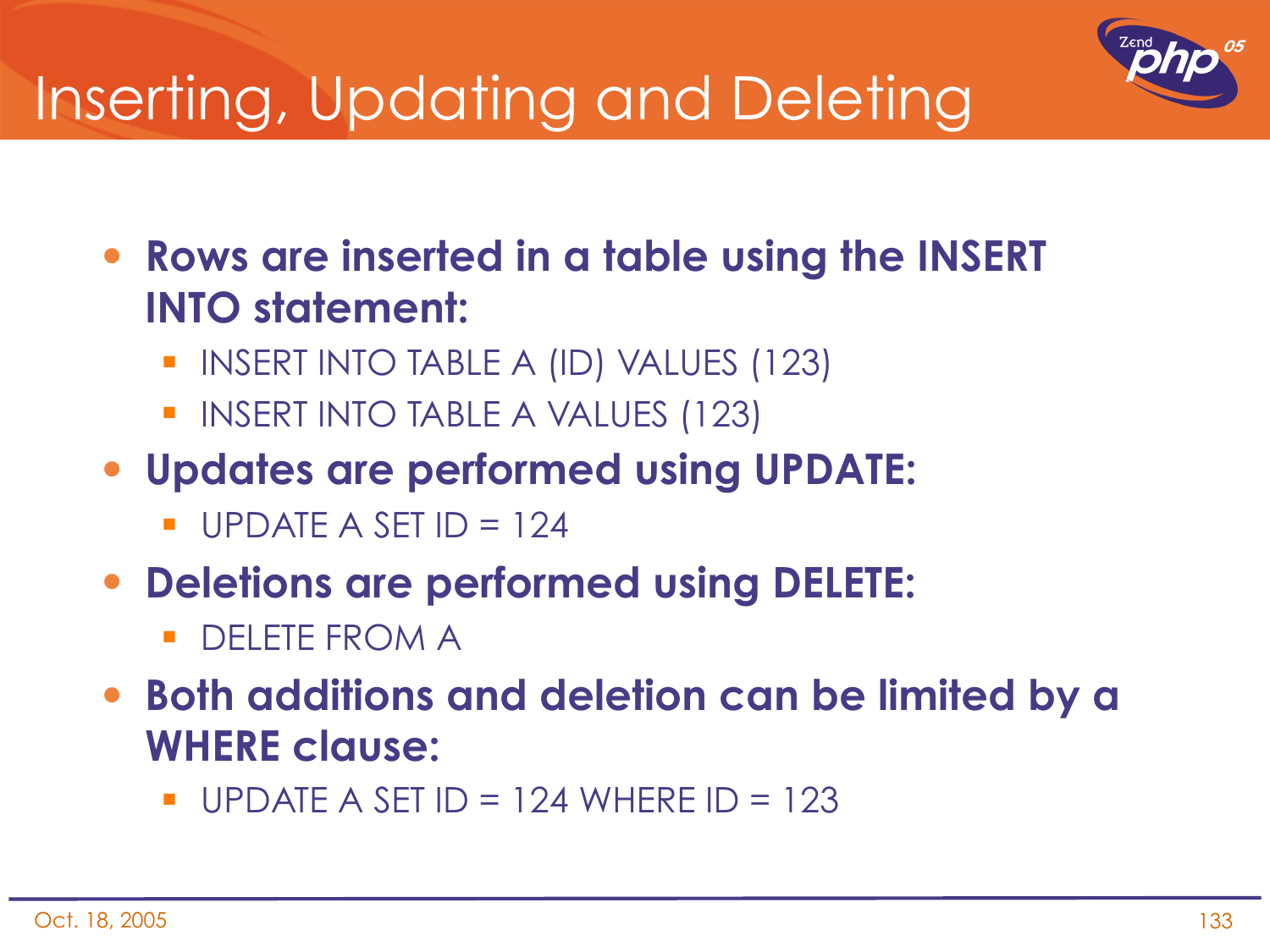# Retrieving Data



- **Data is retrieved using the SELECT FROM statement:**
	- SELECT \* FROM A
	- SELECT ID FROM A
- **SELECT statements can also be limited by a WHERE clause**
	- $\blacksquare$  SELECT \* FROM A WHERE ID = 123
	- $\blacksquare$  SELECT ID FROM A WHERE ID = 123
	- Where clauses are what makes indices *so* important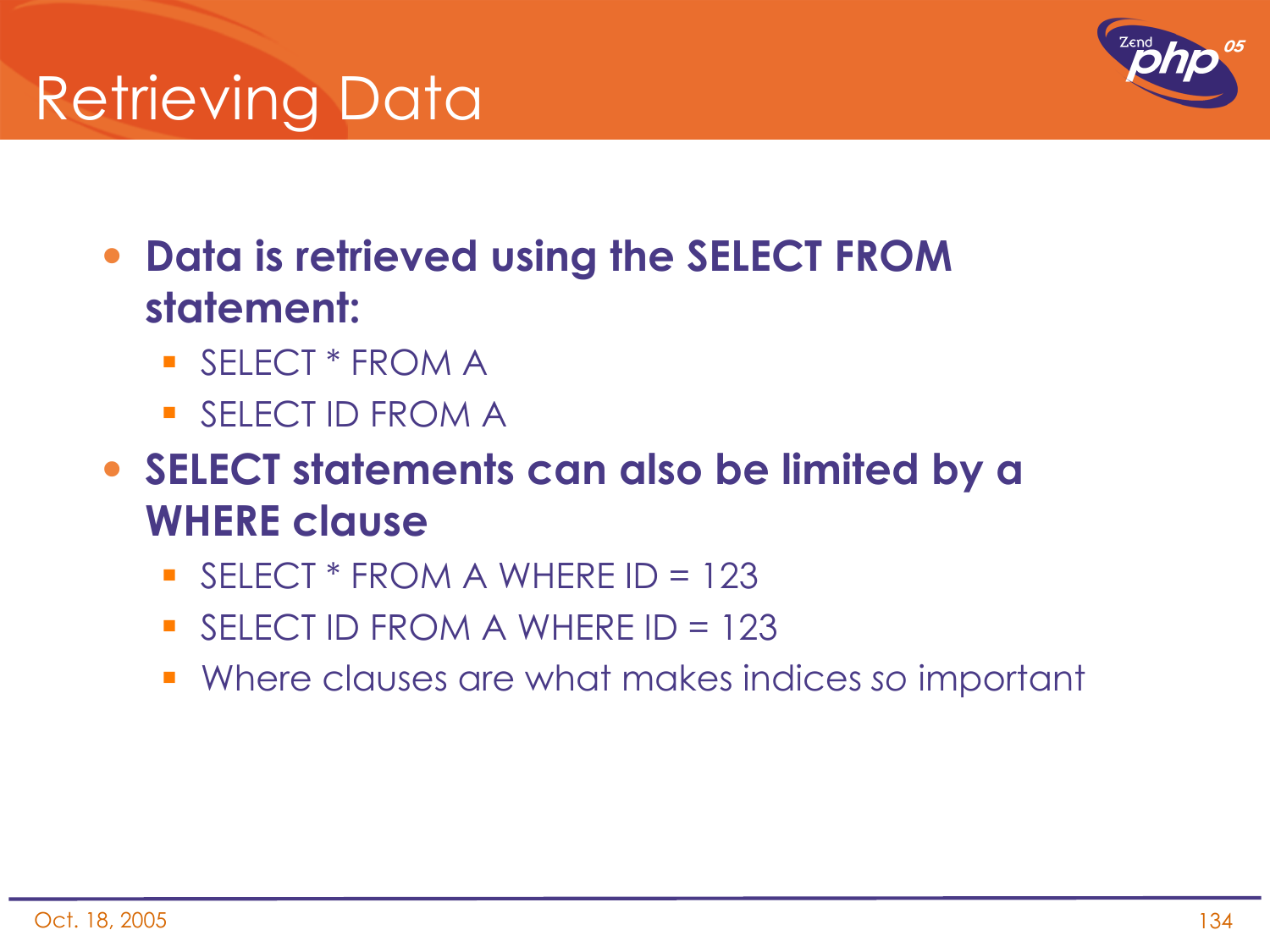## Joins



- **A join makes it possible to... join together the results from two tables:**
	- SELECT \* FROM A INNER JOIN B ON A.ID = B.A\_ID
- **Inner Joins require that both tables return rows for a particular set of keys**
- **Outer Joins require that either table return rows for a particular set of keys**
	- **SELECT \* FROM A LEFT JOIN B**  $ON A.ID = B.A$  ID
	- **SELECT A.ID, B.\* FROM A RIGHT JOIN B**  $ON A.ID = B.A_ID$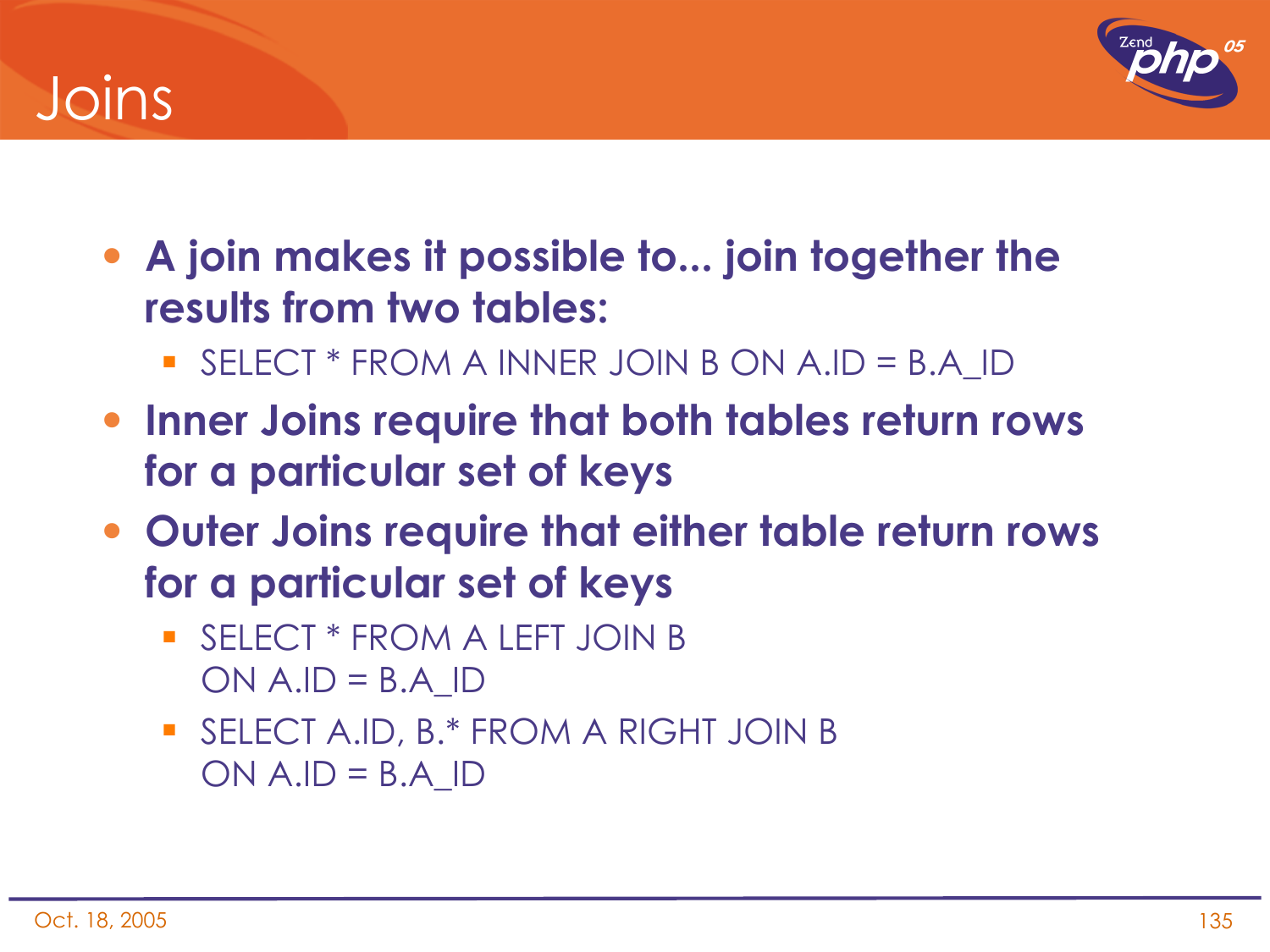## Joins



- **Joins don't always work the way you expect them to**
	- SELECT \* FROM A INNER JOIN B WHERE A.ID <> B.A\_ID
	- This **won't** return a list of the rows that A and B do not have in common
	- **If will** return a list of all the rows that each row of A does not have in common with B!
- **Joins also rely on indices**
- **Joins can be stacked, and they are executed from left to right**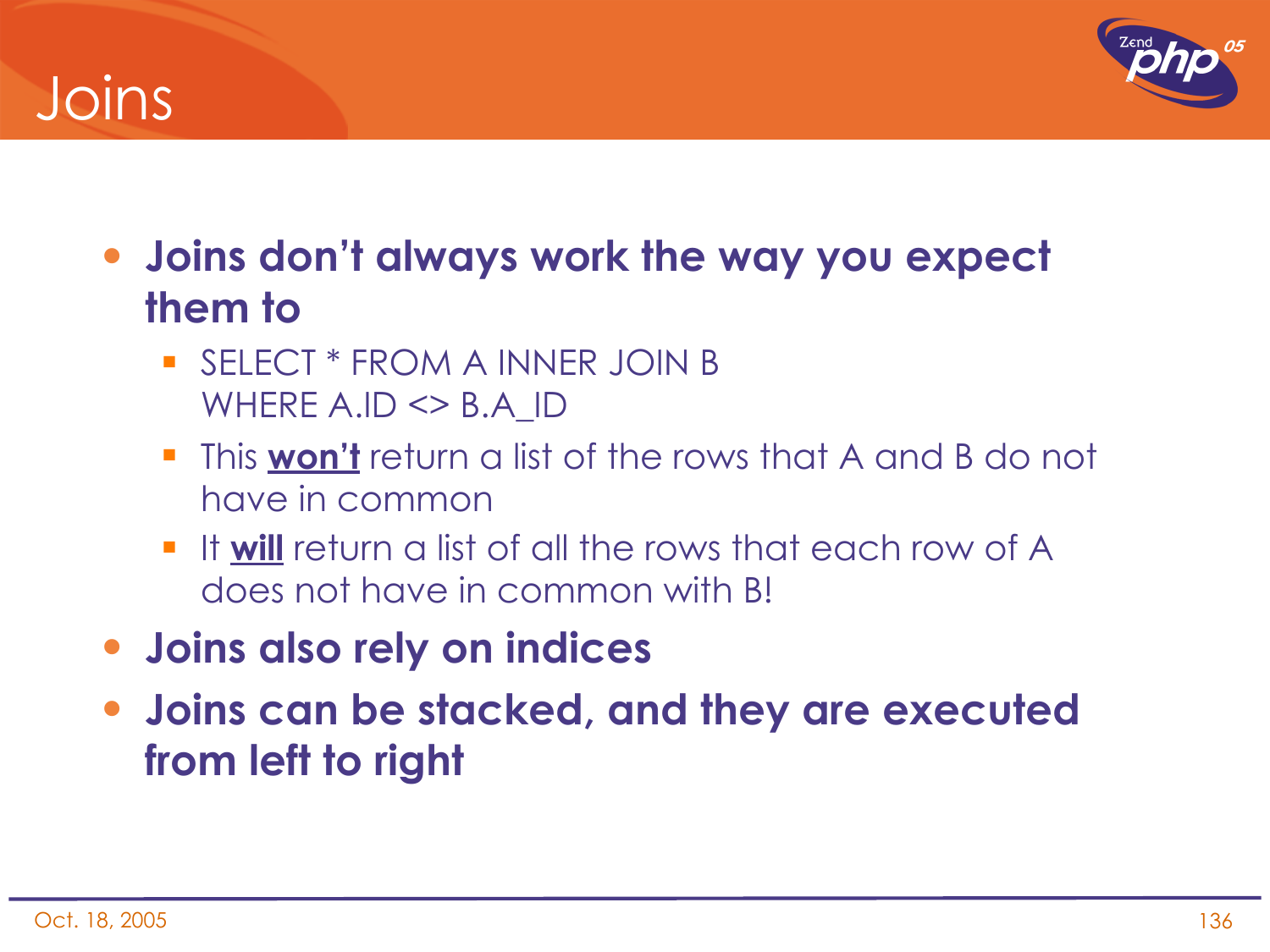# Grouping and Aggregates



- **The GROUP BY clause can be used to group return sets according to one or more columns:** SELECT A ID FROM B GROUP BY A ID
- **Grouped result sets can then be used with aggregates to perform statistical analysis on data:**
	- SELECT A\_ID, COUNT(A\_ID) FROM B GROUP BY A\_ID
- **When using GROUP BY, only aggregates and columns that appear in the GROUP BY clause can be extracted**
	- This is the standard, but it's not always respect (notably by MySQL)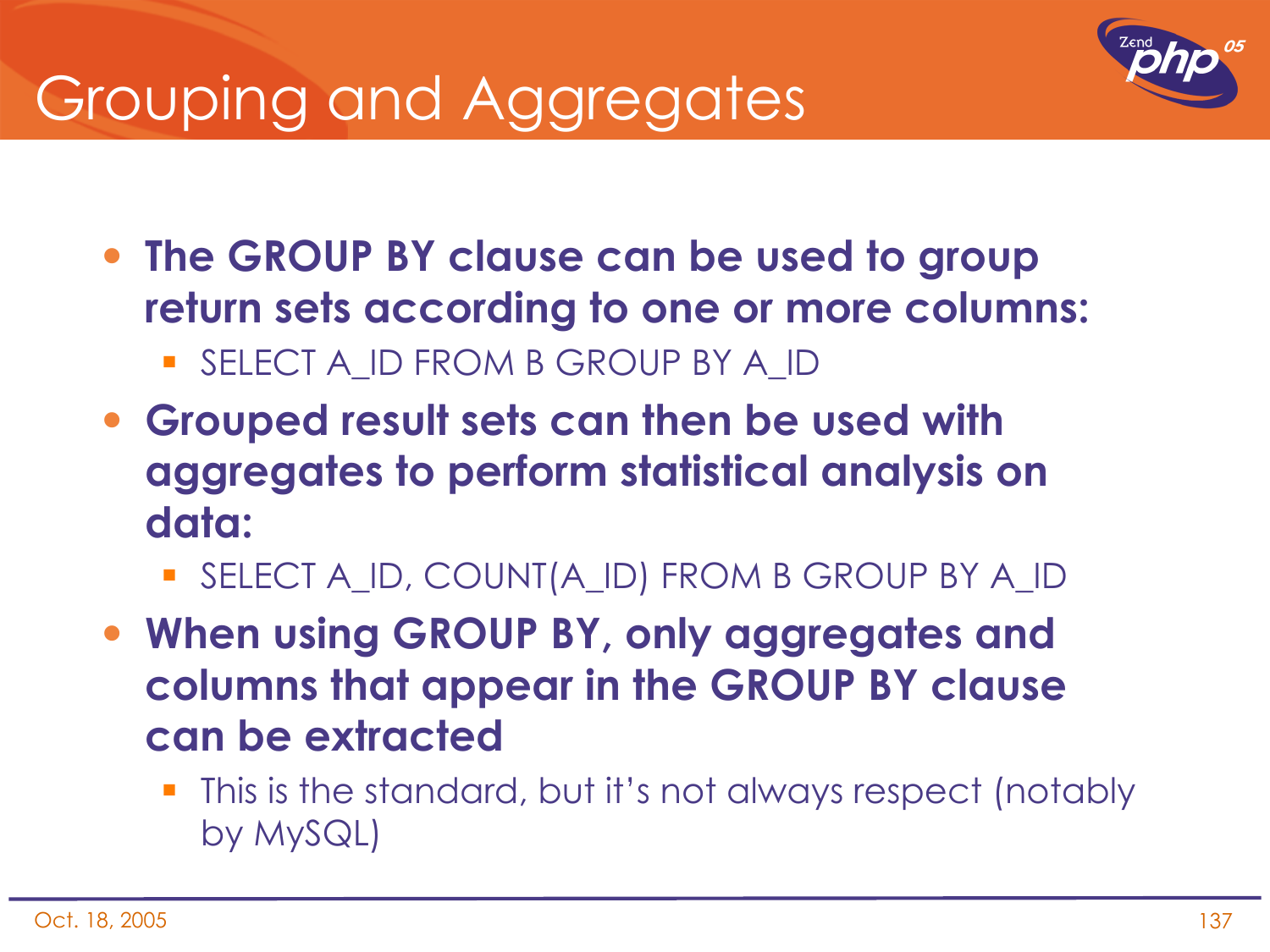## Aggregates

### • **Sum of all rows**

SUM(column\_name)

### • **Count of rows returned**

- COUNT(column\_name)
- COUNT(\*)

### • **Arithmetic average:**

AVG(column\_name)

### • **Maximum / minimum**

- **MAX (column\_name)**
- MIN (column\_name)

### • **Not all aggregates can be sped up by proper indexing**

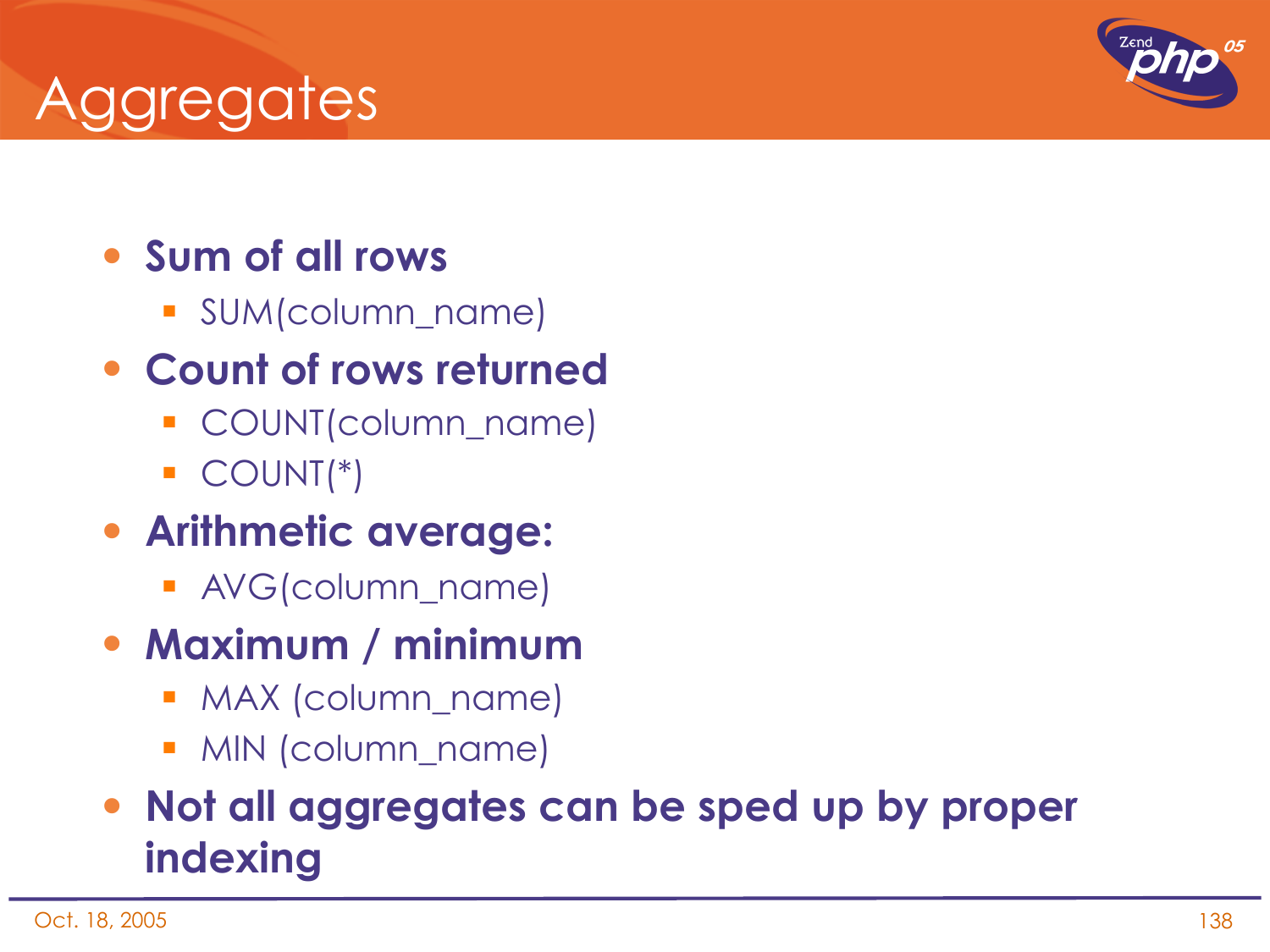# Sorting



- **Result sets can be sorted using the ORDER BY clause**
	- SELECT \* FROM A ORDER BY ID
		- This is superfluous ID is the primary key!
	- **SELECT \* FROM A ORDER BY ID DESC**
	- **SELECT \* FROM B ORDER BY A ID DESC, ID**
- **Sorting performance is affected by indexing**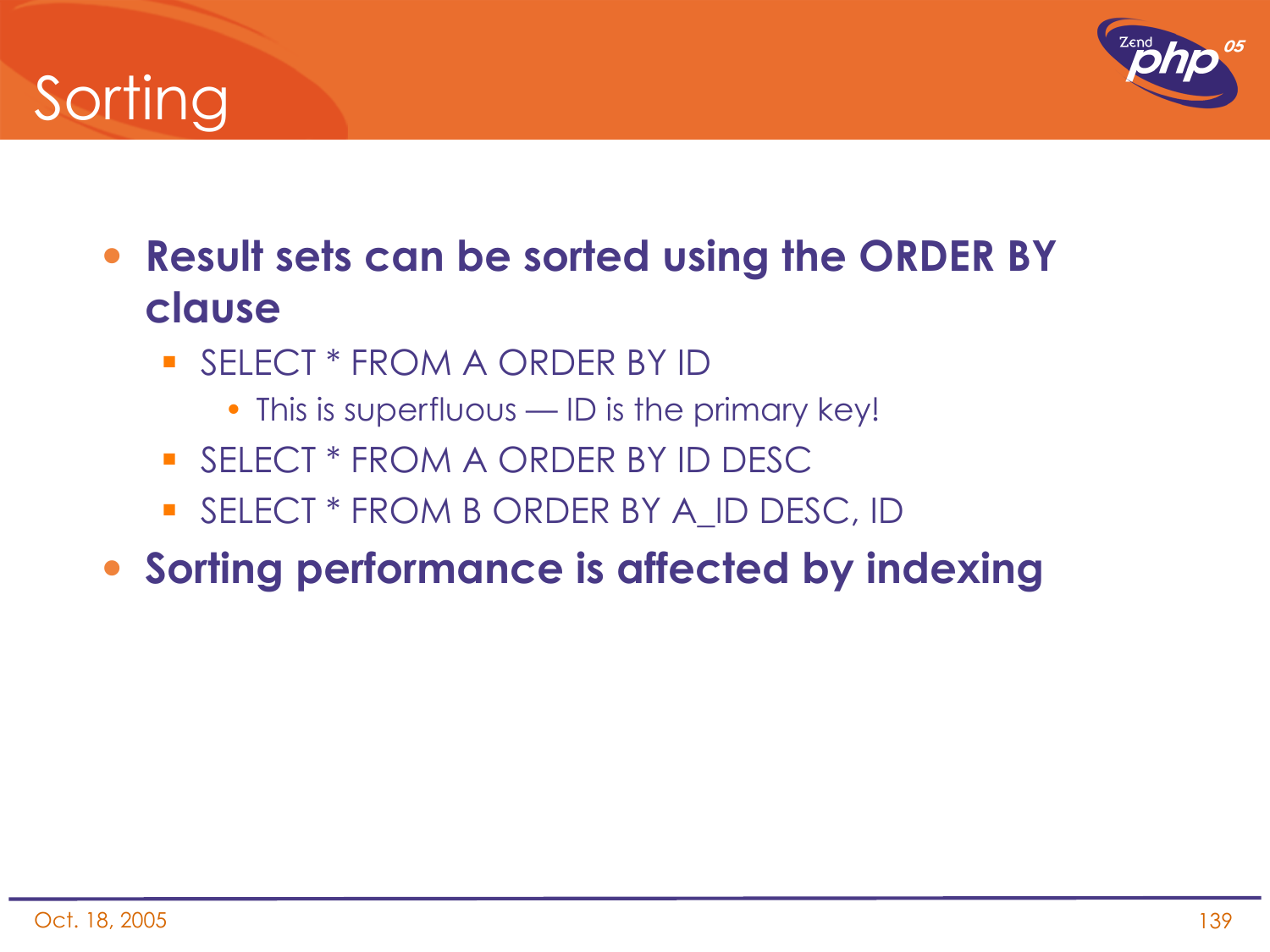## **Transactions**



- **Transaction create atomic sets of operations that can be committed or rolled back without any chaange to the underlying data**
	- **BEGIN TRANSACTION** DELETE FROM A DELETE FROM B ROLLBACK TRANSACTION
	- **BEGIN TRANSACTION** UPDATE A SET ID = 124 WHERE ID = 123 UPDATE B SET A $\Box$ ID = 124 WHERE ID = 123 COMMIT TRANSACTION
- **Not all DBMSs support transactions**
	- For example, MySQL only supports them with InnoDB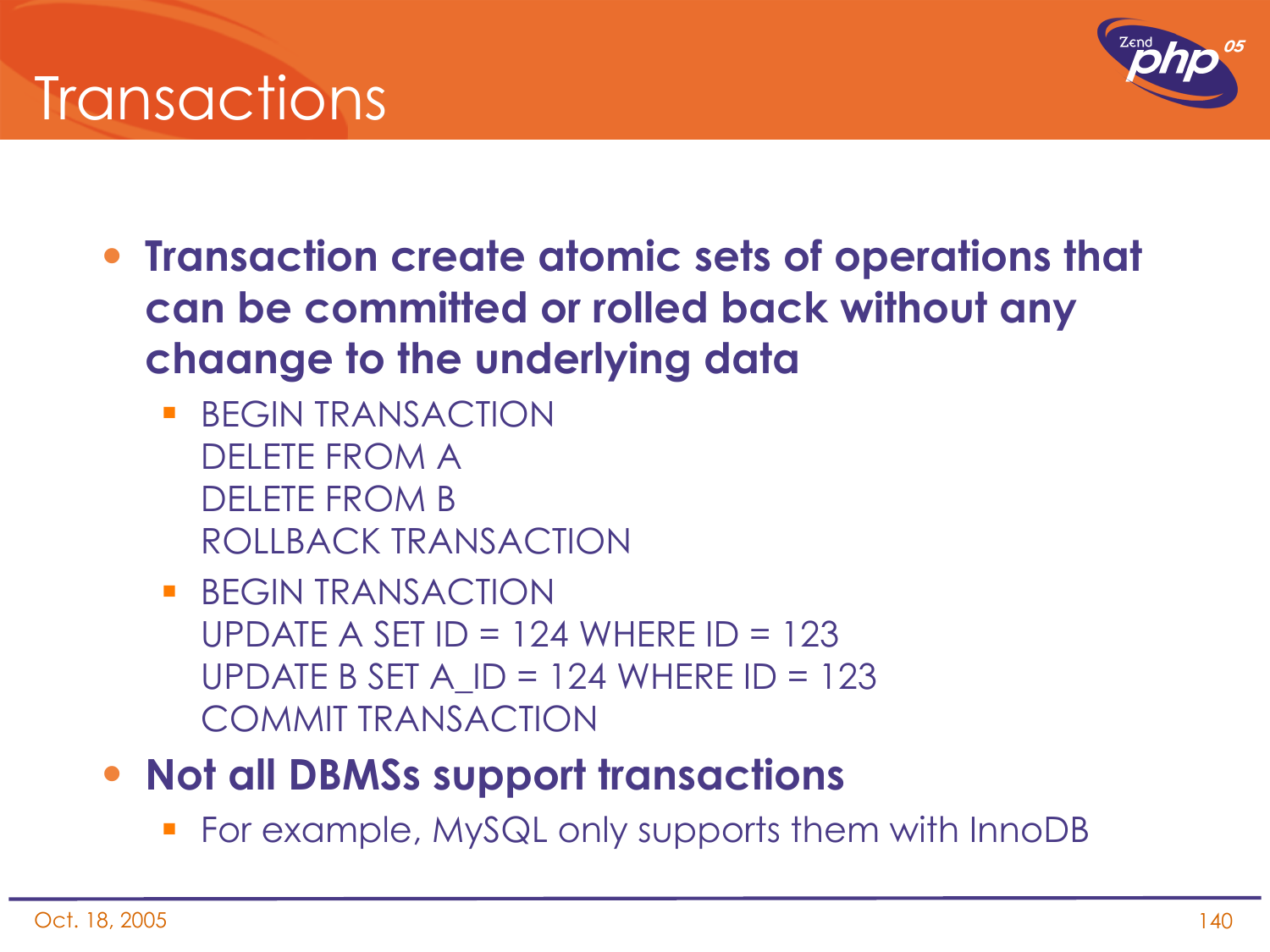



- **Most DBMSs can handle dates much better than PHP**
	- **Extended range**
	- **Higher resolution**
- **Therefore, you should keep all date operations**  *within* **your DBMS for as long as possible**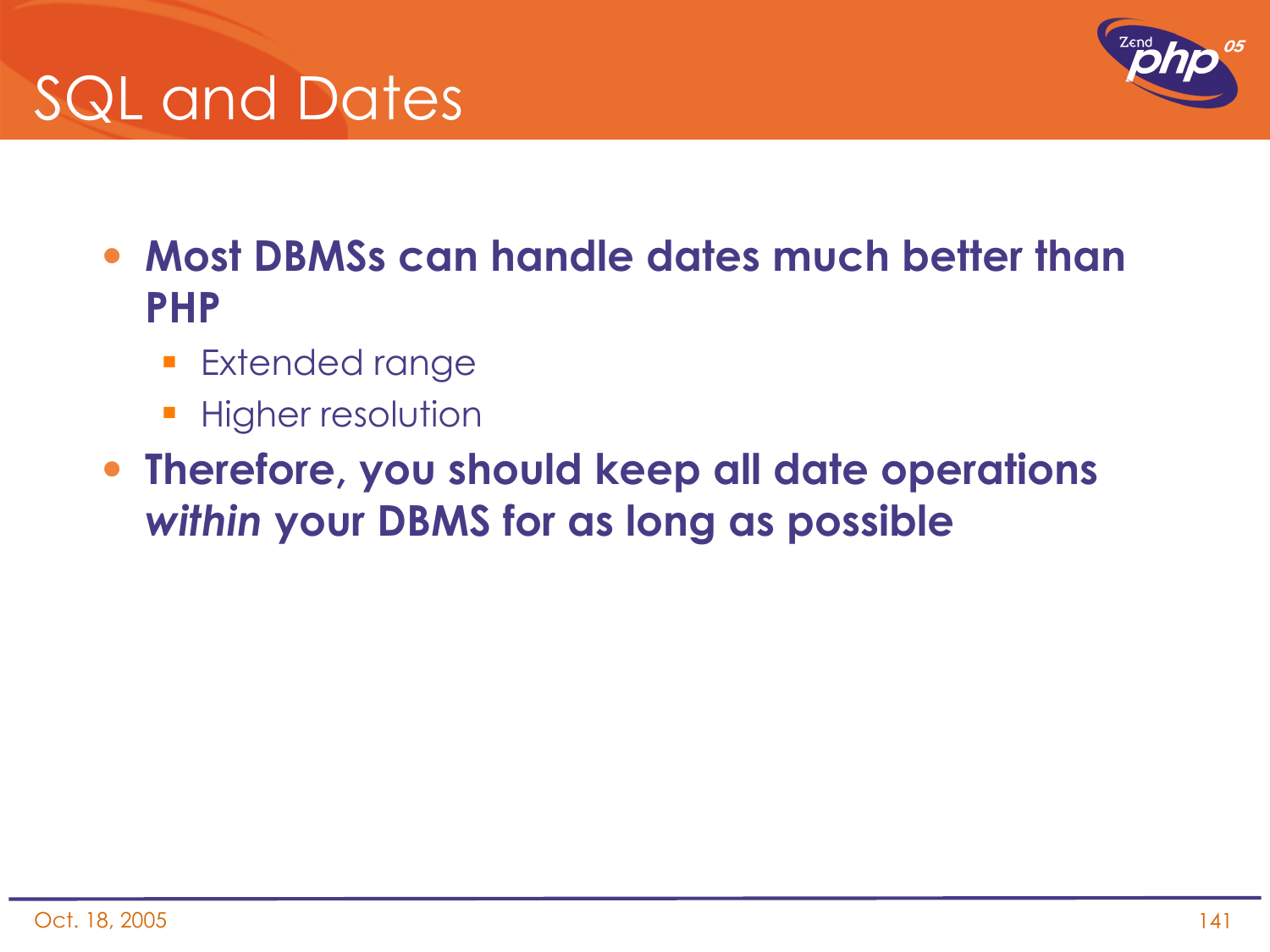

### • **File wrappers extend PHP's file handling**

- use fopen(), fread() and all other file functions with something *other* than files
- For example, access HTTP, FTP, ZLIB and so on

#### • **Built-in wrappers, or your own**

Simply define your own wrapper class:

```
• class wrap {
function stream_open($path, $mode, $options, &$opened_path) {}
function stream_read($count) {} 
function stream_write($data) {} 
function stream tell() {}
function stream_eof() {}
function stream_seek($offset, $whence) {}
}
stream_wrapper_register("wrap", "wrap"); // register wrapper
$fp = fopen("wrap://some_file", "r+"); // open file via new wrapper
```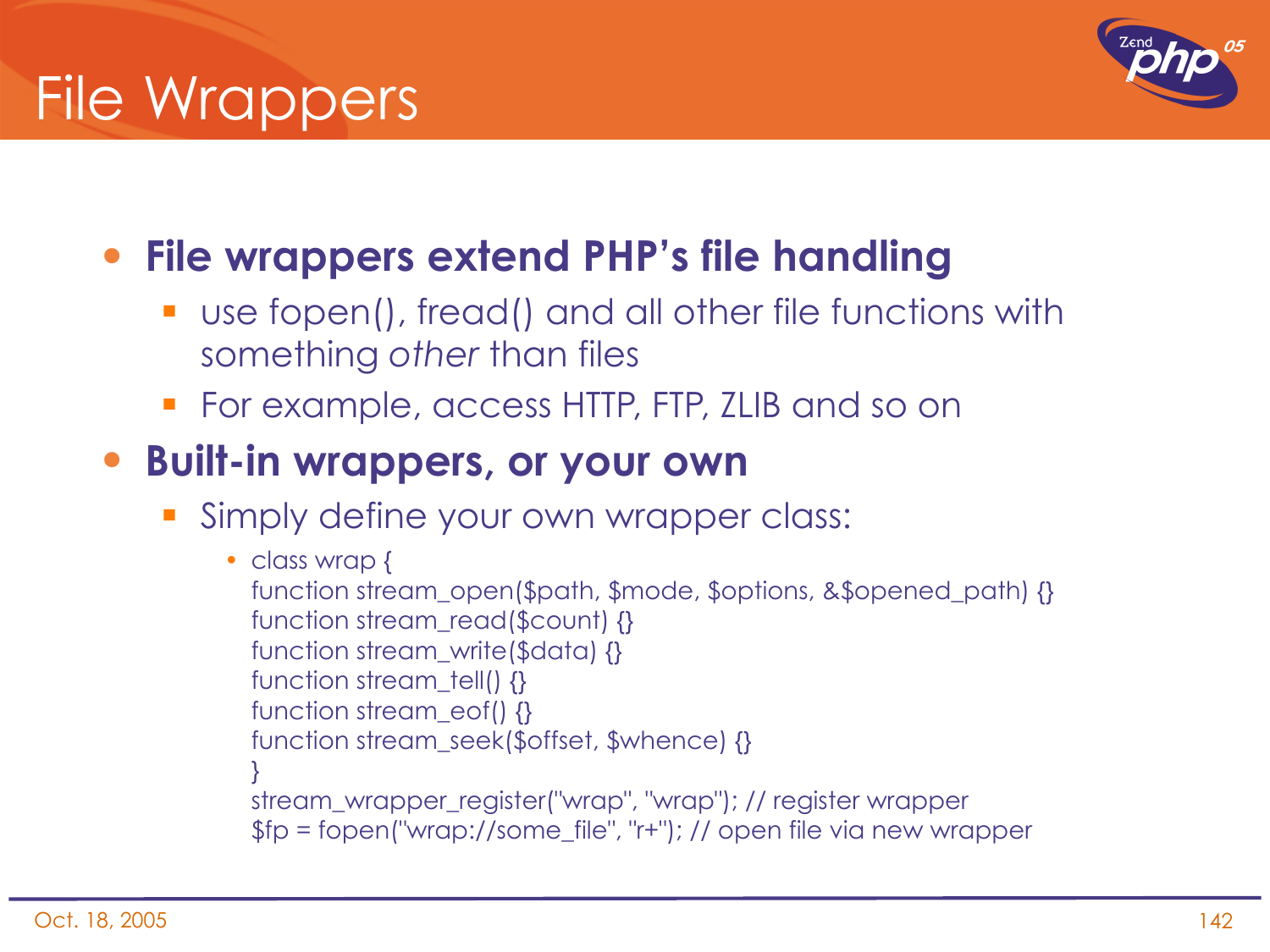

- **Not all file wrappers support all operations**
	- **For example, HTTP is read-only**
- **Remote file access may be turned off**
	- **Use the allow\_furl\_open PHP.INI directive**
- **Some wrappers are write-only**
	- For example: php://stdout and php://stderr
- **Some wrappers do not support appending**
	- For example ftp://
- **Only the "file://" wrapper allows simultaneous read and write operations**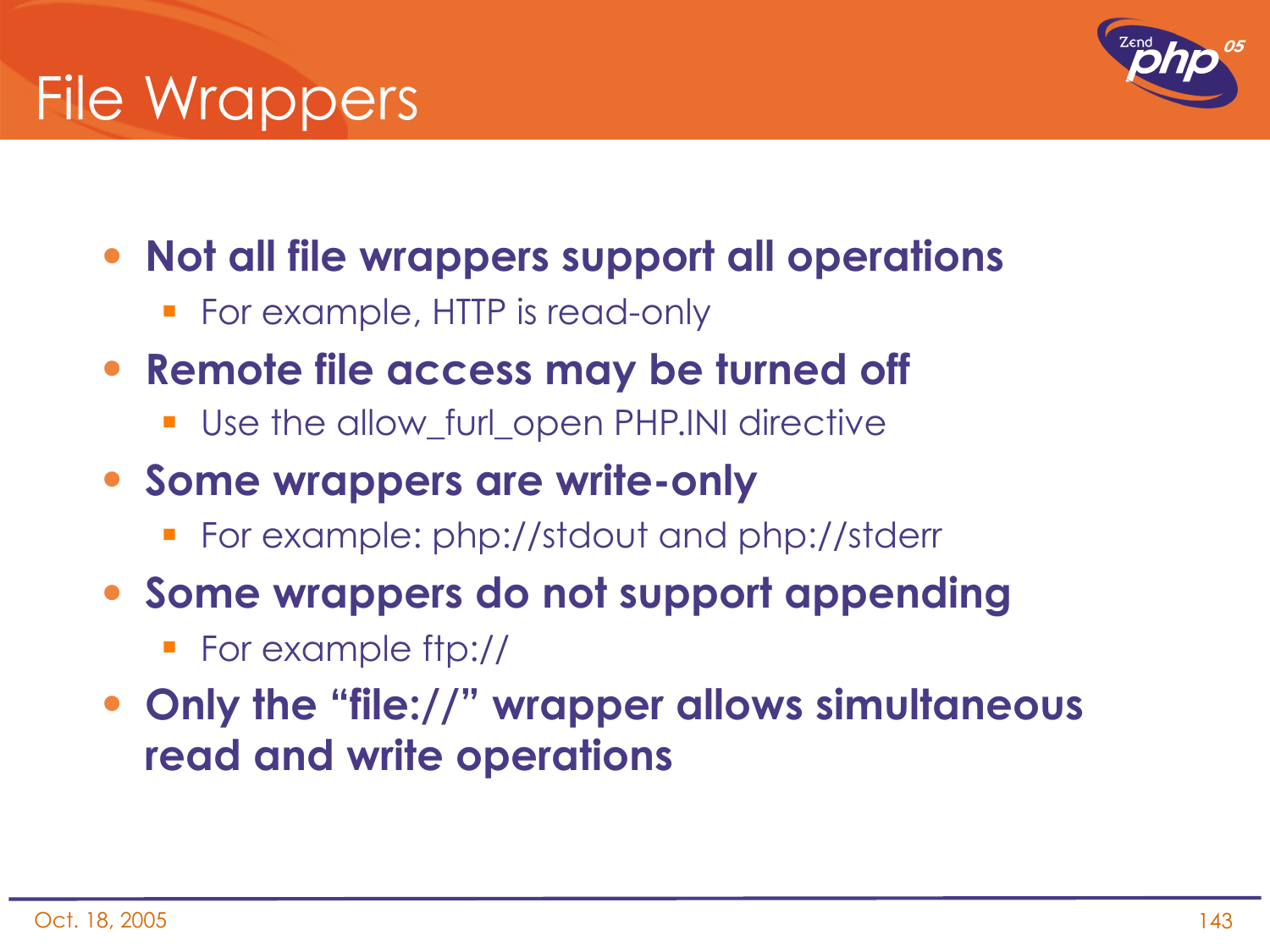## File Wrappers



• **File wrappers support information retrieval via stat() and fstat()**

- This is only implemented for file://
- Remember, however, that SMB and NFS files are "local" as far as the operating system is concerned

### • **Deleting and renaming is also supported**

- Renaming only supported for local file (but see above)
- Both require write access
- **You can also access and manipulate directories**
	- **Supported only for local files**
- **Remember to close unused wrapper instance**
	- **Not necessary, but often a good idea**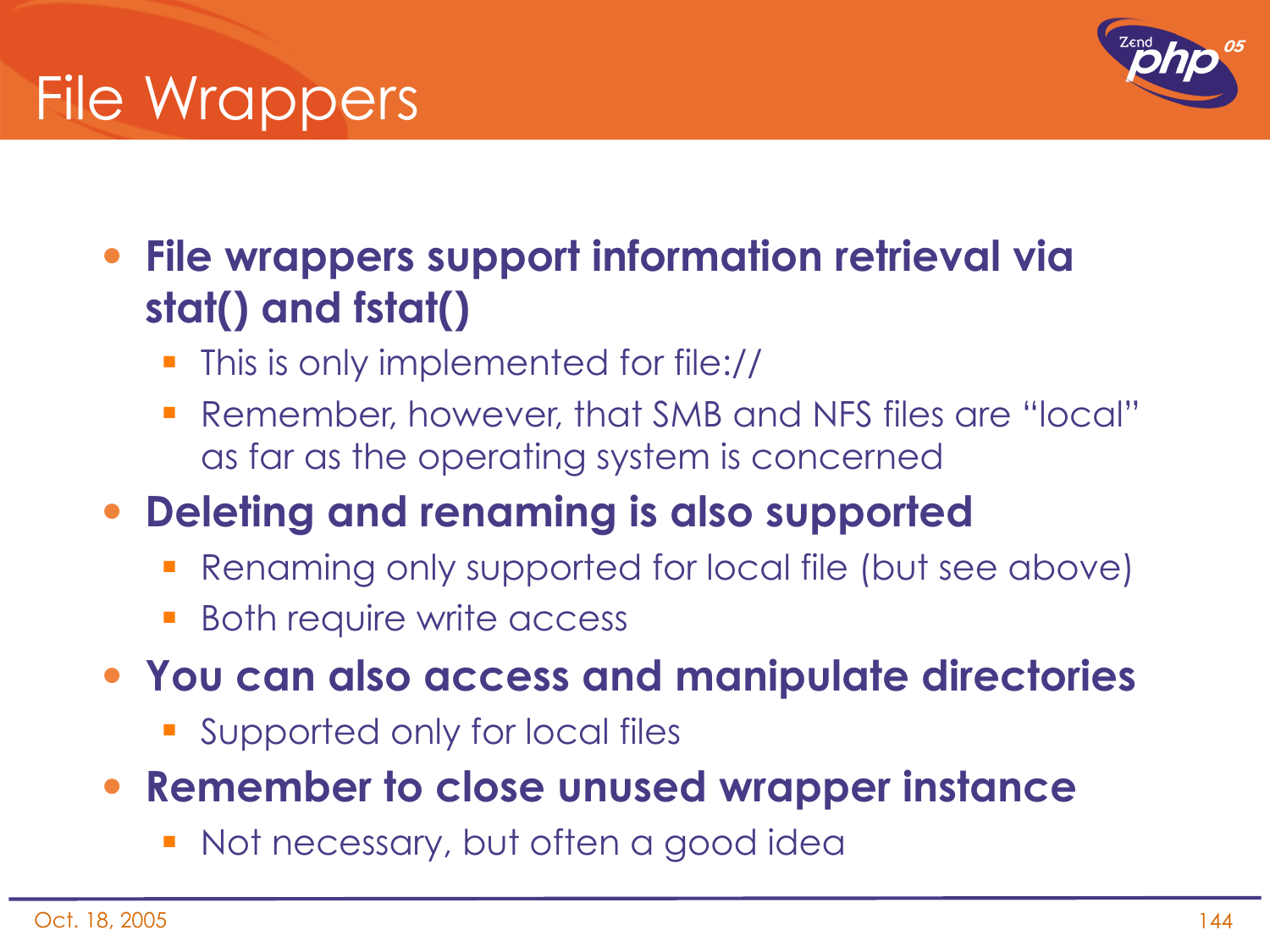## Streams



## • **Streams represent access to network services**

- **File wrapper**
- One or two pipelines
- Context
- **Metadata**

## • **Pipelines**

- **Established to allow for the actual streaming of data**
- Can be one only (read *or* write) or two (read *and* write)

### • **Context**

- **Provides access to advanced options** 
	- For example, under HTTP you can set additional headers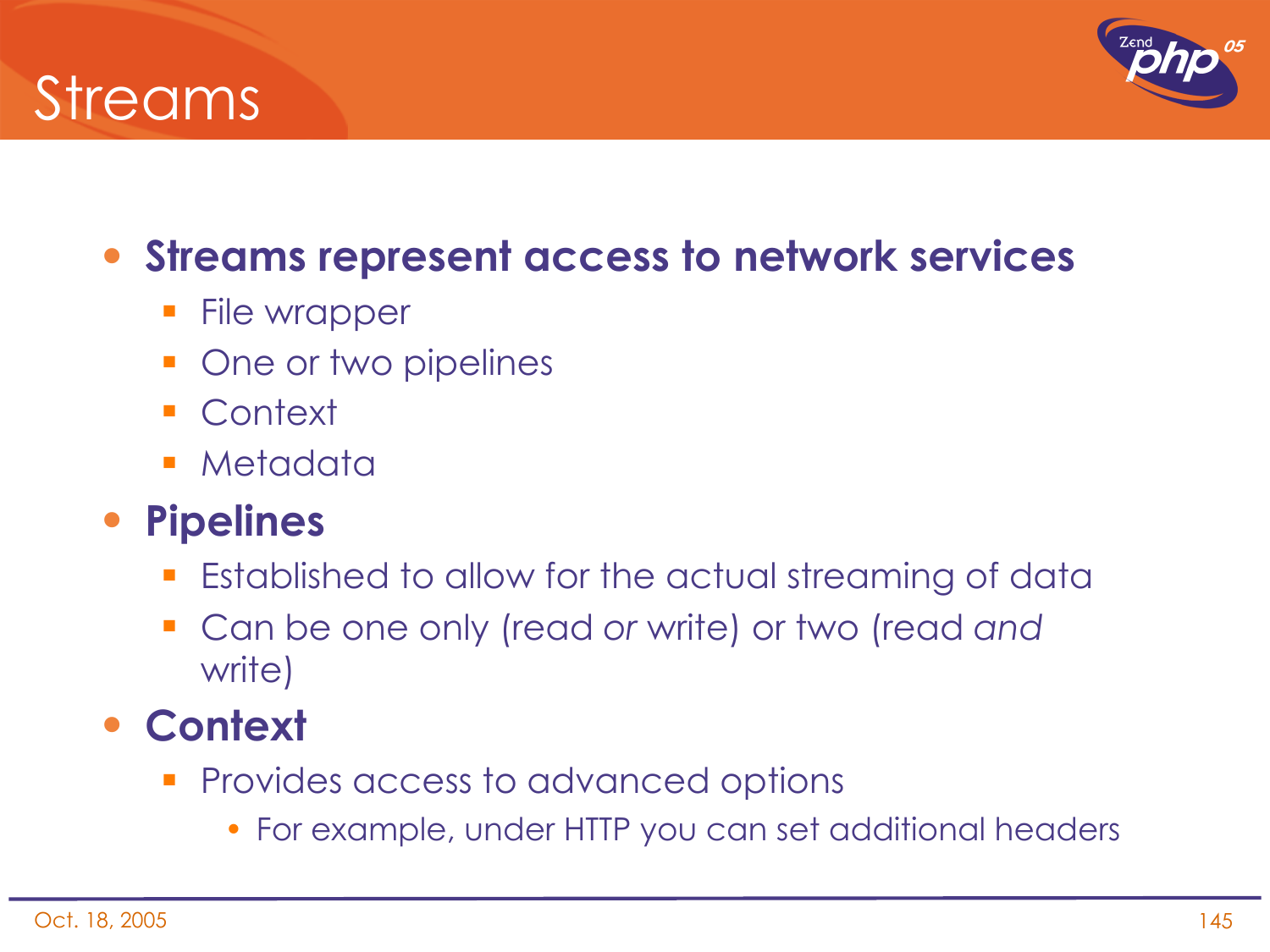## Streams



#### • **Metadata**

- **Contains "out-of-band" information provided by the** stream
	- print\_r(stream\_get\_meta\_data(fopen("http://www.php.net", "r"))); /\* Array (
		- [wrapper\_data] => Array (
			- $[0]$  => HTTP/1.1 200 OK
			- [1] => Date: Wed, 25 Aug 2004 22:19:57 GMT
			- [2] => Server: Apache/1.3.26 (Unix) mod\_gzip/1.3.26.1a PHP/4.3.3-dev
			- [3] => X-Powered-By: PHP/4.3.3-dev
			- [4] => Last-Modified: Wed, 25 Aug 2004 21:12:17 GMT
			- [5] => Content-language: en

```
        [8] => Content-Type: text/html;charset=ISO-8859-1
```

```
\left( \begin{array}{c} \end{array} \right)    [wrapper_type] => HTTP
    [stream_type] => socket
    [unread_bytes] => 1067
[timed out] =>
[blocked] => 1
[eof] =>
```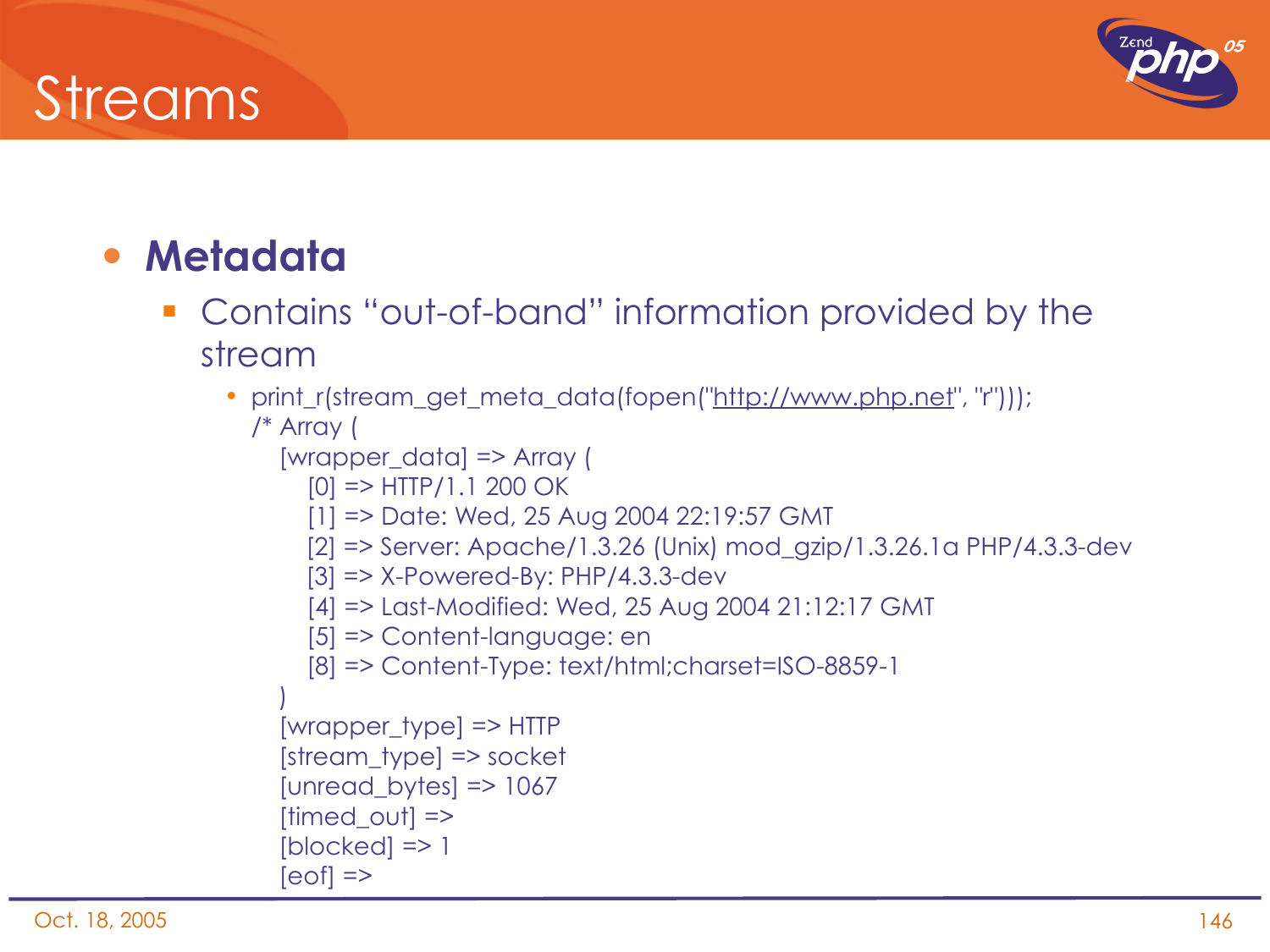## **Sockets**



- **Sockets provide the lowest-level form of network communication**
	- **Because of this, you should use them only when strictly** necessary

## • **Several transports are supported:**

- TCP/UPD
- **SSL**
- $\blacksquare$  TLS
- UNIX
- UDG

#### • **You can't switch transports mid-stream**

Sometimes problematic for TLS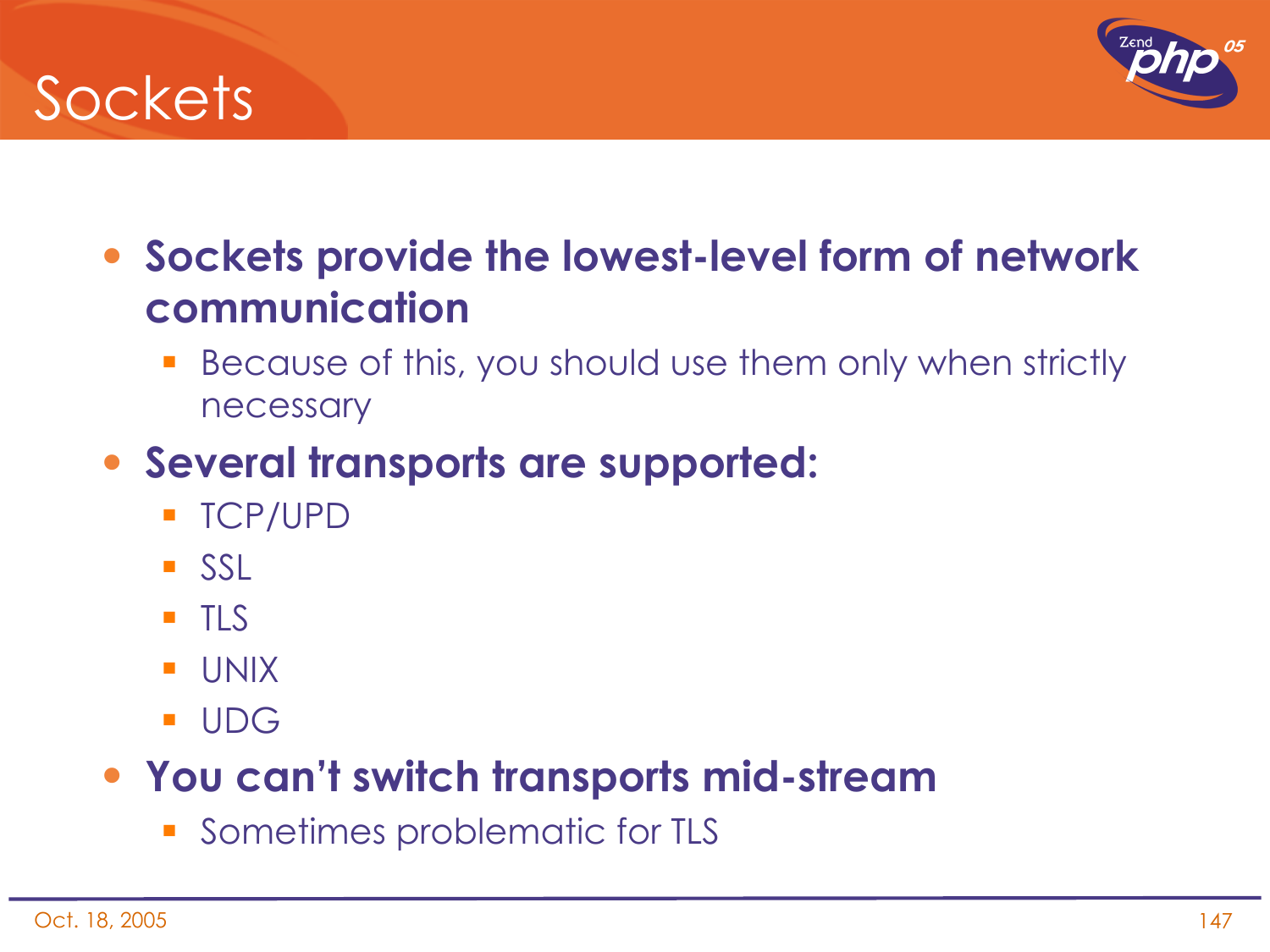## **Sockets**



## • **Opening:**

- \$fp = fsockopen (\$location, \$port, &\$errno, &\$errstr)
- You can then use fwrite, fread(), fgets(), etc.

#### • **Opening persistend sockets:**

- \$fp = pfsockopen (\$location, \$port, &\$errno, &\$errstr)
- Persistent sockets will only work for persistent APIs, like mod\_php on Apache and FastCGI
- **Connections can also be terminated from the remote** host because of lack of network activity
- Use with care—lots of potential pitfalls!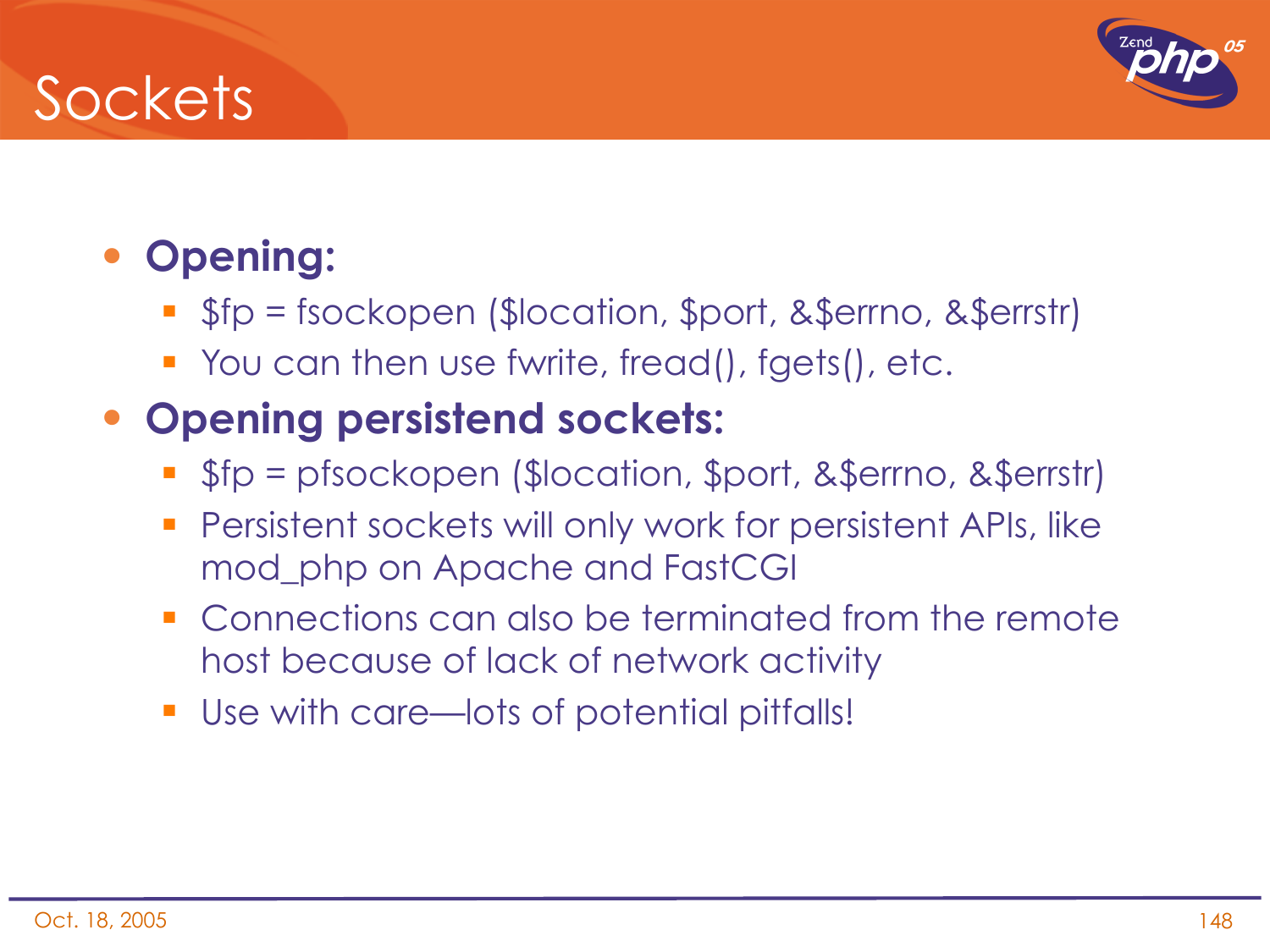# Socket Timeout



• **An optional fifth parameter to fsockopen() indicates timeout**

- \$fp = fsockopen("www.php.net", 80, \$errno, \$errstr, 30);
- Timeout is in seconds
- **-** Default is stored in default socket timeout PHP.INI setting
- **Timeout must be set separately for network activity:**
	- socket\_set\_timeout (\$socket, \$timeout)
- **Sockets can be blocking or non-blocking**
	- stream\_set\_blocking (\$socket, FALSE);
	- This needs a pre-existing socket!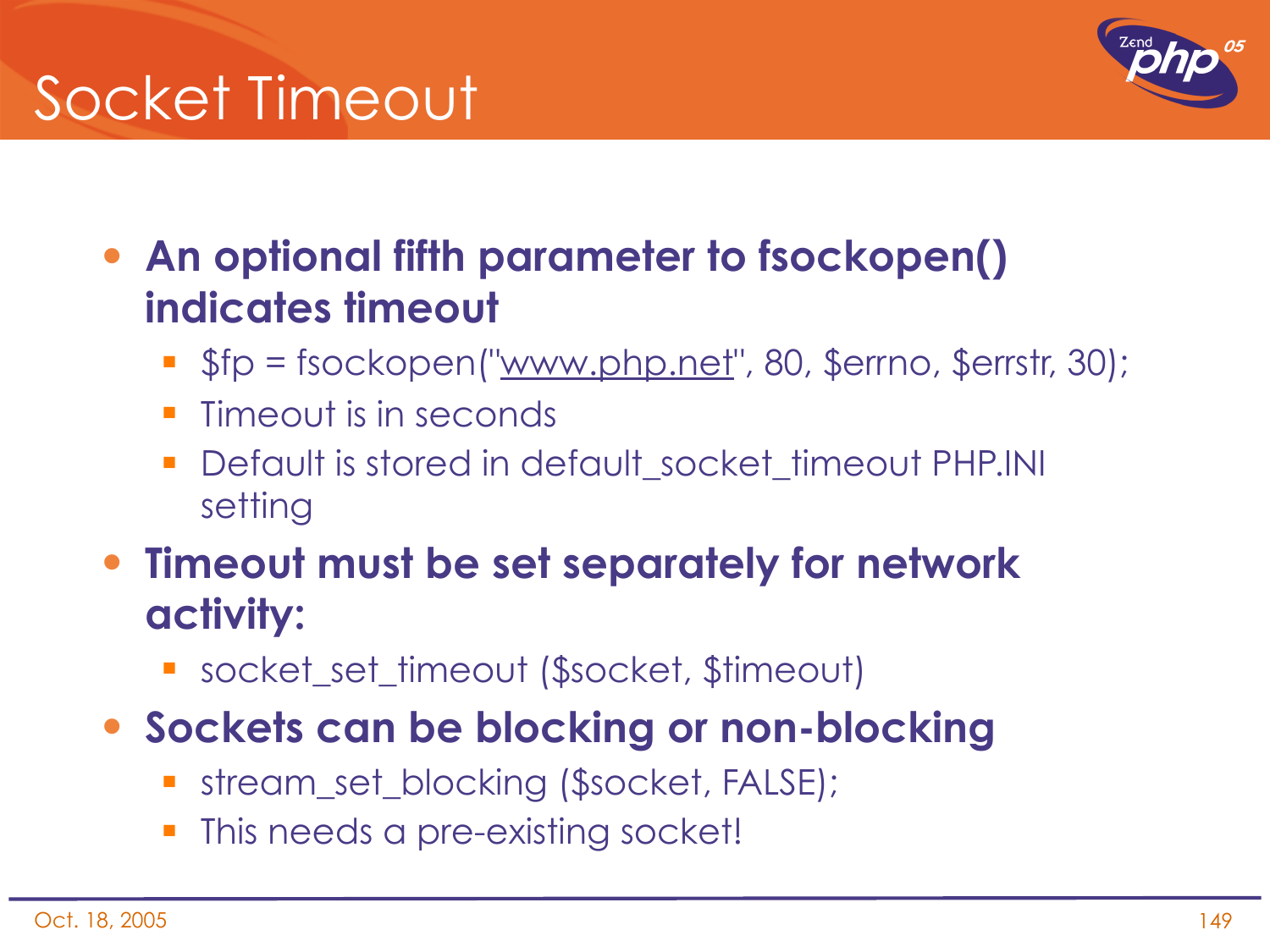



- **What does an "inner join" construct do?**
- **What function would you use to open a socket connection manually with the purpose of communicating with a server not supported by a file wrapper?**
- **When dealing with timeout values in sockets, the connection timeout can be changed independently of the read/write time out. Which function must be used for this purpose?**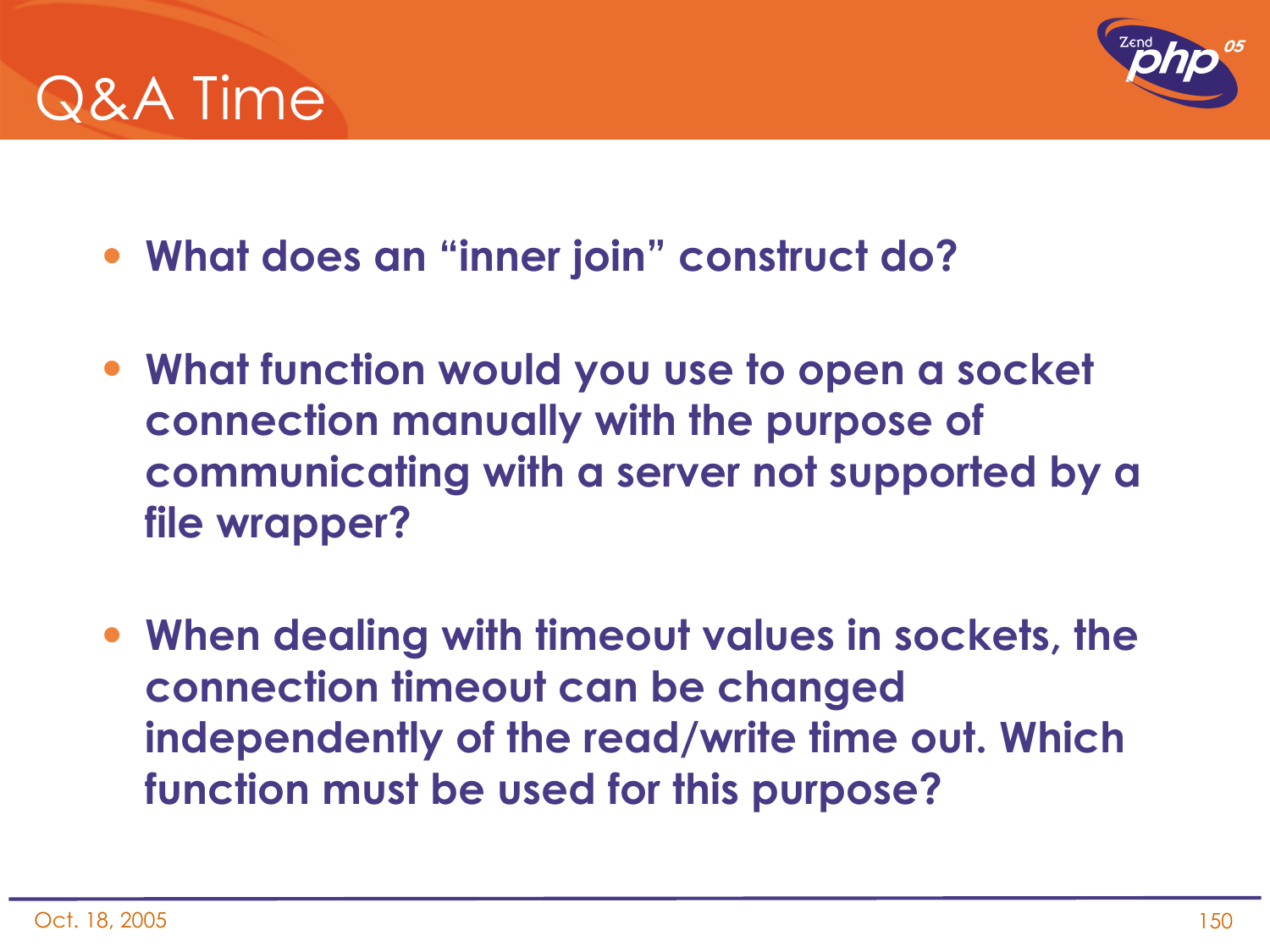



- **What does an "inner join" construct do?**
- **It creates a result set based on the rows in common between two tables**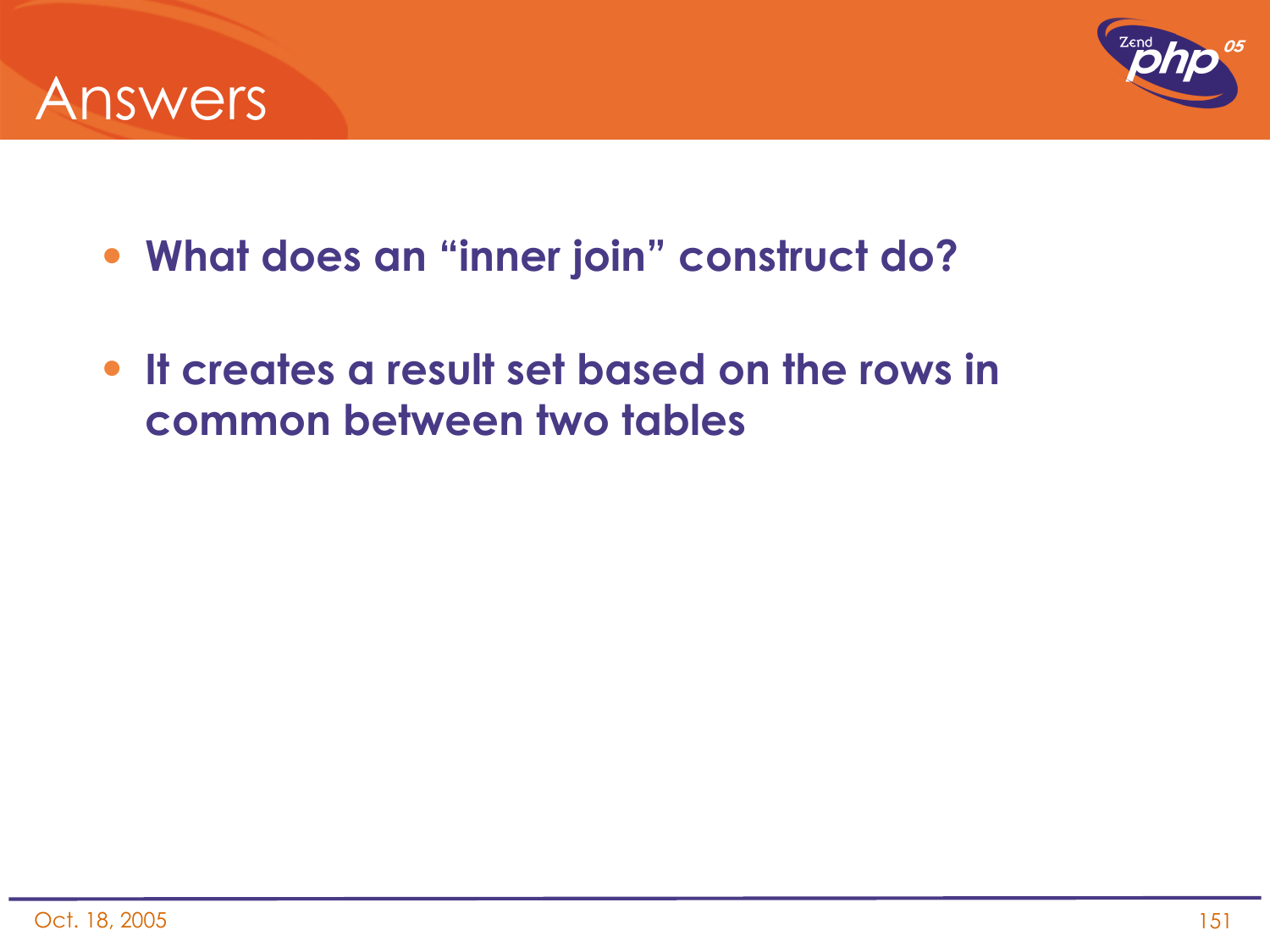



- **What function would you use to open a socket connection manually with the purpose of communicating with a server not supported by a file wrapper?**
- **fsockopen()**
- **pfsockopen() for persistent connections**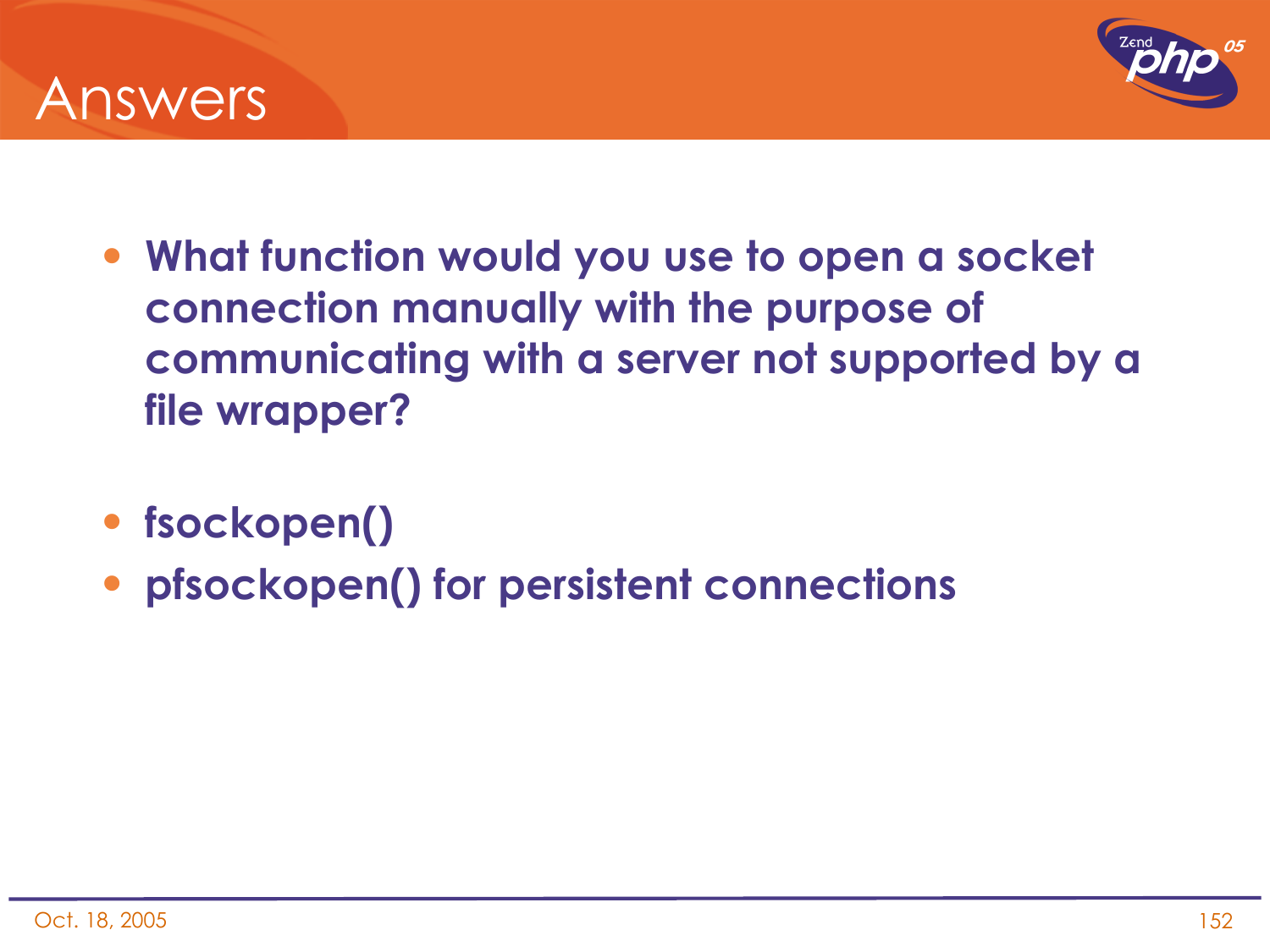



- **When dealing with timeout values in sockets, the connection timeout can be changed independently of the read/write time out. Which function must be used for this purpose?**
- **stream\_set\_timeout()**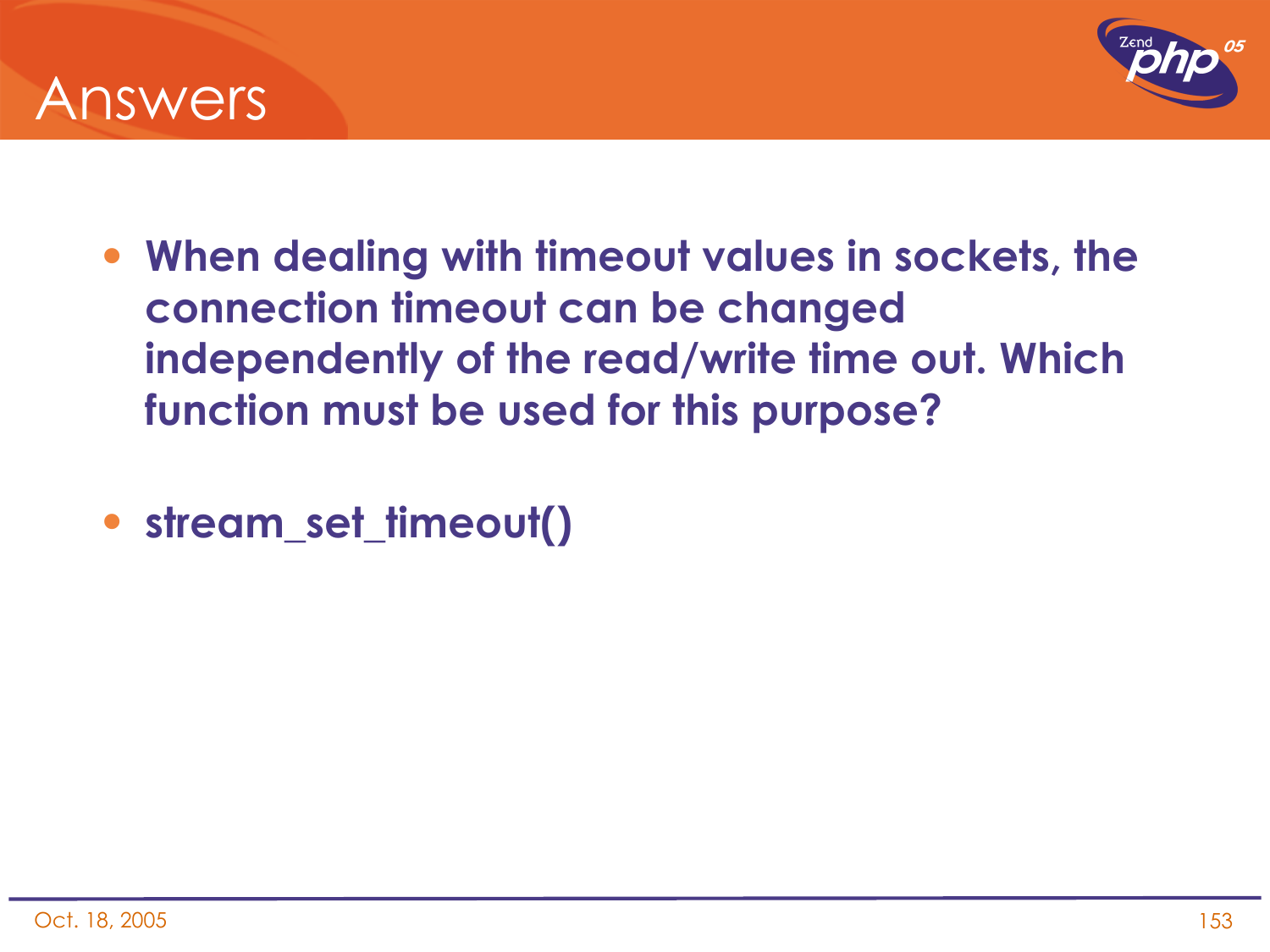

# PART VI: Secure, Optimize, Debug

## • **What we'll cover in this section:**

- **Data filtering**
- **SQL** injection
- **Command injection**
- **XSS**
- **Safe mode**
- **Coding Standards**
- **Error logging**
- **Debugging and optimization**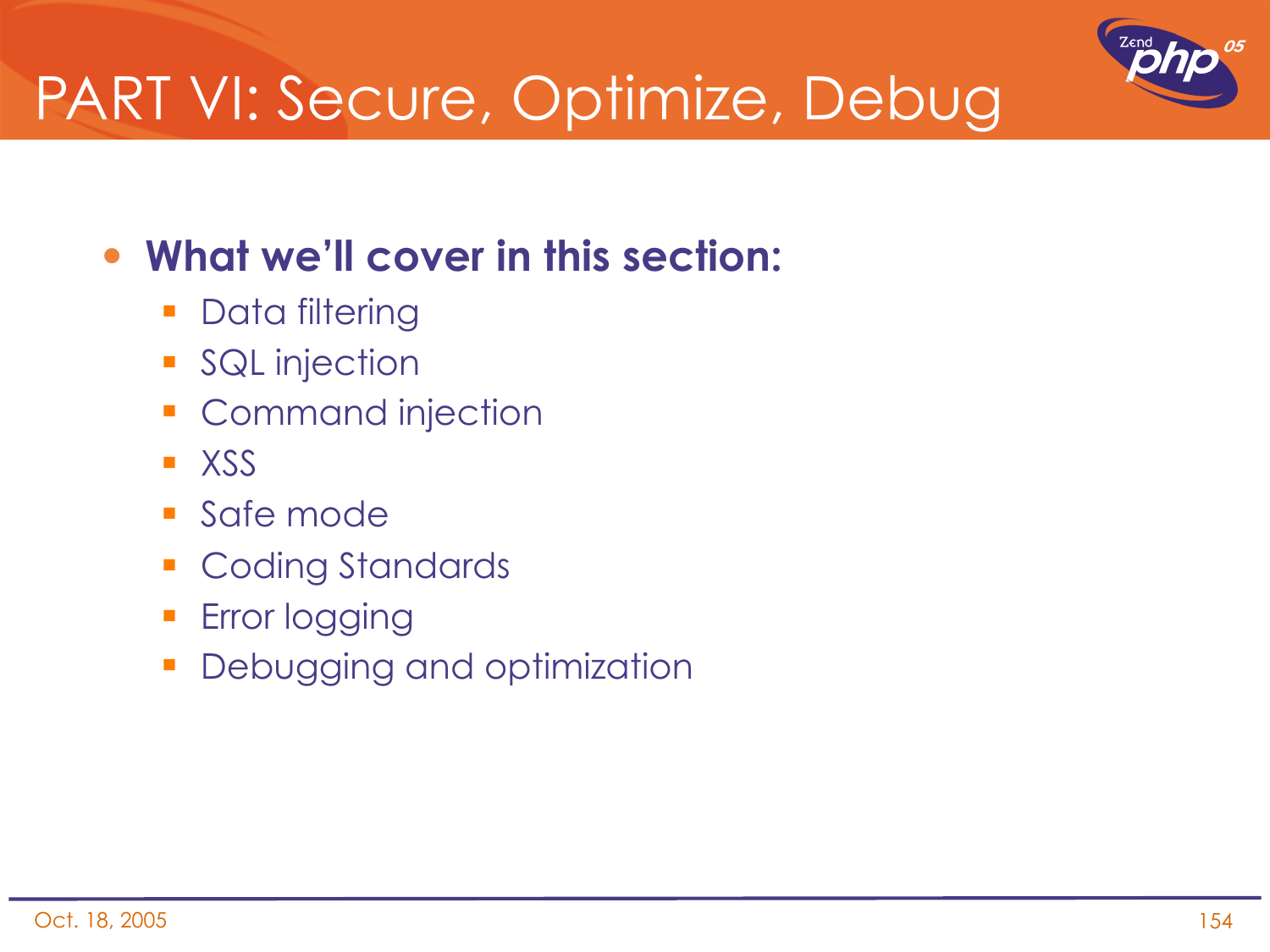# Data Filtering



## • **Users are evil**

**And sometimes they don't even know it** 

## • **You should always "taint" and filter data**

- **PHP provides lots of functions that can help here**
- Never rely on register\_globals
	- In fact, if you're writing for redistribution, undo its effects if it is on

#### • **Data filtering depends on what you need to do with it**

- **The State You will rarely need "raw" data**
- Most of the time, it needs to be escaped to do something or other—e.g.: display, insert into db, and so on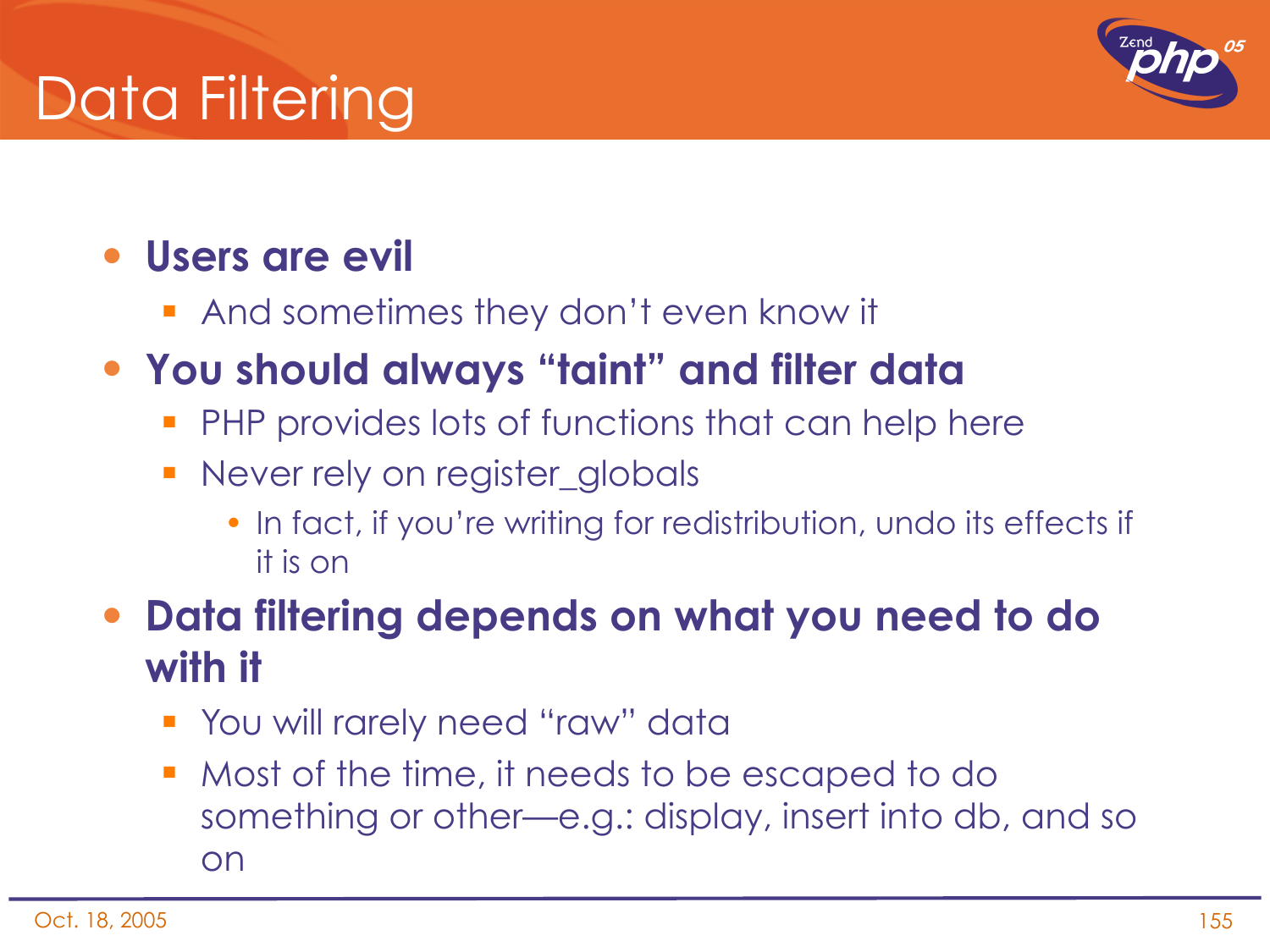# SQL Injection



- **SQL injection occurs when improperly filtered data ends up in a database query**
	- $\blacksquare$  "SELECT \* FROM USER WHERE ID = \$id"
	- $\bullet$  \$id = "1; DELETE FROM USER;"
- **Most DBMS modules have their own escaping mechanisms**
	- **mysql\_real\_escape\_string()**
	- addslashes() The swiss army knife approach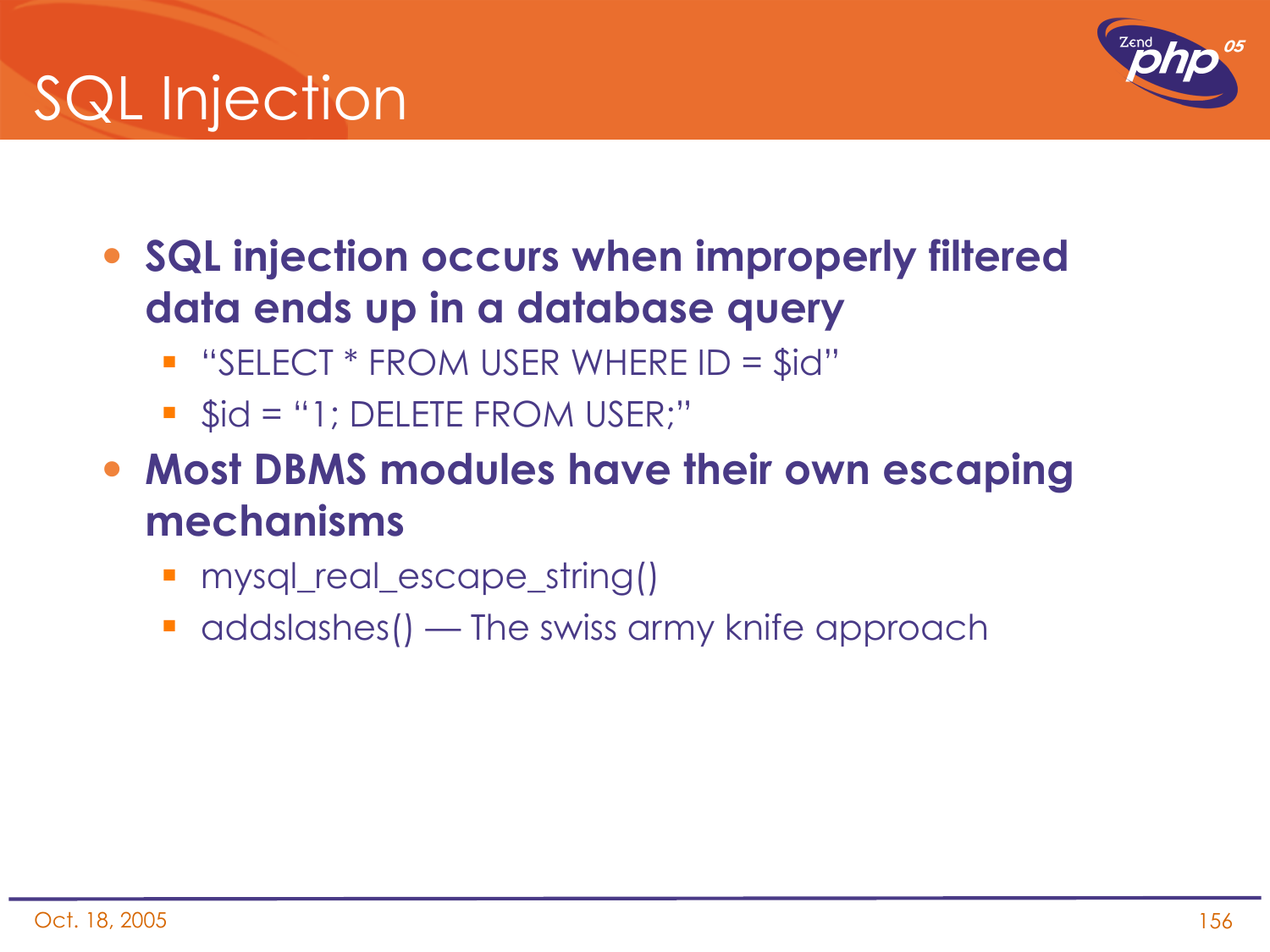# Command Injection



- **Command injection takes place when improperly filtered input ends up in a shell command**
- **Both commands and parameters should be escaped:**
	- escapeshellcmd (\$cmd)
	- escapeshellarg (\$arg)
	- shell\_exec (\$cmd . ' ' . \$arg)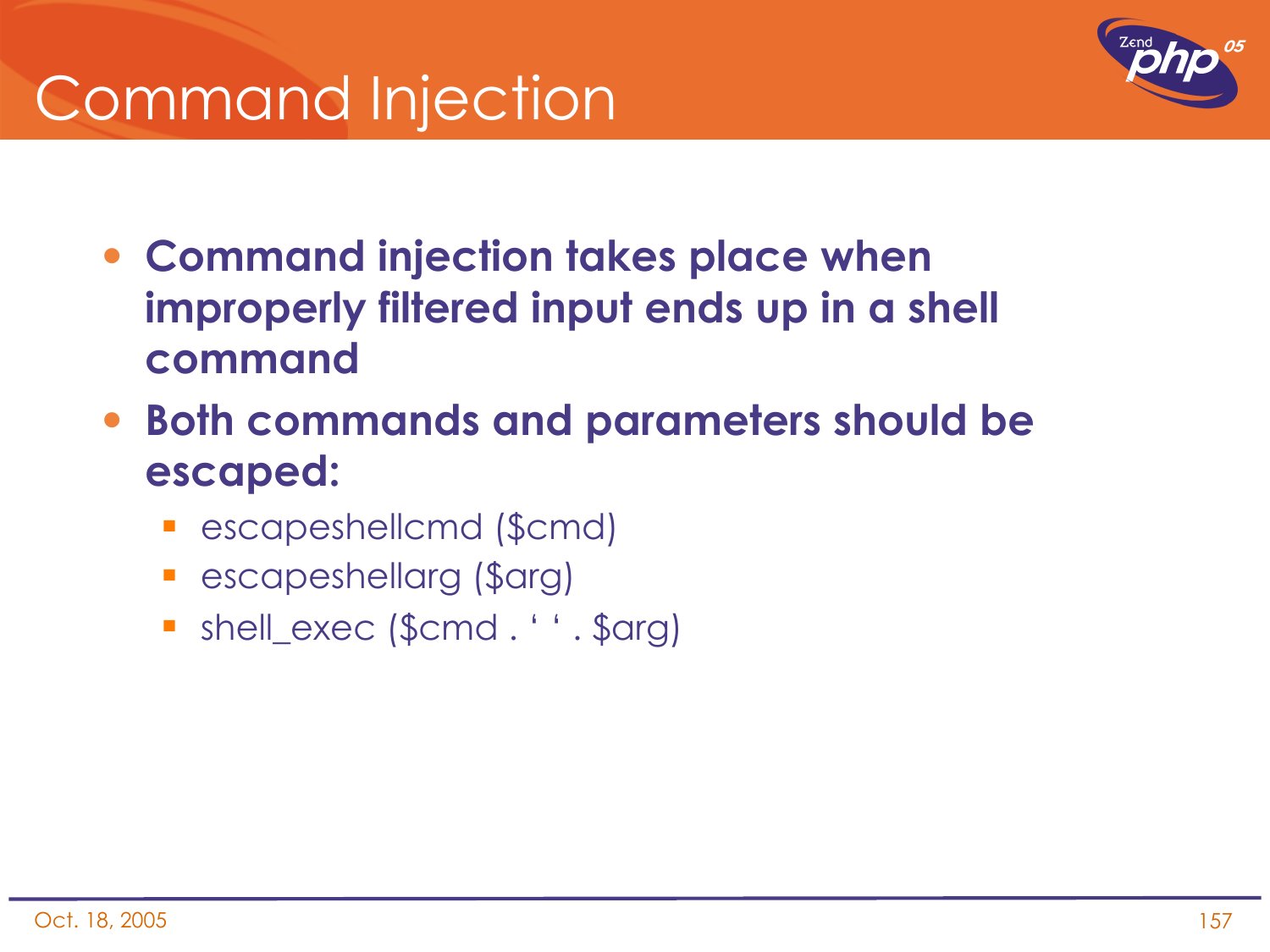# Cross-site Scripting



• **XSS happens when improperly escaped input is outputted to the client**

- **XSS** can be used for all sorts of nasty purposes
- **•** Often underrated, it is an extremely serious security problem
- **If's often easy to implement on the attacker's side**
- **User input should be properly escaped before being outputted back to the browser**
	- htmlspecialchars()
	- **htmlentities()**
	- **strip\_tags()**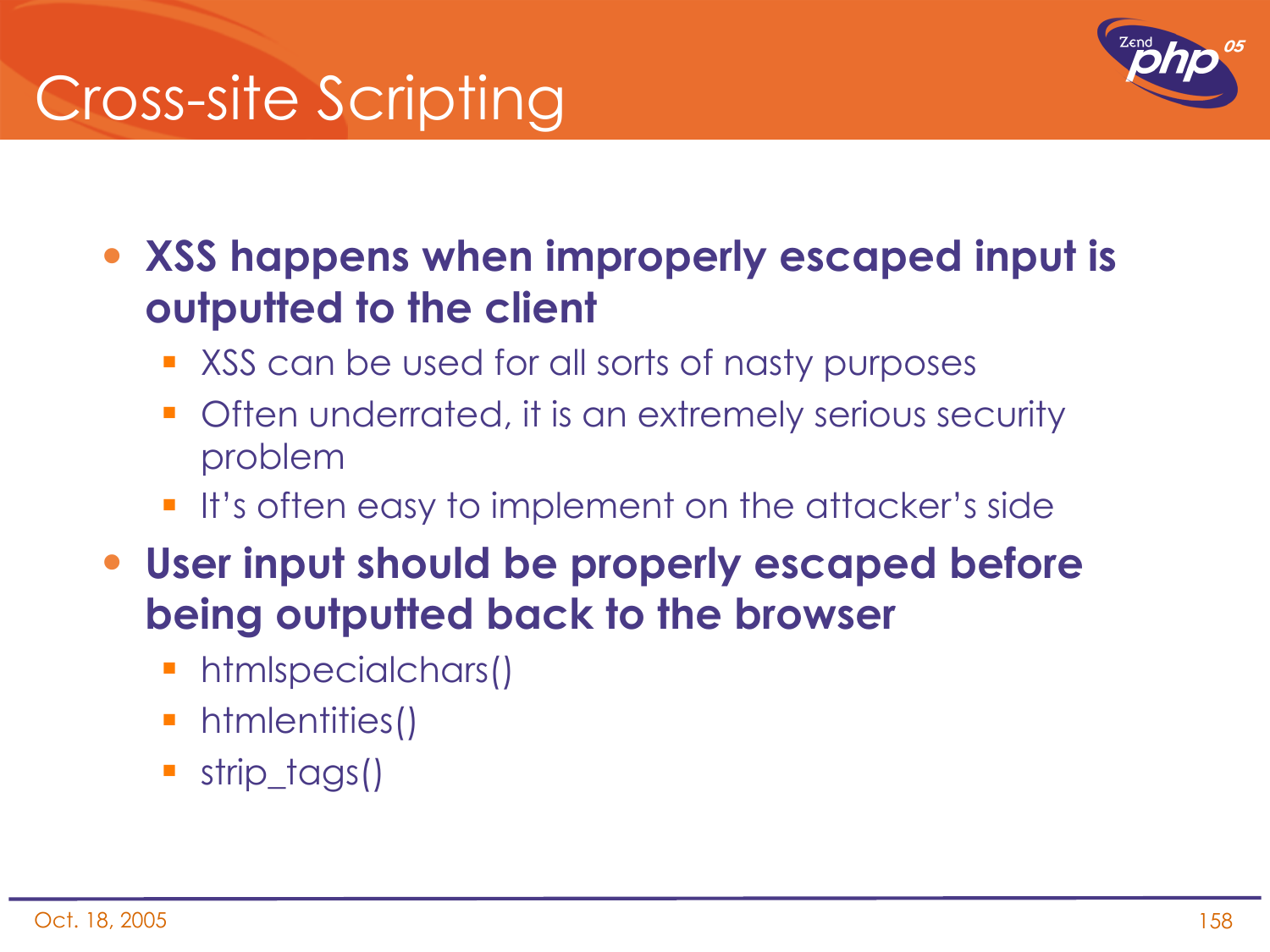## Safe Mode

- **Safe mode implements certain restrictions to help prevent security problems**
	- UID matching
	- **•** open\_basedir restrictions
- **Safe mode and open\_basedir have several drawbacks**
	- **PHP** is not the right place for implementing security at this level
	- **Files created in safe\_mode may not be readable by** your scripts!
	- **Add noticeable overhead to the system**

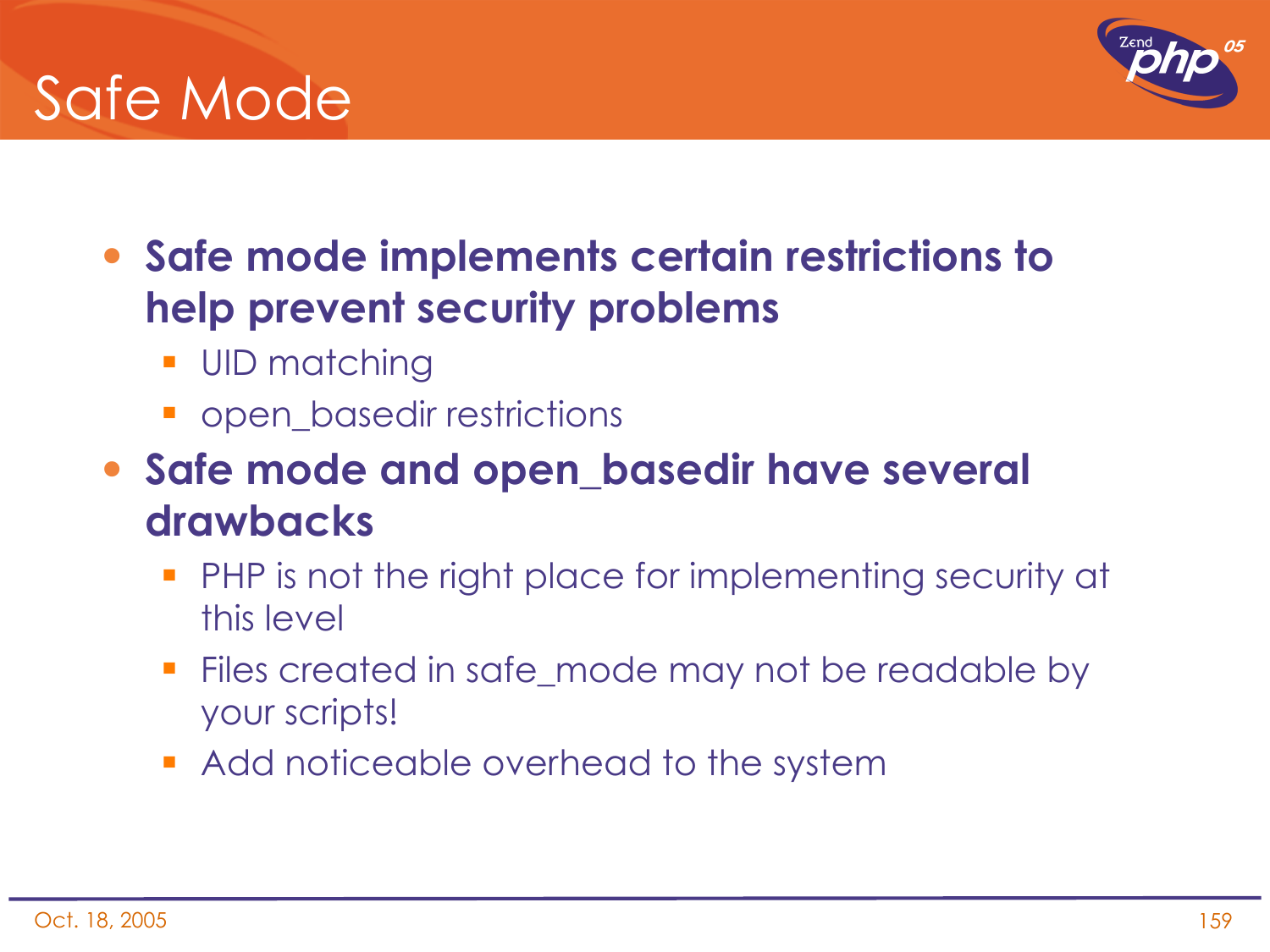# Coding Standards



## • **Coding standards help writing good code**

**There is no "official" standard connected with the** exam

### • **A few ideas:**

- **Flattening if statements**
- **Splitting long statements across multiple lines**
- **Using substitution instead of concatenation** 
	- Watch out for performance hits
- Comparison vs. Assignment
	- Reverse comparisons
- Use type-sensitive comparisons when possible
- Validate resources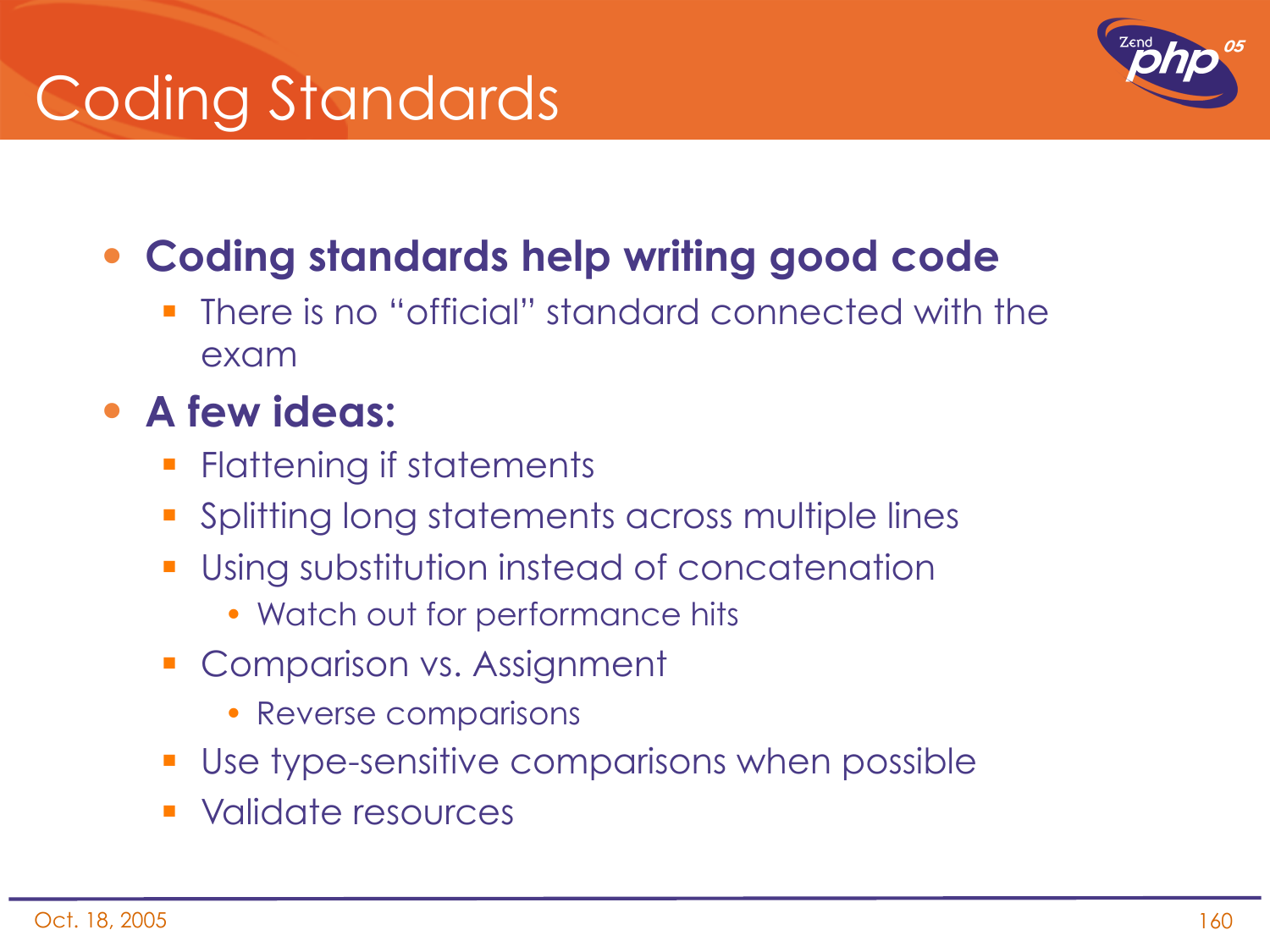

- **PHP has an impressive array of error management facilities—use them!**
- **Report all errors during development**
- **Keep error reporting on in production, but shift to logging**
- **Implement your own error handlers**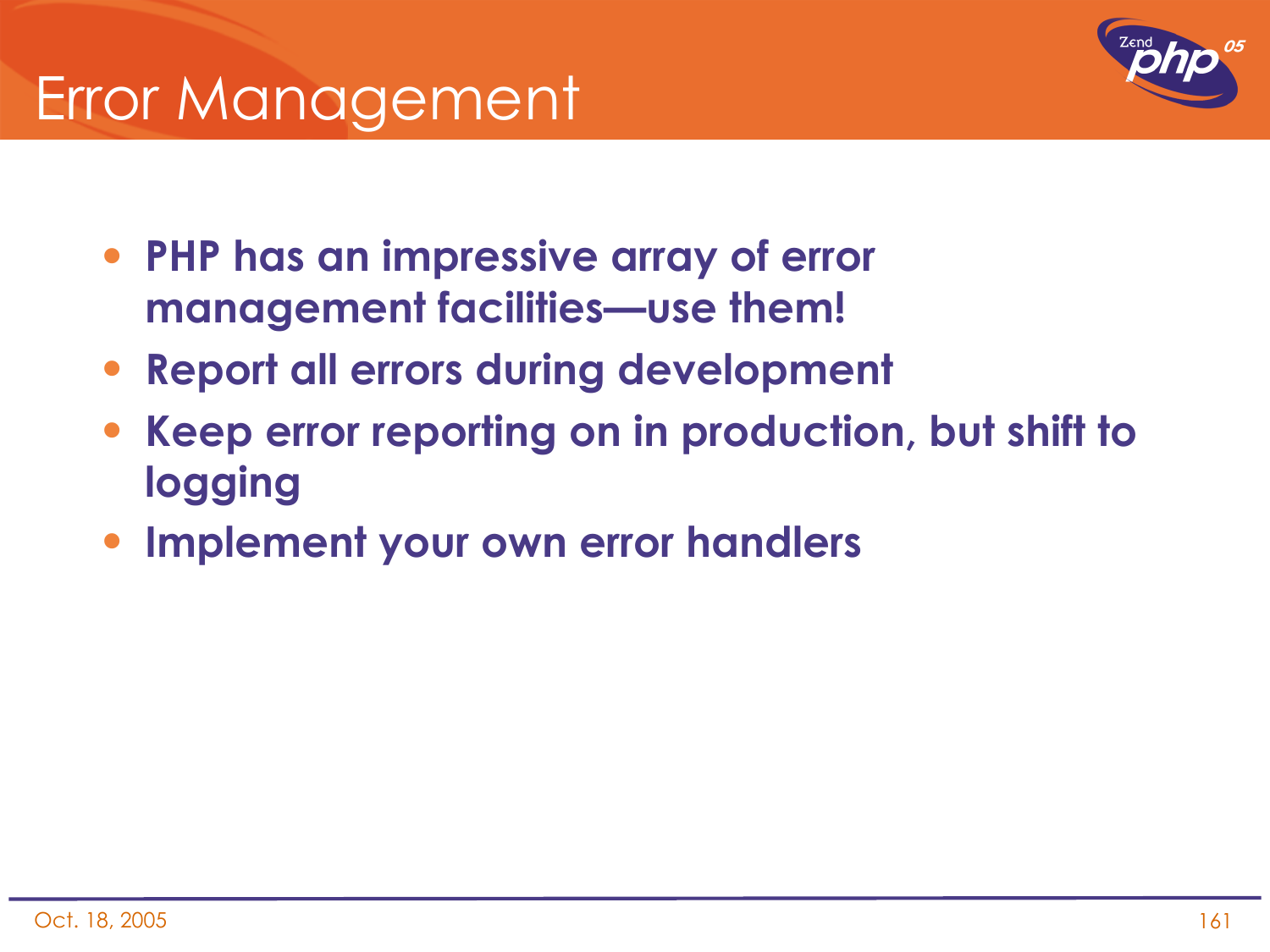# **Debugging**

- **Debugging can be very difficult**
- **"Echo" debugging is the simplest form**
	- **-** Output status throughout the script's execution
- **Complex logic is better handled through external debuggers**
	- Lots available—from open source (Xdebug) to commercial (e.g.: Zend Studio IDE)
	- IDEs support both local and remote debugging

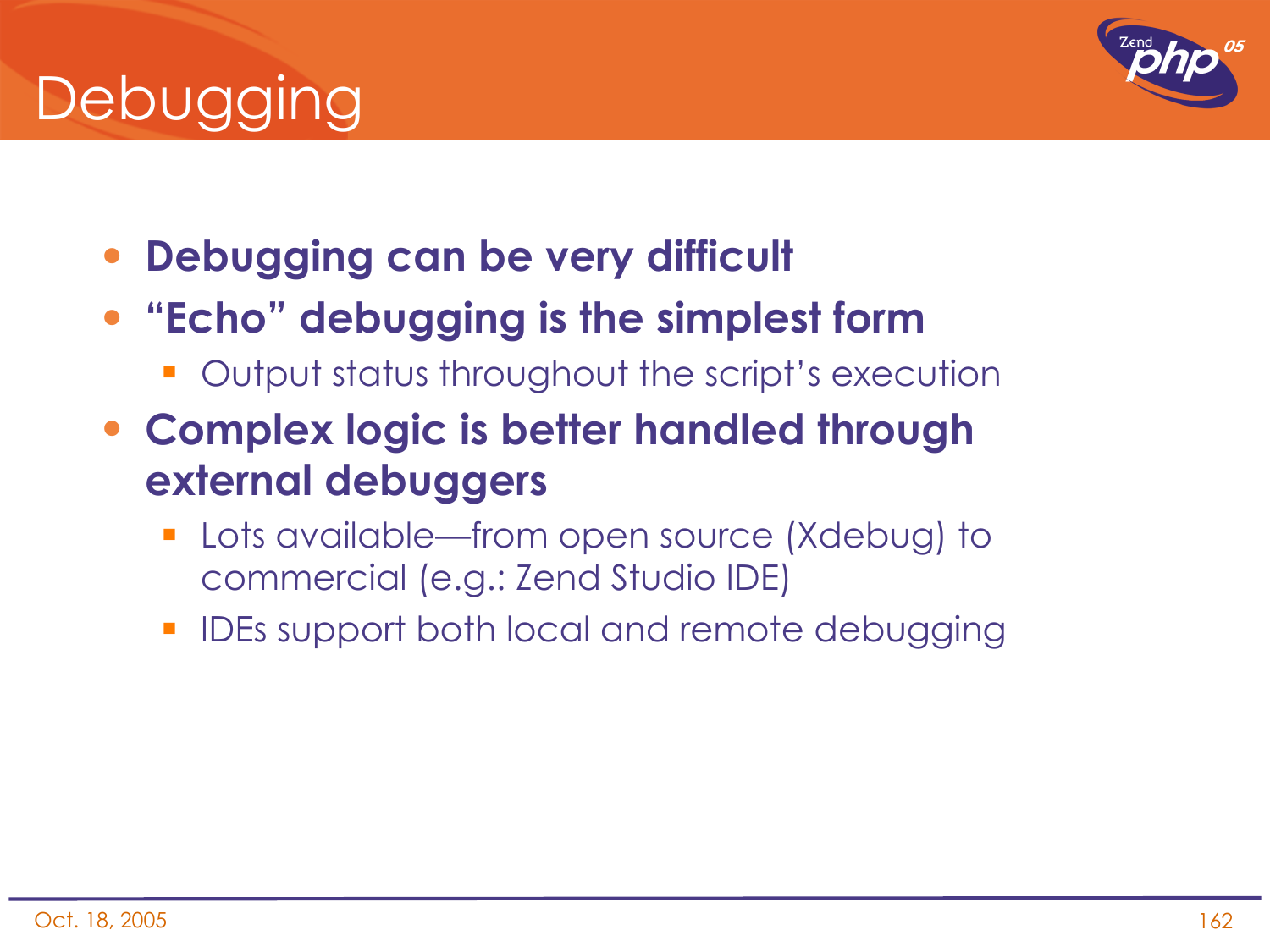# Optimization



## • **Optimization can be as simple as installing a bytecode cache**

- No changes to codebase
- Immediate (but limited) benefits

### • **Proper optimization requires good analysis**

Finding bottlenecks

## • **Optimization can take place on multiple levels:**

- Write faster code
- Remove external bottlenecks
- Use caching for internal bottlenecks
- Improve web server configuration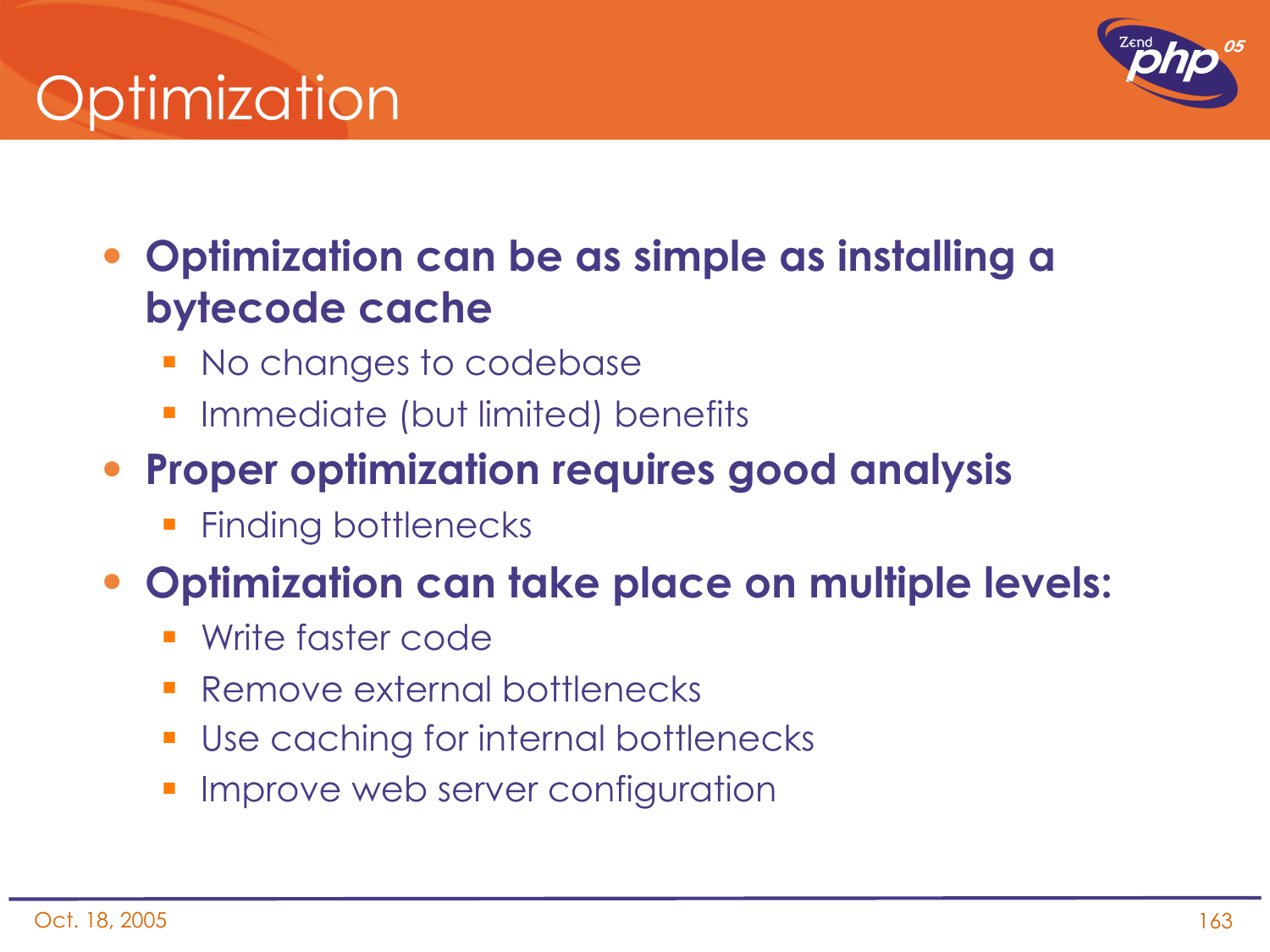



- **Although the best practice is to disable register\_globals entirely, if it must be enabled, what should your scripts do to prevent malicious users from compromising their security?**
- **When uploading a file, is there a way to ensure that the client browser will disallow sending a document larger than a certain size?**
- **Can you turn off all error reporting from within a script with a single PHP function call?**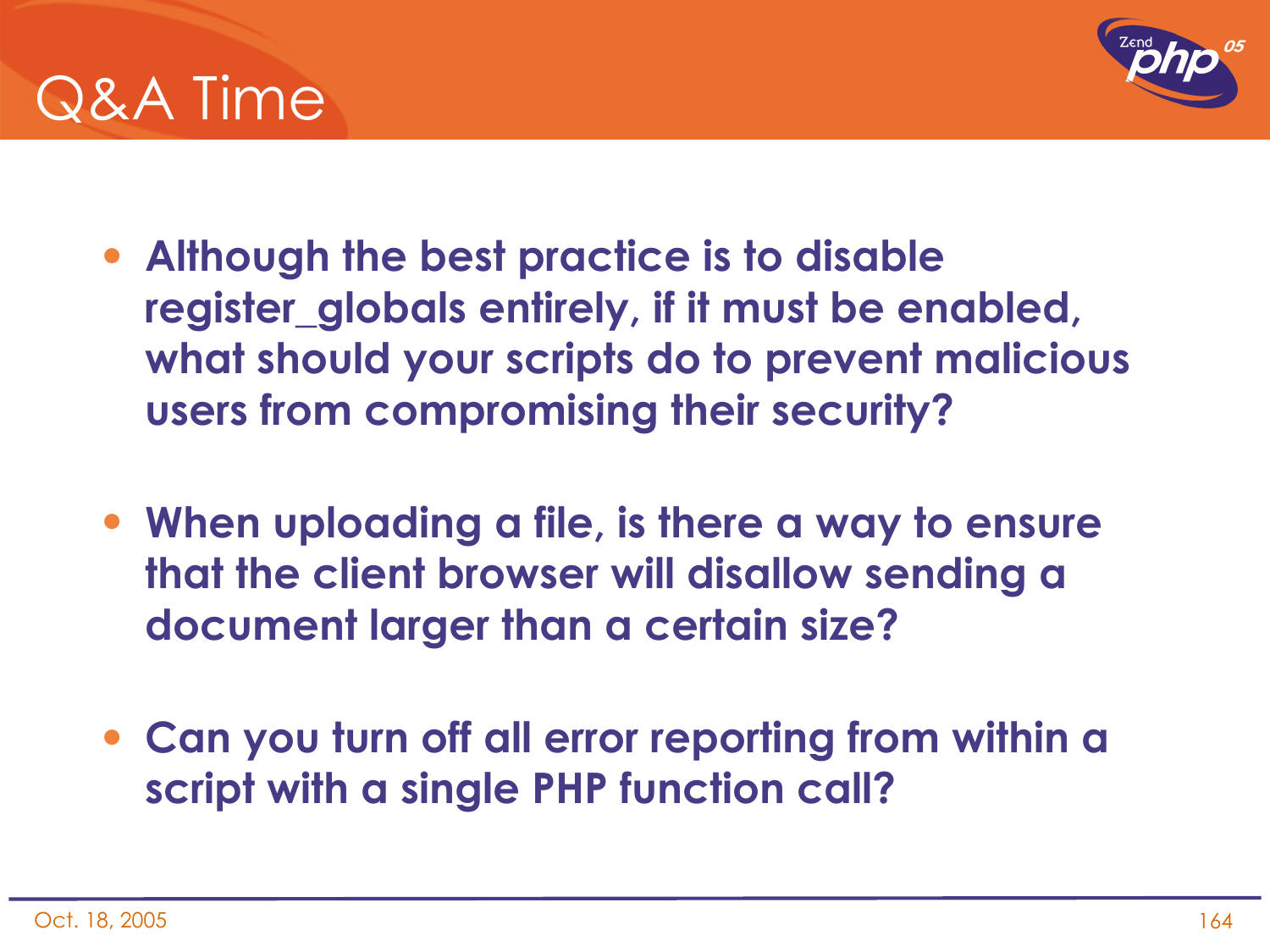



- **Although the best practice is to disable register\_globals entirely, if it must be enabled, what should your scripts do to prevent malicious users from compromising their security?**
- **Filter all data**
- **Initialize all variables**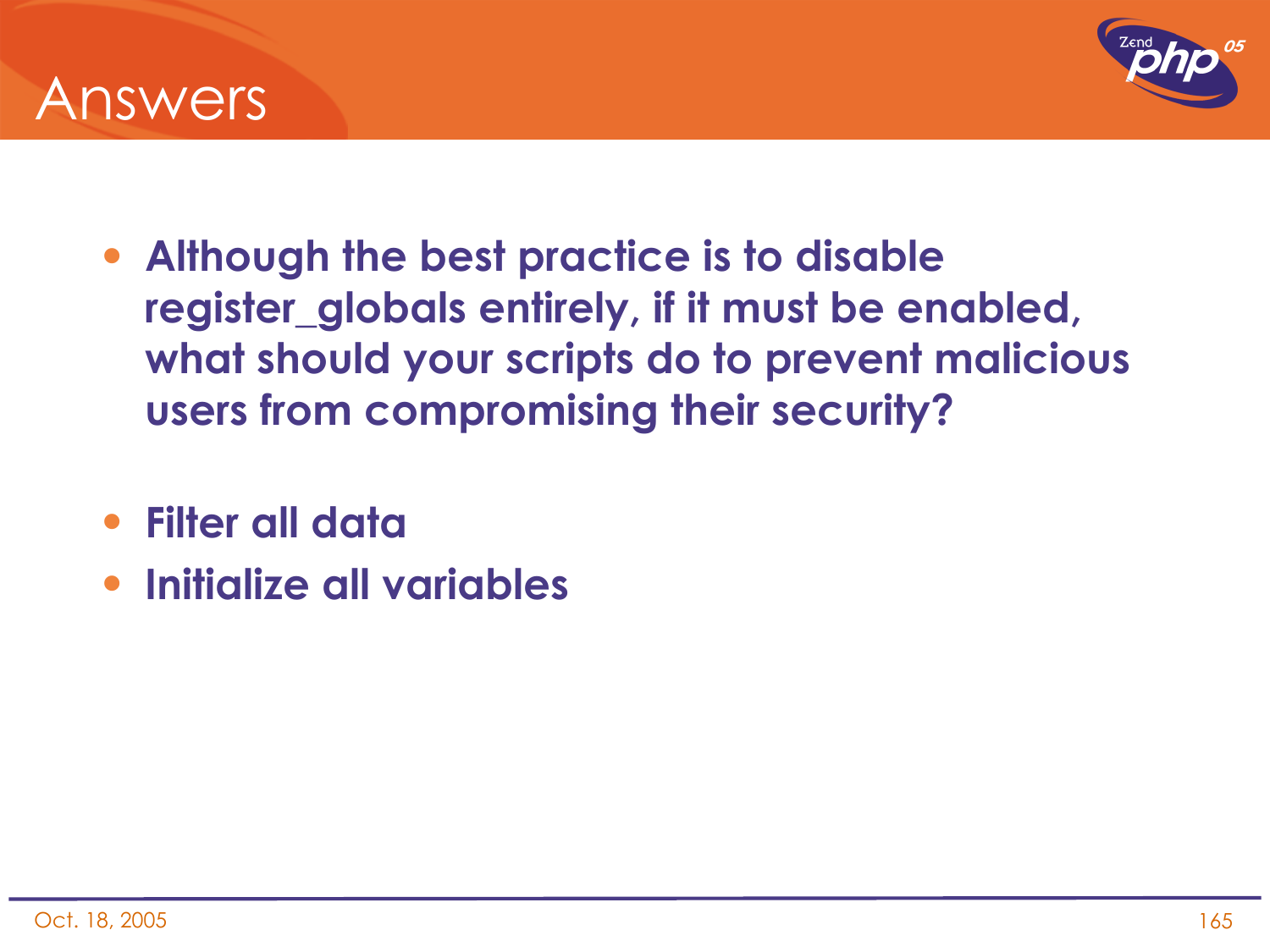



• **When uploading a file, is there a way to ensure that the client browser will disallow sending a document larger than a certain size?**

#### • **No.**

- You can check a file size after it's been uploaded
- **The server can ignore files above a certain size**
- But you can't prevent the user from *trying* to send the data across the network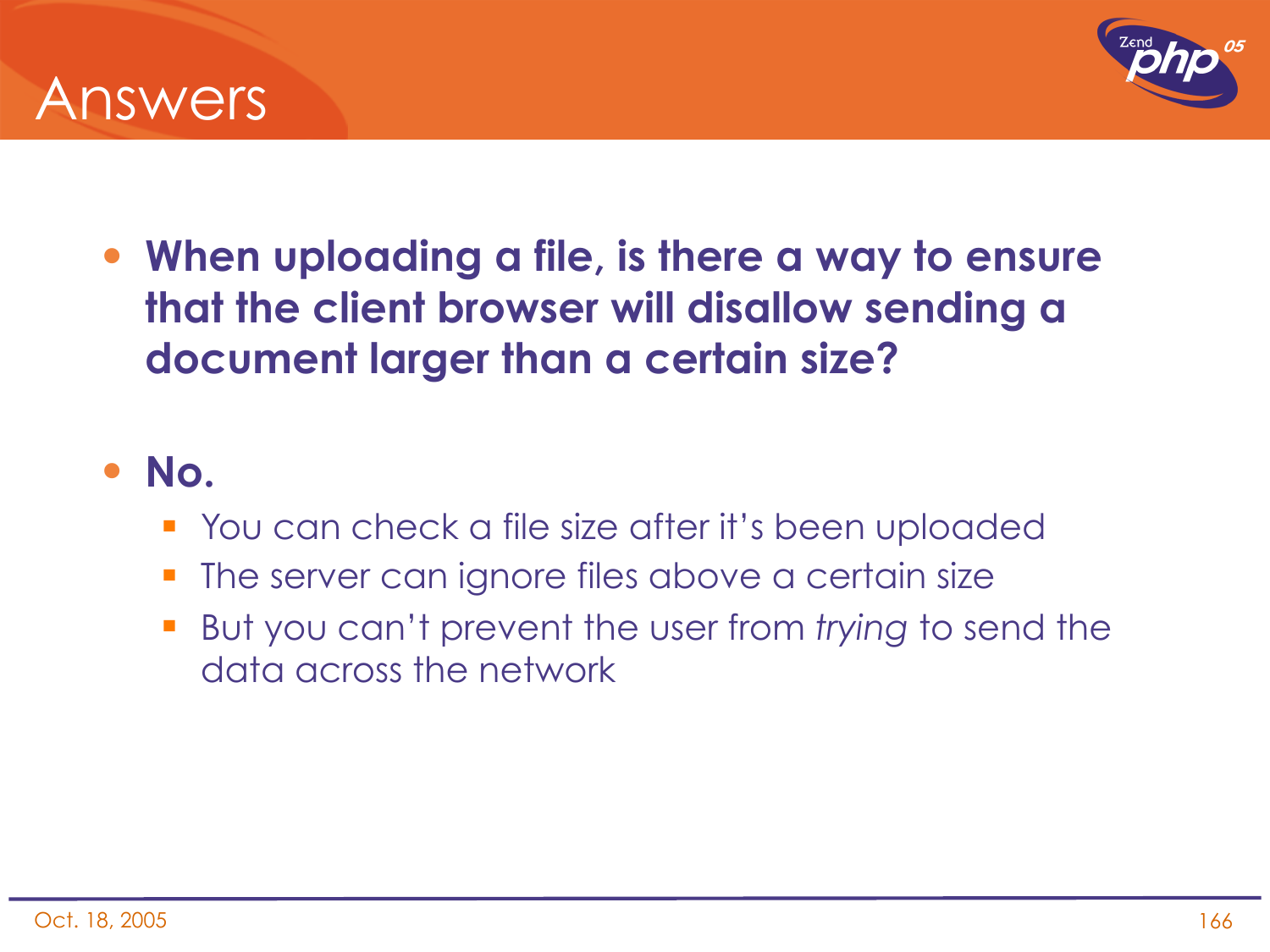



- **Can you turn off all error reporting from within a script with a single PHP function call?**
- **No.**
	- **•** error\_reporting() will not silence parse errors